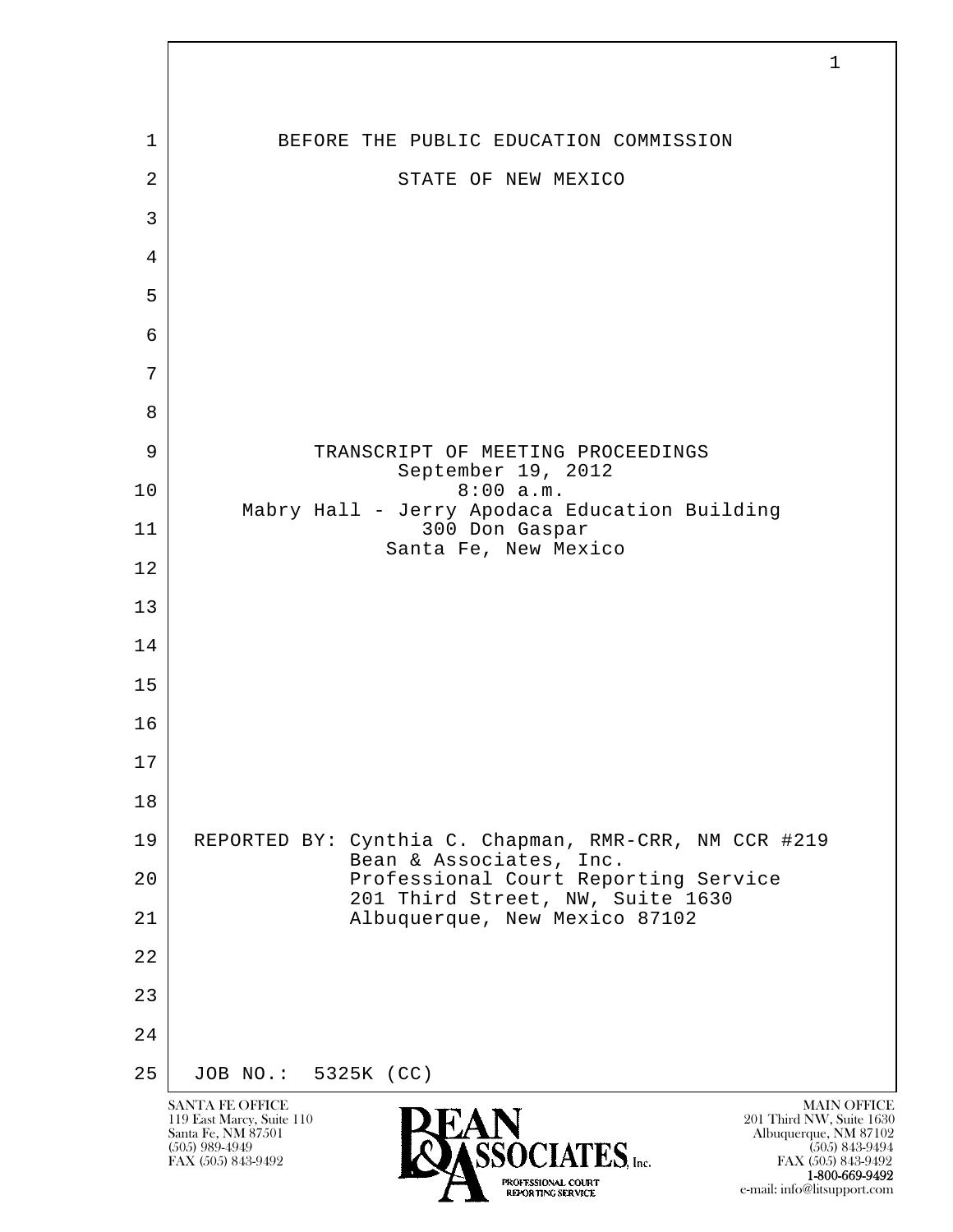| $\mathbf 1$     | A P P E A R A N C E S                                               |
|-----------------|---------------------------------------------------------------------|
| 2               | COMMISSIONERS:                                                      |
| 3               | MR. M. ANDREW GARRISON, Chair                                       |
| 4               | MS. CAROLYN SHEARMAN, Vice Chair<br>MR. EUGENE GANT, Secretary      |
| 5               | MS. CARLA LOPEZ<br>MS. MILLIE POGNA                                 |
| 6               | MR. VINCE BERGMAN<br>MR. MICHAEL CANFIELD                           |
| 7               | MR. GILBERT PERALTA                                                 |
| 8               | STAFF:                                                              |
| 9               | MS. KELLY CALLAHAN, Director-Charter Schools Division               |
| 10 <sub>o</sub> | MS. BEVERLY FRIEDMAN, PED Liaison to the PEC<br>MS. CHELLEY CHERRIN |
| 11              | MS. RACHEL STOFICK<br>MR. BRAD RICHARDSON<br>MS. KAREN EHLERT       |
| 12              |                                                                     |
| 13              | ALSO PRESENT:                                                       |
| 14              | DEPUTY SECRETARY PAUL AGUILAR, PED-Finance and                      |
| 15              | Operations                                                          |
| 16              | MR. RAMON VIGIL, PEC Counsel                                        |
| 17              |                                                                     |
| 18              |                                                                     |
| 19              |                                                                     |
| 20              |                                                                     |
| 21              |                                                                     |
| 22              |                                                                     |
| 23              |                                                                     |
| 24              |                                                                     |
| 25              |                                                                     |

**1-800-669-9492**<br> **EXALTERIONAL CN BT** e-mail: info@litsupport.com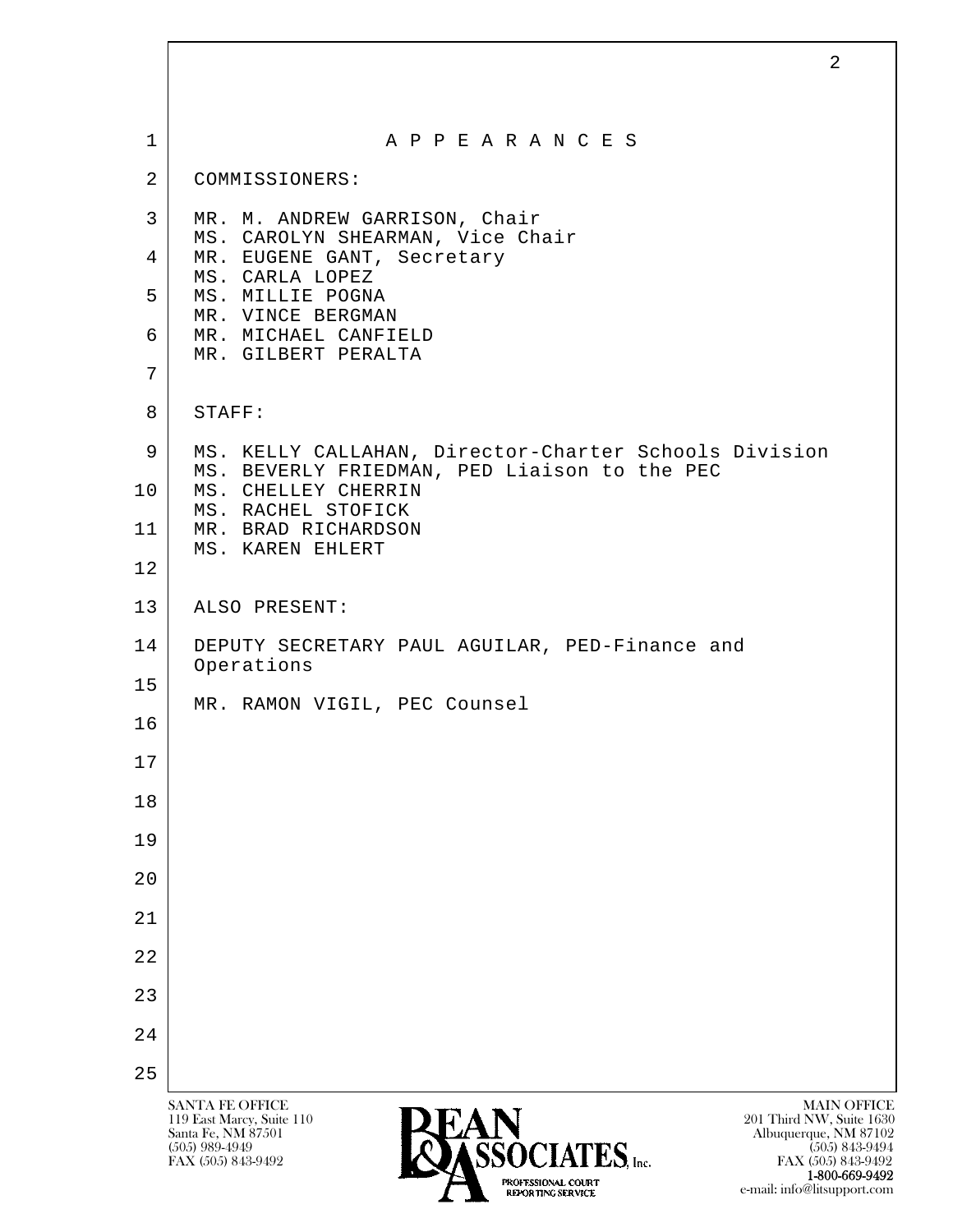| $\mathbf 1$    | INDEX TO PROCEEDINGS                                                                        |      |
|----------------|---------------------------------------------------------------------------------------------|------|
| $\overline{2}$ |                                                                                             | PAGE |
| 3              | CALL TO ORDER<br>1.<br>By Chairman Garrison                                                 | 4    |
| 4              | 2.<br>ROLL CALL                                                                             | 4    |
| 5              | By Secretary Gant                                                                           |      |
| 6              | 3.<br>PLEDGE OF ALLEGIANCE and<br>SALUTE TO THE NEW MEXICO FLAG                             | 5    |
| 7              | STATEMENT OF ASPIRATION<br>4.                                                               | 5    |
| 8              | By Commissioner Lopez                                                                       |      |
| 9              | 5.<br>APPROVAL OF AGENDA                                                                    | 6    |
| 10             | APPROVAL OF MINUTES<br>б.                                                                   | 8    |
| 11             | 7.<br>OPEN FORUM                                                                            | 6    |
| 12             | PED Secretary Consultation with the PEC re<br>Questa Independent Schools Board of Education | 9    |
| 13             |                                                                                             |      |
| 14             | 8.<br>APPROVAL/DISAPPROVAL OF<br>NEW CHARTER SCHOOL APPLICATIONS                            |      |
| 15             | ACADEMIC OPPORTUNITES ACADEMY-CARLSBAD<br>Α.<br>Withdrawal of Application                   | 16   |
| 16             | ACADEMIC OPPORTUNITIES ACADEMY-ALAMOGORDO<br>B.<br>Withdrawal of Application                | 17   |
| 17             | ACADEMIC OPPORTUNITIES ACADEMY-LAS CRUCES<br>$\mathsf{C}$ .<br>Withdrawal of Application    | 17   |
| 18             | HEALTH SCIENCES ACADEMY-GADSDEN<br>D.                                                       | 28   |
| 19             | ACADEMIC OPPORTUNITIES ACADEMY-ANTHONY<br>$E$ .                                             | 55   |
| 20             |                                                                                             |      |
| 21             | COLUMBUS COMMUNITY SCHOOL<br>$F$ .                                                          | 68   |
| 22             | G.<br>ELECTUS ACADEMY                                                                       | 80   |
| 23             | Н.<br>HEALTH LEADERSHIP ACADEMY                                                             | 95   |
| 24             | INDIGO HILLS CHARTER SCHOOL-ALBUQUERQUE<br>Ι.<br>Withdrawal of Application                  | 124  |
| 25             | REPORTER'S CERTIFICATE                                                                      | 125  |
|                |                                                                                             |      |

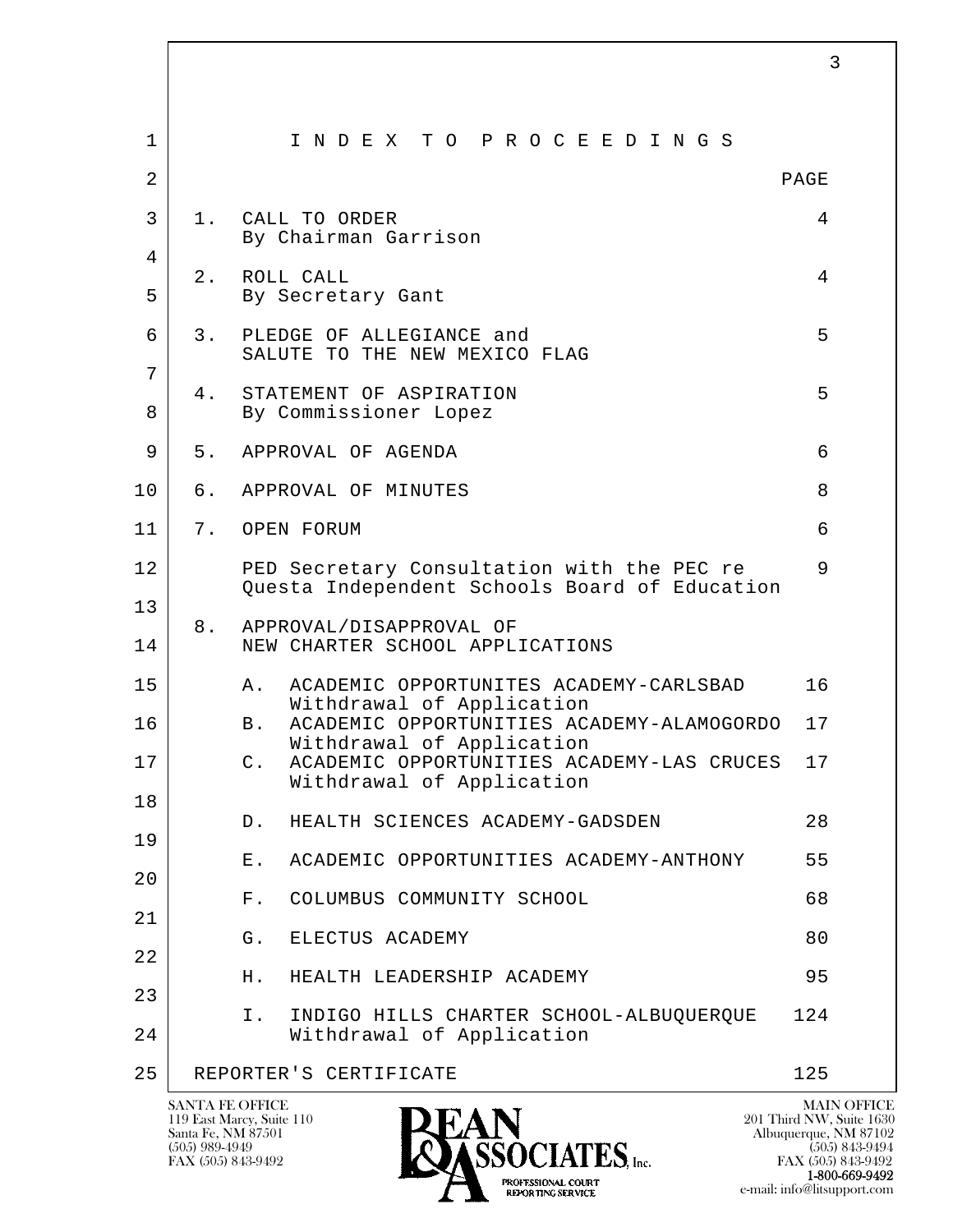l  $\overline{\phantom{a}}$ SANTA FE OFFICE MAIN OFFICE MAIN OFFICE MAIN OFFICE MAIN OFFICE 1 September 19, 2012 2 (Hearing commences, 8:00 a.m.) 3 THE CHAIR: Good morning. We're calling 4 the Public Education Commission meeting of 5 September 19 and 20 to order. We'll do a roll call 6 by Commissioner Gant, please. 7 COMMISSIONER GANT: Commissioner Peralta. 8 COMMISSIONER PERALTA: Here. 9 COMMISSIONER GANT: Commissioner Canfield. 10 COMMISSIONER CANFIELD: Here. 11 COMMISSIONER GANT: Commissioner Bergman. 12 COMMISSIONER BERGMAN: Here. 13 COMMISSIONER GANT: Commissioner Lopez has 14 not arrived. 15 COMMISSIONER GANT: Commissioner Carr. 16 | COMMISSIONER CARR: Here. 17 COMMISSIONER GANT: Commissioner Pogna. 18 COMMISSIONER POGNA: Here. 19 COMMISSIONER GANT: Commissioner Shearman. 20 COMMISSIONER SHEARMAN: Here. 21 COMMISSIONER GANT: Commissioner Garrison. 22 THE CHAIR: Here. 23 COMMISSIONER GANT: Commissioner Gant is 24 here. You have a quorum, Mr. Chair. 25 | THE CHAIR: Thank you, sir. The Pledge of

119 East Marcy, Suite 110<br>Santa Fe, NM 87501

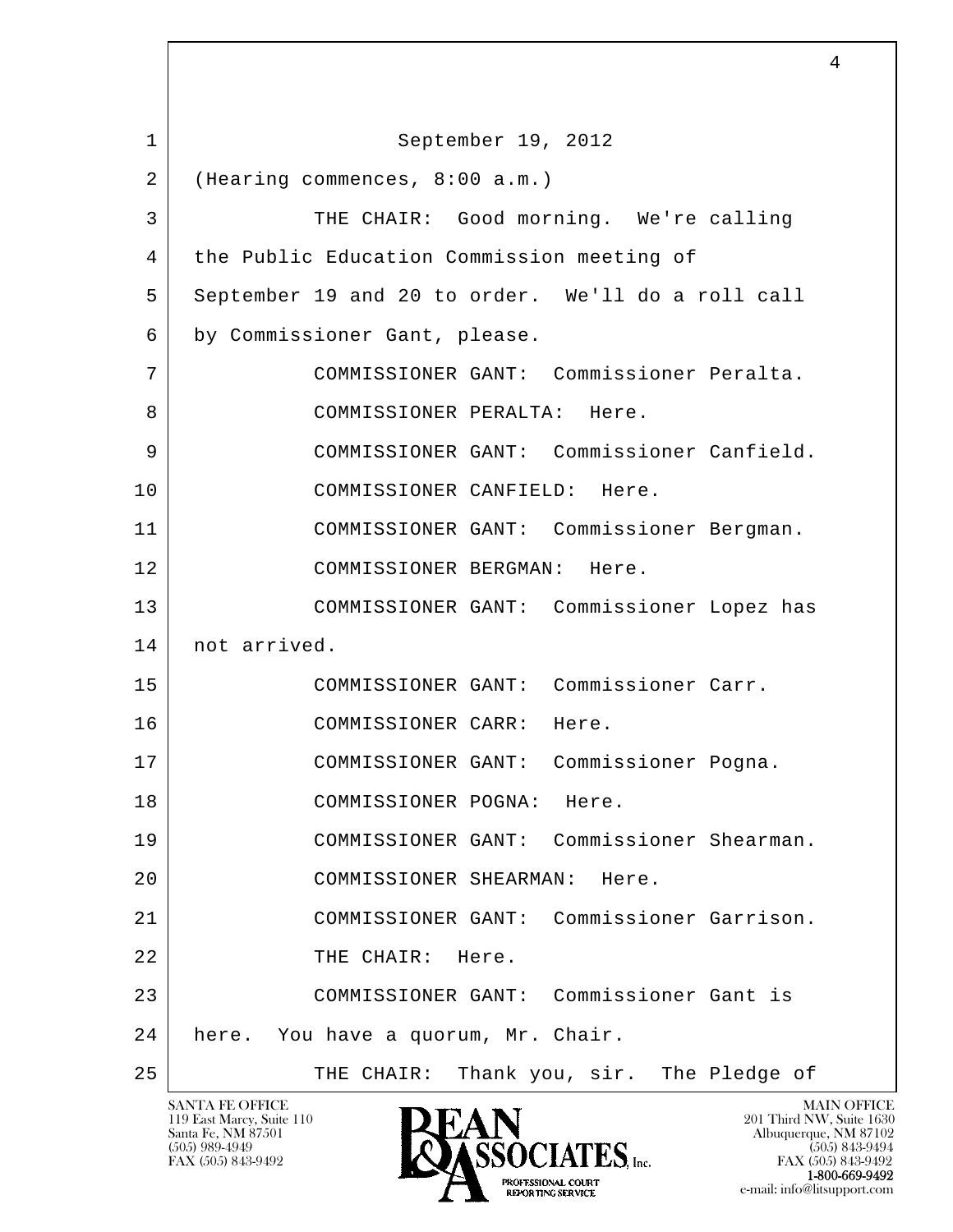l  $\overline{\phantom{a}}$  1 Allegiance will be led by Commissioner Canfield, and 2 the Salute to the New Mexico Flag will be led by 3 Commissioner Peralta. Please stand. 4 (Pledge of Allegiance and Salute to the 5 New Mexico Flag conducted.) 6 THE CHAIR: For the record, Commissioner 7 Lopez is in attendance. And she was just trying to 8 make a grand entrance, because she has a Statement 9 of Aspiration that she will give to all of us. So 10 | the floor is yours, when you're ready. 11 COMMISSIONER LOPEZ: Okay. Once again, I 12 trust that all of us have the best interests of 13 | students at heart and that we work very hard to come 14 to a place that is accountable and is the best use 15 of State funds, taxpayer money, for everyone. And I 16 know that we'll all give our best to do that today. 17 Thank you. 18 THE CHAIR: Thank you, Commissioner Lopez. 19 Just housekeeping. If everyone -- I feel like I'm 20 talking to myself because I know they're on. Turn 21 | off your cell phones, please. 22 COMMISSIONER LOPEZ: Pardon me? 23 THE CHAIR: Item No. 5 is approval of the 24 agenda. And I want to make note that I would like 25 to move Item No. 12, PED Secretary Consultation with

119 East Marcy, Suite 110<br>Santa Fe, NM 87501

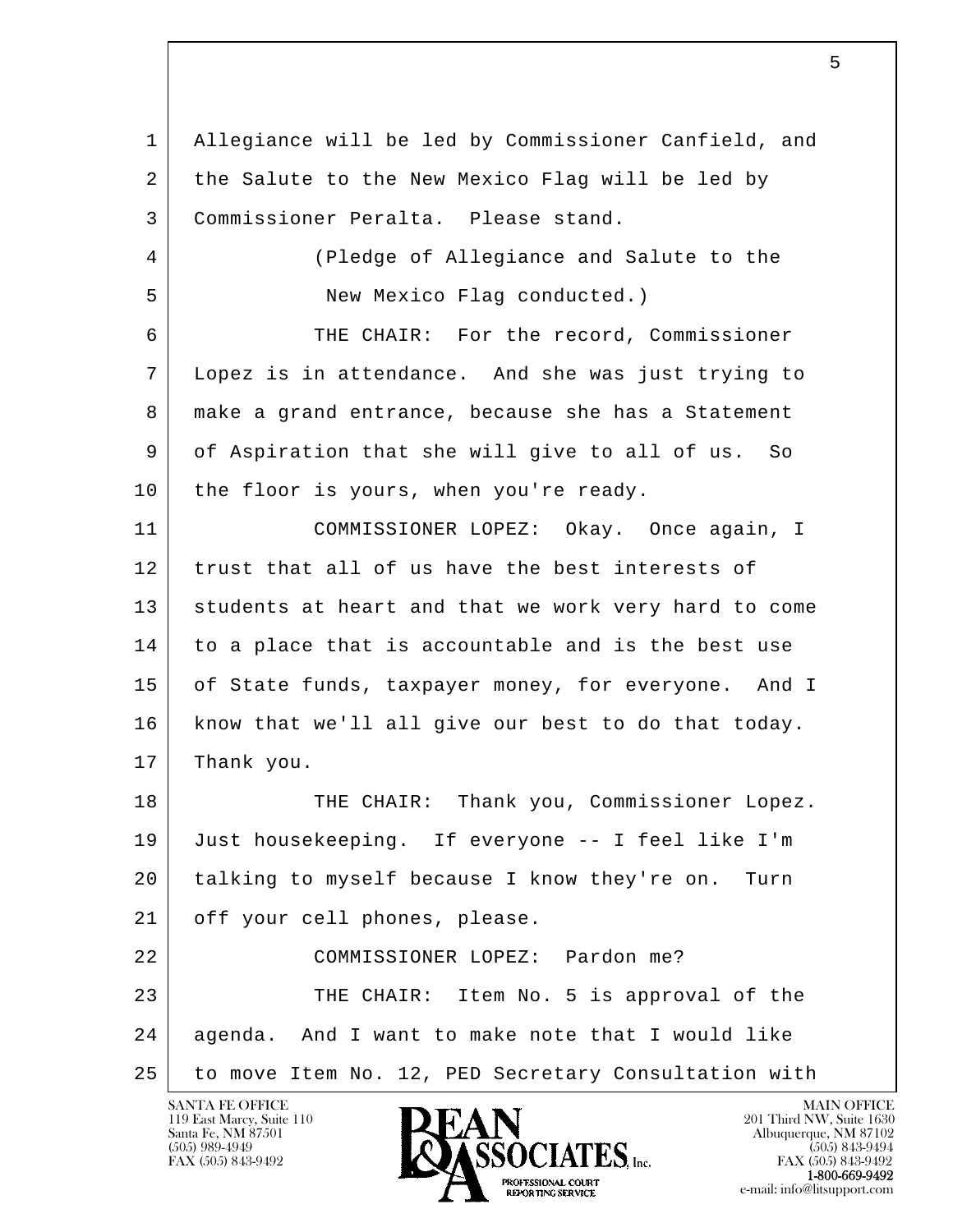l  $\overline{\phantom{a}}$ SANTA FE OFFICE MAIN OFFICE MAIN OFFICE MAIN OFFICE MAIN OFFICE 1 the PEC on the Questa Independent Schools Board of 2 | Education by Paul Aguilar, PED Deputy Secretary -- 3 I'd like to move that up in the agenda to Item 4 No. 7. And no other changes proposed. The Chair 5 will entertain a motion. 6 COMMISSIONER GANT: Mr. Chair, I move to 7 accept the agenda with the changes; also, with the 8 ability for you, as the Chair, to change the agenda 9 as necessary as we go through the next two days. 10 THE CHAIR: There's a motion, and seconded 11 by Commissioner Pogna. 12 COMMISSIONER CARR: Mr. Chair, we're at a 13 timed item. It's at 8:10 for the open forum. 14 THE CHAIR: That's why I'm trying to get 15 through this. All those in favor, "Aye"? 16 (Commissioners so indicate.) 17 THE CHAIR: Opposed, "No"? The agenda is 18 approved, and we are to Open Forum. And we do have 19 one person, Shirley Jones, of Carlsbad Schools. And 20 the topic is -- I can't -- I see "Charter, if 21 not" -- something. 22 | UNIDENTIFIED SPEAKER: "If not, 23 withdrawn." 24 THE CHAIR: Oh. "If not, withdrawn"? So  $25$  this is a topic that is  $-$  is actually on the

119 East Marcy, Suite 110<br>Santa Fe, NM 87501

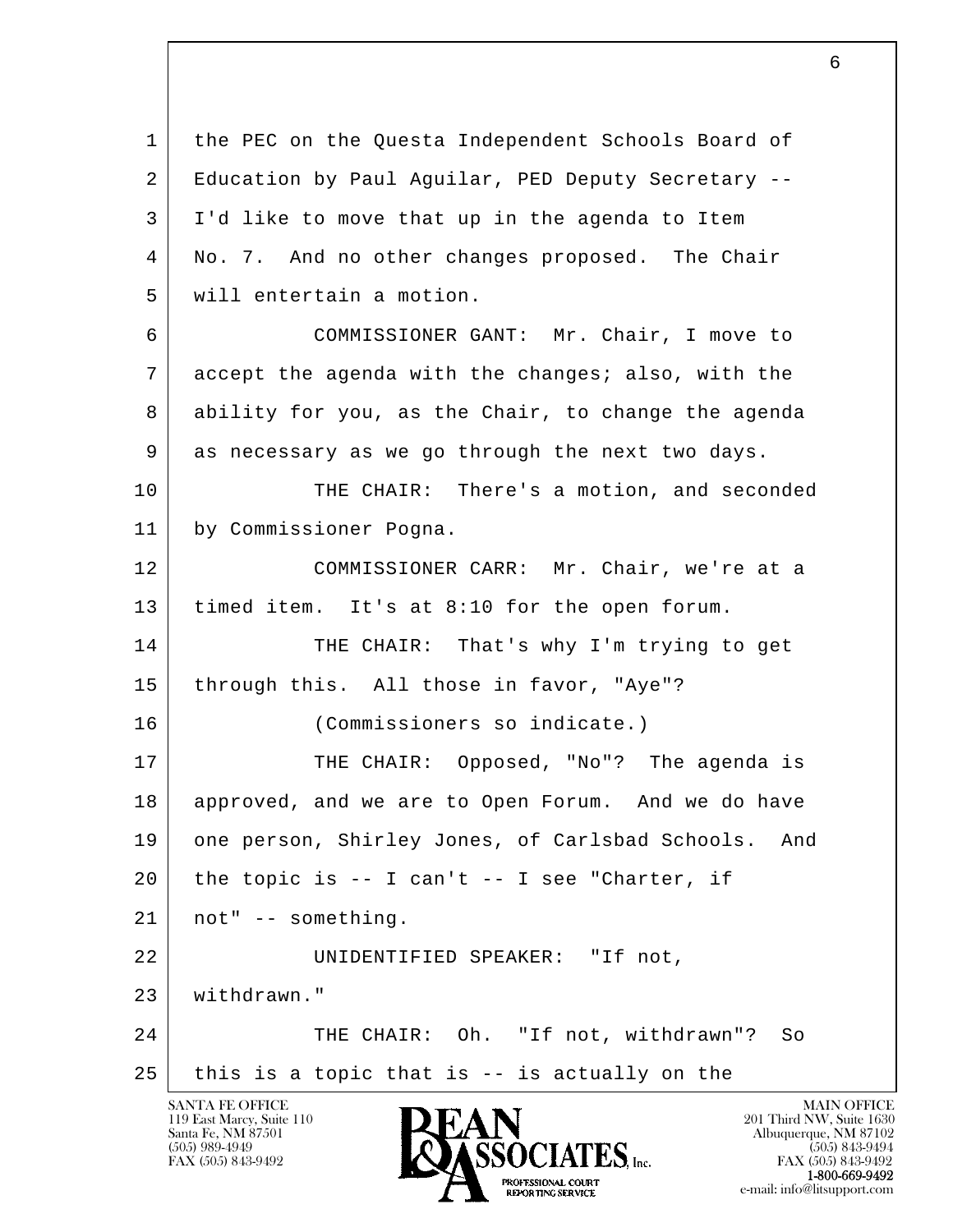l  $\overline{\phantom{a}}$  1 agenda, I believe. So let me just give the 2 instruction on Open Forum. 3 Public comments and observations regarding 4 education policy and governance issues, as well as 5 the Strategic Plan for Education are heard at this 6 time. 7 and so, Mrs. Jones, where are you at? 8 (Ms. Jones indicates.) 9 THE CHAIR: Was this a topic -- if it's a 10 | charter school topic, then that's already on the 11 agenda. 12 MS. JONES: Yes. 13 | THE CHAIR: Those items won't be heard at 14 | this time. As far as being on the agenda, those 15 topics will be discussed; but those are probably 16 supposed to be given at the community input hearing. 17 But we do appreciate your attendance here today and 18 | your concerns. 19 That closes Open Forum. 20 I'd like to move to Item No. 6, approval 21 of minutes, August 9, 2012, meeting, and August 20 22 through 24, 2012, public hearings. I'm sure this is 23 wonderful nighttime reading. And if everyone has 24 gone through those minutes, I will entertain a 25 motion.

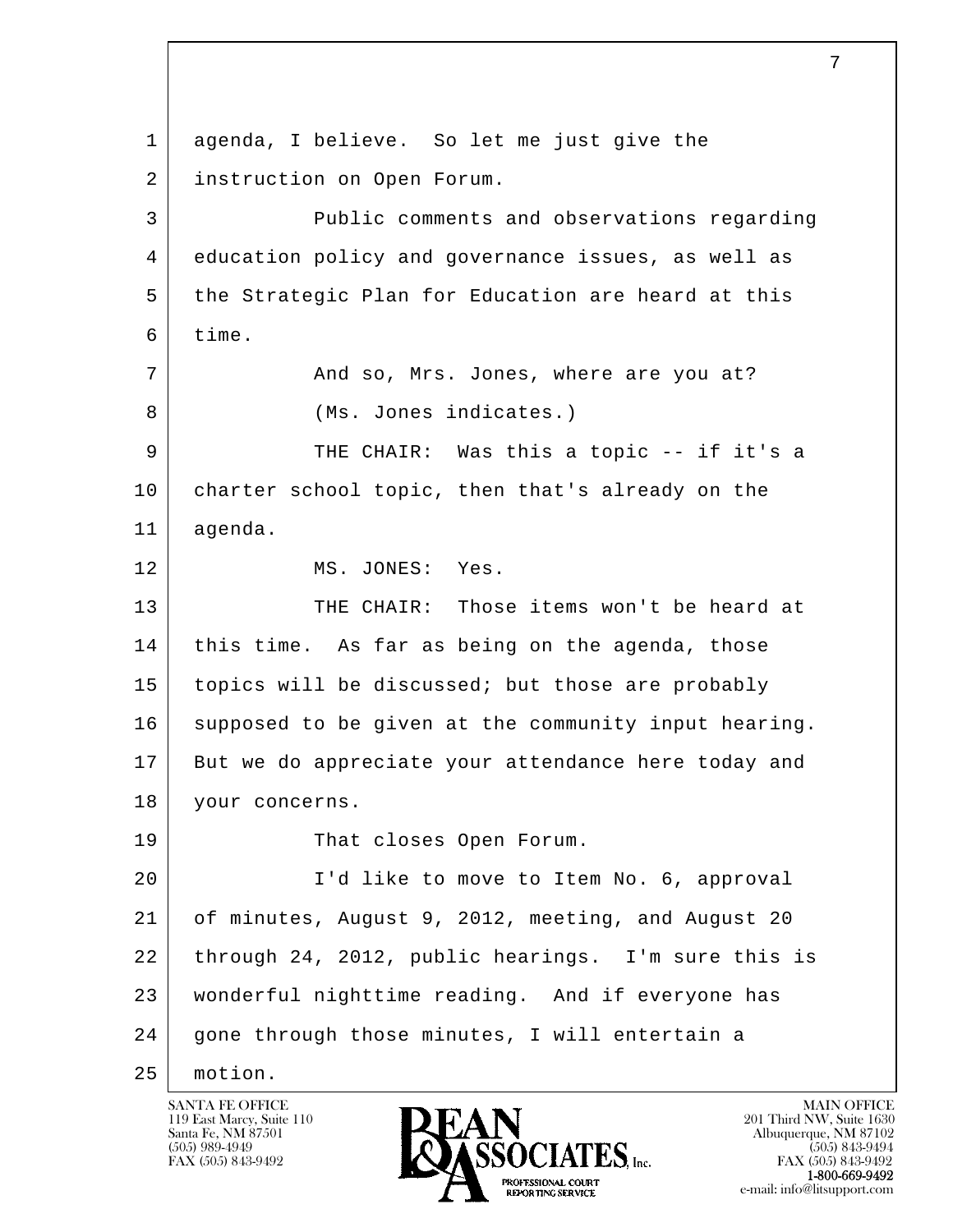l  $\overline{\phantom{a}}$  1 COMMISSIONER SHEARMAN: Mr. Chairman, I 2 | move for approval. 3 COMMISSIONER BERGMAN: Second. 4 THE CHAIR: Moved for approval by 5 Commissioner Shearman; seconded by Commissioner 6 Bergman. All those in favor, say "Aye." 7 (Commissioners so indicate.) 8 | THE CHAIR: Opposed, "No"? 9 The minutes of the August 9, 2012, and 10 August 20 to 24 public hearings are approved. 11 We will now move to what was formerly Item 12 | No. 12. This is the Public Education Department 13 Secretary consultation with the Public Education 14 Commission on the Questa Independent Schools Board 15 of Education. Good morning and welcome, PED Deputy 16 | Secretary, Paul Aguilar. 17 DEP. SEC. AGUILAR: Good morning, 18 Mr. Chairman and members of the Commission. Thank 19 you for having me this morning. Mr. Chairman, at 20 2:00 yesterday afternoon, the Secretary issued an 21 order suspending -- doing an emergency suspension of 22 the authority of the Questa School Board. And 23 because it's an emergency circumstance, we wanted to 24 have a discussion and consultation -- or at least a 25 preliminary consultation -- with the school -- with

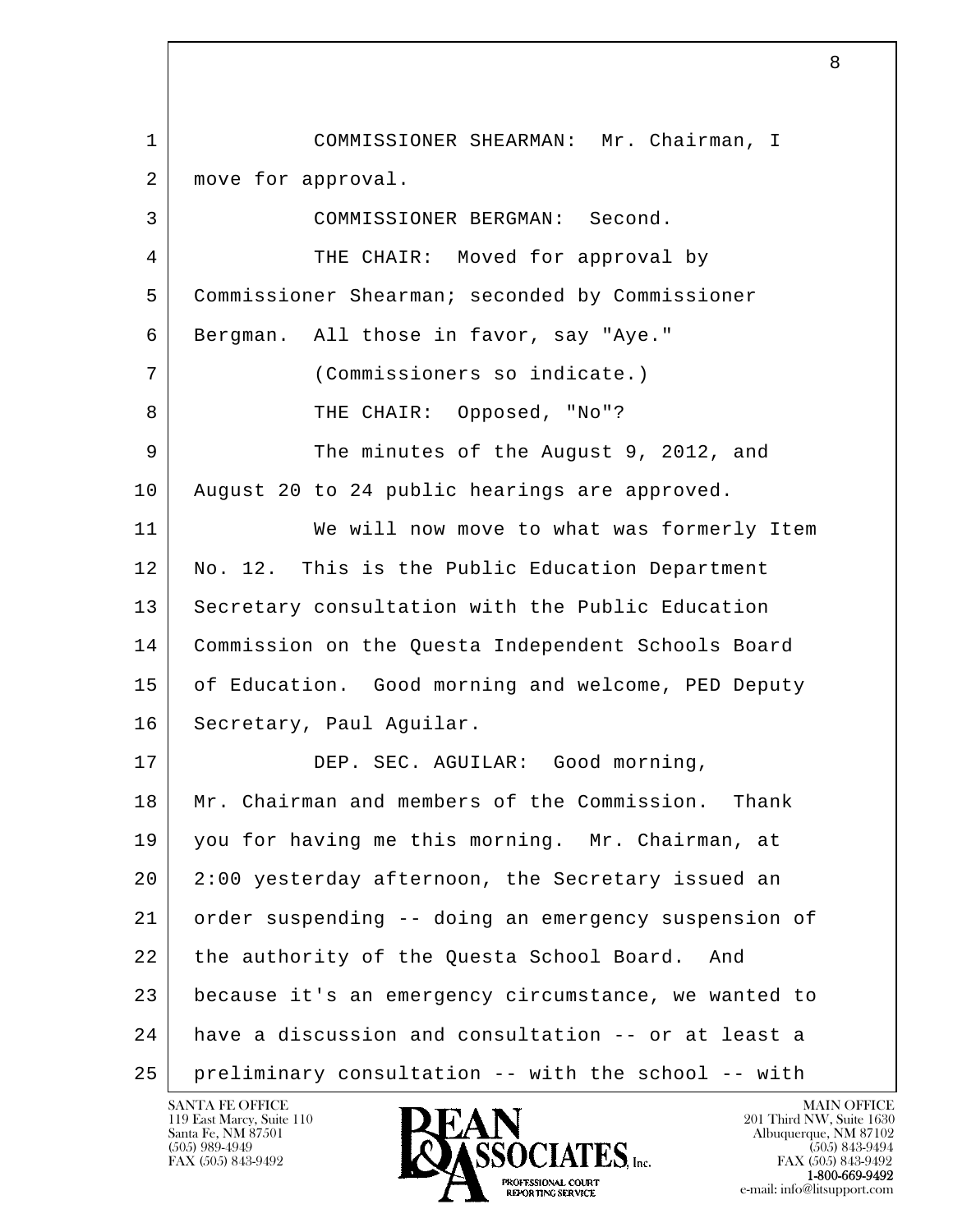l  $\overline{\phantom{a}}$  1 the Commission this morning, just to inform you. 2 Under the provisions of Sections 22-2C and 3 22-2-14 of the Public School Code, we wanted to have 4 this consultation as quickly as possible in order to 5 give the Commission time to ask questions prior to a 6 contemplated hearing. 7 And so, Mr. Chairman, as I mentioned 8 yesterday, Tuesday, September 18, the Public 9 Education Department Secretary served a detailed 10 notice upon the Questa Board of Education to 11 immediately suspend the authority of the School 12 Board. A hearing has been scheduled for November 5 13 to -- at 9:00 in the morning at the Taos Convention 14 | Center to give the School Board the opportunity 15 to -- to respond to determine -- to respond to the 16 issues that were included in an order that you 17 received via e-mail yesterday afternoon, and to --18 to show why the suspension should not be made 19 permanent. 20 Mr. Chairman, the law provides 21 interchangeably, and perhaps somewhat confusingly, 22 that the Secretary must consult with the Commission, 23 and the Commission must consult with the Secretary 24 prior to exercising such suspension authority. 25 We suggest that the law can only mean that

119 East Marcy, Suite 110<br>Santa Fe, NM 87501



FAX (505) 843-9492<br>**1-800-669-9492**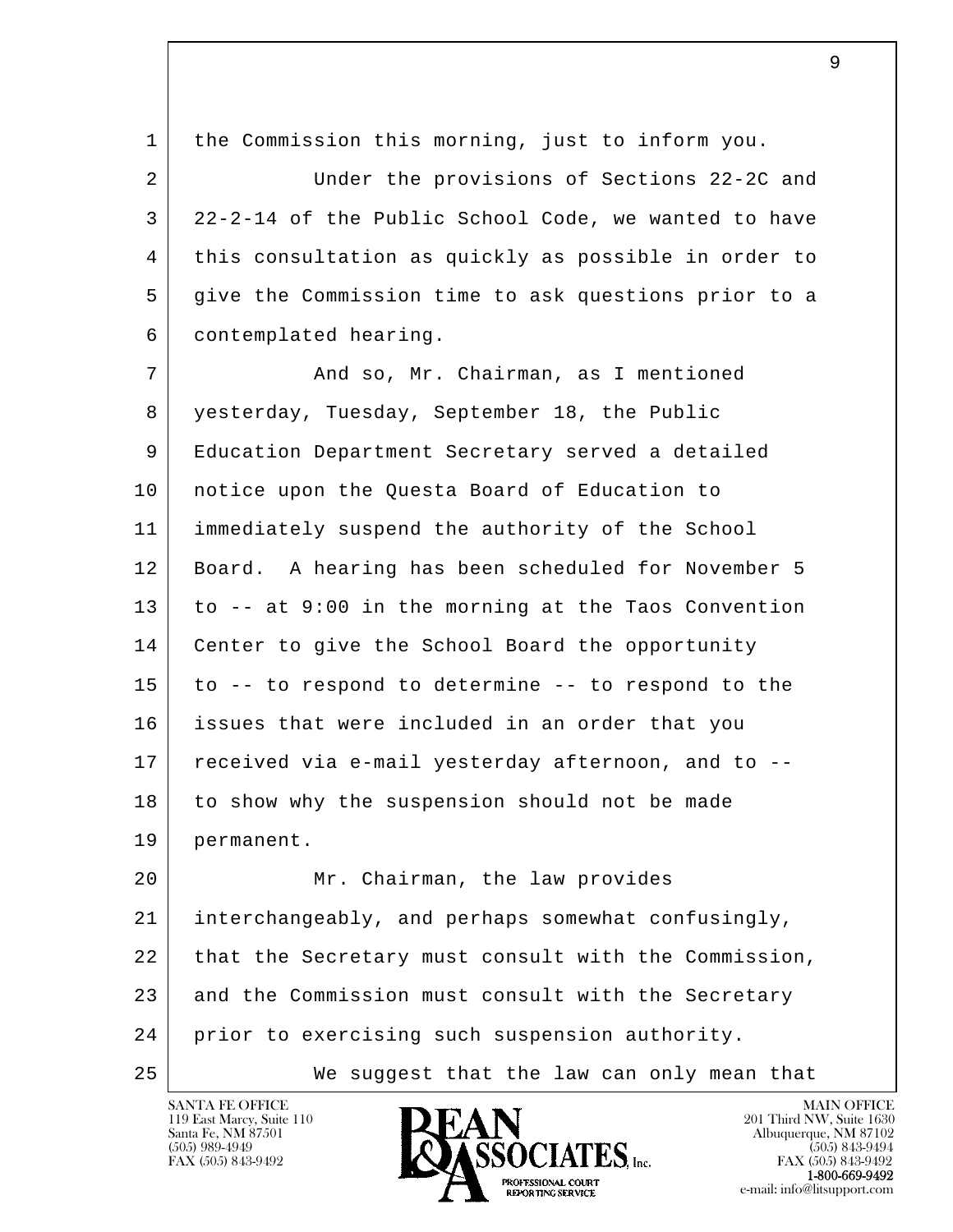1 the Secretary must consult with the PEC, since the 2 PEC does not have independent authority to suspend a 3 school board or a district superintendent. We 4 believe that's a reading in statute that wasn't 5 changed after the constitutional amendment.

 6 Mr. Chairman, we've provided you 7 yesterday -- and, Commissioners -- we provided you 8 yesterday with a copy of the order. And I emphasize 9 | that we're not here -- that we're not here before 10 you for a hearing, and that this is not an 11 adversarial process before you today. An 12 adversarial process comes later before a hearing 13 officer, and only -- if and only that process goes 14 forward, based on board -- on the existing board 15 action.

l  $\overline{\phantom{a}}$ 16 As you are probably aware, Mr. Chairman, 17 the Public Education Commission statutory rule is to 18 recommend or not recommend an alternative action to 19 | the Secretary. You do not interpret the law as 20 requiring or warranting public input, and today, we 21 will not participate in any public debate over the 22 proposed actions. In fact, in the interests of due 23 process, fairness, and issues of privacy to all 24 people all persons involved, we cannot.

25 | The Mand, moreover, your own rules of

119 East Marcy, Suite 110<br>Santa Fe, NM 87501



FAX (505) 843-9492<br>**1-800-669-9492**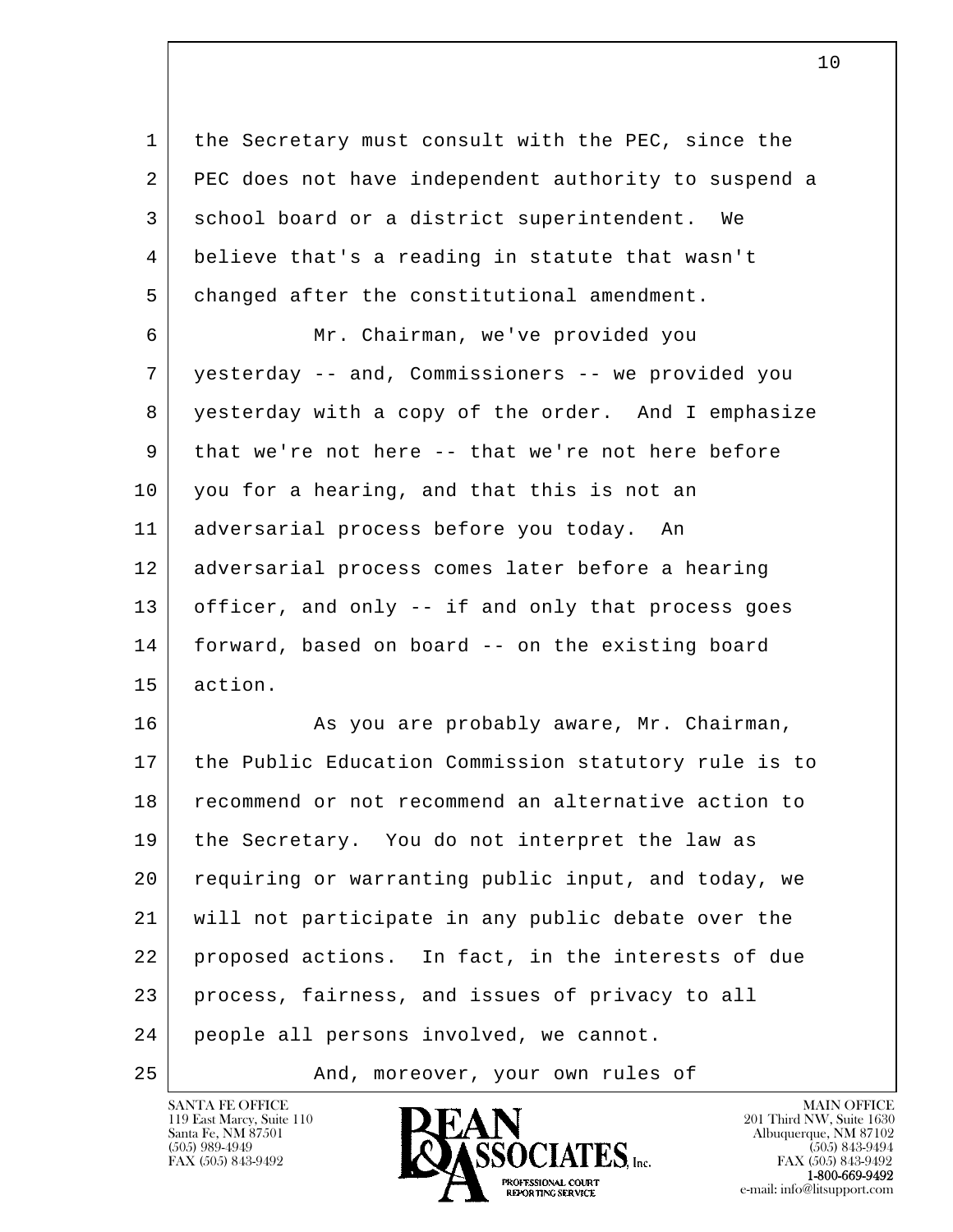1 procedure, Mr. Chairman, on Page 7 provide that the 2 Chair of the Public Education Commission will rule 3 out of order any presentation that addresses an 4 agenda item, a matter of pending litigation, or is 5 disruptive to the conduct of the meeting. And 6 that's not our intent today.

7 | Mr. Chairman as we -- as you look at the 8 order, we received notice a few -- a few weeks ago 9 that the Superintendent of Schools at the Questa 10 Independent School District was resigning 11 immediately without notice, and his cause for his 12 resignation was his inability to conduct the 13 business of the -- of the District because of 14 interference from the Board of Education.

15 On that day -- on the following day, 16 myself and my Director of School Audits visited the 17 District. We participated -- not participated -- we 18 attended a Board meeting to observe things that -- 19 to observe the behavior of the Board and to try to 20 ascertain if that was reason to move forward with an 21 investigation.

l  $\overline{\phantom{a}}$ 22 Based on a number of things that happened 23 at the Board meeting regarding behavior and 24 regarding what appeared to be interference in the 25 daily operations of the District, we sent a -- an

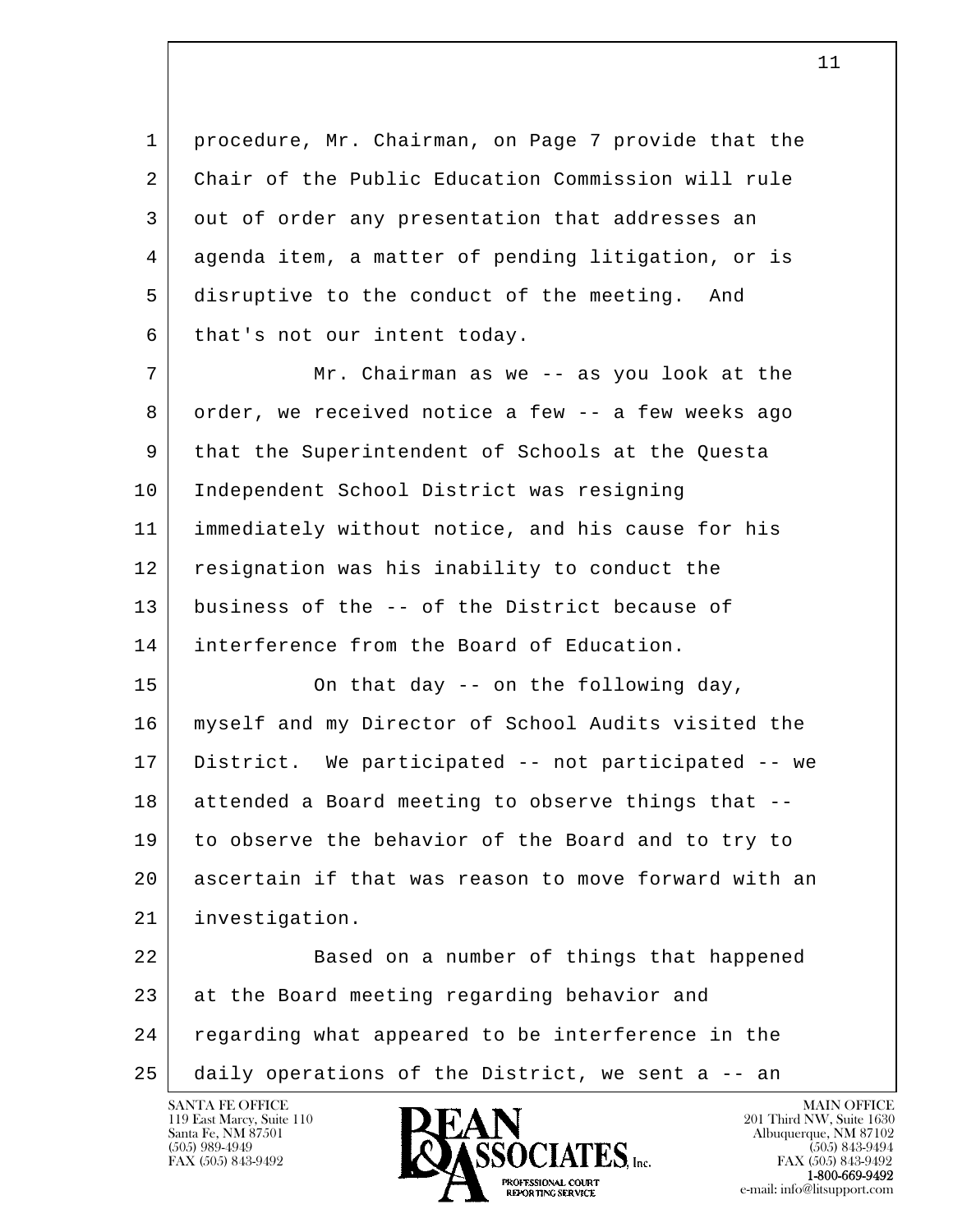| $\mathbf{1}$ | investiga- -- two investigators to Questa, and we    |
|--------------|------------------------------------------------------|
| 2            | have gathered significant information, some of which |
| 3            | is detailed in the order; not all of it. And we      |
| 4            | have affidavits from the members of the community,   |
| 5            | from members of the staff, and from former           |
| 6            | superintendents, significant enough to indicate that |
| 7            | the business of the District is unable to go forward |
| 8            | on a daily basis, both as a part of interference,    |
| 9            | but also because the Board is unable to meet.        |
| 10           | They're deadlocked. They have a seven-member Board,  |
| 11           | and they're deadlocked three to three. They have a   |
| 12           | vacancy, and they're unable to fill the vacancy, and |
| 13           | so they're unable to keep the business of the        |
| 14           | District going forward.                              |
| 15           | And, secondly -- and probably, actually, I           |
| 16           | say "secondly," but primarily -- the educational     |
| 17           | process of the District is being affected. There     |
| 18           | are sides being taken in this issue amongst          |
| 19           | families, and it's starting -- it's starting to      |
| 20           | impact the daily educational process of the          |
| 21           | District.                                            |
| 22           | And for those reasons, Mr. Chairman, the             |
| 23           | Secretary issued her order yesterday, and we are --  |
| 24           | we have been in consultation -- I'm sorry, not       |
| 25           | consultation. We have informed the School Boards     |

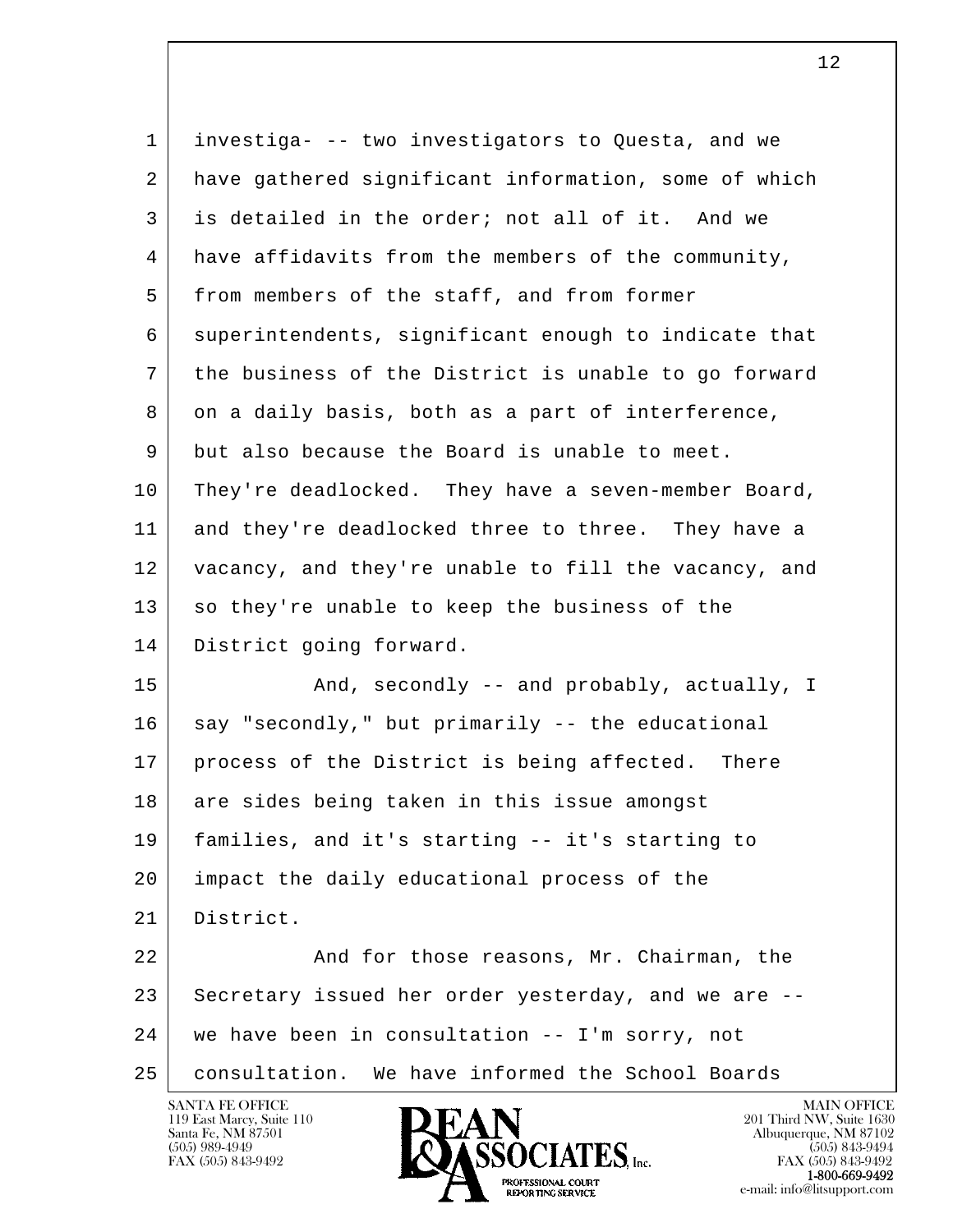1 Association. We've asked for their help in 2 developing a plan to assist the Board to mitigate 3 some of these issues going forward. And we look 4 forward to resolving the issues shortly and return 5 the authority of the School Board as quickly as 6 possible to the District when the Secretary is 7 assured that the business of the District and the 8 business of educating the children of the Questa 9 Independent Schools is no longer being hampered.

10 | And with that, Mr. Chairman, again, we're 11 bringing this forward as quickly as possible after 12 | the order. It was an immediate suspension order, 13 and so we have brought it the day after the order 14 was -- was invoked. And we have a hearing again, as 15 I mentioned, November 5, and we look forward to the 16 input of the -- of the Commission in advising the 17 Secretary as we go forward in the process.

l  $\overline{\phantom{a}}$ 18 I need to point out, Mr. Chairman, that in 19 | the order, specific instances of interference and 20 inappropriate Board behavior are noted. I need to 21 point out that in the current statute, there is no 22 provision to remove individual members of the Board. 23 It's either you remove -- you suspend the authority 24 of the Board in its entirety or not. And so, going 25 forward -- and not necessarily for this discussion

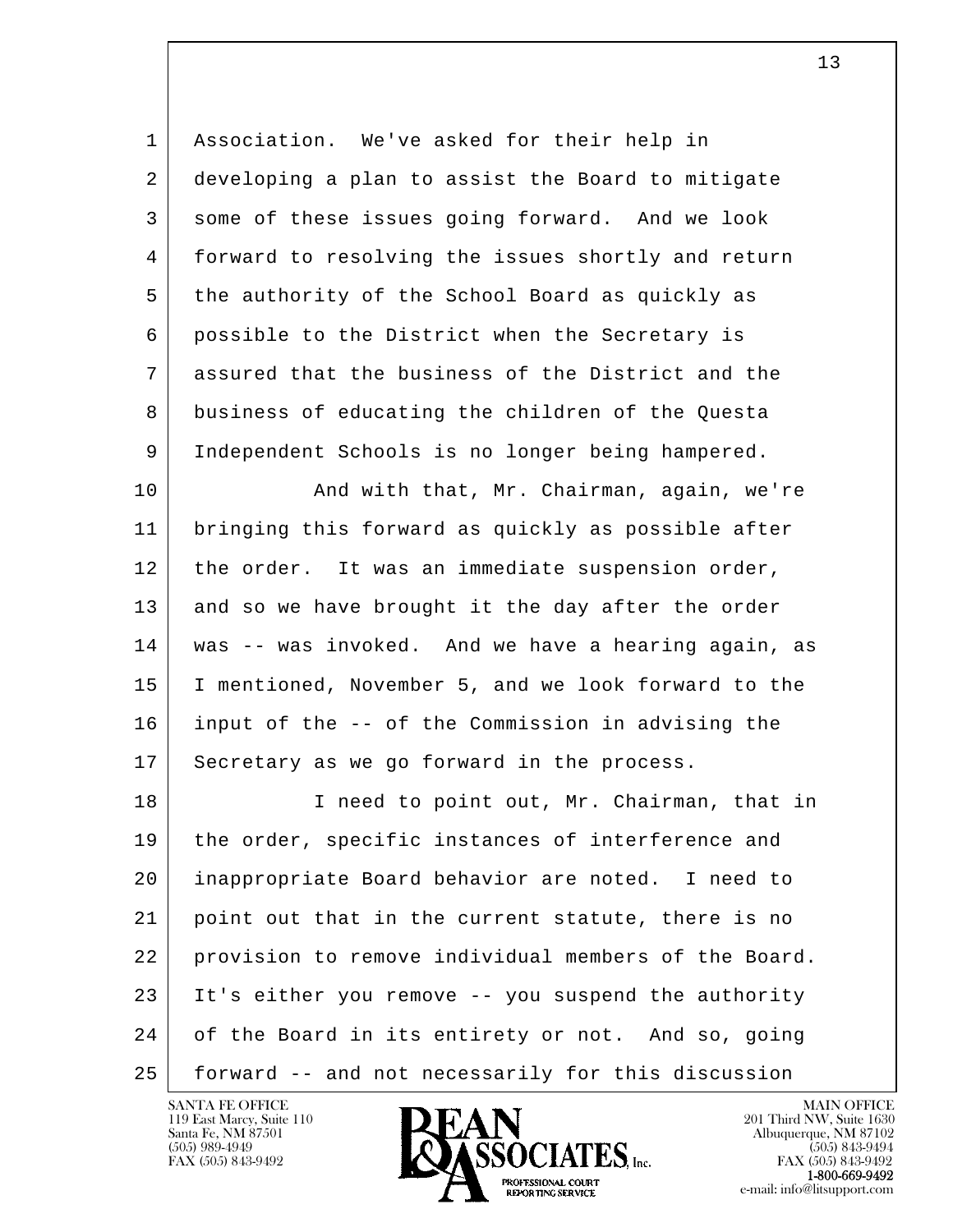l  $\overline{\phantom{a}}$  1 today -- but going forward, we're trying to work 2 with the School Board Association to craft 3 legislation that provides for removing the bad 4 actors and not necessarily an entire school board. 5 We recognize the impact on a community 6 when we -- when the Department is forced to take 7 that action. And so, with that, Mr. Chairman, I 8 | would stand for questions. 9 THE CHAIR: Just curious why the Board is 10 unable to fill the position. I know why the Public 11 Education Commission can't fill a position, because 12 the Governor hasn't assigned one to us. But --13 DEP. SEC. AGUILAR: Mr. Chairman, at the 14 | Board meeting that we attended, there were five 15 applicants for the vacant position. And in all five 16 | cases, the Board tied three to three against --17 against seating a member. And during that 18 meeting -- not to get into too much detail. But, 19 actually, during that meeting, the Board did ask 20 what the time frame was for the Secretary to appoint 21 a member. And that's 45 days after a resignation. 22 And the comment was made to myself, as I sat there 23 that, "Well, we'll probably see you in 45 days." 24 So there was -- it seems that they are at 25 an impasse right now with the three to three, and

119 East Marcy, Suite 110<br>Santa Fe, NM 87501



FAX (505) 843-9492<br>1-800-669-9492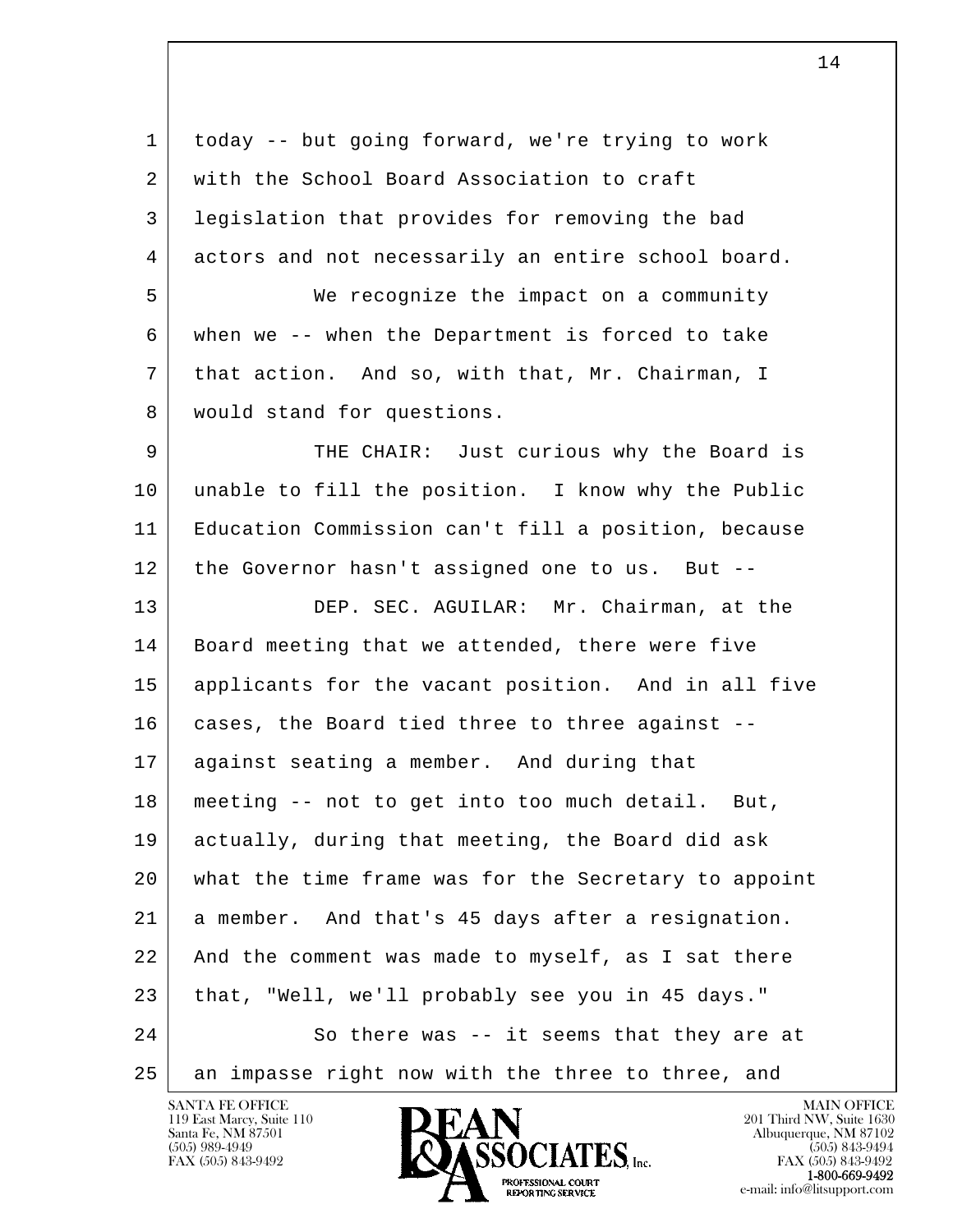l  $\overline{\phantom{a}}$  1 not being able to fill that position is problematic 2 at this time. And last week, for example, because 3 of the split in the body, the School Board, last 4 Tuesday, I believe, was -- had a scheduled Board 5 meeting. Three of the members did not show up, and  $6$  so they did not have a quorum. 7 And so the business of the District, 8 including approval of contracts, expenditures, and 9 vouchers, did not take place. And so that's one of 10 the many things -- it's a Board that admits publicly 11 that they're dysfunctional and unable to conduct 12 business. 13 THE CHAIR: Thank you, Deputy Secretary. 14 Other questions? Deputy Secretary, do you need a 15 recommendation from the PEC this morning? 16 DEP. SEC. AGUILAR: Mr. Chairman, it would 17 be unfair to the Commission to ask for a 18 recommendation right now, because you haven't had 19 time to look at the order and to ask questions. And 20 so we look forward to working with you and your 21 Commissioners to answer any questions that you may 22 have in advance of the November 5th meeting. 23 THE CHAIR: Any other comments or 24 questions for the Deputy Secretary? Seeing none, 25 thank you very much, sir.

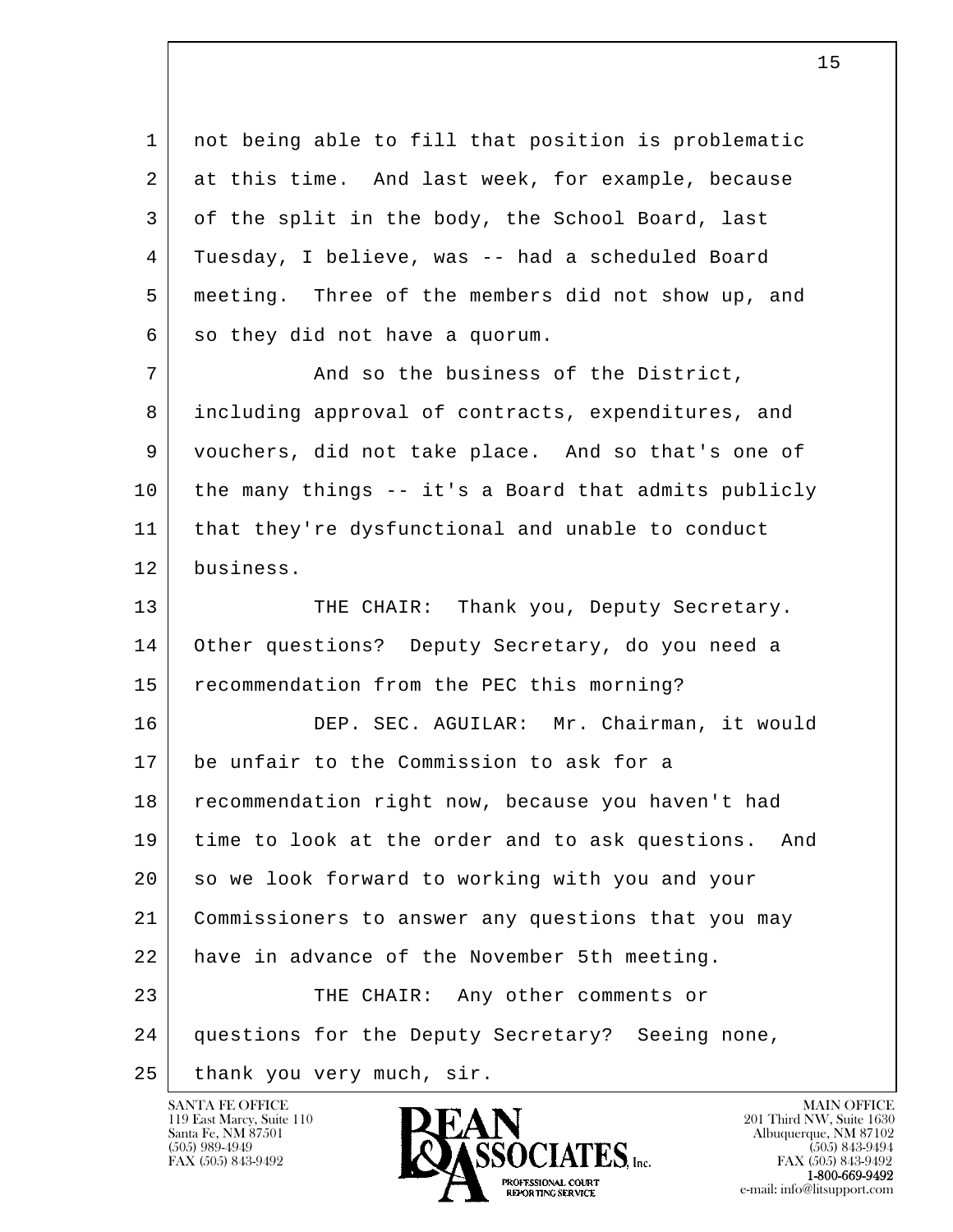l  $\overline{\phantom{a}}$ 1 DEP. SEC. AGUILAR: Mr. Chairman, thank 2 you. I need to excuse myself today, Mr. Chairman. 3 I've got to be at the ERB. We want to make sure our 4 retirees continue to get paid. 5 COMMISSIONER SHEARMAN: Oh, please take 6 care of that. 7 DEP. SEC. AGUILAR: But I will be 8 available by phone or by e-mail, if you have any 9 questions. 10 | COMMISSIONER CARR: Mr. Chair, real quick. 11 I'm sorry. I didn't get my question in on time. 12 But when you have the meeting on November 5th, are 13 you -- can you provide us minutes for that so we can 14 | take a look at that? 15 DEP. SEC. AGUILAR: Mr. Chairman, 16 absolutely. And, Commissioner, we'll provide you 17 with that. And also we'll answer any questions that 18 you might have regarding the order in advance so you 19 can craft whatever questions you may have. 20 | COMMISSIONER CARR: Thank you. 21 THE CHAIR: Thank you, Mr. Chairman. 22 Item No. 8 is Approval/Disapproval of New Charter 23 School Applications. We are at letter A, Academic 24 Opportunities of Carlsbad. The charter school has 25 informed the Public Education Commission that the

119 East Marcy, Suite 110<br>Santa Fe, NM 87501

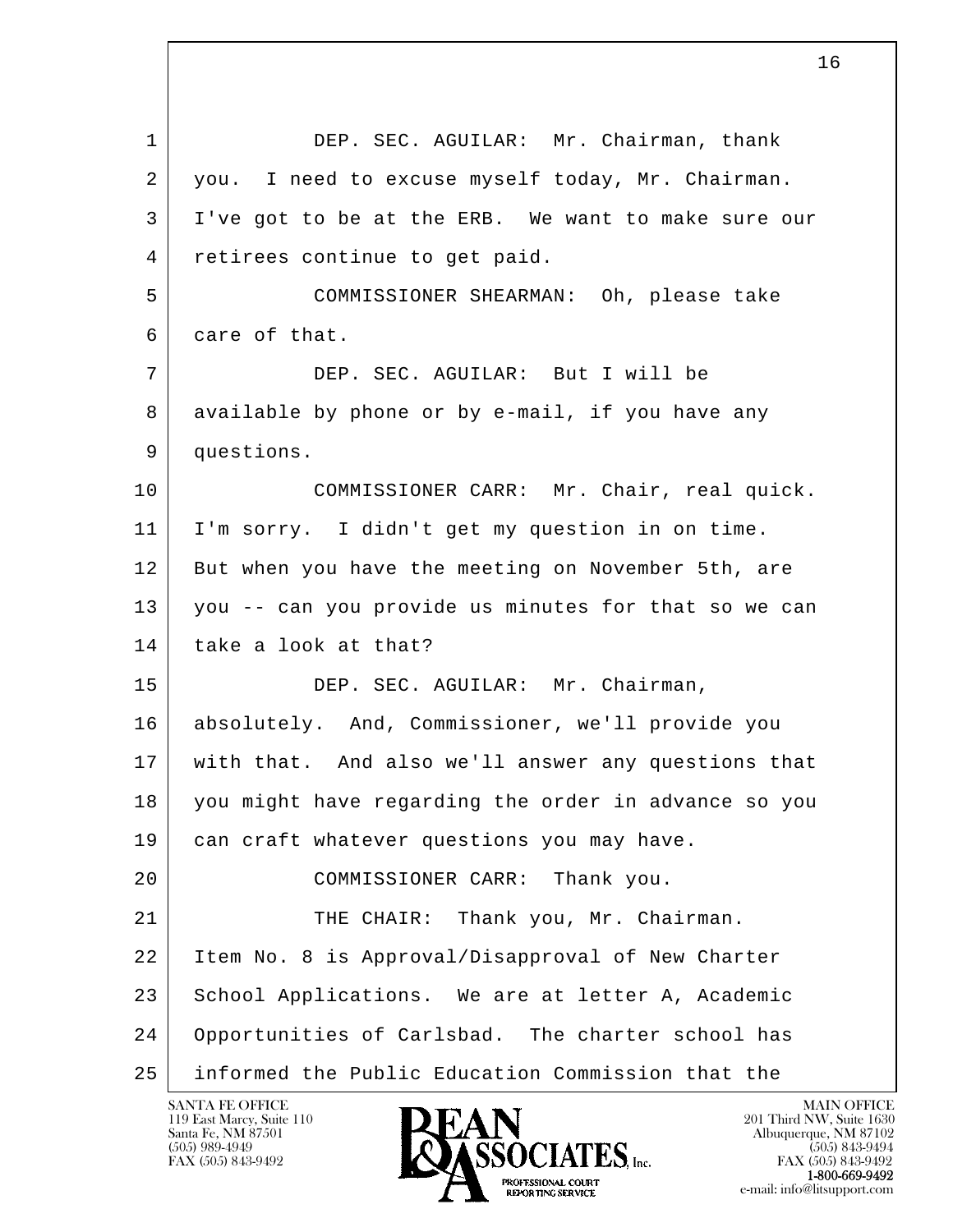l  $\overline{\phantom{a}}$  1 application has been withdrawn. 2 Letter B is Academic Opportunities, 3 Alamogordo. The Charter School Division has 4 informed the Public Education Commission that the 5 application has been withdrawn. 6 Item No. C, Academic Opportunities, 7 Las Cruces. The Charter School Division has 8 informed the Public Education Commission that the 9 application is withdrawn. 10 We will move to Item Letter D. 11 We have a question for our counsel; not 12 general counsel, but for Mr. Vigil. 13 (Chair Garrison consults with PEC Counsel.) 14 THE CHAIR: I apologize for that -- for 15 | that interruption. We are at Letter D, Health 16 Science Academy, Gadsden. And we're going to hear 17 from the Charter School Division and their 18 recommendation. And they have ten minutes to do 19 that. So, Ms. Callahan, did you want to do 20 everything from up there? 21 MS. CALLAHAN: Mr. Chair, if that's okay 22 with you. 23 THE CHAIR: Absolutely. 24 MS. CALLAHAN: All my stuff is here. Just 25 a point of order, there is a statement that the

119 East Marcy, Suite 110<br>Santa Fe, NM 87501

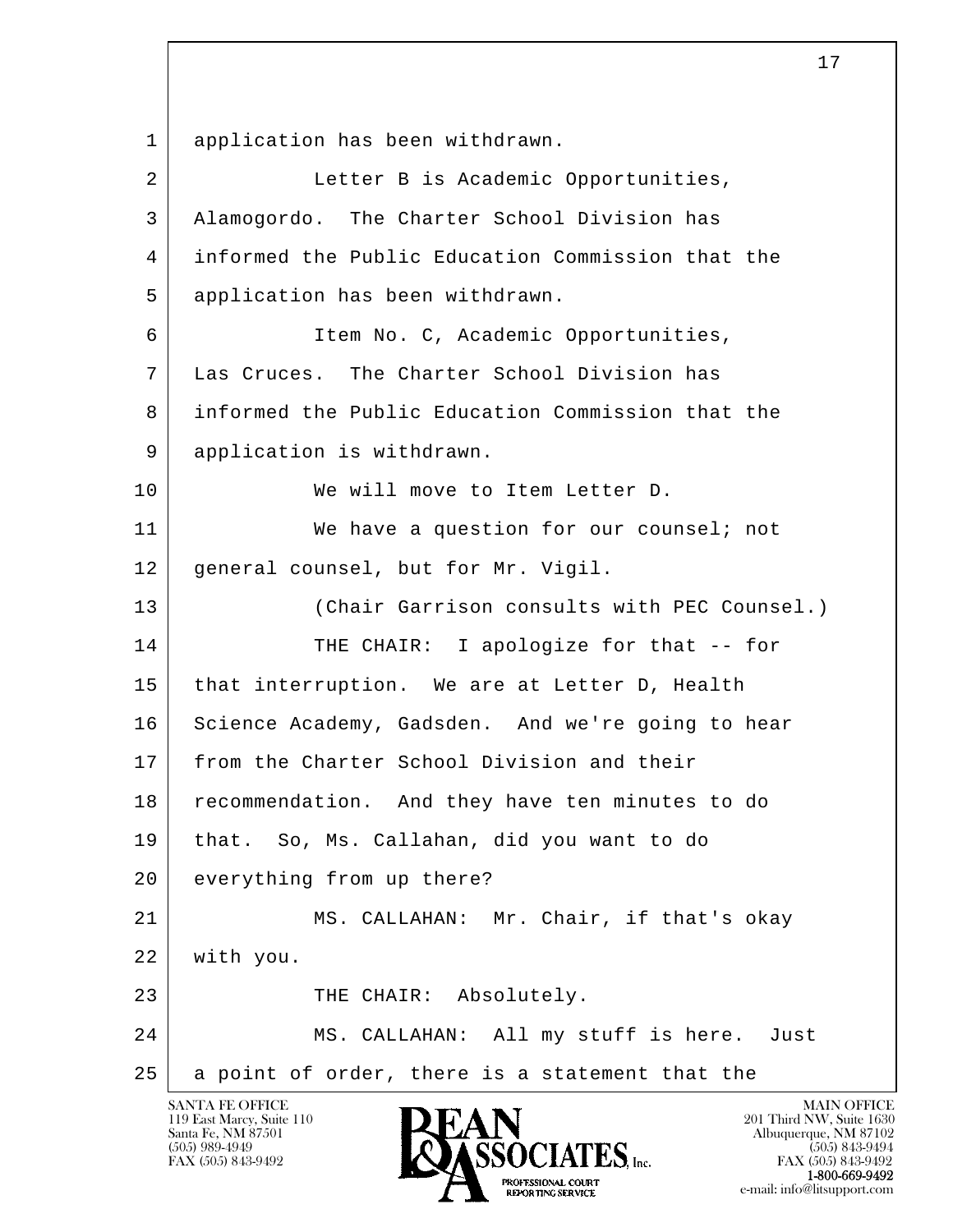l  $\overline{\phantom{a}}$  1 Chair needs to read into the record about the 2 | process. And it's located under the top tab after 3 the Executive Summary. 4 THE CHAIR: I knew I was going to try to 5 | rush through things that I need to read. 6 MS. CALLAHAN: We'll have a long time to 7 | get all the pieces together. 8 THE CHAIR: So at 4:00 this morning, I was 9 ready to do that. And now I'm trying to burn 10 through. 11 Ms. Callahan, we have an agenda item, 12 Executive Summary. But I believe I'm reading my 13 | statement; right? 14 MS. CALLAHAN: Mr. Chair, yes, that's 15 correct. 16 THE CHAIR: This meeting is being 17 | conducted pursuant to New Mexico Statutes Annotated, 18 Title 22, Section 8B-6K, 2009. The purpose of this 19 two-day meeting is to hear the recommendations from 20 the Charter School Division, hear the applicants' 21 responses to the recommendations, provide the 22 opportunity for discussion among the Commissioners, 23 and for the Commissioners to take action on each 24 application. 25 According to NMSA 1978, 22-8B-6L, the

119 East Marcy, Suite 110<br>Santa Fe, NM 87501



FAX (505) 843-9492<br>1-800-669-9492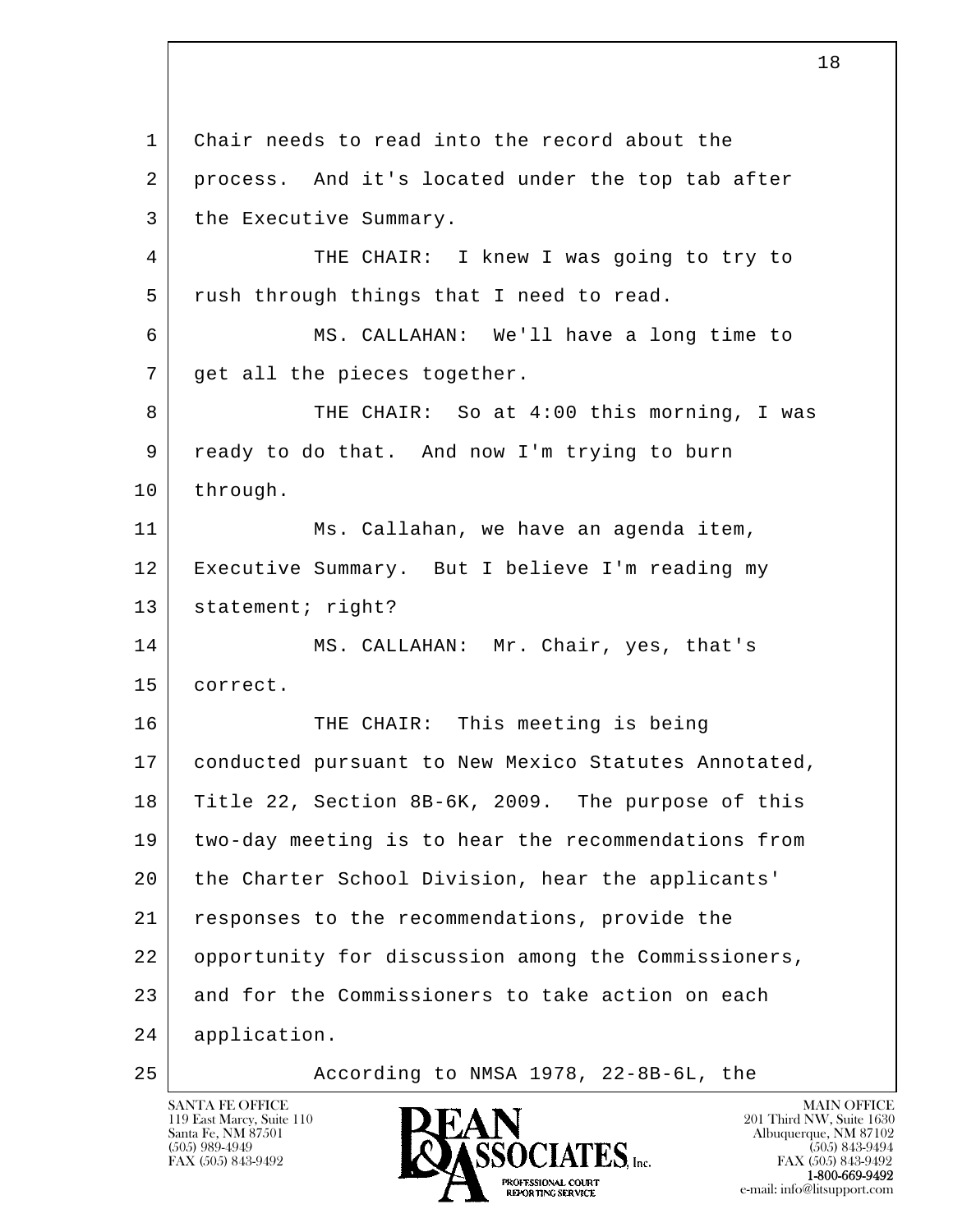| $\mathbf{1}$ | Commission may approve, approve with conditions, or  |
|--------------|------------------------------------------------------|
| 2            | deny an application. The Commission may deny an      |
| 3            | application, if: A, the application is incomplete    |
| 4            | or inadequate; B, the application does not propose   |
| 5            | to offer an educational program consistent with the  |
| 6            | requirements and purposes of the Charter Schools     |
| 7            | Act; C, the proposed head administrator or other     |
| 8            | administrative or fiscal staff was involved with     |
| 9            | another charter school whose charter was denied or   |
| 10           | revoked for fiscal mismanagement, or the proposed    |
| 11           | head administrator or other administrative or fiscal |
| 12           | staff was discharged from a public school for fiscal |
| 13           | mismanagement; D, for a proposed State-chartered     |
| 14           | charter school, it does not request to have the      |
| 15           | governing body of the charter school designated as a |
| 16           | Board of Finance or the governing body does not      |
| 17           | qualify as a Board of Finance, or; E, the            |
| 18           | application is otherwise contrary to the best        |
| 19           | interests of the charter school's projected          |
| 20           | students, the local community, or the school         |
| 21           | district in whose geographic boundaries the charter  |
| 22           | school applies to operate.                           |
| 23           | Prior to taking action on each of the                |
| 24           | applications, the Commission will follow this        |

25 process:

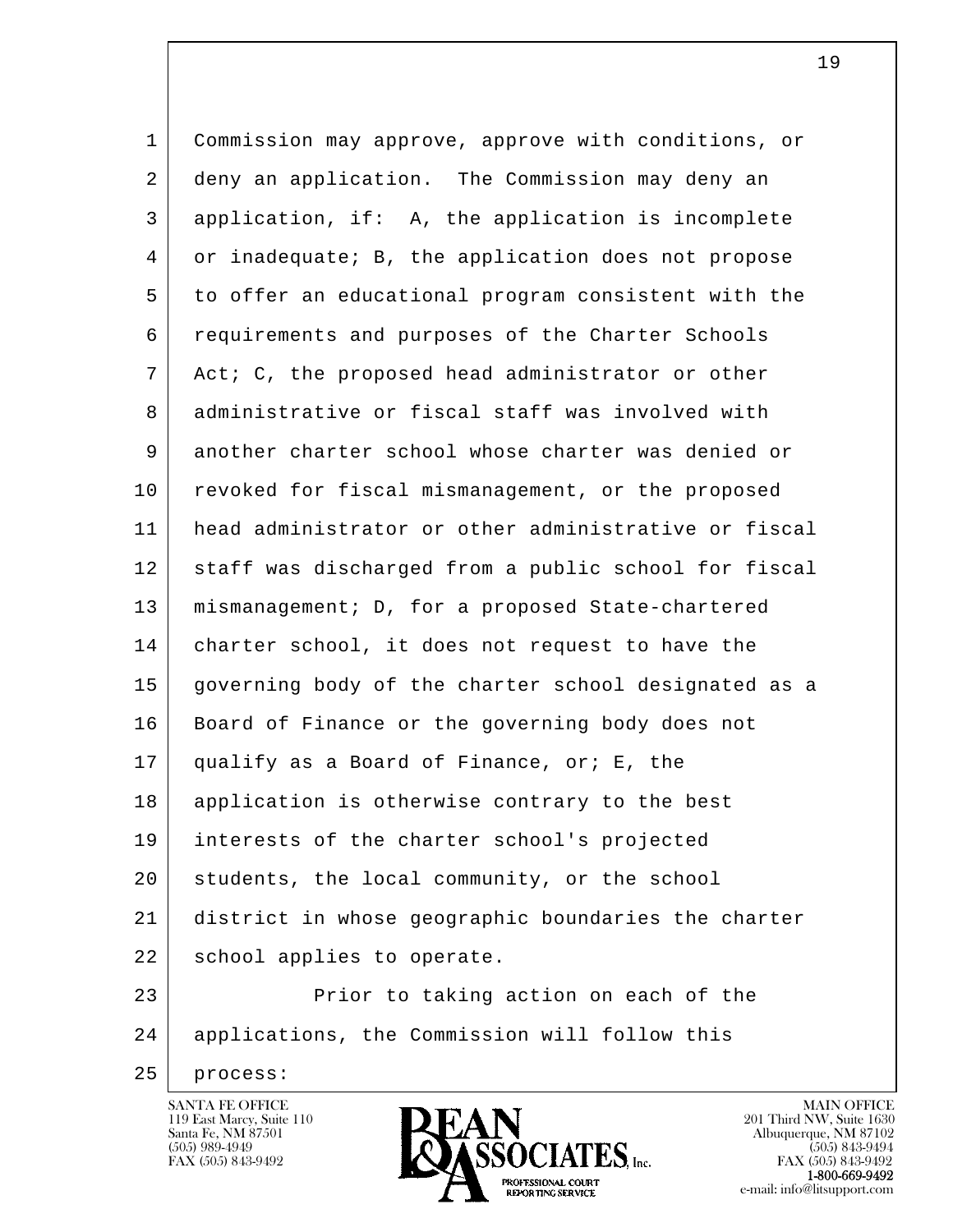l  $\overline{\phantom{a}}$ 1 The Charter School Division will have ten 2 | minutes to present its recommendation. The 3 applicant will have 15 minutes to respond to the 4 CSD's recommendations. The PEC has up to 30 minutes 5 to ask questions of the applicant and/or the Charter 6 School Division, but is not required to do so. 7 The Commission will hold discussion as it 8 deems necessary prior to holding a vote on the 9 application. As stated in the law, the Commission 10 will then vote to approve, approve with conditions, 11 or deny the application. 12 If the Commission decides to reject or 13 modify the Charter School Division's recommendation 14 to approve and/or the proposed conditions, the 15 Commission will articulate its reasons for rejecting 16 or modifying the recommendations and/or the 17 conditions. 18 Commissioners, are you ready to proceed? 19 (Commissioners so indicate.) 20 THE CHAIR: Was that better, Ms. Callahan? 21 MS. CALLAHAN: Mr. Chair, absolutely. 22 Thank you. 23 THE CHAIR: Thank you for catching me 24 there. Already in time-out and it's early morning. 25 Please proceed.

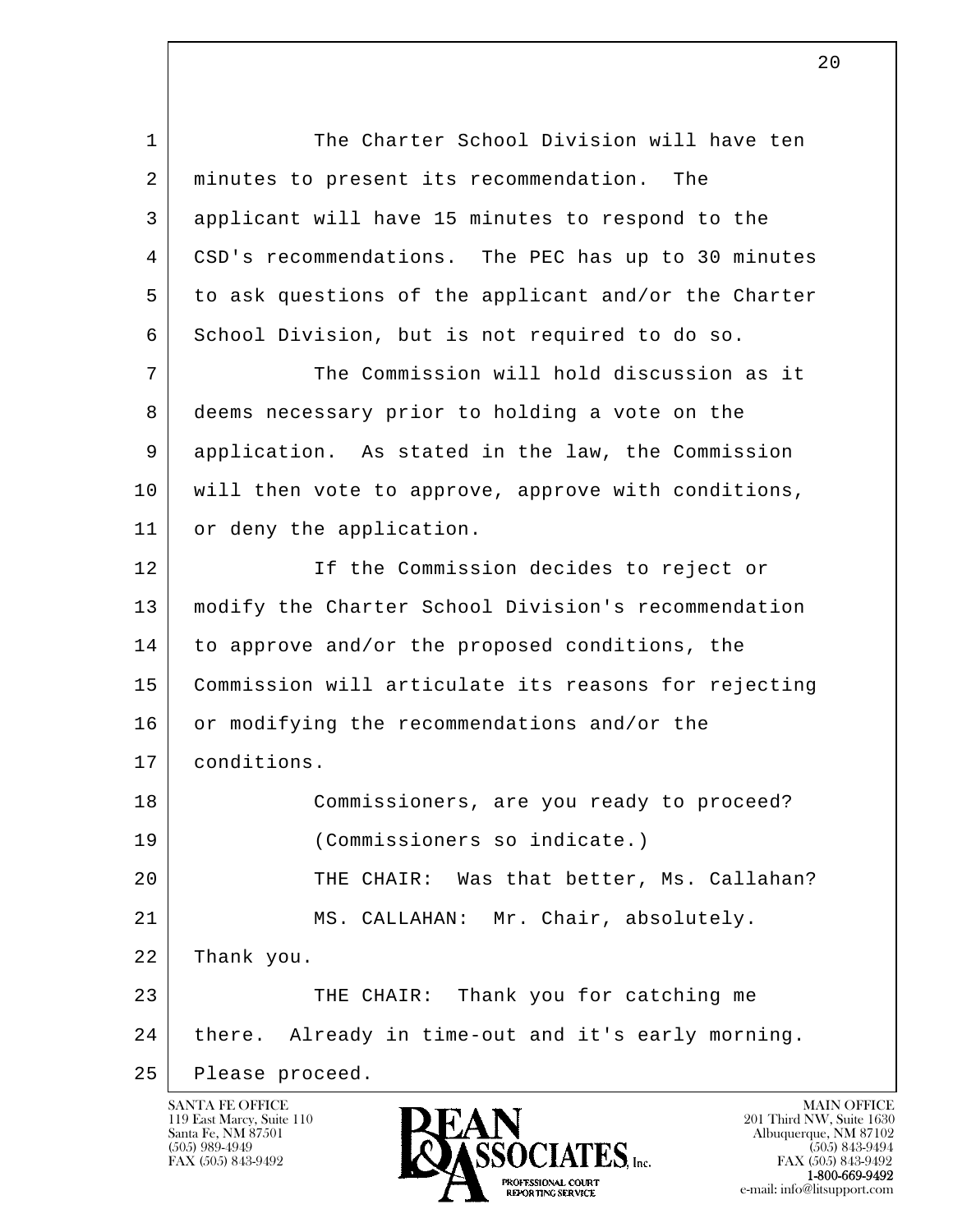l  $\overline{\phantom{a}}$  1 MS. CALLAHAN: Mr. Chair, Commissioners,  $2$  I'm going to do the  $-$  just a run-through of the 3 Executive Summary, if I may, to kind of set the 4 process, because it is a little different than it 5 has been in the past, and so I'd like to get that 6 into the record, with your permission. 7 | THE CHAIR: You have my permission. 8 MS. CALLAHAN: Mr. Chair, thank you. 9 Mr. Chair, Commissioners, the Charter School 10 | Division is prepared to make recommendations based 11 upon the applications and information shared during 12 the capacity interviews by the current applicants. 13 The new charter school application process that took 14 place this year happened as a result of the 15 implementation of SB 446, the new charter 16 accountability law that went into effect July 1, 17 2012. 18 The charter application changed as well as 19 the review process. Based on recommendations from 20 the National Association of Charter School 21 Authorizers, NACSA, and review of other states' AP 22 authorizing practices, the Charter School Division 23 | created a rigorous application that meets the 24 requirement of SB 446. It also utilizes a rubric 25 that assisted applicants with the expectations for a

119 East Marcy, Suite 110<br>Santa Fe, NM 87501

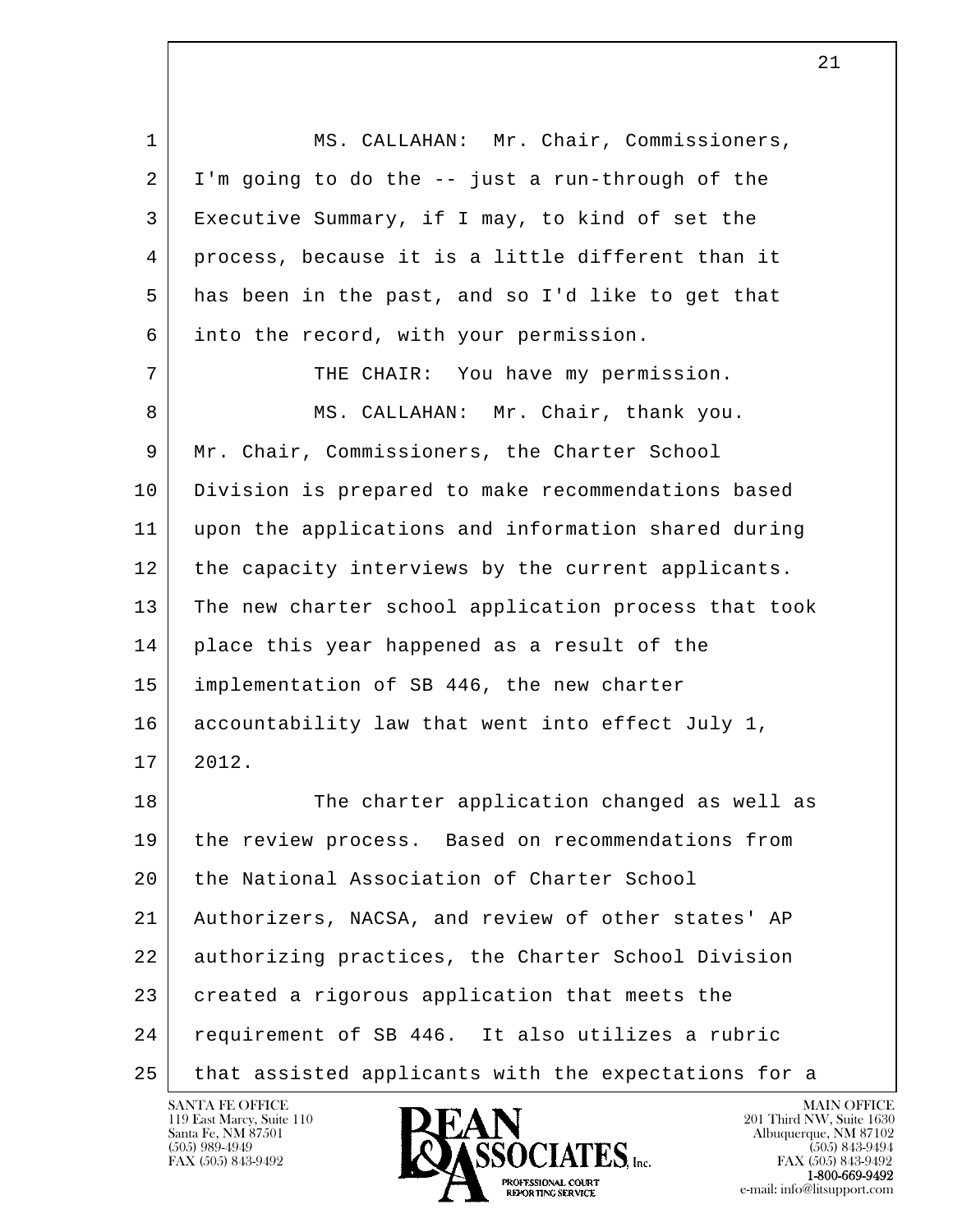l  $\overline{\phantom{a}}$  1 top score, as well as making the scoring -- make 2 scoring the application a more objective process. 3 Included in your notes is a time line. 4 The application was due to the Charter School 5 Division July 2. From July 3 through the 29th, the 6 applications went through a screening and review 7 process. That was a rubric that was designed to 8 define the criteria with a two-point scale; that the 9 application section meets for a 2, partially meets 10 for a 1, or does not meet for a zero. The review 11 team was made up of the Charter School Division team 12 | lead, a sitting charter school principal or 13 experienced charter school leader, and a current 14 charter school business manager reviewing the 15 | applications, for a total of four teams. 16 The teams were comprised of Brad 17 Richardson, a Charter School Division Educational 18 Administrator; Greta Roskom, a current charter 19 | school director; and Mary Scofield, a current 20 | charter school business manager. 21 The second team was made up of Karen 22 Ehlert, another Charter School Division Education 23 Administrator; Sandy Beery, a current charter school 24 | administrator; and Deana Gomez, a current charter 25 | school business manager.

119 East Marcy, Suite 110<br>Santa Fe, NM 87501

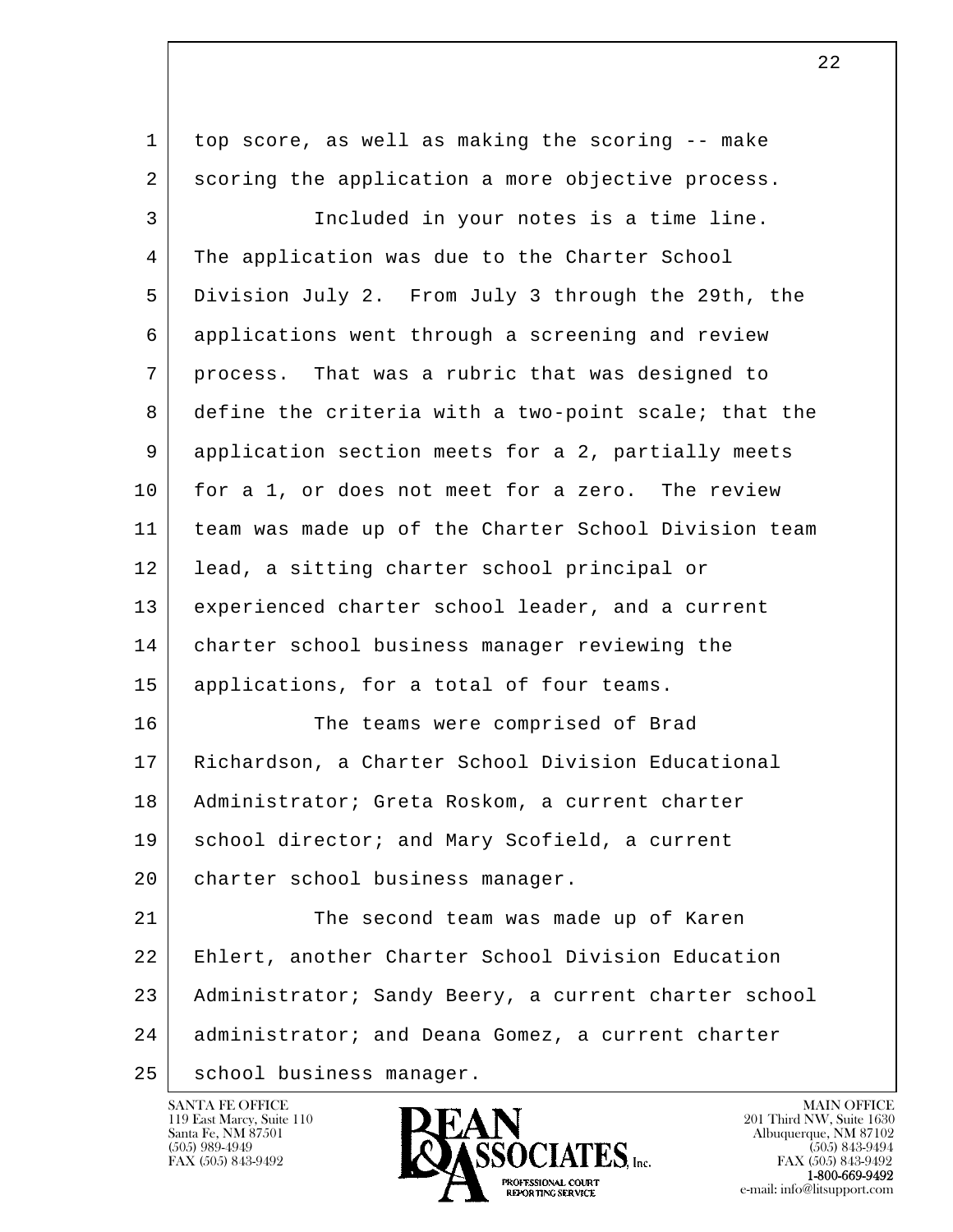l  $\overline{\phantom{a}}$ 1 The third team was made up of Rochelle 2 Cherrin, a Charter Schools Division Educational 3 Administrator; Lisa Grover, a leader in the charter 4 school movement in New Mexico; and Rhonda Cordova, a 5 current charter business manager. 6 The fourth team was Rachel Stofick, a 7 Charter School Division Education Administrator, 8 Doug Wine; a current charter school head 9 administrator; and Gilbert Mondragon, a current 10 | charter school business manager. 11 Each team reviewed three to four 12 applications, and the teams worked together and 13 | completed the review team application analysis. 14 From the analysis, the team developed 15 school-specific questions for the capacity 16 interviews, and all schools had common questions. 17 There were twelve. And the Charter School Division 18 developed three questions, charter-school specific. 19 The capacity interviews were held with the 20 review team, and they were scored also on the 21 | two-point scale of "meets" for two points, 22 "partially meets" for one, or "does not meet" for 23 zero. 24 From August 10 to August 14, the final 25 team analysis and capacity interview analysis were

119 East Marcy, Suite 110<br>Santa Fe, NM 87501



FAX (505) 843-9492<br>1-800-669-9492 e-mail: info@litsupport.com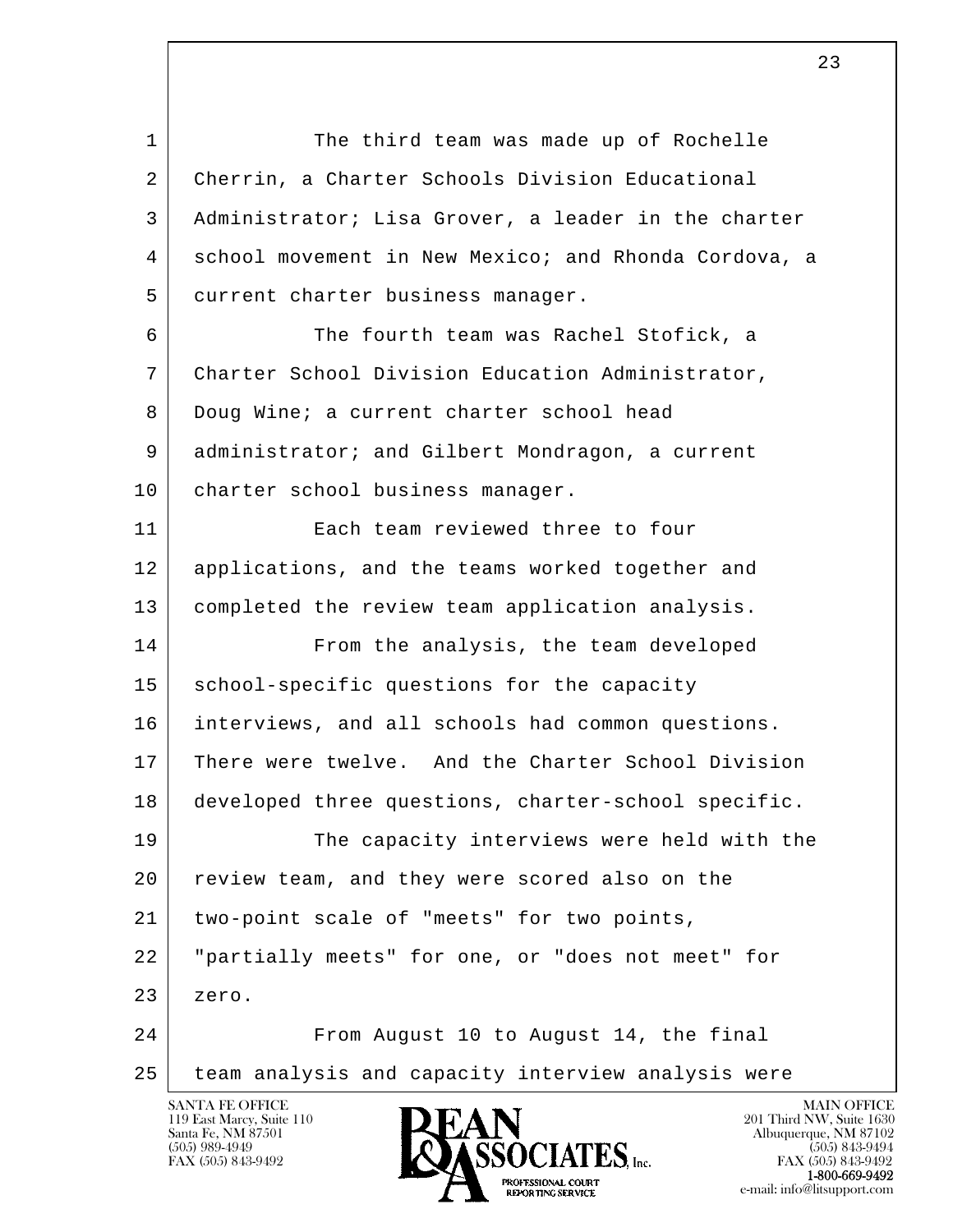1 sent to the Public Education Commission. In 2 addition, the -- to the analysis documents, the 3 Charter School Division compiled a report of 4 demographic information about the new applicants and 5 the communities and school districts they wish to 6 serve. And just to note that it -- it's located in 7 the back of your notebooks, that report in its 8 entirety.

9 | From August 20th to 24th, the Public 10 Education Commission held community input hearings 11 across the state. And just a note that was already 12 read into the record. Academic Opportunities 13 | Academy, Las Cruces, Alamogordo, and Carlsbad 14 withdrew their applications. And I'm not sure if 15 there's going to need to be a motion to take care of 16 that. So we're -- Mr. Vigil indicates there isn't. 17 So they were withdrawn.

l  $\overline{\phantom{a}}$ 18 The team leads and the Options for Parents 19 Director completed the final recommendations and 20 sent the final recommendation and evaluation 21 documents to the PEC, the applicants, and it was 22 posted also to the Web site. The final 23 recommendation and evaluation captures key findings 24 of the review team based on the team's review team 25 analysis and capacity interview team analysis, and,

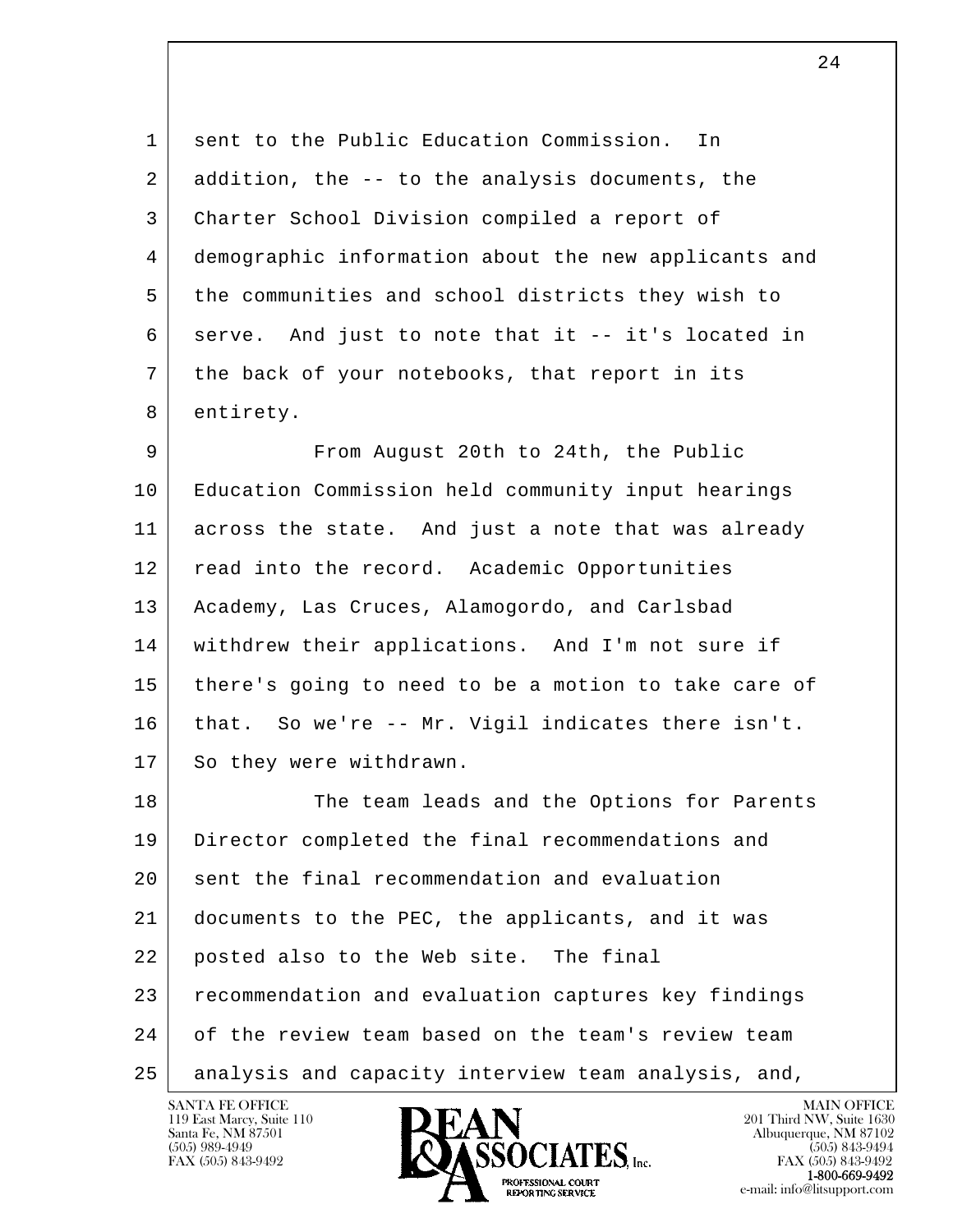l  $\overline{\phantom{a}}$  1 if appropriate, any pertinent information gathered 2 at the PEC community input hearings. 3 And we are here today to make the final 4 decision from the Public Education Commission. 5 Pursuant to 22-8B-9, the State statutes 6 1978, charter schools approved after July 1, 2012, 7 shall enter into a contract with the authorizer that 8 shall be the final authorization for the charter 9 school. This contract must be negotiated within 10 30 days of the initial application approval. 11 | The previous application cycles, charter 12 schools had conditions set at the approval hearing 13 that had to be met prior to the commencement of 14 | operations. However, with the new contract 15 requirements, the authorizer and charter school must 16 agree to material terms to include in the contract, 17 which will be the conditions under which a charter 18 | school will operate. 19 In the Charter School Division 20 recommendation statements we will read into the 21 record today, there will be references to provisions 22 which are statutory requirements for all charter 23 schools to operate. These are nonnegotiable. The 24 PEC may, however, identify other potential material 25 terms which will become part of the contract

119 East Marcy, Suite 110<br>Santa Fe, NM 87501

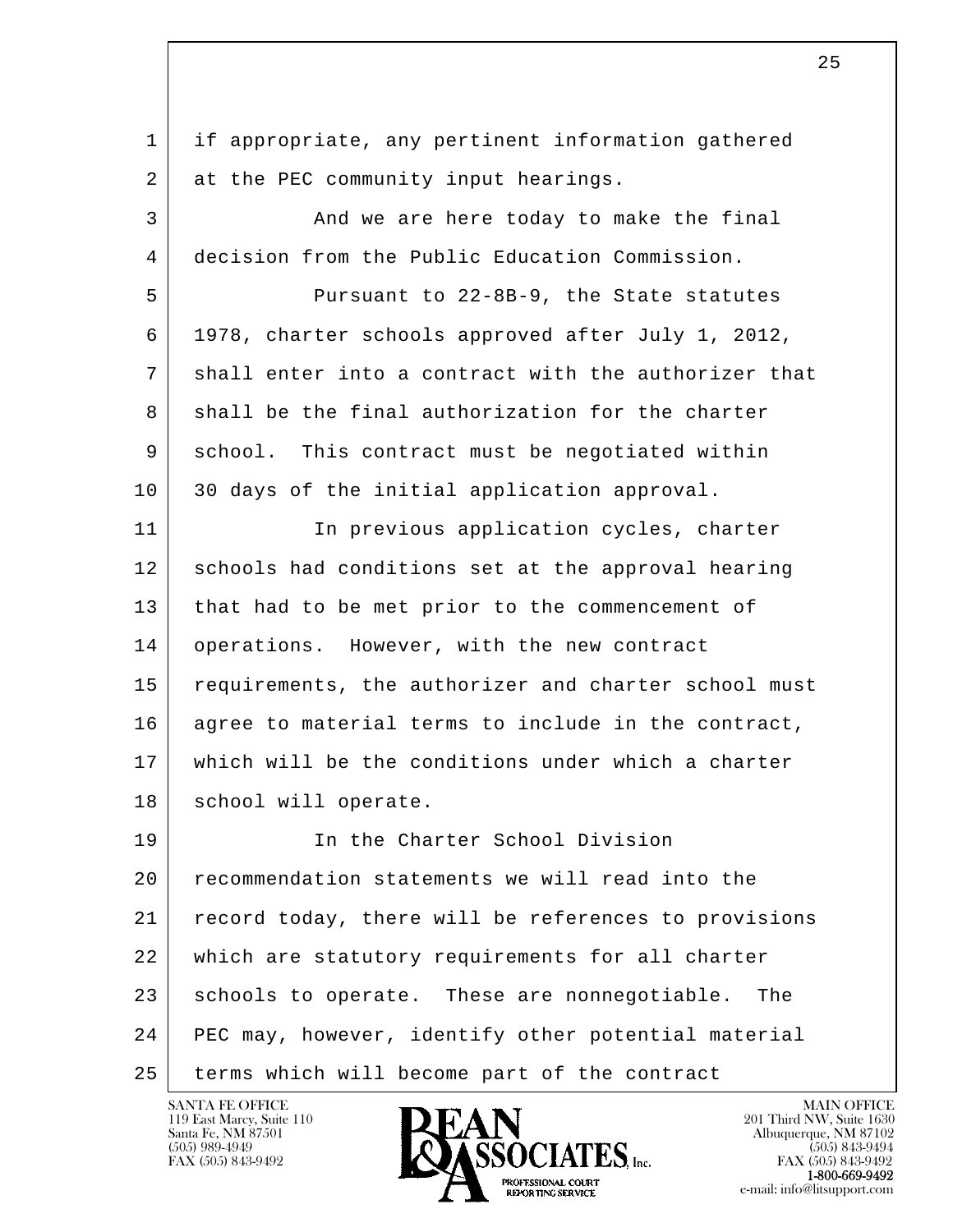| $\mathbf 1$ | negotiation process. These material terms may be     |
|-------------|------------------------------------------------------|
| 2           | listed in the resolution for future contemplation.   |
| 3           | Many of the deficiencies or concerns                 |
| 4           | identified in the new applications by the Charter    |
| 5           | School Division are considered minor changes that    |
| 6           | may be completed during the planning year for those  |
| 7           | charters who are approved. If there were any         |
| 8           | material concerns by the CSD, they were listed in    |
| 9           | the recommendation document for PEC consideration.   |
| 10          | The charter performance contract                     |
| 11          | negotiation process for the charter applications     |
| 12          | approved today will have two parts. The preliminary  |
| 13          | contract will spell out the material terms and       |
| 14          | requirements for the planning year, as the new       |
| 15          | schools will not have students or staff to determine |
| 16          | performance measures based on the performance        |
| 17          | framework from 22-8B-9.1 NMSA 1978. This will be     |
| 18          | negotiated in the 30-day window after the PEC grants |
| 19          | approval for a new application.                      |
| 20          | The final contract will be negotiated                |
| 21          | prior to the approval to commence operations and     |
| 22          | incorporate the required elements from 22-8B-9 NMSA  |
| 23          | 1978.                                                |
| 24          | So, Mr. Chair and Commissioners, there's a           |
| 25          | little bit of a difference for this year's approval  |
|             | <b>SANTA FE OFFICE</b><br><b>MAIN OFFICE</b>         |

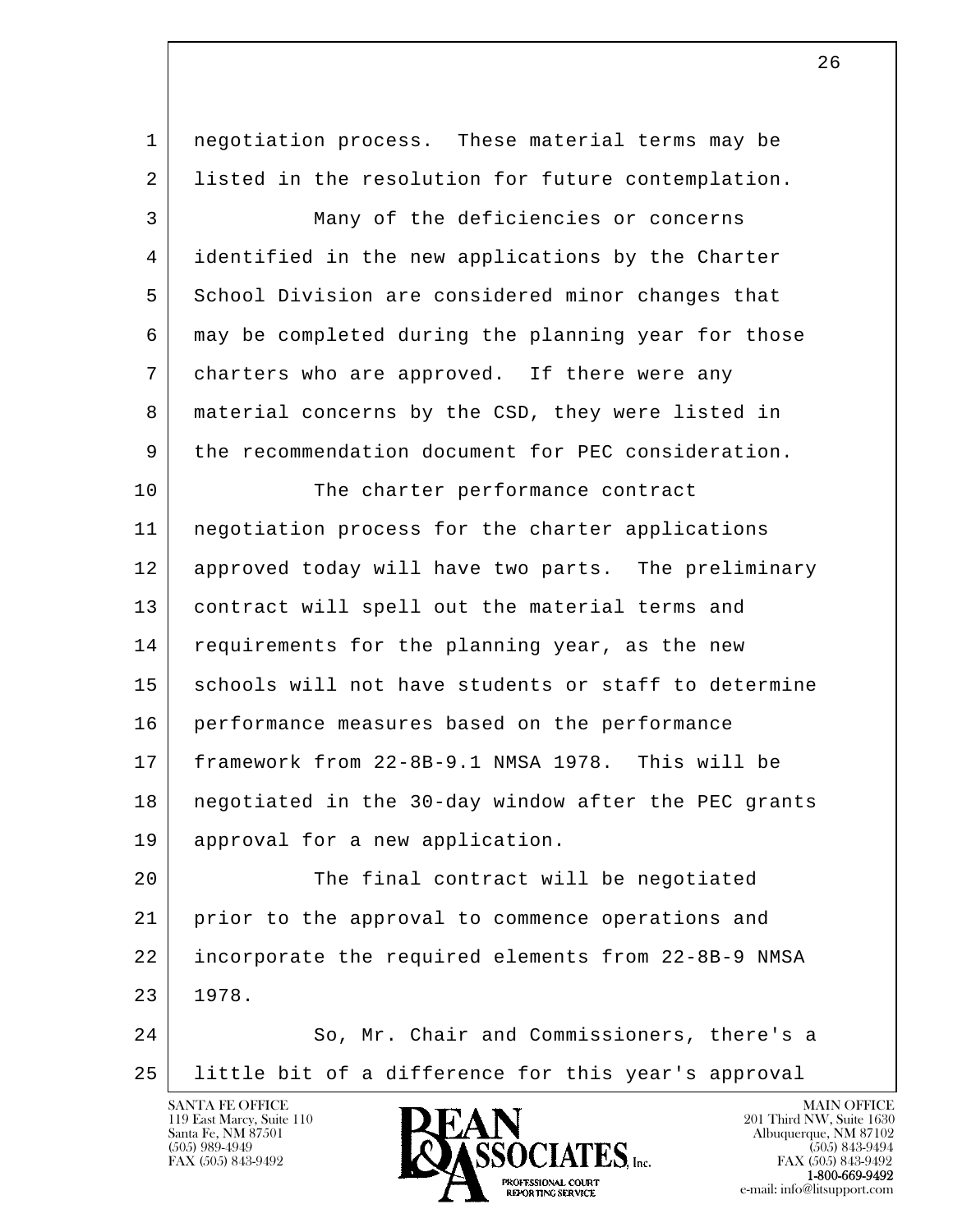l  $\overline{\phantom{a}}$  1 process. And so we are going to be looking at a 2 contract negotiation. And the reason that we wanted  $3$  to do the two parts, we -- we have this full 4 contract, which is in your -- the template is in 5 your materials. But, because the schools don't have 6 the staff that they need to do a full contract 7 negotiation, we felt that the -- the two-part 8 preliminary contract, which would then set the 9 expectations for a school to commence operations, 10 which includes the completing of the planning year 11 checklist, would fulfill the first part; and then, 12 as the school was ready to open, the material terms 13 and performance indicators and measures would be 14 negotiated in the spring. 15 Are there any questions? 16 THE CHAIR: Any questions from 17 | Commissioners for Ms. Callahan? There are none. 18 Oh, is there one? 19 COMMISSIONER GANT: Yes. 20 THE CHAIR: Oh. Commissioner Gant. 21 COMMISSIONER GANT: I'm just slow today. 22 Mr. Chair and members, does the Chair designate who 23 does the negotiations with the new charter? What's 24 that process? 25 MS. CALLAHAN: Mr. Chair,

119 East Marcy, Suite 110<br>Santa Fe, NM 87501

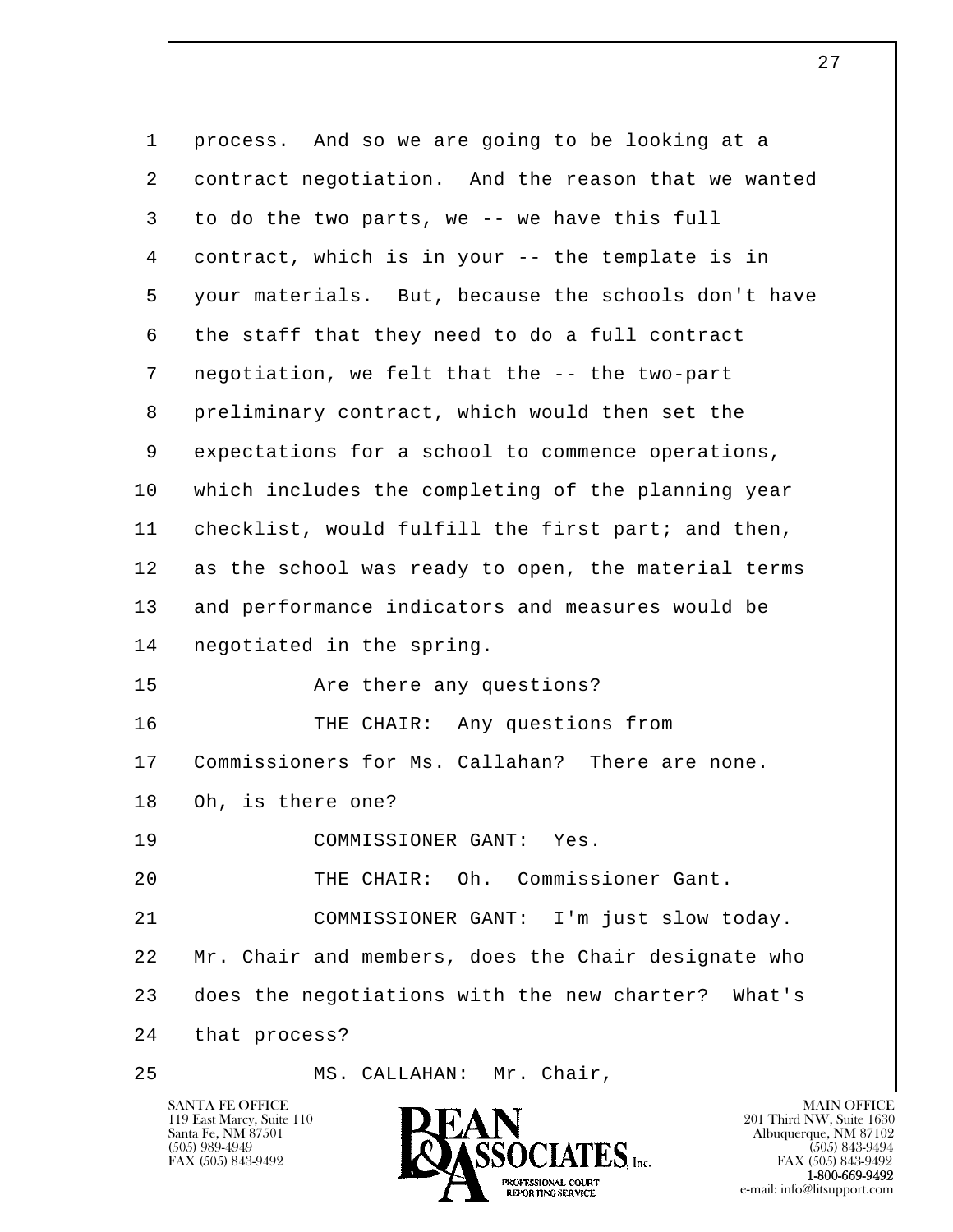l  $\overline{\phantom{a}}$  1 Commissioner Gant, the -- the negotiation process -- 2 the work that we're going to have to do needs to be 3 determined. And my recommendation is that the 4 executive committee meet with Mr. Vigil and myself 5 to actually look at the process of what those 6 negotiations are going to entail. 7 This has never been done before. And so 8 we're going to need to work as a team to determine 9 how that's going to operate and what the actual 10 process is at this point. 11 COMMISSIONER GANT: Thank you. 12 THE CHAIR: Great question, Commissioner. 13 | Any others? There are no more questions, 14 Ms. Callahan. 15 | MS. CALLAHAN: Mr. Chair, Commissioners, 16 thank you. Mr. Chair, I have that we are at Agenda 17 Item 8D, which is the recommendation for the Health 18 Sciences Academy in Gadsden? Is that correct? 19 THE CHAIR: That is correct. 20 MS. CALLAHAN: And I believe there are 21 representatives here. 22 THE CHAIR: I would like to ask the 23 representatives to come on up to the front table. 24 And there's a handy-dandy clip there, so you don't 25 have to do what we're doing and hold these

119 East Marcy, Suite 110<br>Santa Fe, NM 87501

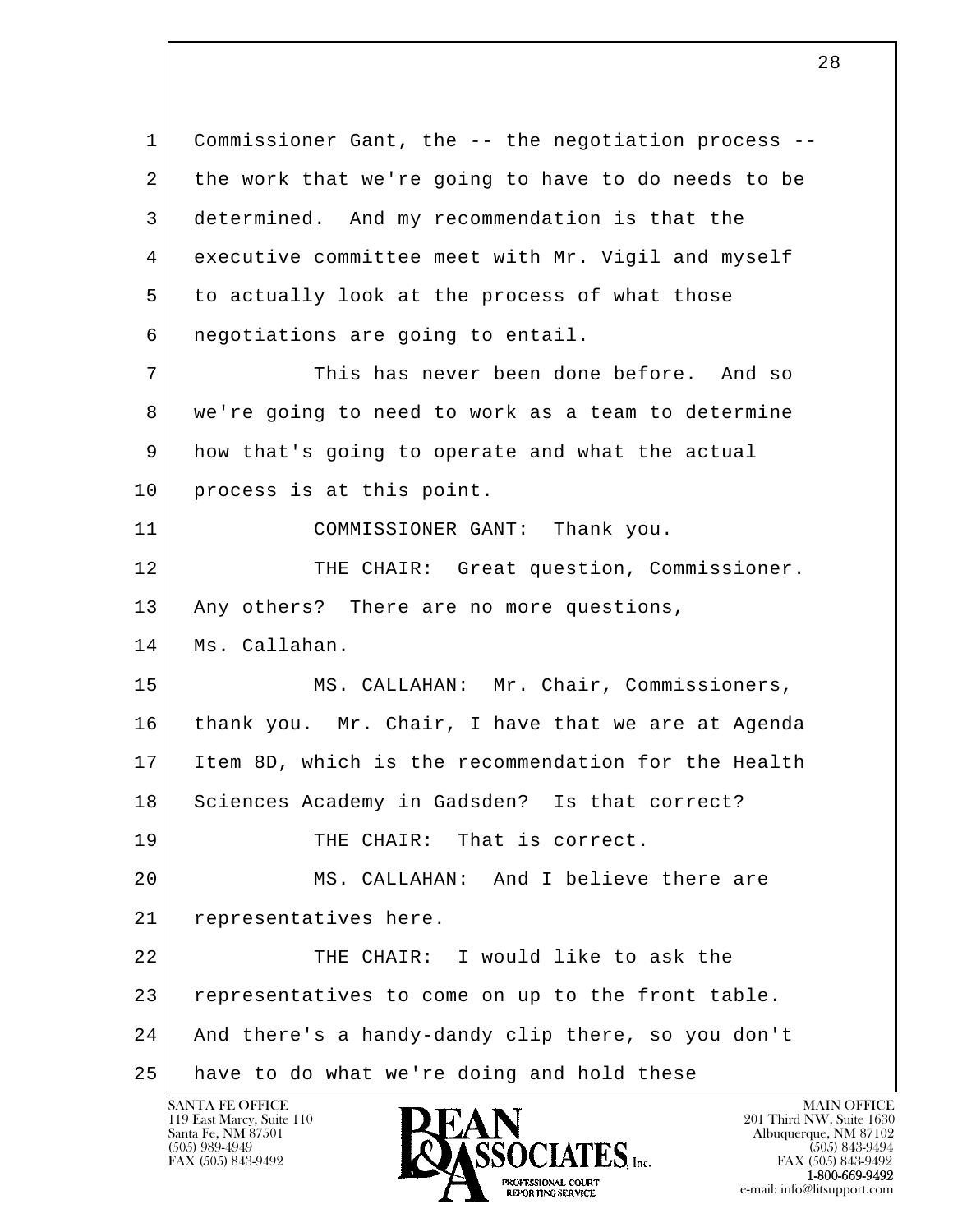l  $\overline{\phantom{a}}$  1 antiquated microphones. 2 UNIDENTIFIED SPEAKER: The founder is out  $3 \cdot \text{of} --$  4 THE CHAIR: Come on up and introduce 5 yourself. And I need you to use the microphone, so 6 if you could use that clip. Mr. Vigil knows what to 7 do. 8 | MR. M. VIGIL: Get it open. 9 THE CHAIR: Good morning. 10 | MS. DUHIGG: Good morning, Mr. Andrew 11 Garrison. The founder, Lorna, is out of the 12 country. And I would like to request permission for 13 her to attend the meeting via Skype with my 14 computer, if that is okay with you. 15 THE CHAIR: That is okay. 16 | MS. DUHIGG: Okay. I will connect. 17 THE CHAIR: So we're going to start with 18 the Charter School Division recommendation, and 19 you're free to get her set up. 20 MS. DUHIGG: Thank you. 21 | THE CHAIR: Please introduce yourself, 22 sir. 23 MR. M. VIGIL: My name is Michael Vigil. 24 I'm the Chief Operating Officer for the New Mexico 25 Coalition for Charter Schools. We did work with

119 East Marcy, Suite 110<br>Santa Fe, NM 87501

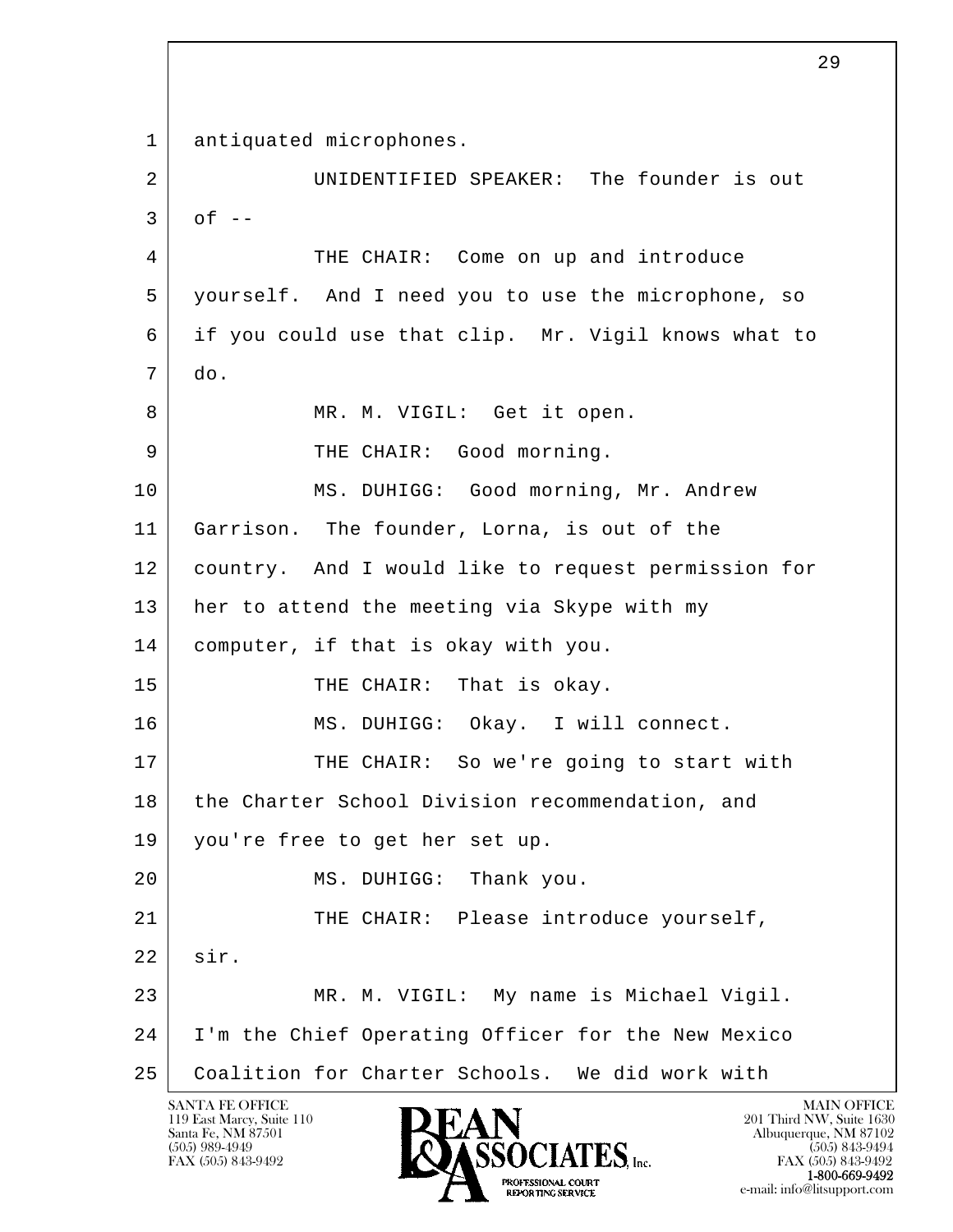| 1  | the -- my staff worked with the school in helping    |
|----|------------------------------------------------------|
| 2  | with their -- their application and preparing some   |
| 3  | of the budget items. And so I just have some         |
| 4  | information regarding some of the budget discussion  |
| 5  | that occurred earlier.                               |
| 6  | THE CHAIR: Good morning.                             |
| 7  | MR. M. VIGIL: Good morning.                          |
| 8  | THE CHAIR: Ms. Callahan?                             |
| 9  | MS. CALLAHAN: Mr. Chair, Commissioners,              |
| 10 | in the matter of Health Sciences Academy in Gadsden, |
| 11 | the Charter School Division recommends that the      |
| 12 | application for Health Sciences Academy in Gadsden   |
| 13 | be denied. The basis for this recommendation is      |
| 14 | stated in the Charter School Division's Application  |
| 15 | Final Recommendation and Evaluation for the school,  |
| 16 | which is located in the Public Education Commission  |
| 17 | document notebook under Tab 8D.                      |
| 18 | In summary, the basis for the                        |
| 19 | recommendation is that the application is incomplete |
| 20 | and/or inadequate based on the evidence identified   |
| 21 | from the application rubric, from the application    |
| 22 | review team analysis, and from the capacity          |
| 23 | interview team analysis, which is also located under |
| 24 | Tab 8D.                                              |
|    |                                                      |



25 A recommendation for denial means that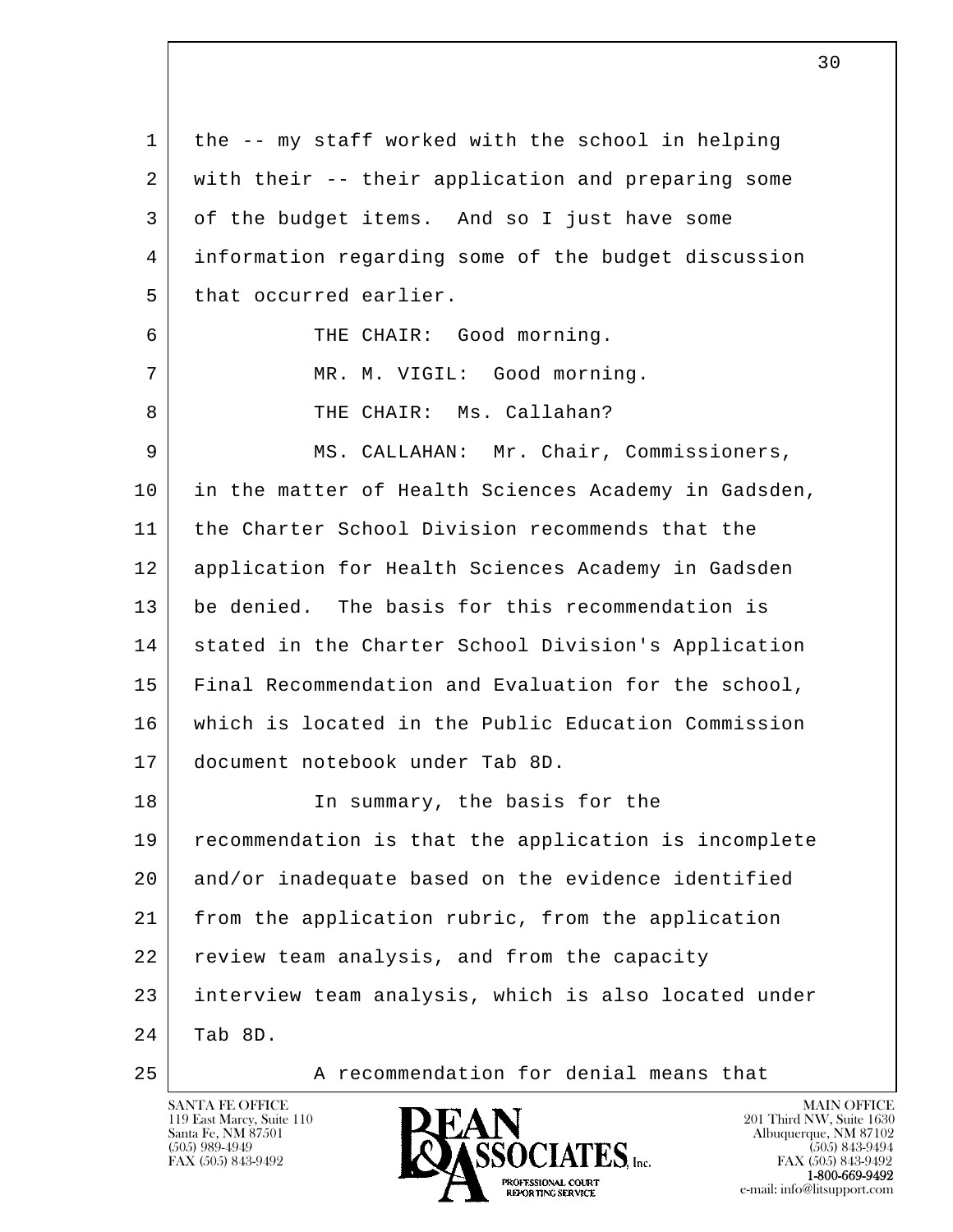l  $\overline{\phantom{a}}$  1 overall, the application contained serious 2 deficiencies and is consequently incomplete or 3 inadequate. The deficiencies were not or could not 4 be clarified or corrected by the applicants during 5 the capacity interview or weren't addressed 6 substantively at the community input hearing. 7 Mr. Chair, Commissioners, I have a 8 resolution that I'm going to read into the record. 9 The New Mexico Public Education Commission 10 Charter School Application Resolution. 11 Whereas, the Public Education Commission, 12 pursuant to the provisions of the Charter School 13 Act, received and reviewed a charter school 14 | application from Health Science Academy in Gadsden; 15 Whereas, the Public Education Commission, 16 pursuant to the provisions of the Charter School 17 | Act, held a public hearing regarding said 18 | application; 19 | And, whereas, the Public Education 20 Commission, pursuant to the provisions of the 21 Charter School Act, held a meeting on September 19th 22 and 20th, 2012, to hear the recommendations of the 23 Charter School Division of the Public Education 24 Department and comments from the charter school 25 applicants.

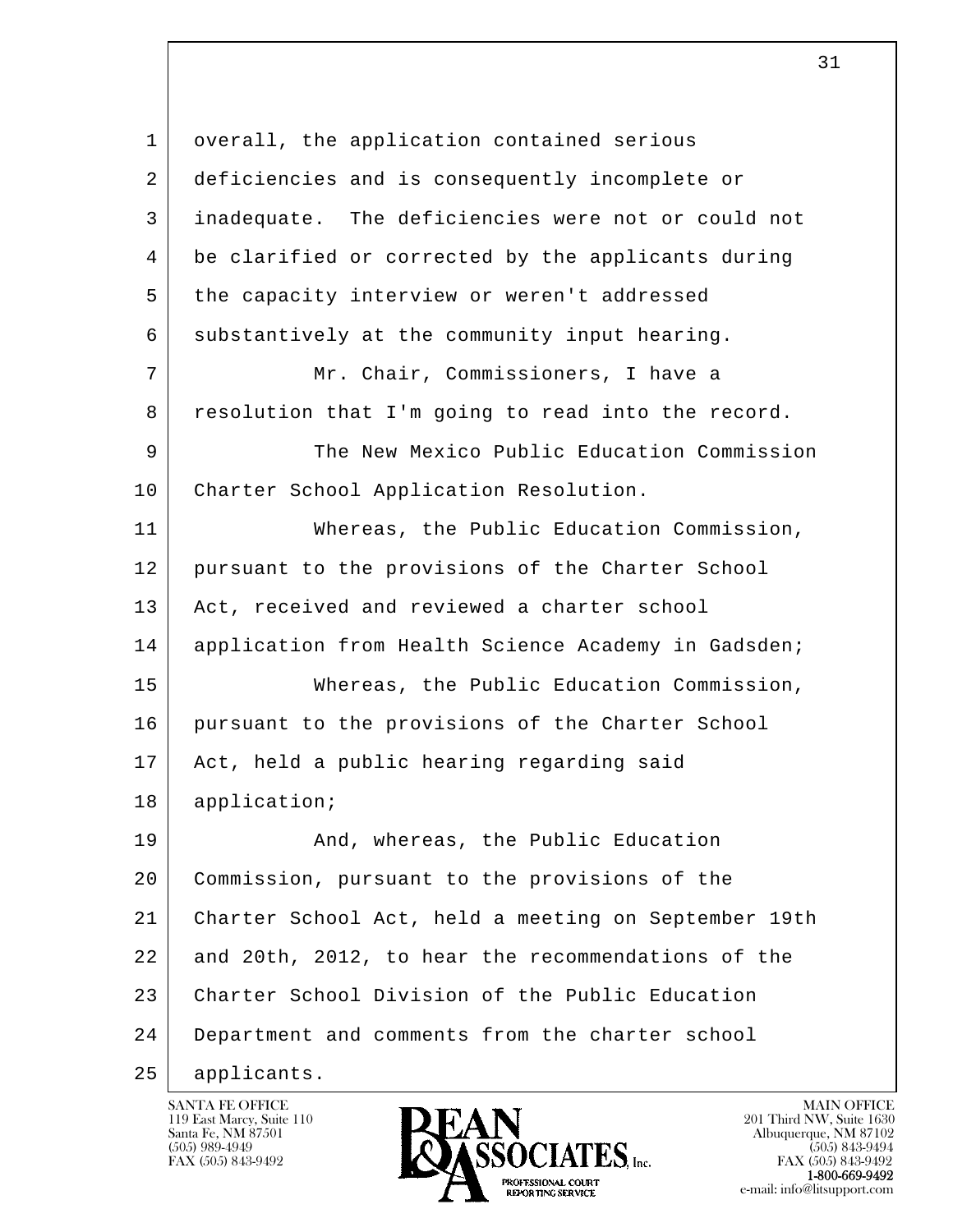| $\mathbf 1$ | Now, therefore, be it resolved that the               |
|-------------|-------------------------------------------------------|
| 2           | application of Health Science Academy, Gadsden, be    |
| 3           | denied for the following reasons: Overall, the        |
| 4           | application contains serious deficiencies and is      |
| 5           | consequently incomplete and/or inadequate. The        |
| 6           | deficiencies were not or could not be clarified or    |
| 7           | corrected by the applicants during the capacity       |
| 8           | interview or weren't addressed substantively during   |
| 9           | the community input hearing.                          |
| 10          | Be it further resolved that the Public                |
| 11          | Education Commission adopts the Application Final     |
| 12          | Recommendation and Evaluation of this charter school  |
| 13          | applicant issued by the Charter School Division of    |
| 14          | the Public Education Department in support of the     |
| 15          | above-listed reasons.                                 |
| 16          | And when we're finished at the end, there             |
| 17          | is a motion in your books to adopt or not adopt this  |
| 18          | resolution. And that is the Charter School Division   |
| 19          | presentation.                                         |
| 20          | THE CHAIR: Thank you. We will move to                 |
| 21          | the applicants who have 15 minutes to respond.<br>And |
| 22          | you have introduced yourselves. Did you give a        |
| 23          | title also?                                           |
| 24          | MS. DUHIGG: I am a founding member of the             |
| 25          | Health Sciences Academy.                              |

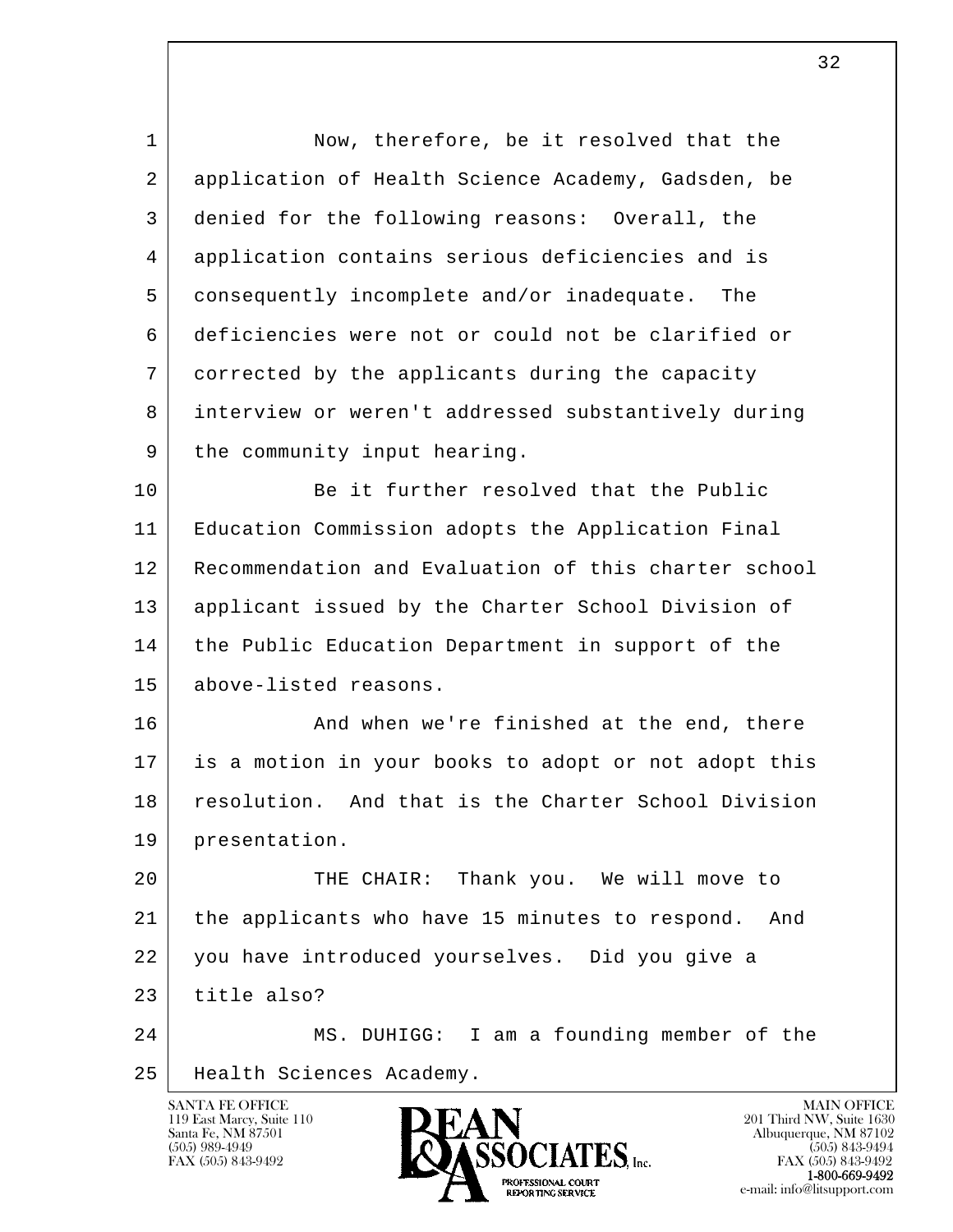1 | THE CHAIR: Excellent. And you may 2 proceed.

| 3  | MS. DUHIGG: Okay. Good morning                      |
|----|-----------------------------------------------------|
| 4  | Commissioner Garrison and other Commissioners and   |
| 5  | interested guests and PED staff. My name is Nancy   |
| 6  | Duhigg. I am a founder and board member of the      |
| 7  | proposed Health Sciences Academy. I was born in     |
| 8  | Guadalajara, Mexico, and am Mexican-American, as    |
| 9  | well as a U.S. citizen. Today, I am completing      |
| 10 | graduate studies in Albuquerque at the St. Francis  |
| 11 | University in the Physician Assistant program.      |
| 12 | I continue to enjoy a deep and powerful             |
| 13 | bond with the Healthy Futures team working with two |
| 14 | other board members, Brenda Avila and Ben Lewinger, |

 15 interested in serving families near the U.S.-Mexico 16 border. Both Brenda and Ben have strong connections 17 | with families in the target community.

l  $\overline{\phantom{a}}$ 18 | With respect to children and families we 19 hope to reach and motivate with the HSA charter 20 school, I lived in Mesilla Park for over ten years 21 while my father worked as a physician in Santa 22 Teresa, New Mexico. I continue to maintain these 23 friendships and connections. Their struggles and 24 unmet needs have been evident as they grew in search 25 | for good jobs and ways to improve their community

119 East Marcy, Suite 110<br>Santa Fe, NM 87501

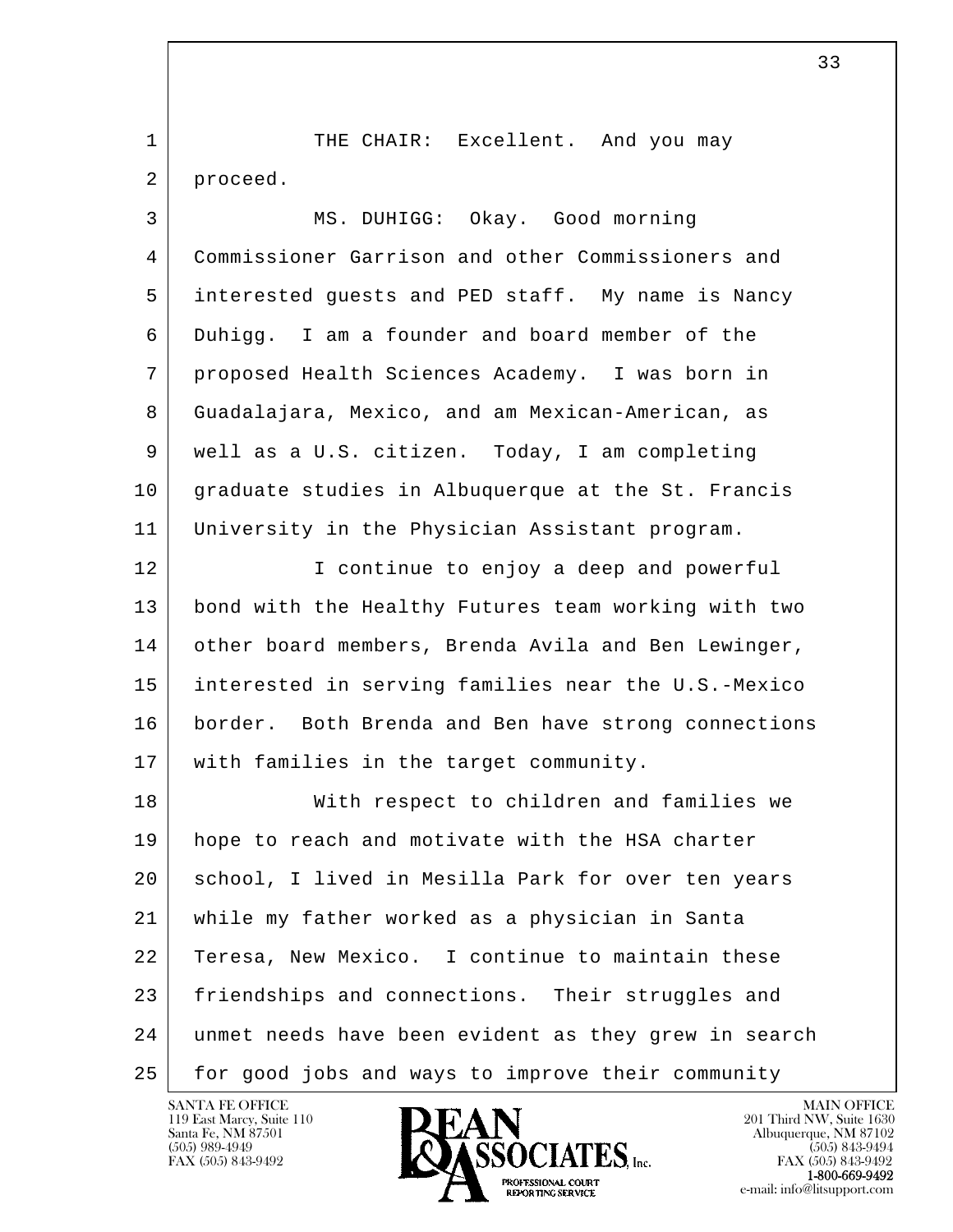l  $\overline{\phantom{a}}$  1 and quality of life. In the event our application 2 is approved, I plan to attend the New Mexico -- 3 attend in November, the New Mexico Coalition for 4 Charter Schools training to add to my knowledge 5 base. 6 Mr. Chairman, because Lorna is out of the 7 country, I will be reading the following on her 8 behalf, and I have a copy if you guys would like it. 9 The purpose of this gathering is to 10 consider whether Healthy Futures, which is the 11 applicant for Health Sciences Academy, has the 12 capacity and wherewithal and the support of the 13 local community to offer an educational choice to 14 families in the Gadsden district. Health Sciences 15 Academy is a well thought-out plan and design for a 16 | school program and curriculum that collaborates with 17 a set of outstanding partners: Health care 18 providers, technologists, academics, and business 19 professionals. It is an educational option that 20 does not currently exist for students. 21 In reviewing the evaluation report of the 22 Charter School Division, we feel that some reviewers 23 may have missed a number of material components of 24 our plan or may have misunderstood our emphasis. We 25 feel that reviewers sometimes focused on issues

119 East Marcy, Suite 110<br>Santa Fe, NM 87501

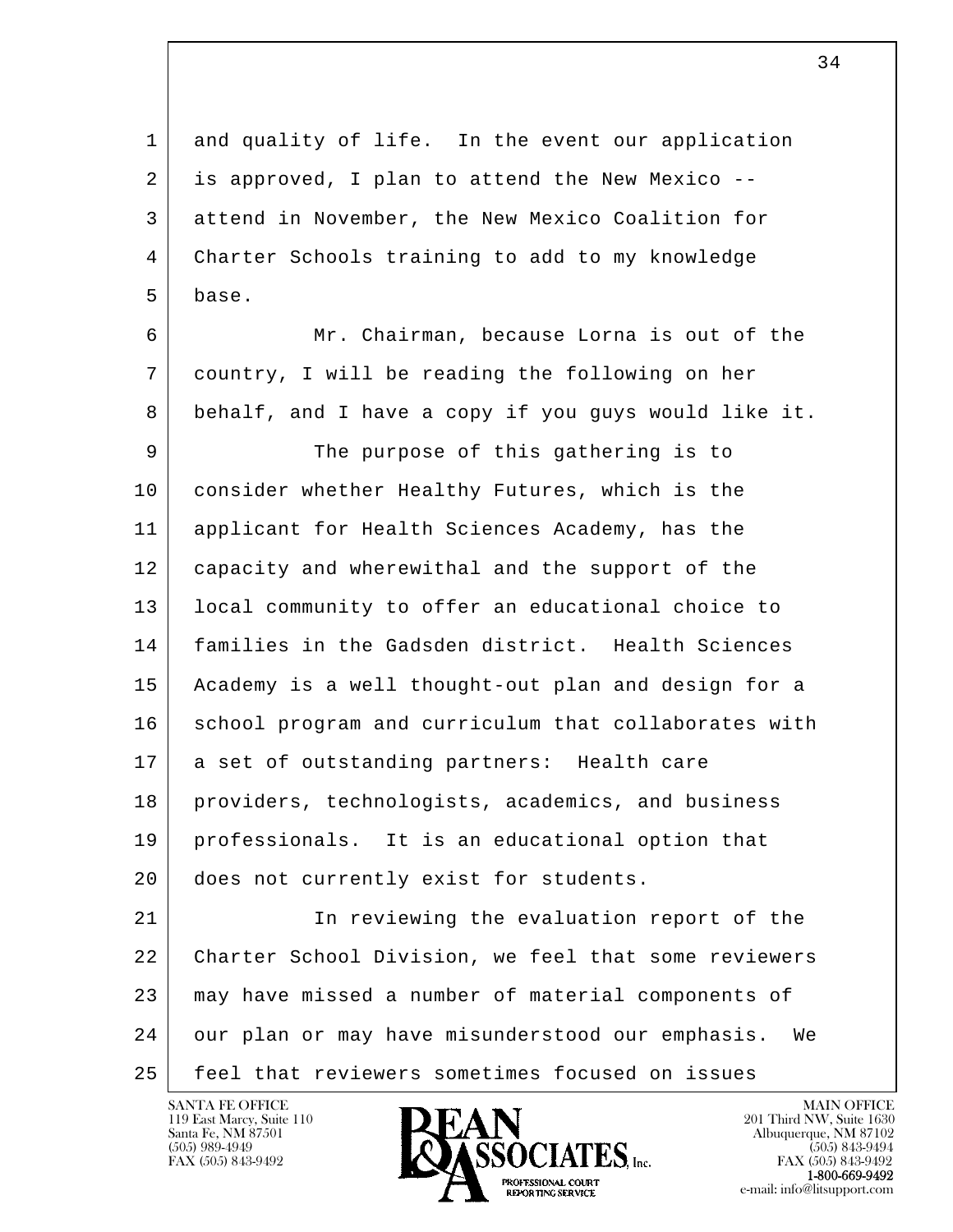l  $\overline{\phantom{a}}$  1 beyond our control, as with budget forecasts that 2 were required to conform to PED regulations. 3 Accordingly, we present a brief summary of why we 4 believe our application merits further consideration 5 and that may impact your decision positively. 6 First, the question regarding our 7 capacity, we wish to say that even though the 8 evaluators did not recommend the application for 9 approval, they did recognize and acknowledge the 10 commitment and capacity of our team. Allow me to 11 quote a portion of their conclusion. "The capacity 12 interview revealed the dedication and expertise of 13 the school representatives." 14 So it came as a surprise to our team that 15 the reviewers suggested that somehow we might not 16 have proper capacities. 17 The application highlights founders' and 18 board members' qualifications that demonstrate their 19 value to the proposed charter school. In addition, 20 Healthy Futures is believed to be the only applicant 21 to assemble an unparalleled professional support 22 team, and the first to compete for an USDE charter 23 school planning grant, which, by the way, a copy of 24 the USDE application was submitted to members of the 25 capacity interview.



FAX (505) 843-9492<br>**1-800-669-9492**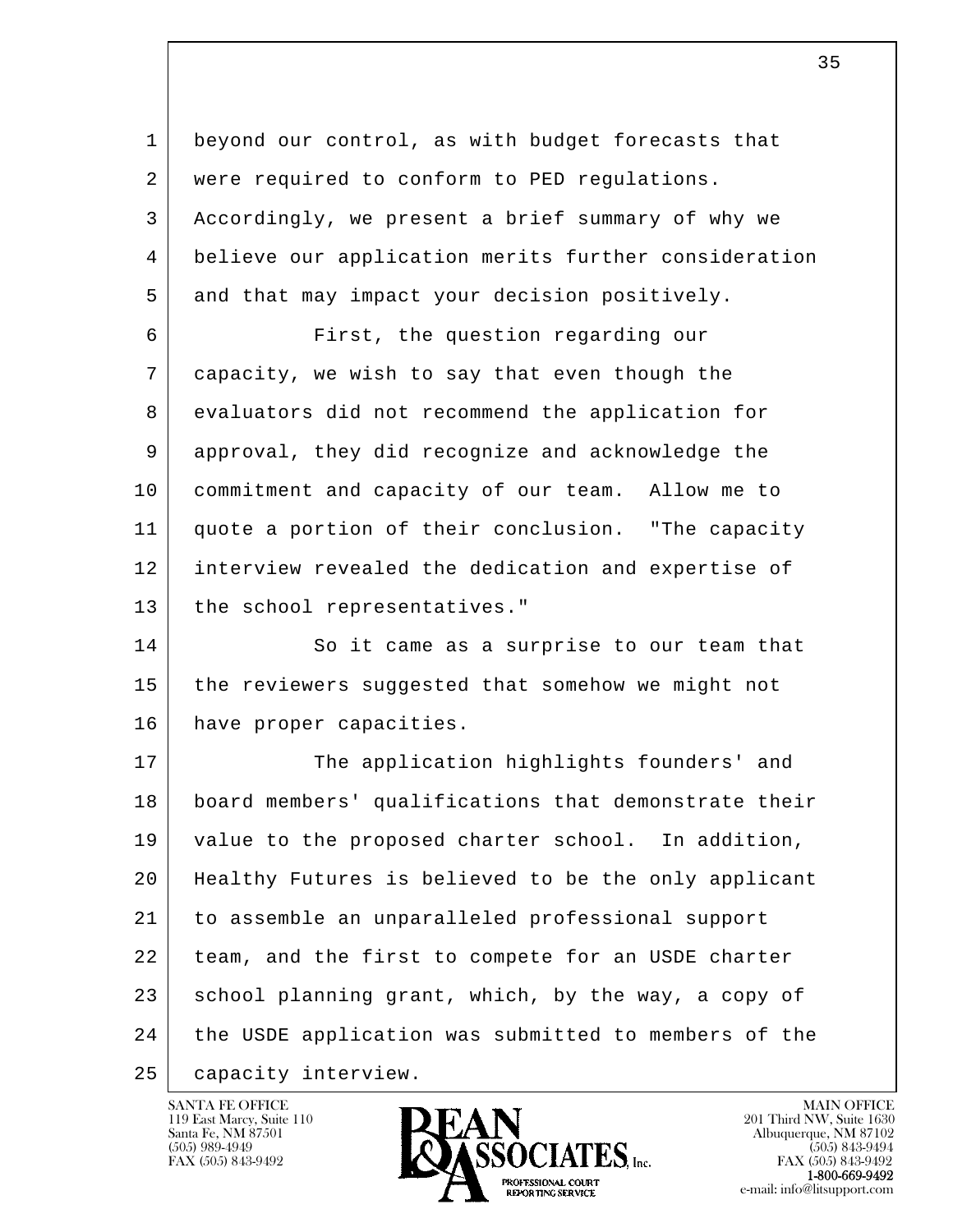| $\mathbf{1}$ | To amplify the team that will support the            |
|--------------|------------------------------------------------------|
| 2            | design and development of the new teaching staff, we |
| 3            | have enlisted and received support from recognized   |
| 4            | charter school leaders such as Dr. Lisa Grover and   |
| 5            | Dr. Dolly Juarez. We also have the expertise of      |
| 6            | Mr. Michael Vigil, a recognized leader in school     |
| 7            | management and business administration. He is here   |
| 8            | today to answer questions. Ms. Margie Lockwood, who  |
| 9            | has over 30 years of classroom and administrative    |
| 10           | experience in special education programs in          |
| 11           | Albuquerque Public Schools is a member of our        |
| 12           | advisory team.                                       |
| 13           | We sat down in a meeting with Dr. Mark               |
| 14           | Kittleson, Chair of the College of Health Science at |
| 15           | NMSU, and three of his colleagues in the department  |
| 16           | to discuss initial plans for collaboration. His      |
| 17           | support is evident in the letter included in the     |
| 18           | appendix.                                            |
| 19           | We have also enlisted and received support           |
| 20           | from nationally recognized leaders in educational    |
| 21           | technology, such as Dr. Julie Wood, Larry Myatt, and |
| 22           | Dr. Andrew Nevins. Dr. Glenn Christo has extensive   |
| 23           | experience in creating new medical schools and       |
| 24           | designing health curricula and teaching methods.     |
| 25           | There are others on the team that I do not mention   |

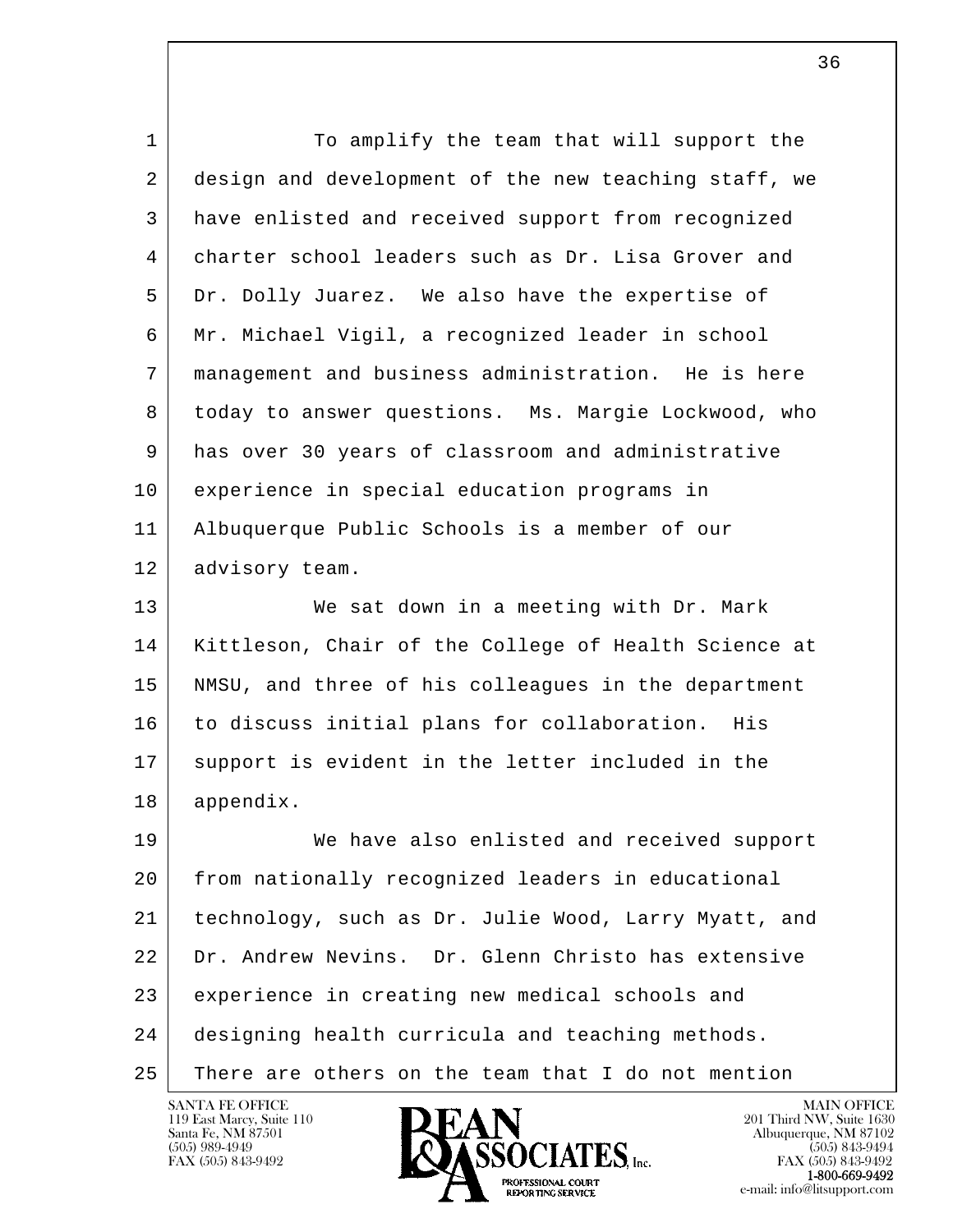1 here, but whose qualifications are no less than 2 outstanding. Brief bios are included in the 3 application appendix.

 4 The Governing Board has unique educational 5 and business talent. Dr. Shinge has trained ELL 6 teachers and students and written extensively on 7 bilingual and ELL methodologies. Ken Cherian is a 8 graduate of both Harvard and Princeton and has over 9 25 years of health care administration and preparing 10 students for college entry.

11 Brenda Avila is another strong and unique 12 Board member. Born and educated in Mexico, Brenda 13 is a U.S. citizen and a graduate of UNM. She 14 previously served as founder and administrator for a 15 private elementary school in Albuquerque. Nancy 16 Duhigg, myself, knows the Gadsden district 17 firsthand, having grown up in the New Mexico-Mexico 18 border area. I have a degree in mechanical 19 engineering and am currently completing the 20 Physician Assistant program in Albuquerque. I serve 21 as a wonderful role model for underserved students 22 along the border. 23 Been Lewinger is a New Mexico native. Ben

l  $\overline{\phantom{a}}$  24 has taught at a charter school and now serves as an 25 | executive at the New Mexico Community Foundation.

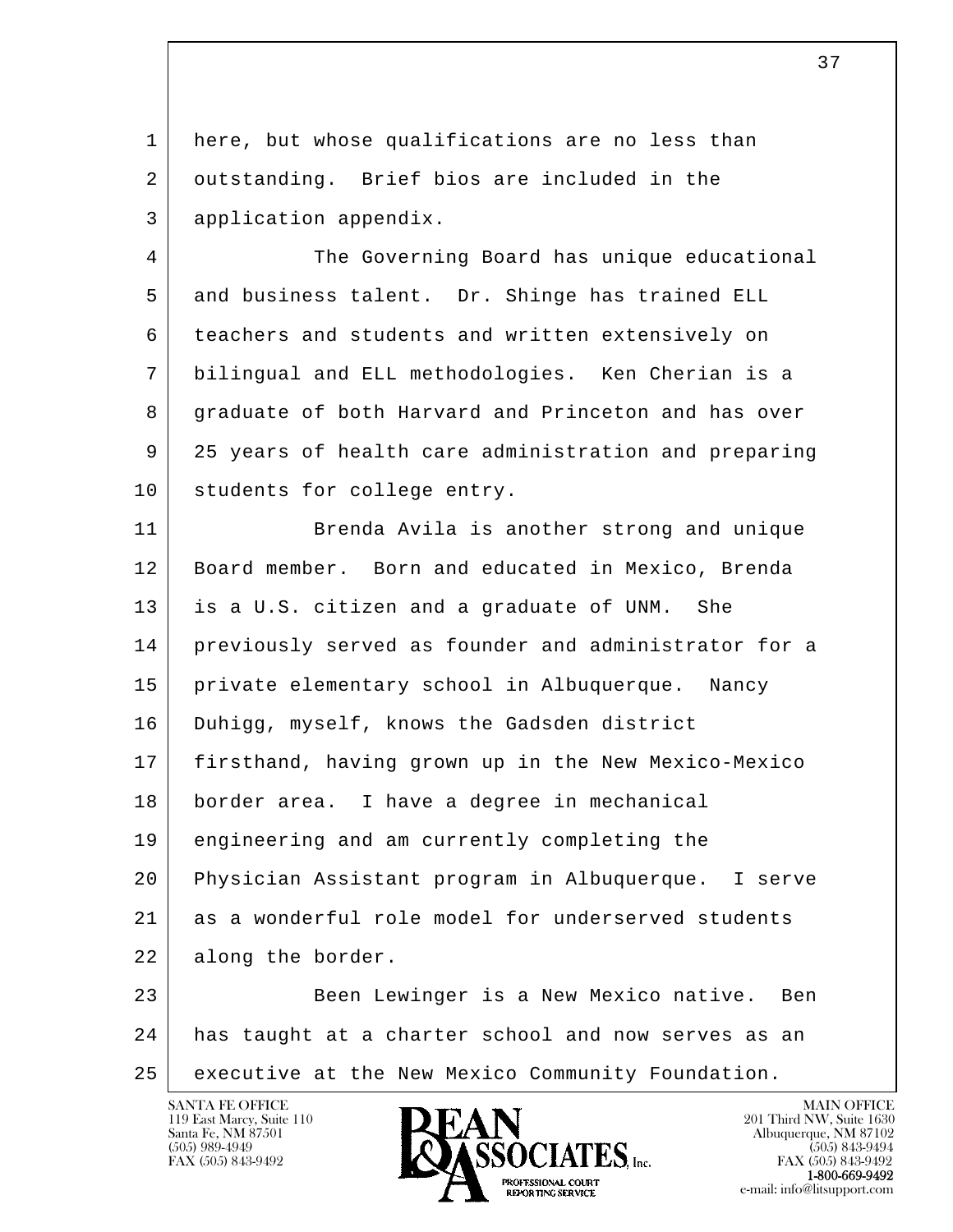| $\mathbf 1$ | Second, regarding the support for the                |
|-------------|------------------------------------------------------|
| 2           | school, although the CSD evaluation team recognized  |
| 3           | the strong support that we have received from        |
| 4           | community members and professionals, they seem to    |
| 5           | have failed to connect the support to proof of       |
| 6           | capacity. The success of a new school is dependent   |
| 7           | on the buy-in of all stakeholders, which our         |
| 8           | application plainly demonstrates with letters from   |
| 9           | the Mayor of Anthony and Bishop Ramirez of the       |
| 10          | Diocese of Las Cruces.                               |
| 11          | The impending partnerships with New Mexico           |
| 12          | State University and area medical providers will     |
| 13          | serve to create innovative curriculum collaboration. |
| 14          | Over the last few months, the founders have met and  |
| 15          | interacted with NMSU personnel, El Paso Children's   |
| 16          | Hospital, and La Clinica de la Familia. And while    |
| 17          | we could not at this time enter into formal          |
| 18          | agreements, they have given us enthusiastic evidence |
| 19          | of their willingness to partner. The plan is to set  |
| 20          | up additional partnerships. However, these initial   |
| 21          | connections serve to demonstrate our capacity to     |
| 22          | negotiate partnerships that will be vital to the     |
| 23          | school.                                              |
| 24          | So while founders and governing board                |
| 25          | themselves are well qualified, together with the     |
|             | <b>SANTA FE OFFICE</b><br>MAIN OFFICE                |

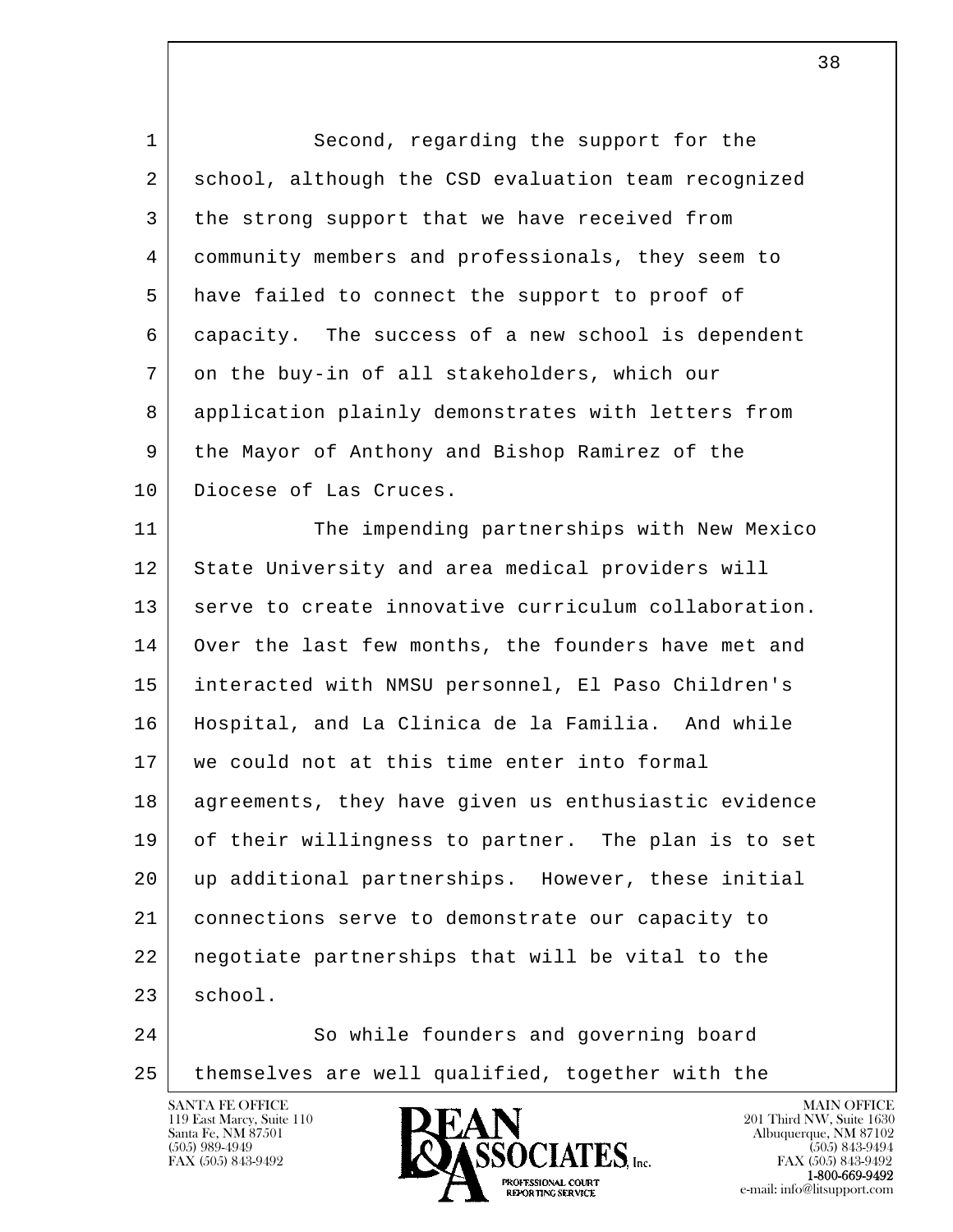1 support of the advisory team, who have been -- who 2 have given their commitment of support, we believe 3 that we are more than adequately qualified to 4 prepare to implement the plan with an application.

 5 Third, there seems to be some ambiguity 6 between the relationship between Healthy Futures and 7 the proposed charter school. As explained during 8 both the capacity interview and the community input 9 hearings, the organizational chart in the 10 application failed to print a dotted line that was 11 drawn to indicate Healthy Futures' advisory role. 12 | Healthy Futures is a New Mexico  $501(c)(3)$ . Such --13 | as such, it is not permitted to operate a charter 14 school by New Mexico law. As stated in the articles 15 of incorporation, Healthy Futures is organized 16 | exclusively for charitable purposes. 17 Healthy Futures will advise and provide financial 18 assistance to the school.

19 I Would like to draw attention to a number 20 of objections raised by the evaluators that appear  $21$  to be a direct result of misreading,

l  $\overline{\phantom{a}}$  22 misunderstanding, or misinterpreting the text in the 23 application. We lost many points that have resulted 24 | from evaluators missing relevant information. Since 25 time will not allow us to enumerate them all, we

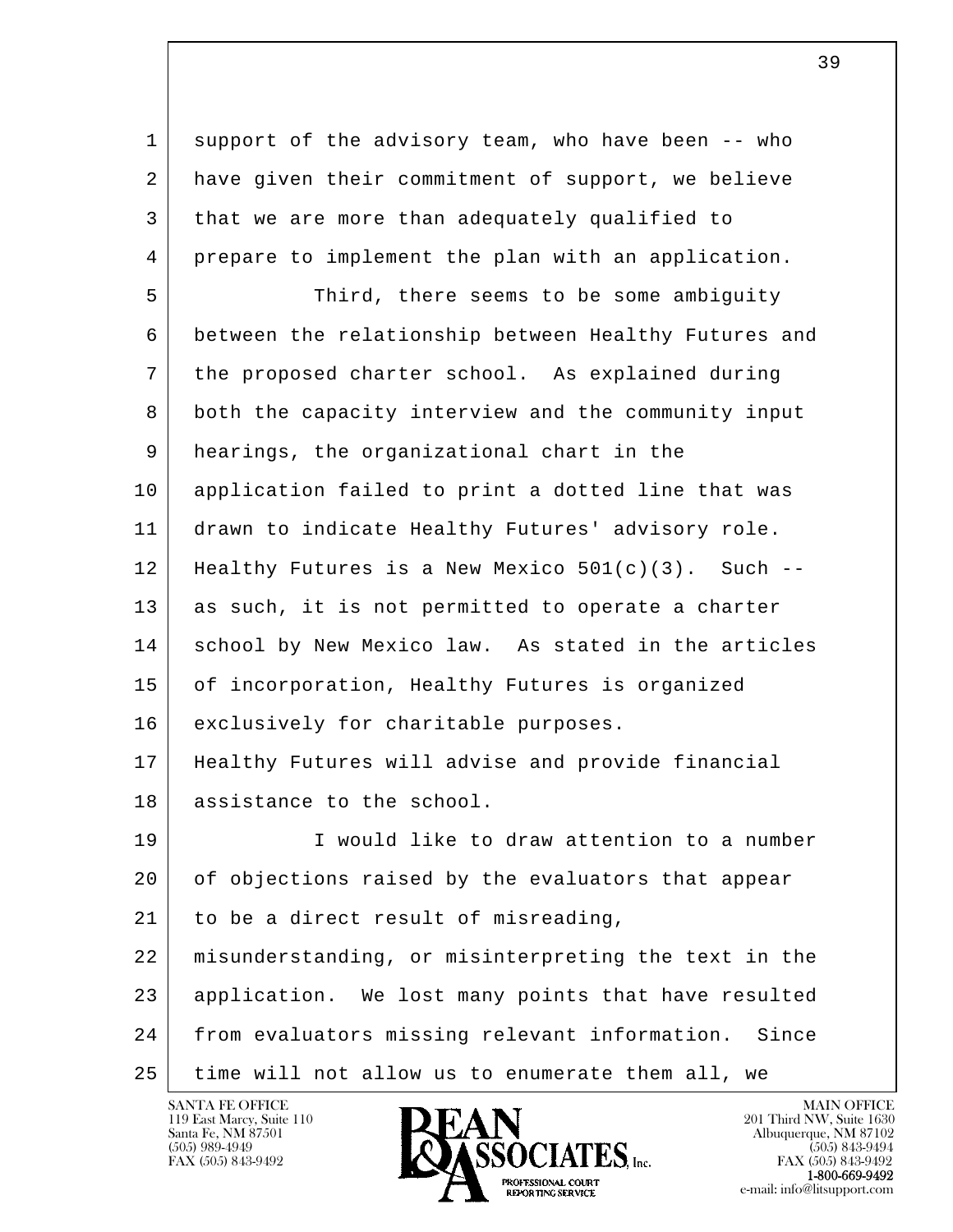| 1 have selected ones we thought appropriate. |  |
|----------------------------------------------|--|
|----------------------------------------------|--|

| $\overline{2}$ | I would like to briefly address a concern            |
|----------------|------------------------------------------------------|
| 3              | that the CSD reviewers raised in their evaluation    |
| 4              | with regard to board members who reside out of       |
| 5              | state. They stated the physical location of board    |
| 6              | members could potentially violate the Open Meetings  |
| 7              | Act. In response, we'd like to say that, according   |
| 8              | to the New Mexico Attorney General's Handbook for    |
| 9              | Open Meetings Act Compliance Guide, Page 12, there's |
| 10             | no violation of the New Mexico Open Meeting law if   |
| 11             | HSA board members who reside out of town attend      |
| 12             | meetings via conference call, and those who attend   |
| 13             | the meeting can hear and communicate with these      |
| 14             | board members. HSA will make sure to comply with     |
| 15             | the law stated above.                                |
| 16             | Evaluators objected that no provision is             |
| 17             | made for transportation for internships. Page 62 of  |
| 18             | the application states, "\$5,000 transportation of   |
| 19             | students to and from internships for year one."      |
| 20             | The expectation of student travel to                 |
| 21             | off-campus internships in the first year is low.     |
| 22             | Although our application narrative addresses only    |
| 23             | the first year, funds are dedicated to               |
| 24             | transportation for all five years. See Budget,       |
| 25             | Page 1, under Instruction, Other Purchased Services. |

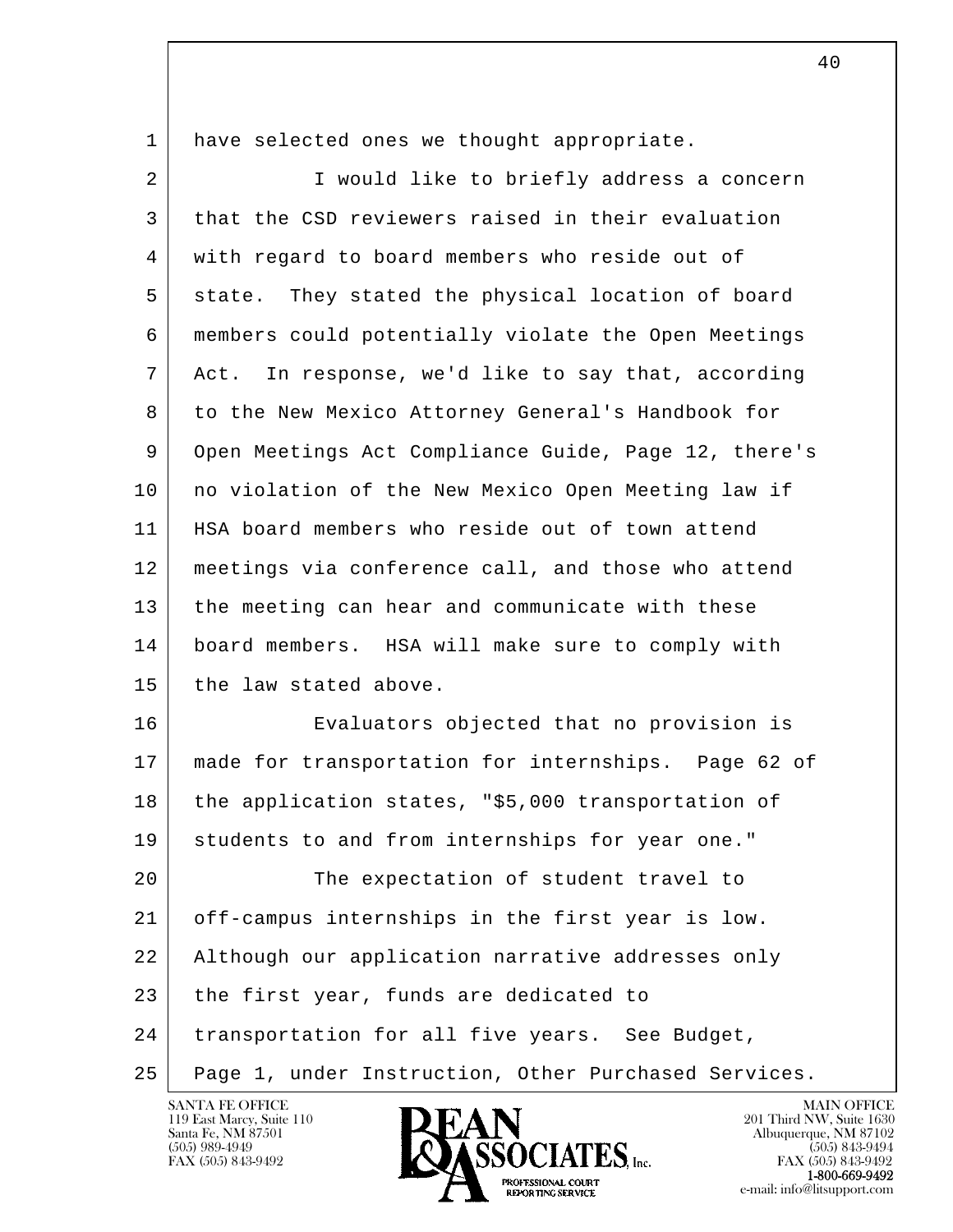l  $\overline{\phantom{a}}$  1 Year two has \$30,000; year three, \$40,000; 2 year four and five, \$50,000 for each year. 3 Second, evaluators suggested that 4 instructional assistants that supervise a classroom 5 when the teacher is out may be illegal. The 6 reference comes from the job description of 7 instructional assistants that we wrote. What we 8 wrote was when the teacher is out of the classroom, 9 not simply out. Appendix D. There may be reasons 10 why a teacher must step out of the classroom. It is 11 these brief instances that were implied in the job 12 description. Instructional assistants are 13 consistently described as being a support to the 14 | classroom teachers. It is the intent that 15 instructional assistants will support and not 16 replace the role of teachers. 17 Third point. Evaluators point out that 18 special education plans and ancillary services are 19 inadequate. NMPED regulations do not permit charter 20 | school applications to include special education 21 monies in the budget for year one. Nevertheless, 22 any student identified as a special education  $23$  student on the 40-day count will be eligible  $-$ - 24 COMMISSIONER GANT: You have five minutes. 25 | MS. DUHIGG: -- for IDEA government

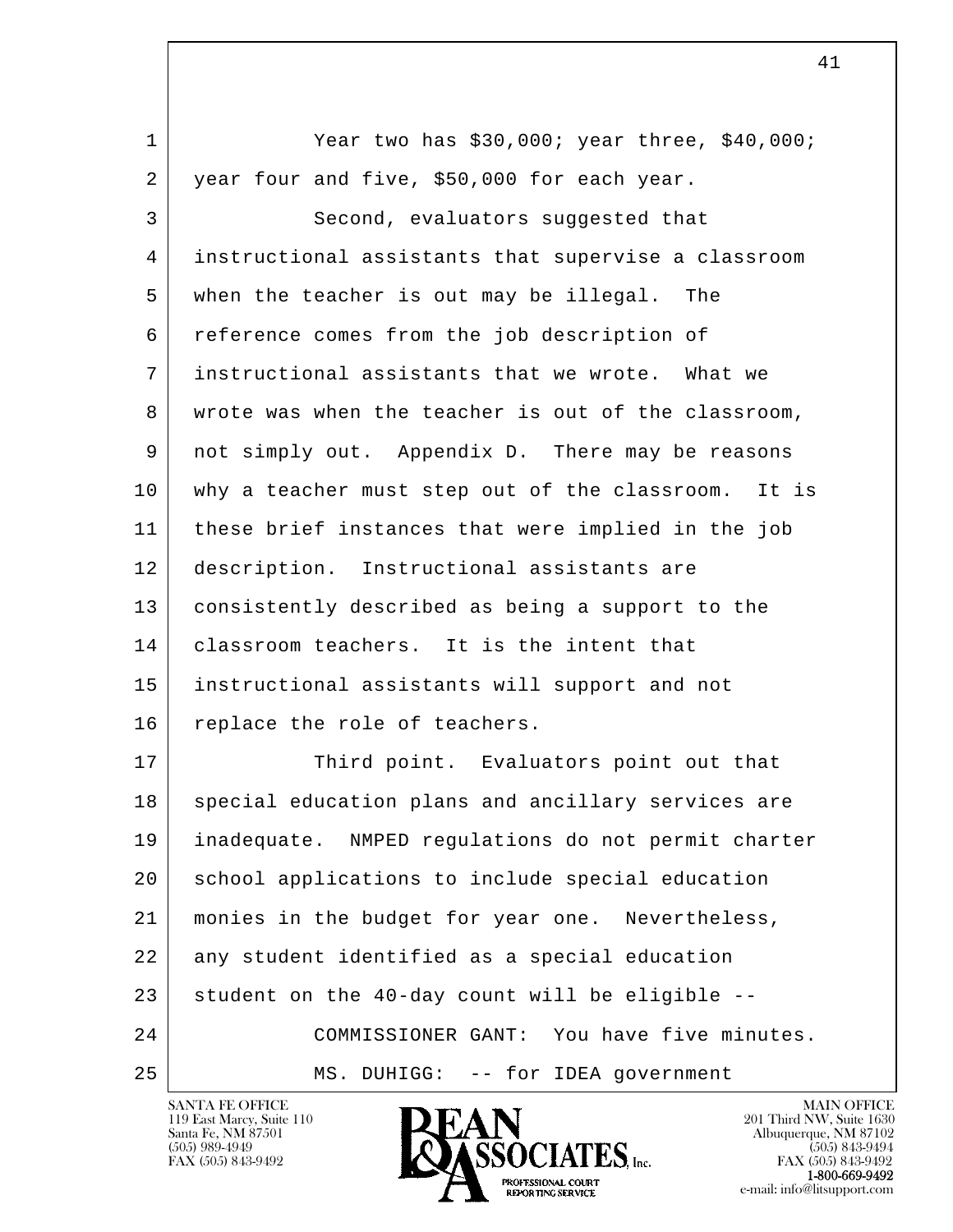1 special education government funding. These funds 2 will provide for the staff and services that special 3 education students will require. Page 61.

 4 No funds dedicated to food services was 5 another point. That is correct, that while there 6 are no funds dedicated to food services in the 7 budget, in the narrative on Page 63 of the 8 application, we explain. "In the first year, HSA 9 will use USDA Title 1 funds for food services. The 10 projected budget for year two onwards includes 11 expenses for supplementary meals."

12 Now, in regard to provision for evening 13 | students, evaluators stated that the evening program 14 was not explained or included in the budget, we make 15 no distinction between day program and evening 16 program. All will follow the same curriculum, have 17 the same opportunity to participate in all aspects 18 of the unique health sciences activities. Page 9, 19 paragraph 5.

l 20 The total school enrollment, including day 21 and evening students, is considered and included in 22 the budget, projected budget, in all line items that 23 concern students.

 $\overline{\phantom{a}}$ 24 The evaluators commented that the salaries 25 | for teachers appear low considering the high

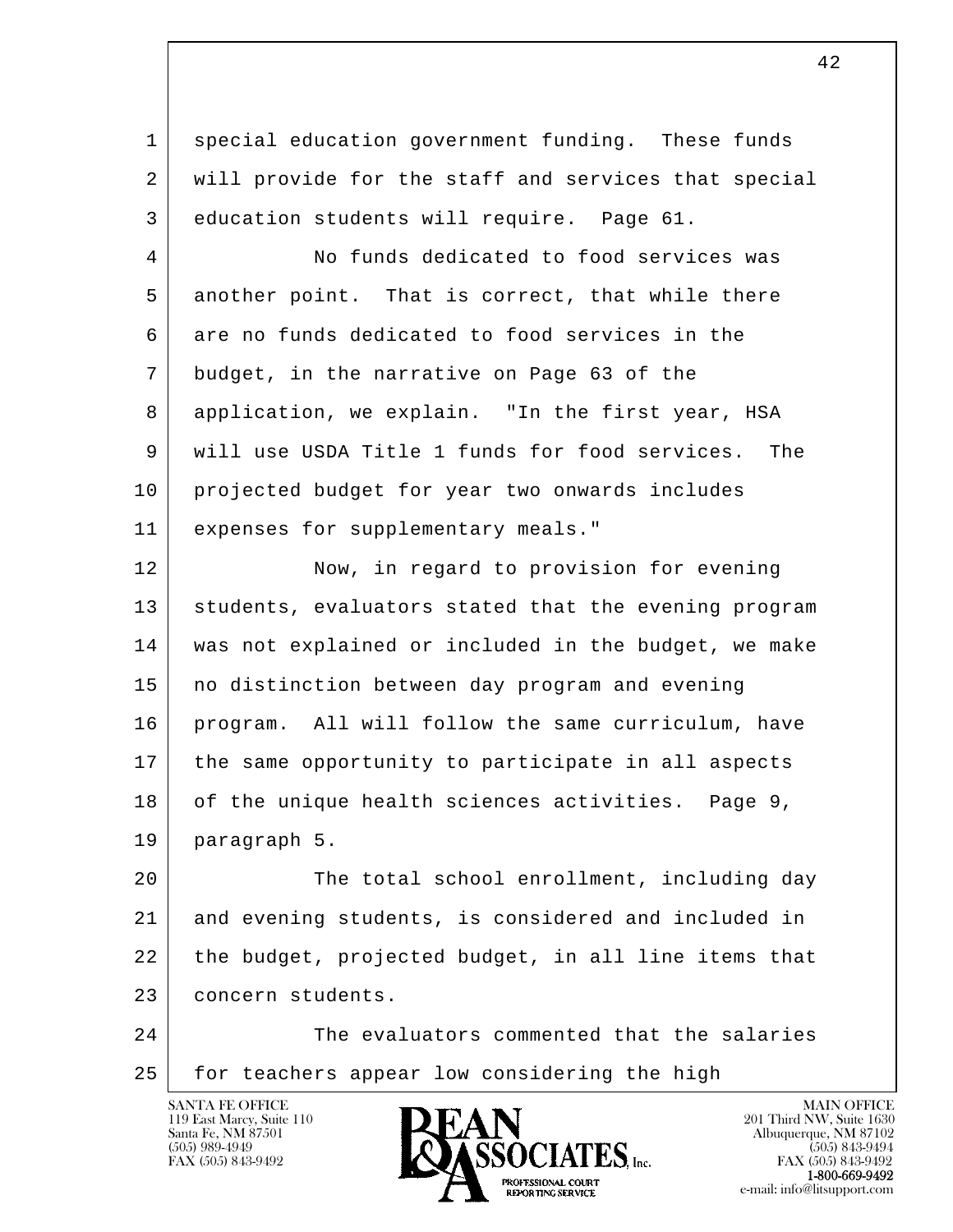| $\mathbf 1$ | expectations of HSA's teachers. We believe that     |
|-------------|-----------------------------------------------------|
| 2           | blending the experienced teachers with              |
| 3           | well-qualified young teachers will permit us to     |
| 4           | develop innovative teaching methods that are more   |
| 5           | likely to be adapted. Evaluators were not clear how |
| 6           | much of the online instruction makes up the         |
| 7           | curriculum. Online instruction will be minimal and  |
| 8           | will supplement regular, face-to-face instruction.  |
| 9           | In the applicant, we use the following word,        |
| 10          | blendings, Page 14, 21; integrate, Page 16 and 19;  |
| 11          | and complement instruction on Page 23.              |
| 12          | Lastly, evaluators stated that we do not            |
| 13          | understand clearly the enrollment policies that are |
| 14          | fair and equitable. They state that the home        |
| 15          | language survey should not be used as part of       |
| 16          | application process. What we did say in the         |
| 17          | application, on Page 56, is that parents must       |
| 18          | complete the home language survey as part of the    |
| 19          | enrollment process and not as part of the           |
| 20          | application process.                                |
| 21          | In conclusion, while many students succeed          |
| 22          | in the traditional public schools, many do not.     |
| 23          | Parents understand this is -- this well and have    |
| 24          | given their support to HSA in the form of almost    |
| 25          | 400 signatures. It is to these students -- is to    |

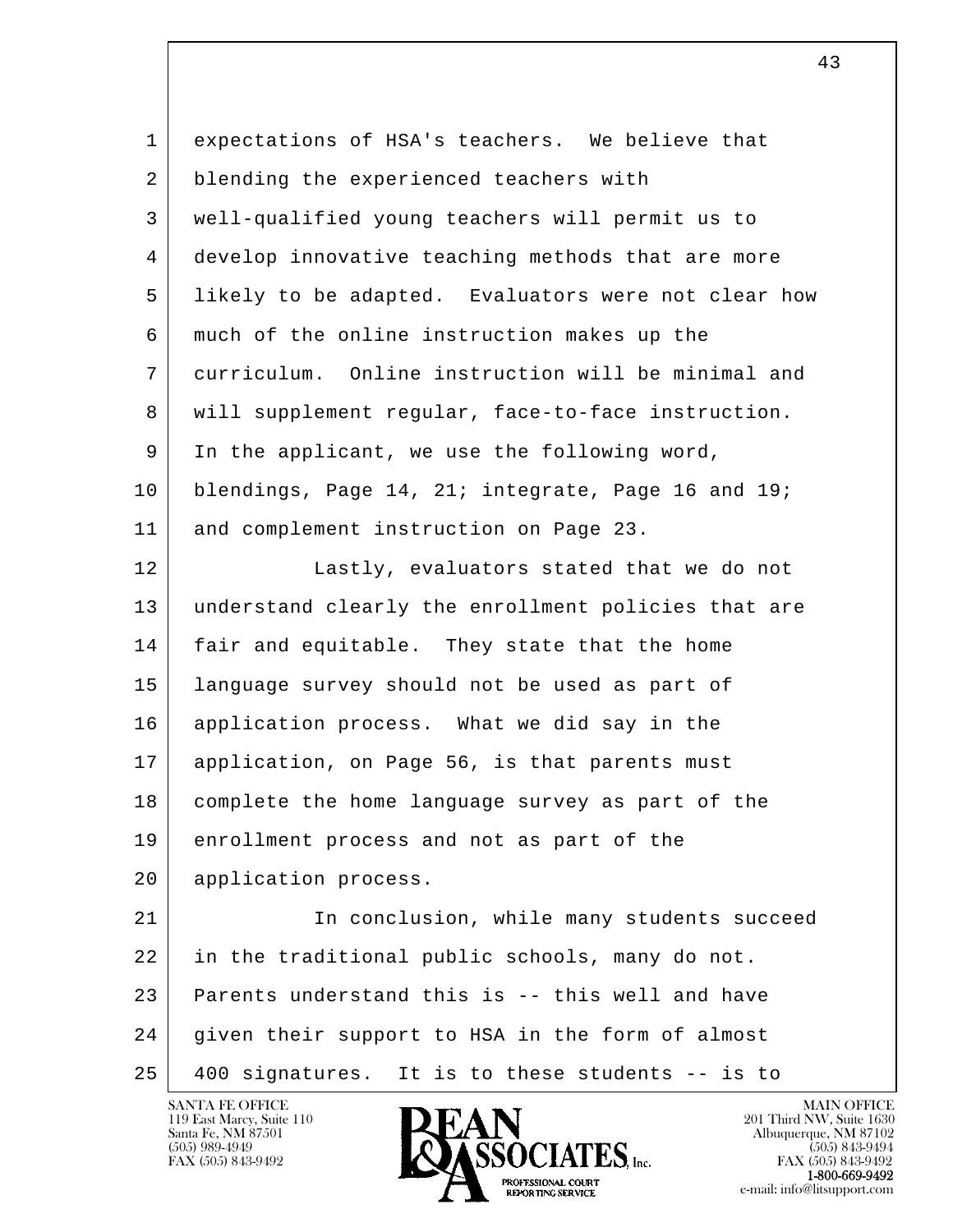l  $\overline{\phantom{a}}$ SANTA FE OFFICE MAIN OFFICE MAIN OFFICE MAIN OFFICE MAIN OFFICE 1 give these students a chance to succeed, to prepare 2 for a college experience that might be first for a 3 young woman's family, to offer a young man a viable 4 pathway to a meaningful, well-paying, high-demand 5 health career. 6 We hope you will give these students a 7 chance through Health Sciences Academy. Thank you. 8 THE CHAIR: Thank you very much. And for  $9$  the record, can you -- 10 COMMISSIONER GANT: Two minutes. They 11 have two minutes. 12 THE CHAIR: Yes, I believe you concluded 13 your presentation. Yes. 14 MR. M. VIGIL: Could I make a couple of 15 comments? 16 THE CHAIR: Give me a second here. For 17 the record, will you please introduce the name and 18 title of any and all people that are on Skype there? 19 MS. DUHIGG: Okay. Who is going -- on 20 Skype is Lorna Samraj and Rafael Nevins, who are 21 part of the founding members as well. 22 THE CHAIR: I appreciate that. You still 23 have time, Mr. Vigil. 24 MR. M. VIGIL: Thank you, Mr. Garrison, 25 members of the Commission, Ms. Callahan. You know,

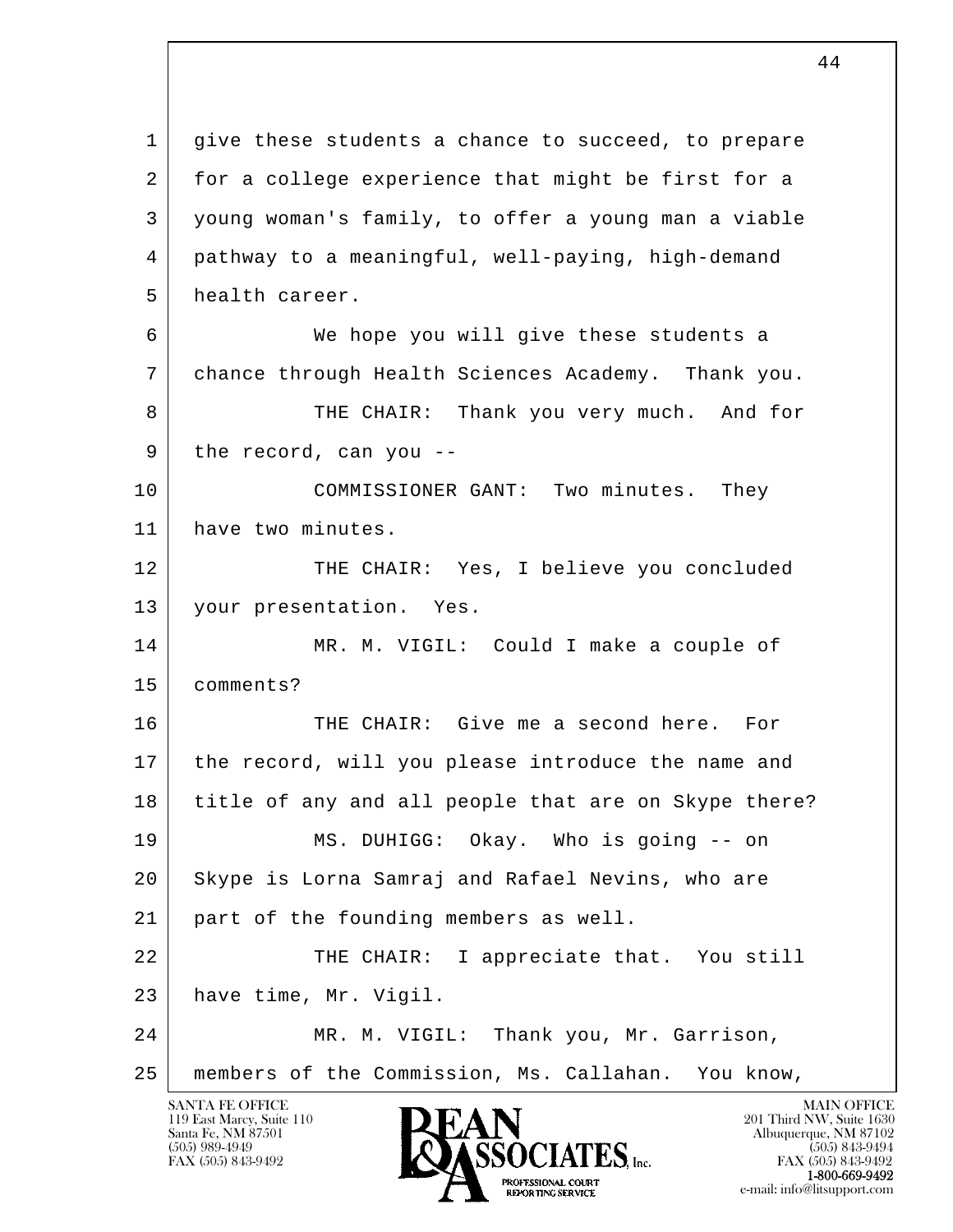1 I just wanted to just comment because I know there 2 were a few items on the budget that were questioned 3 during the public hearing and such.

 4 We provided the training for the new 5 applicants, all the applicants, for development of 6 the five-year budget plan. And while we were 7 developing what would be trained, the Public 8 Education Department School Budget Finance and 9 Analysis Bureau and I met; Mr. Steve Burrell, Pam 10 Bowker, Beverly Aguilar -- and I forget the last 11 person. But we met to go over how these budgets 12 should be prepared.

l  $\overline{\phantom{a}}$ 13 The direction given to the charters -- and 14 I think it's important that you know this -- in year 15 one, the schools were not allowed to count special 16 | ed, bilingual, elementary fine arts, or elementary 17 PE. Whether or not they would qualify in their 18 charter for that funding, they were told not to 19 budget them, not to budget the revenues, and to 20 explain to the PEC -- the PED was supposed to tell 21 the PEC and their evaluators that those were the 22 rules. I've talked to a number of evaluators, and 23 the business manager evaluators did not know these 24 were the rules.

25 In addition, in years two through five,

SANTA FE OFFICE MAIN OFFICE MAIN OFFICE MAIN OFFICE MAIN OFFICE 119 East Marcy, Suite 110 **201 Third NW**, Suite 1630<br>
Santa Fe, NM 87501 **201 Abuquerque, NM 87102** Santa Fe, NM 87501 Albuquerque, NM 87102  $\sum_{\text{FAX (505) 843-9492}}$   $\sum_{\text{FAX (505) 843-9492}}$   $\sum_{\text{FAX (505) 843-9492}}$ **1-800-669-9492**<br> **EXALTERIONAL CN BT** 

FAX (505) 843-9492<br>**1-800-669-9492** e-mail: info@litsupport.com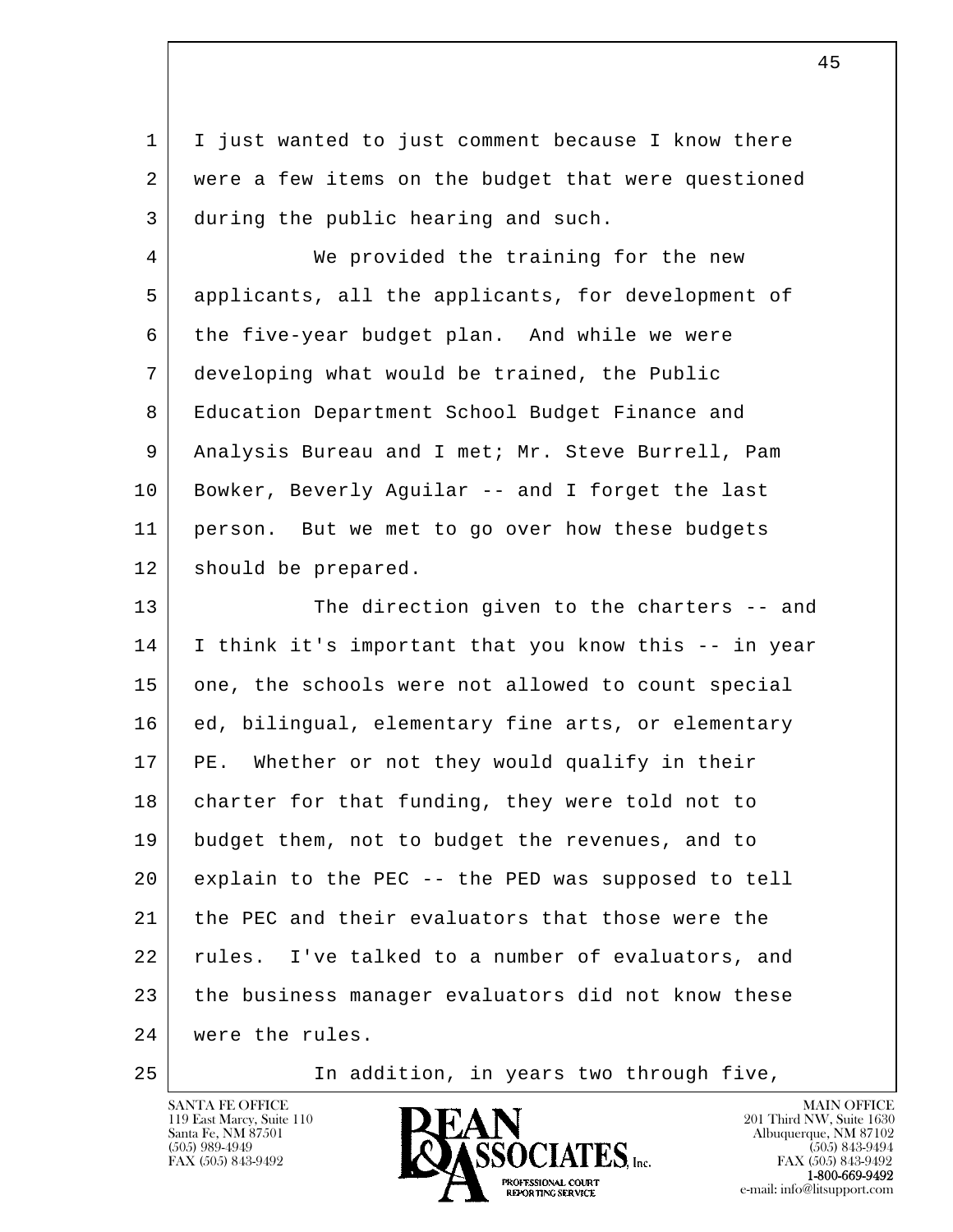l  $\overline{\phantom{a}}$  1 they were allowed to only budget 5 percent special 2 ed, even though the State average is approximately 3 17 percent. I believe it's 16-and-a-half percent. 4 And other funding was continued to not to be 5 allowed. And so some of the dual-language programs 6 that have submitted applications were not allowed to 7 count their dual-language program. So that is 8 another issue there. 9 The five-year plan on the Web site that 10 was asked to be completed was an older version and 11 was placed on the Web site. We changed from last 12 year's version, and that --13 THE CHAIR: That concludes your time, 14 | Mr. Vigil. Thank you very much. 15 MR. M. VIGIL: That plan was incorrect. 16 It has some errors. 17 THE CHAIR: Thank you very much. Whose 18 timer was that? 19 | MS. CALLAHAN: Mine. 20 THE CHAIR: You were taking care of 21 business. I wasn't sure -- awesome. Thank you. 22 So now we come to the point where the 23 Public Education Commission can ask questions of the 24 applicant and of the CSD. So the Chair has the 25 floor open. Commissioner Gant.

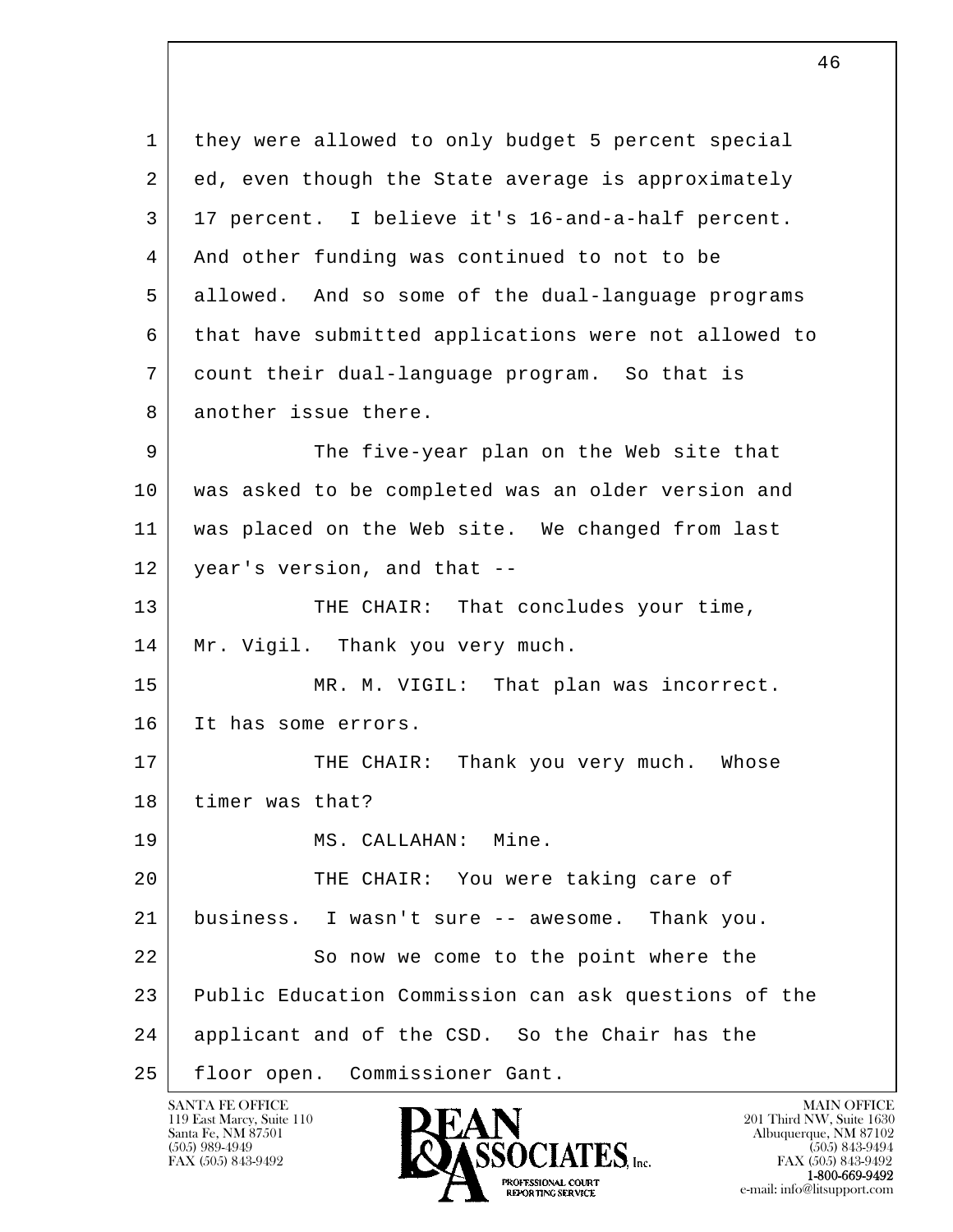l  $\overline{\phantom{a}}$  1 COMMISSIONER GANT: Mr. Chair, members. 2 | Ms. Callahan, would you address the comments made by 3 Mr. Vigil? 4 MS. CALLAHAN: Mr. Chair, Commissioner 5 Gant, the preparation for the budgets, indeed that 6 was information that was shared with the candidates. 7 I don't know about the business managers as far as 8 training. I thought we were pretty clear about the 9 conditions of what the budget expectations were by 10 the applicants. The information on some of the 11 budget narrative, I think, is where the reviewers 12 were talking about the inaccuracies of the special 13 ed programs and bilingual ed; not necessarily the 14 funding. 15 | COMMISSIONER GANT: Thank you. 16 THE CHAIR: Thank you, Commissioner Gant. 17 Commissioner Carr? 18 COMMISSIONER CARR: Mr. Chair, just a 19 quick question. Do you -- to a prospective charter 20 school is, do you feel like you were afforded 21 adequate free training in preparing your 22 application? 23 MS. DUHIGG: Do you mind if I ask this -- 24 COMMISSIONER CARR: Sure. 25 | MS. DUHIGG: I don't want to assume things

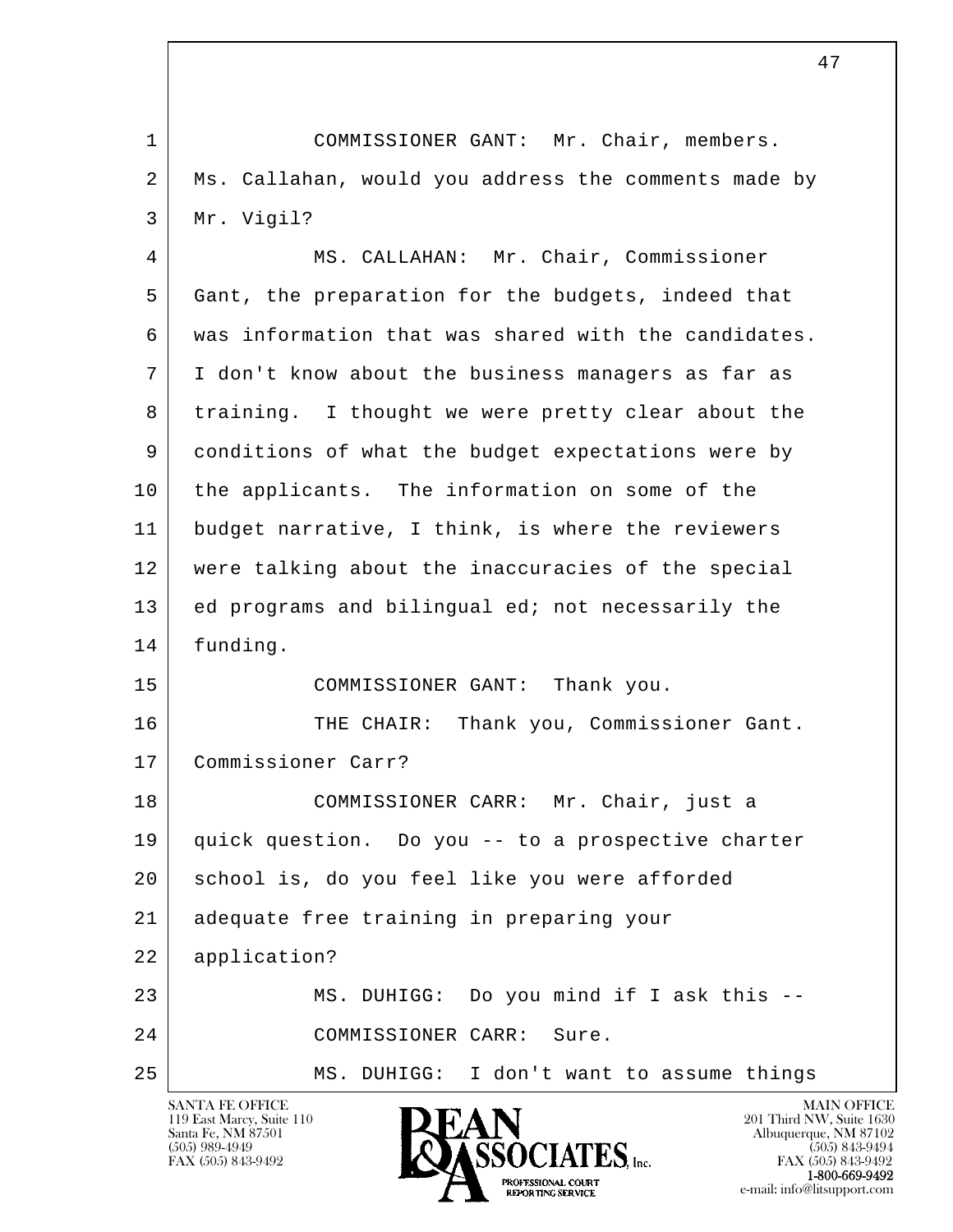1 | without them.

| $\overline{2}$ | MR. M. VIGIL: Mr. Garrison, I can address                      |
|----------------|----------------------------------------------------------------|
| 3              | that to some degree. We worked with the Public                 |
| 4              | Education Department -- New Mexico Coalition worked            |
| 5              | with the Public Education Department Parent Options            |
| 6              | division. And we did put together a training -- we             |
| 7              | did bring in, for example, the Public School                   |
| 8              | Facilities Authority members to talk about the                 |
| 9              | facilities. We brought in Dr. Grover -- as a matter            |
| 10             | of fact, Shelley Cherrin presented the application             |
| 11             | and the instructional program that they would                  |
| 12             | submit. We did a session on budget preparation and             |
| 13             | the rules that they would have to comply for that.             |
| 14             | And so there were sessions that were                           |
| 15             | offered in, I think, three or four different areas.            |
| 16             | Most of the applicants did attend the trainings.               |
| 17             | COMMISSIONER CARR: So my -- the key word                       |
| 18             | was "free." Did you -- this was training you                   |
| 19             | charged for; correct?                                          |
| 20             | MR. M. VIGIL: Mr. Garrison, Mr. Carr, we                       |
| 21             | did charge. We did have costs. We were providing               |
| 22             | them lunches. We did break even. We did absorb the             |
| 23             | cost.                                                          |
| 24             | COMMISSIONER CARR: My question is, if the                      |
| 25             | founder is on Skype still, one of the founders, how            |
|                | <b>SANTA FE OFFICE</b><br><b>MAIN OFFICE</b><br><b>TATTART</b> |

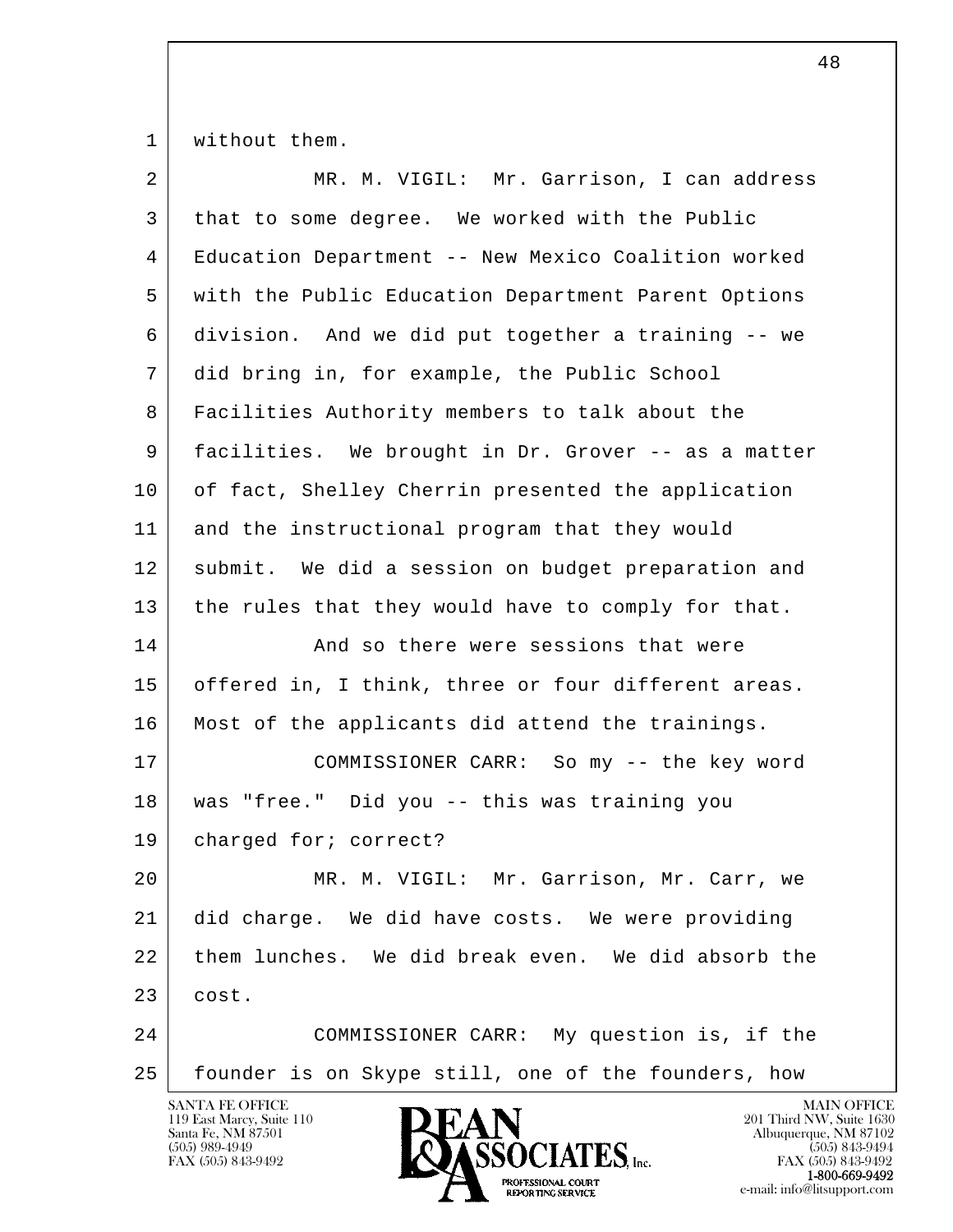l  $\overline{\phantom{a}}$  1 did they feel about paying for training and -- and 2 were they given enough training that was free of 3 charge, or was that -- was there enough -- it sounds 4 like there wasn't enough offered that was free, but 5 you did have to pay a charge. 6 And I understand people get paid for their 7 services. But also, I believe there's a -- there is 8 an obligation on the part of the State of New Mexico 9 to -- also, to offer you adequate help in your 10 | application without charging. 11 THE CHAIR: Ms. Callahan has a comment. 12 MS. CALLAHAN: Mr. Chair, 13 | Commissioner Carr, the Charter School Division did 14 offer two days of free training. That is required 15 by law. So all the applicants were able to do 16 | that -- participate in that training free of charge. 17 COMMISSIONER CARR: But my question still 18 stands for you. I wanted to know if you felt that 19 | that was adequate. 20 | MS. DUHIGG: They're writing. 21 MR. M. VIGIL: Mr. Garrison, while we're 22 waiting, I will tell you that in the past, there was  $23$  a grant. 24 THE CHAIR: Mr. Vigil, moving the 25 microphone towards you.



FAX (505) 843-9492 FAX (505) 843-9492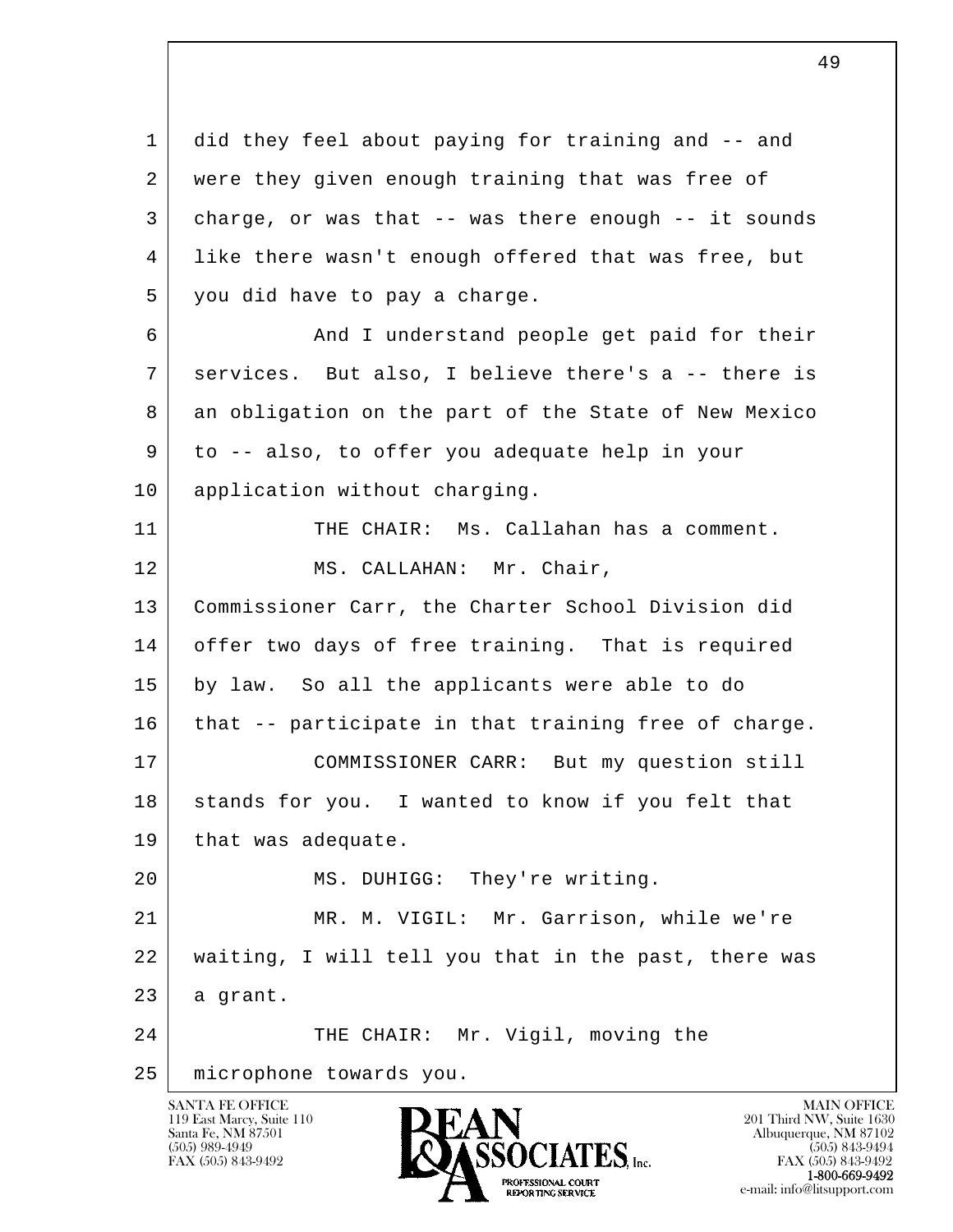| 1  | MR. M. VIGIL: Mr. Garrison, I know that             |
|----|-----------------------------------------------------|
| 2  | in the past, there was a grant that the Public      |
| 3  | Education Department and the Coalition had          |
| 4  | co-written and had provided funds to provide free   |
| 5  | trainings. And so there was a lot of trainings      |
| 6  | provided in the past because we did have a grant.   |
| 7  | That grant is no longer in existence, as I          |
| 8  | understand. And so, you know, that money that was   |
| 9  | able to pay for those people and the food and stuff |
| 10 | went away.                                          |
| 11 | MS. DUHIGG: They feel we would have                 |
| 12 | benefited -- we would have benefited more board     |
| 13 | training prior to submission of application.        |
| 14 | [Verbatim.]                                         |
| 15 | COMMISSIONER CARR: Okay.                            |
| 16 | THE CHAIR: Thank you, Commissioner Carr.            |
| 17 | Commissioner Lopez.                                 |
| 18 | COMMISSIONER LOPEZ: I just want to go               |
| 19 | after a little more clarification on when the Chair |
| 20 | asked Ms. Callahan to clarify what -- to respond to |
| 21 | what Mr. Vigil said.                                |
| 22 | I heard him say that the PED required a             |
| 23 | cap on how much they could put into their budgets   |
| 24 | for special ed; is that true?                       |
| 25 | Mr. Chair,<br>MS. CALLAHAN:                         |

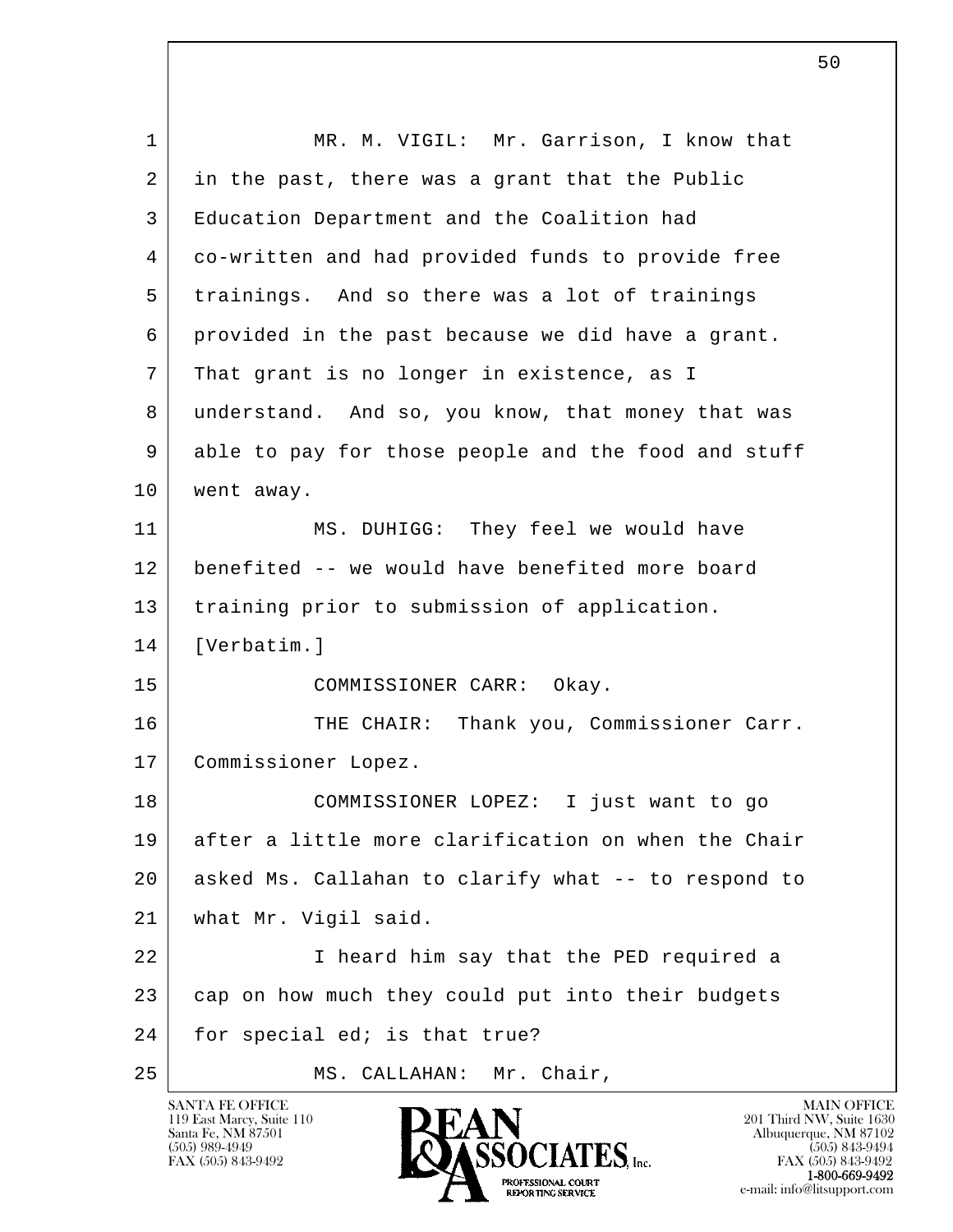l  $\overline{\phantom{a}}$  1 Commissioner Lopez, yes, that's true. 2 COMMISSIONER LOPEZ: Thank you. 3 THE CHAIR: Thank you, Commissioner Lopez. 4 Other questions? Seeing none, the Chair will 5 entertain a motion. Commissioner Bergman? 6 COMMISSIONER BERGMAN: Let me get the 7 fancy system up and running here. 8 I am to understand that this motion had 9 already been read into the record, but I believe one 10 of us needs to read it again; is that correct? 11 Okay. I'll read the motion then. 12 THE CHAIR: Actually, that is incorrect. 13 MR. R. VIGIL: If it's been read into the 14 | record once, we can just move that it be adopted or 15 approved without having to read the entire thing all 16 over again. 17 COMMISSIONER BERGMAN: Excellent. Then I 18 would so move that the resolution as read by 19 Director Callahan already into the record be 20 approved. 21 THE CHAIR: We have a motion. 22 COMMISSIONER SHEARMAN: Second. 23 THE CHAIR: We have a second by 24 Commissioner Shearman. Is there discussion? We 25 will proceed with a roll-call vote on the motion.

119 East Marcy, Suite 110<br>Santa Fe, NM 87501



 $\sim$  51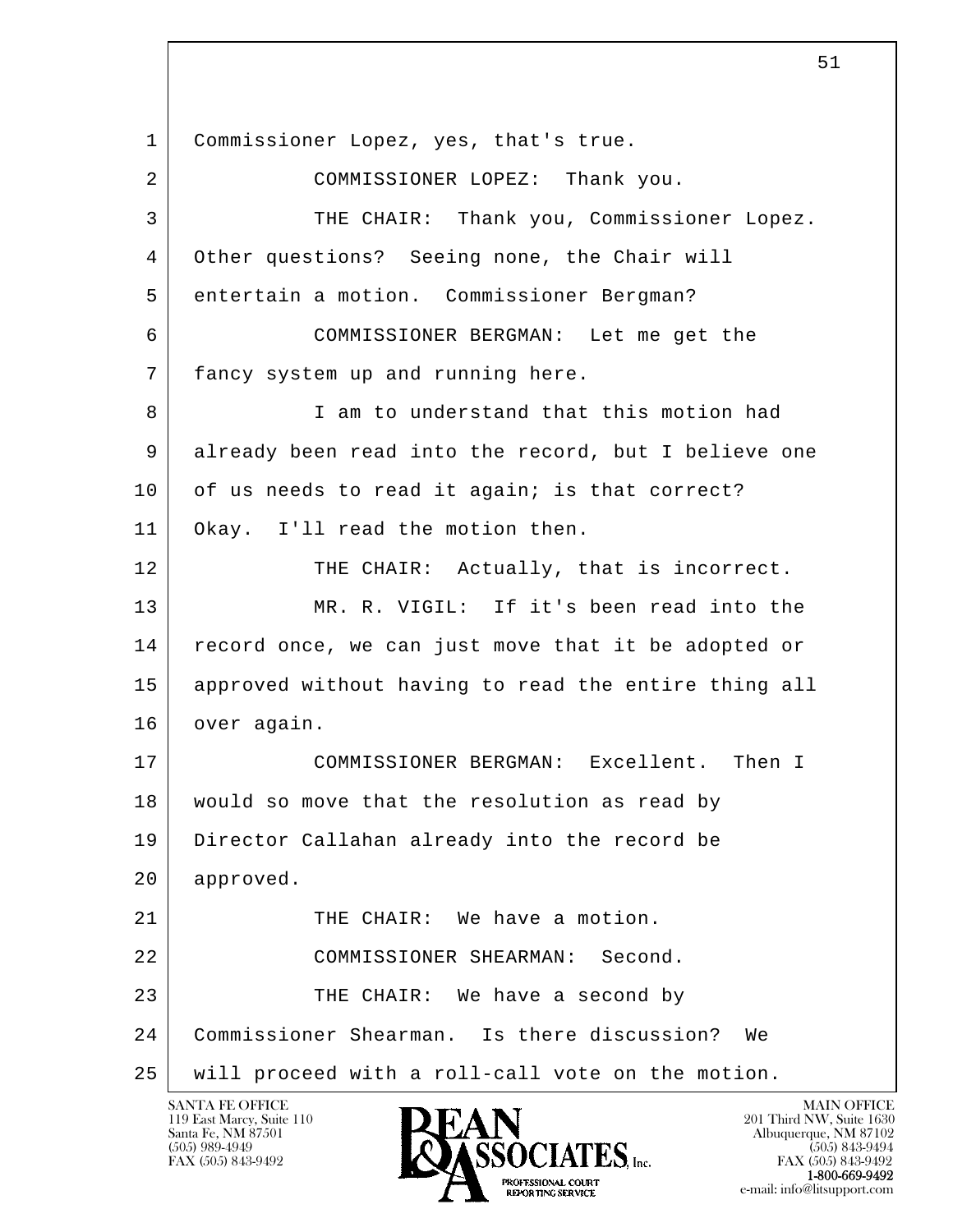l  $\overline{\phantom{a}}$  1 COMMISSIONER GANT: Commissioner Peralta. 2 COMMISSIONER PERALTA: Yes. 3 COMMISSIONER GANT: Commissioner Canfield. 4 COMMISSIONER CANFIELD: Yes. 5 COMMISSIONER GANT: Commissioner Bergman. 6 COMMISSIONER BERGMAN: Yes. 7 COMMISSIONER GANT: Commissioner Lopez. 8 COMMISSIONER LOPEZ: Yes. And I do want 9 to comment that I was a little taken aback by the 10 fact that there was a cap. But hearing that 11 today -- although I did go to all of the sessions, 12 all of the public input sessions. And I think there 13 were other issues with this school. And so I vote 14 yes. 15 COMMISSIONER GANT: Commissioner Carr. 16 | COMMISSIONER CARR: Yes. 17 COMMISSIONER GANT: Commissioner Pogna. 18 COMMISSIONER POGNA: Yes. 19 COMMISSIONER GANT: Commissioner Shearman. 20 COMMISSIONER SHEARMAN: Yes. 21 COMMISSIONER GANT: Commissioner Garrison. 22 THE CHAIR: Yes. 23 COMMISSIONER GANT: Commissioner Gant 24 votes yes. That's nine in favor, zero against. 25 | THE CHAIR: The motion passes unanimously.

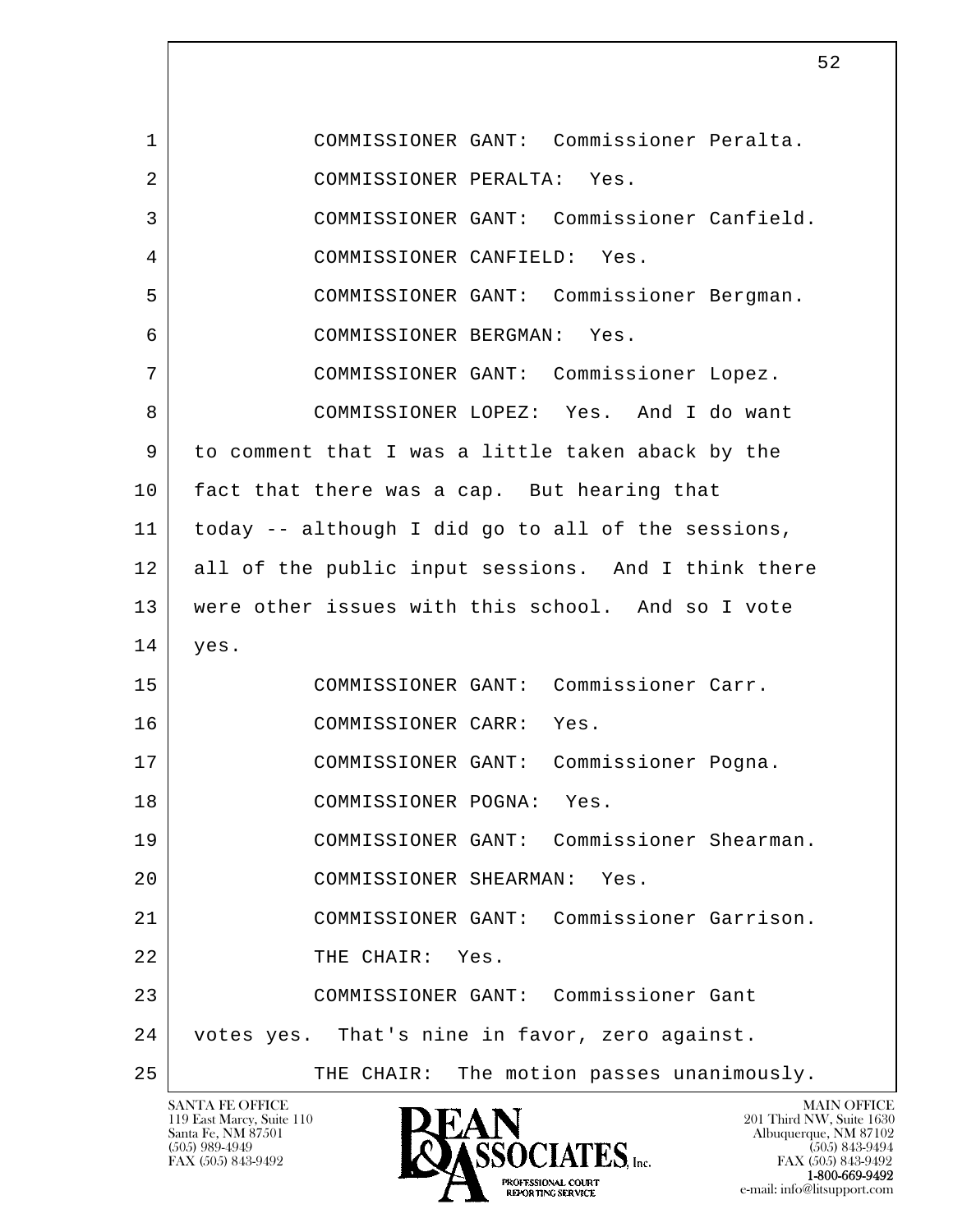l  $\overline{\phantom{a}}$  1 The application of the Health Science Academy has 2 been denied. Thank you for your efforts and for 3 your attendance today. 4 | MS. DUHIGG: Thank you. 5 THE CHAIR: Commissioner Shearman, 6 comment? 7 COMMISSIONER SHEARMAN: Just a procedural 8 comment. I know lots of things have changed this 9 year. But in the past, Commissioners have always 10 read the resolution to be voted on. Why the change, 11 and do we want to keep it that way? 12 THE CHAIR: I think, as part of 13 Ms. Callahan's presentation, it was -- she wanted to  $14$  read that into the record. I -- I don't think that 15 it was a change in procedure, per se. But since it 16 | was read into the record, we were saving 17 Commissioner Bergman's singing voice. I don't see 18 that there was any other reason. 19 MS. CALLAHAN: Mr. Chair, Commissioner 20 Shearman, no, there's no reason, other than just 21 making it part of the presentation. I don't recall 22 directly -- I believe last year they were read into 23 the record by the CSD, but I could be mistaken. So 24 I serve at your pleasure. So whatever it is that 25 you would like me to do, I can do either way,

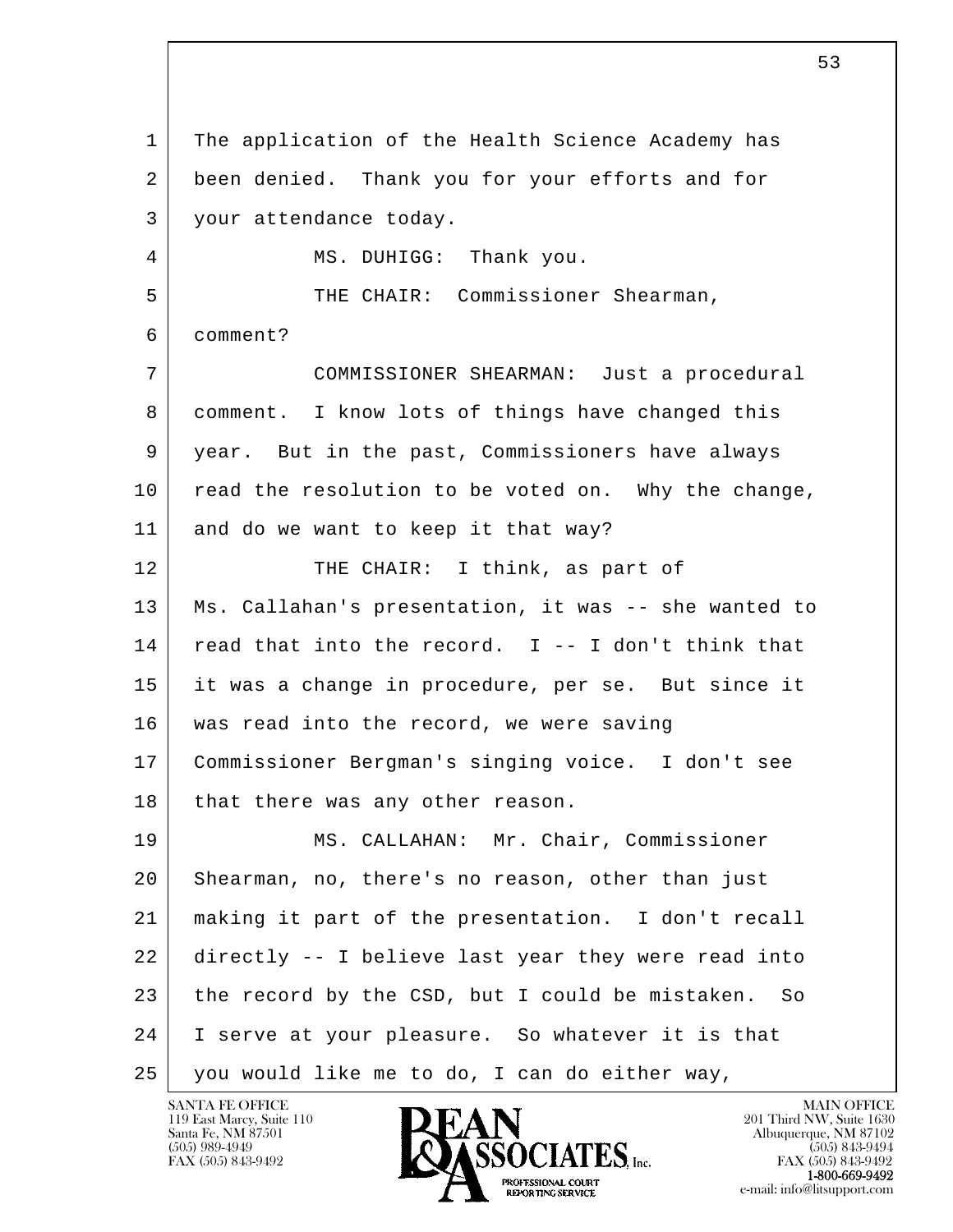1 Commissioner Shearman.

| $\overline{2}$ | COMMISSIONER LOPEZ: Save time.                      |
|----------------|-----------------------------------------------------|
| 3              | COMMISSIONER SHEARMAN: I don't know that            |
| 4              | I have a preference. It's just different -- and     |
| 5              | kind of surprised. I would be interested to know    |
| 6              | what other Commissioners think.                     |
| 7              | THE CHAIR: Commissioner Bergman.                    |
| 8              | COMMISSIONER BERGMAN: We have always read           |
| 9              | them in the past. I want to be absolutely certain   |
| 10             | that on Friday, we're not going to hear that all of |
| 11             | these proceedings were nullified because a          |
| 12             | Commissioner did not read the resolution. I just    |
| 13             | want to be absolutely certain about that.           |
| 14             | MR. R. VIGIL: As long as you have voted             |
| 15             | on it and it has been read into the record, it's    |
| 16             | okay. If the Commissioners would prefer to read it, |
| 17             | you certainly can do it that way. I would then      |
| 18             | recommend that Ms. Callahan not read it, so that    |
| 19             | it's not read twice. It doesn't have to be read     |
| 20             | twice.                                              |
| 21             | THE CHAIR: Are we clear? Thank you.                 |
| 22             | Well, I want to -- the question was, does Kelly --  |
| 23             | does Ms. Callahan read it, or do we read it? And my |
| 24             | response is that there will be, down the line,      |
| 25             | different resolutions. And so, at some point, there |

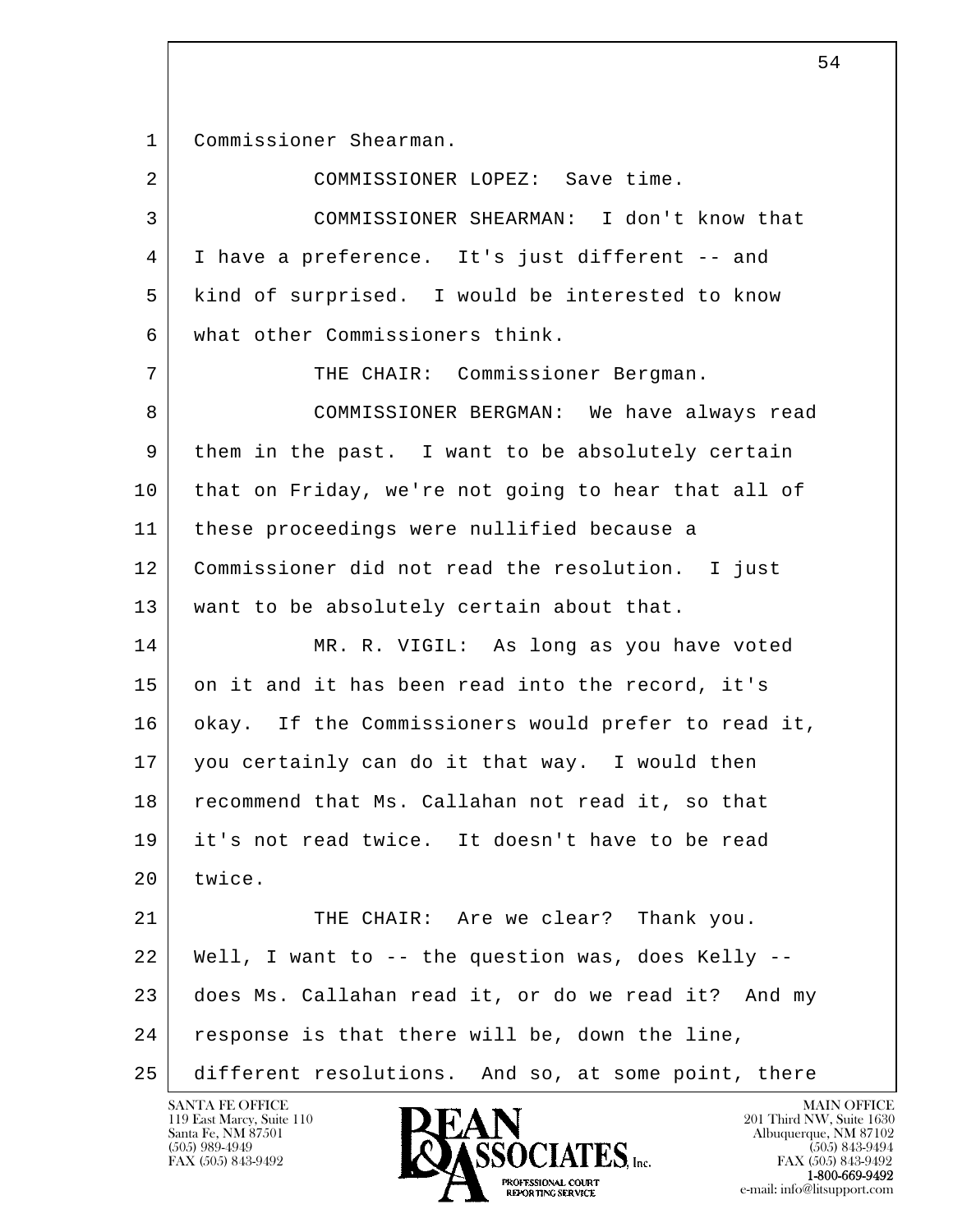l  $\overline{\phantom{a}}$  1 will be another reading of it. So those of you that 2 have that urge to read, make sure you raise your 3 hand. Commissioner Bergman. 4 COMMISSIONER BERGMAN: The only situation 5 I see is she's reading the resolution before we have 6 any discussion, hear from the applicant or anything 7 | else. It's not -- is that not premature? 8 THE CHAIR: I see it as it was a statement 9 into the record, Mr. Vigil. 10 MR. R. VIGIL: It's part of her 11 recommendation, or the Department's recommendation 12 to the Commission, one that can either be adopted or 13 disapproved by the Commission. 14 COMMISSIONER BERGMAN: So what happens if 15 we're not going to follow her recommendation, which 16 has happened a few times in the past; not 17 necessarily hers, but the Assistant Secretary's or 18 Director's? 19 THE CHAIR: So I would like to move 20 forward on this subject. I would like the 21 Commissioners to go ahead and read your resolution. 22 And if we have any repeats among these applications, 23 then we don't have to reread it. Is everyone okay 24 with that? 25 COMMISSIONER CARR: Yes.

119 East Marcy, Suite 110<br>Santa Fe, NM 87501



FAX (505) 843-9492<br>**1-800-669-9492**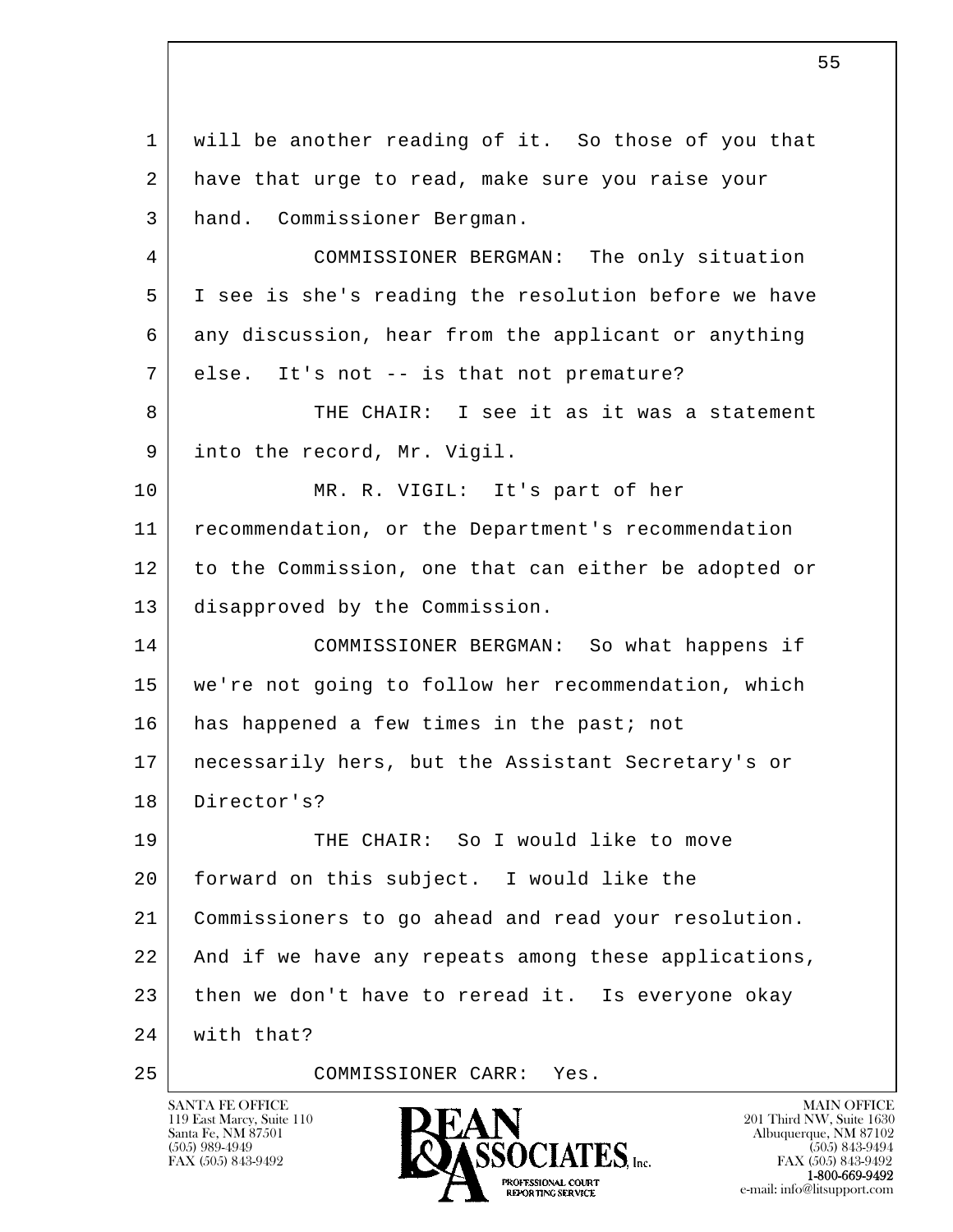l  $\overline{\phantom{a}}$ 1 THE CHAIR: Okay. Let's proceed. We are 2 at letter E, Academic Opportunities of Anthony. We 3 would like the -- the prospective applicants -- 4 well, the applicants to come up. And we will start 5 with the Charter School Division recommendation, and 6 then you gentlemen can introduce yourselves and 7 titles and so forth. And that won't be counted 8 against your 15 minutes. 9 Ten minutes to hear from the Charter 10 | School Division, Ms. Callahan. 11 | MS. CALLAHAN: Mr. Chair, Commissioners, 12 in the matter of Academic Opportunities Academy in 13 | Anthony, the Charter School Division recommends that 14 the application for the Academic Opportunities in 15 | Anthony be denied. The basis for this 16 recommendation is stated in the Charter School 17 Division's Application Final Recommendation and 18 Evaluation for the school, which is located in the 19 PEC document notebook under Tab 8. 20 | The summary, the basis for the 21 recommendation is that the application is incomplete 22 and/or inadequate, based on the evidence identified 23 from the application rubric, from the application 24 and review team analysis, and from the capacity 25 interview team analysis, which is located under

119 East Marcy, Suite 110<br>Santa Fe, NM 87501

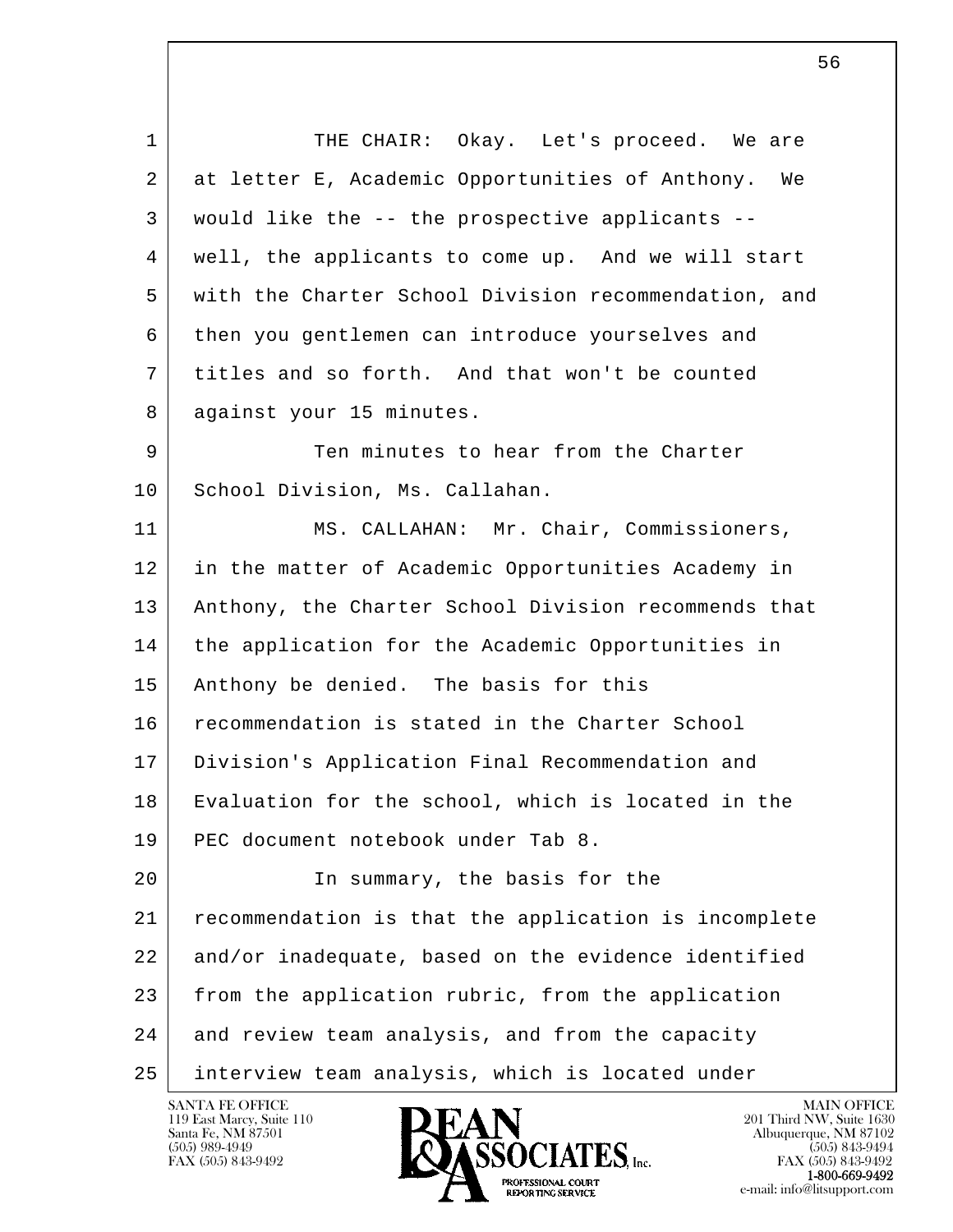$1$  Tab 8E.

| $\overline{2}$ | A recommendation for denial means that the           |
|----------------|------------------------------------------------------|
| 3              | overall application contains serious deficiencies    |
| 4              | and is consequently incomplete and/or inadequate.    |
| 5              | The deficiencies were not or could not be clarified  |
| 6              | or corrected by the applicants during the capacity   |
| 7              | interview, or weren't addressed substantively at the |
| 8              | community input hearing. And that is the             |
| 9              | recommendation from the Charter School Division.     |
| 10             | Thank you, Ms. Callahan.<br>THE CHAIR:               |
| 11             | Applicants, you have 15 minutes to present. And      |
| 12             | before we start the clock, please introduce          |
| 13             | yourselves, your titles, and any other person here   |
| 14             | that's representing your school. Good morning.       |
| 15             | MR. CASAVANTES: Good morning. Good                   |
| 16             | morning. My name is Mark Casavantes, and I am a      |
| 17             | founder.                                             |
| 18             | MR. HERNANDEZ: Good morning, ladies and              |
| 19             | gentlemen. My name is Carlos Hernandez. I'm one of   |
| 20             | the new founders.                                    |
| 21             | THE CHAIR: Good morning, gentlemen.<br>You           |
| 22             | may proceed.                                         |
| 23             | Thank you for taking your<br>MR. HERNANDEZ:          |
| 24             | time out to listen to our application process.<br>I  |
| 25             | saw the deficiencies that the Commission had.<br>And |
|                | SANTA FE OFFICE<br><b>MAIN OFFICE</b>                |

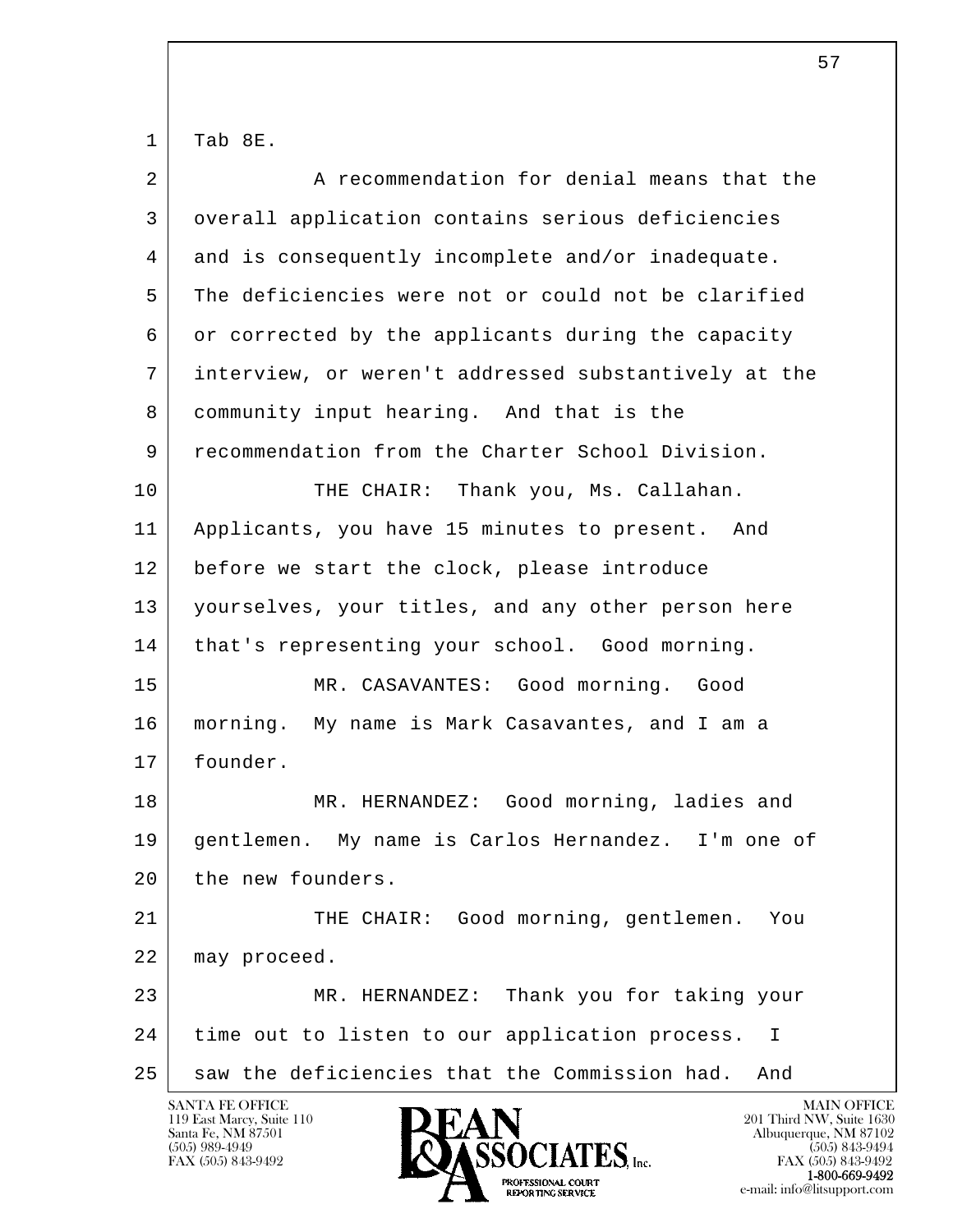l  $\overline{\phantom{a}}$  1 when I first started, I wanted to come back to 2 New Mexico and be an educator again. 3 And I'm a former educator for the State of 4 New Mexico, in 1996, when [inaudible] Pino gave me 5 that award. I served on a national Blue Ribbon 6 committee for Native Americans for Navajo Nation, 7 and that's part of the state here. 8 I think it's important that we give our 9 children the best in education; doesn't matter where 10 they get it from. And right now, I see 60 percent 11 of the charter schools failing, five, six years. 12 And when Mark gave a wonderful application, he had a 13 | lot of deficiencies. And we know that; that was 14 pointed out by the Commission. We're not here to 15 deny that. 16 | The I took it upon myself, and I talked to 17 | Mark, and we consulted together what the 18 deficiencies were. And I rewrote some of the things 19 that were missing. 20 The scope and sequence. There was no 21 mention of Common Core Standards, how is that going 22 to be implemented. We did that as well. 23 Our curriculum: We have a line for the 24 State for the curriculum [verbatim], teacher 25 training, professional development, and special

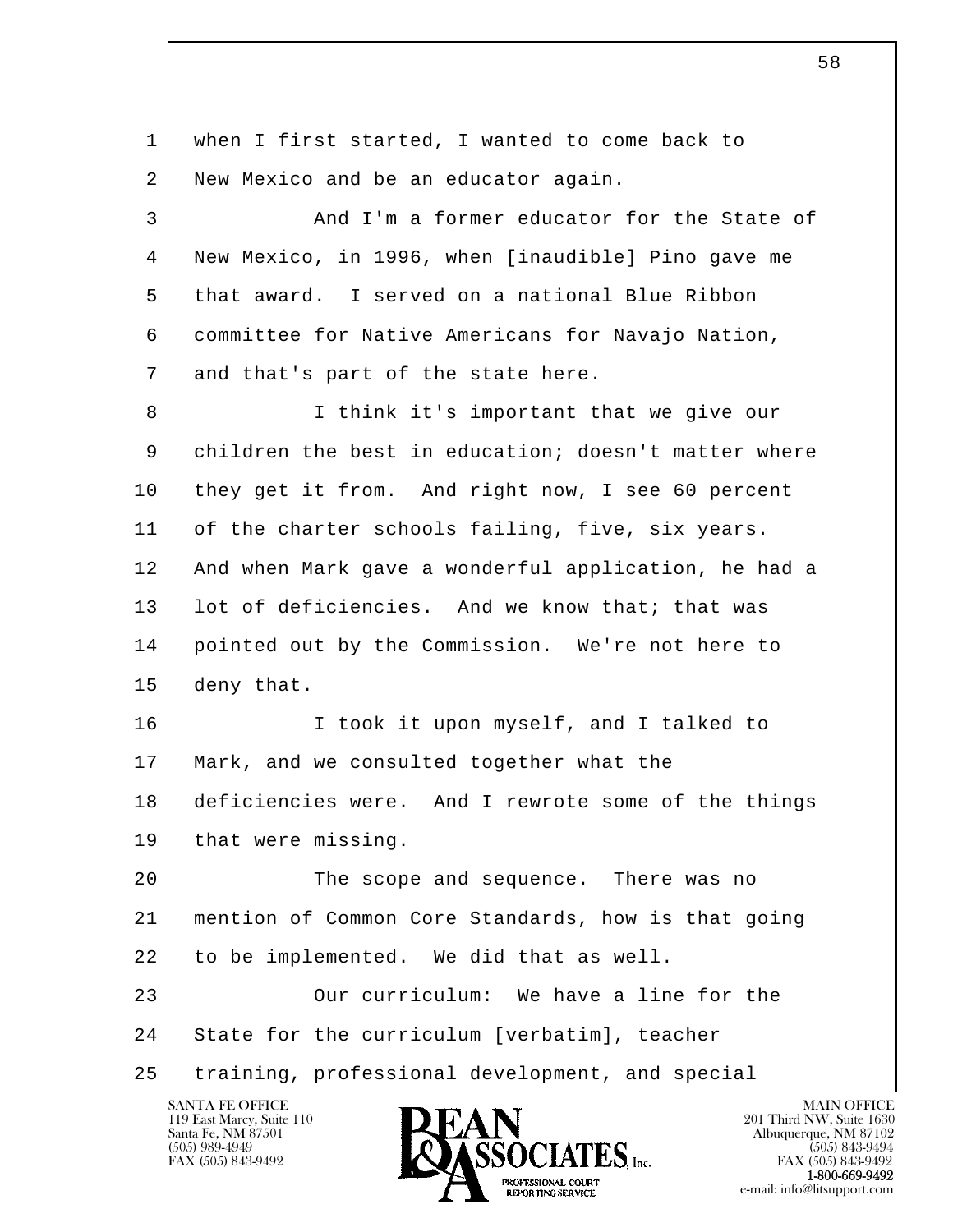l  $\overline{\phantom{a}}$  1 education. And I have just came -- and if you'd 2 | like to just get copies of these, I did do the 3 revisions and so forth. And these filled out some 4 of the gaps that were in the application. 5 I was a teacher at Santa Teresa High 6 School in the Gadsden School District when it first 7 opened up. I was very proud to be there, a brand 8 | new school in the State of New Mexico. We did very 9 well. Over the past years after I left, the school 10 started falling down in terms of education and so 11 forth. For six, seven years, Gadsden School 12 District never made AYP; only three out of 28 13 schools in the District. 14 We need to do more for our children. 15 There's a State report right now that 20 percent are 16 living in poverty. I don't want to be part of 17 creating another generation of that. Our kids 18 deserve the very best. 19 I'm coming back to the state because my 20 heart is here. Even though I was born in a foreign 21 state, Texas, my education is here, new Mexico State 22 University, Western New Mexico. And I love the  $23$  state. And I want to give back to the state. 24 And I've been away for two, three years 25 because my mother got sick. She asked me to go

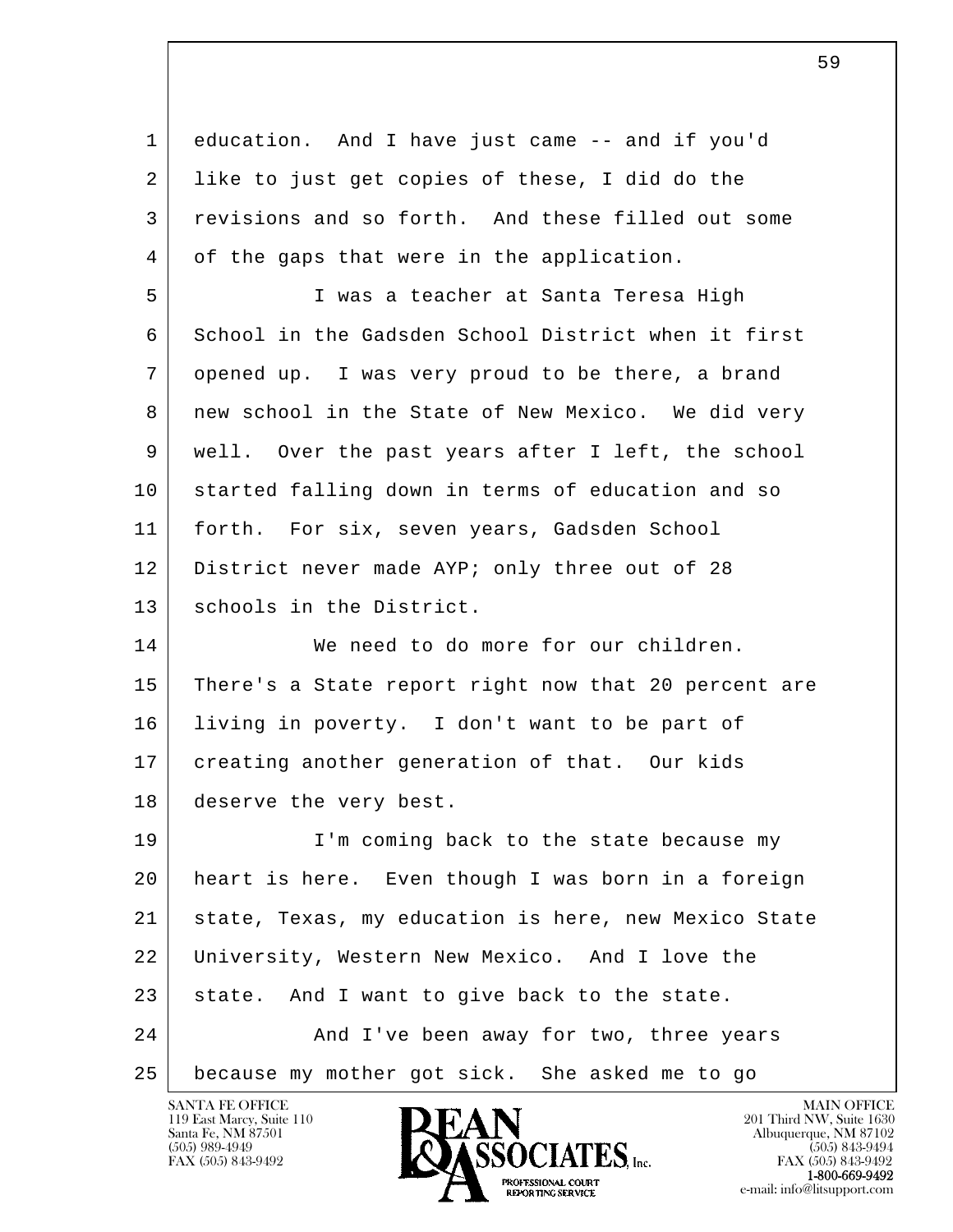l  $\overline{\phantom{a}}$  1 home. [Statement in Spanish.] You know, we have 2 our parents. We've got to take care of them. And I 3 feel it's important, now that she's healthier again, 4 I can come back and be a leader in the state again, 5 work with the school districts, work with the 6 charter schools. Let's make this a model for 7 everybody to see. 8 I have made AYP at other different 9 schools. I have a plan of action. And this is the 10 one that was needed for Academic Opportunities 11 | Academy. 12 I think it's important that you give every 13 | charter school an opportunity to succeed. While 14 other ones are failing? No. Let's go do something 15 about it. And I feel it's important. "Solos niños 16 primero." The children come first. And I feel that 17 we've set up plans. I have everything corrected 18 that was needed in the plan, and I'd like to share 19 that with you and pass it out, because I only have 20 15 minutes. But I don't want to take much of your 21 time. I, in my heart, Mark's heart is in the right 22 place. But the deficiencies were corrected here. 23 Thank you. 24 THE CHAIR: Thank you, gentlemen. Does 25 | that conclude your presentation?

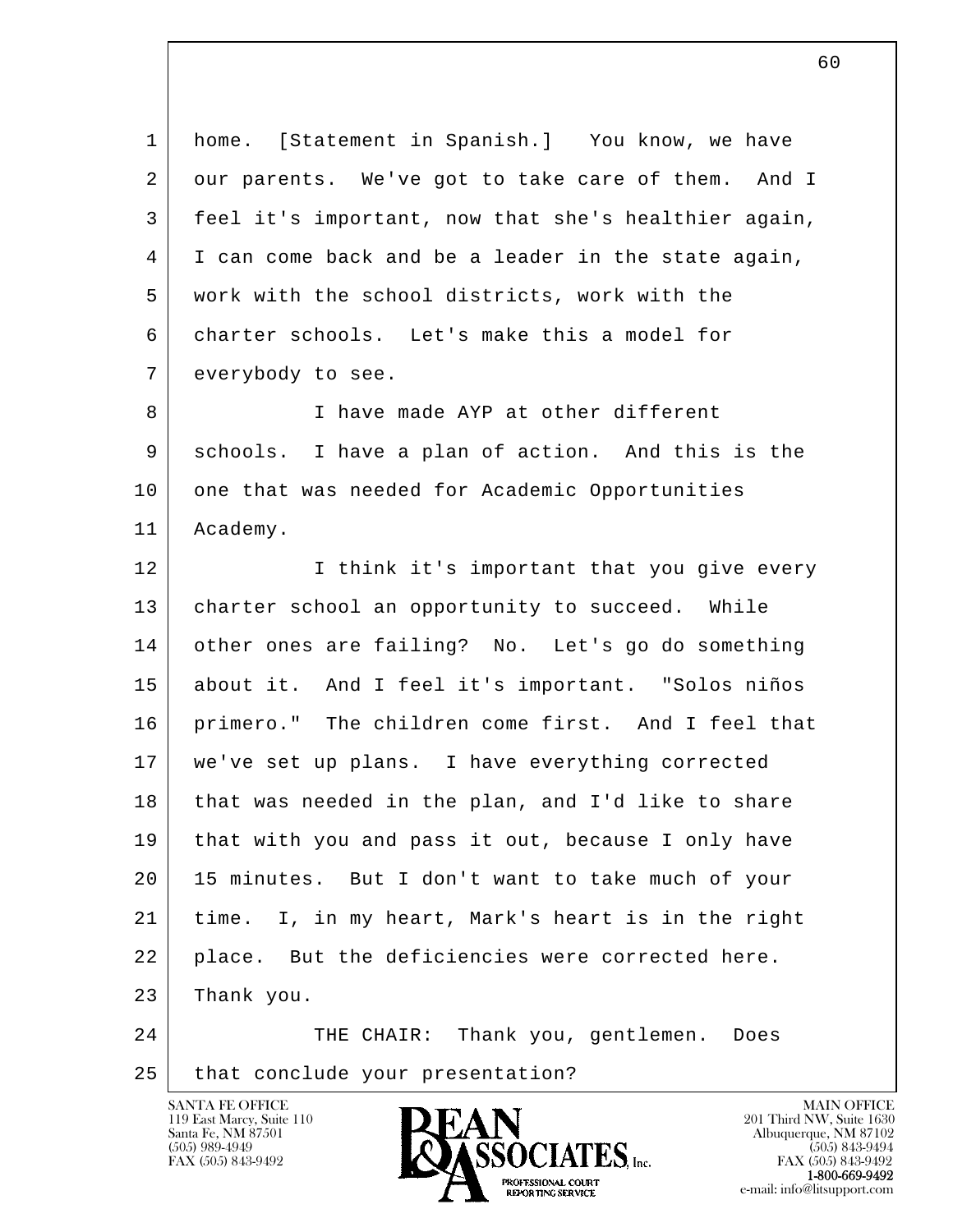l  $\overline{\phantom{a}}$ 1 | MR. HERNANDEZ: Yes, sir. 2 THE CHAIR: Thank you very much. We're to 3 the point -- No. 7 is Public Education Commission's 4 question period. The floor is open. Seeing no 5 questions, the Chair will entertain a motion. 6 COMMISSIONER BERGMAN: I guess, since I 7 | raised the issue, I guess I read it; right? 8 THE CHAIR: I was going to make you read, 9 it, Commissioner Bergman. 10 COMMISSIONER BERGMAN: Whereas, the Public 11 Education Commission, pursuant to the provisions of 12 the Charter School Act, received and reviewed a 13 charter school application from Academic 14 Opportunities, Anthony; 15 Whereas, the Public Education Commission, 16 pursuant to the provisions of the Charter School 17 | Act, held a public hearing regarding said 18 | application; 19 | And, whereas, the Public Education 20 Commission, pursuant to the provisions of the 21 Charter School Act, held a meeting on September 19 22 and 20, 2012, to hear the recommendations of the 23 Charter School Division of the Public Education 24 Department, and comments from the charter school 25 | applicant;

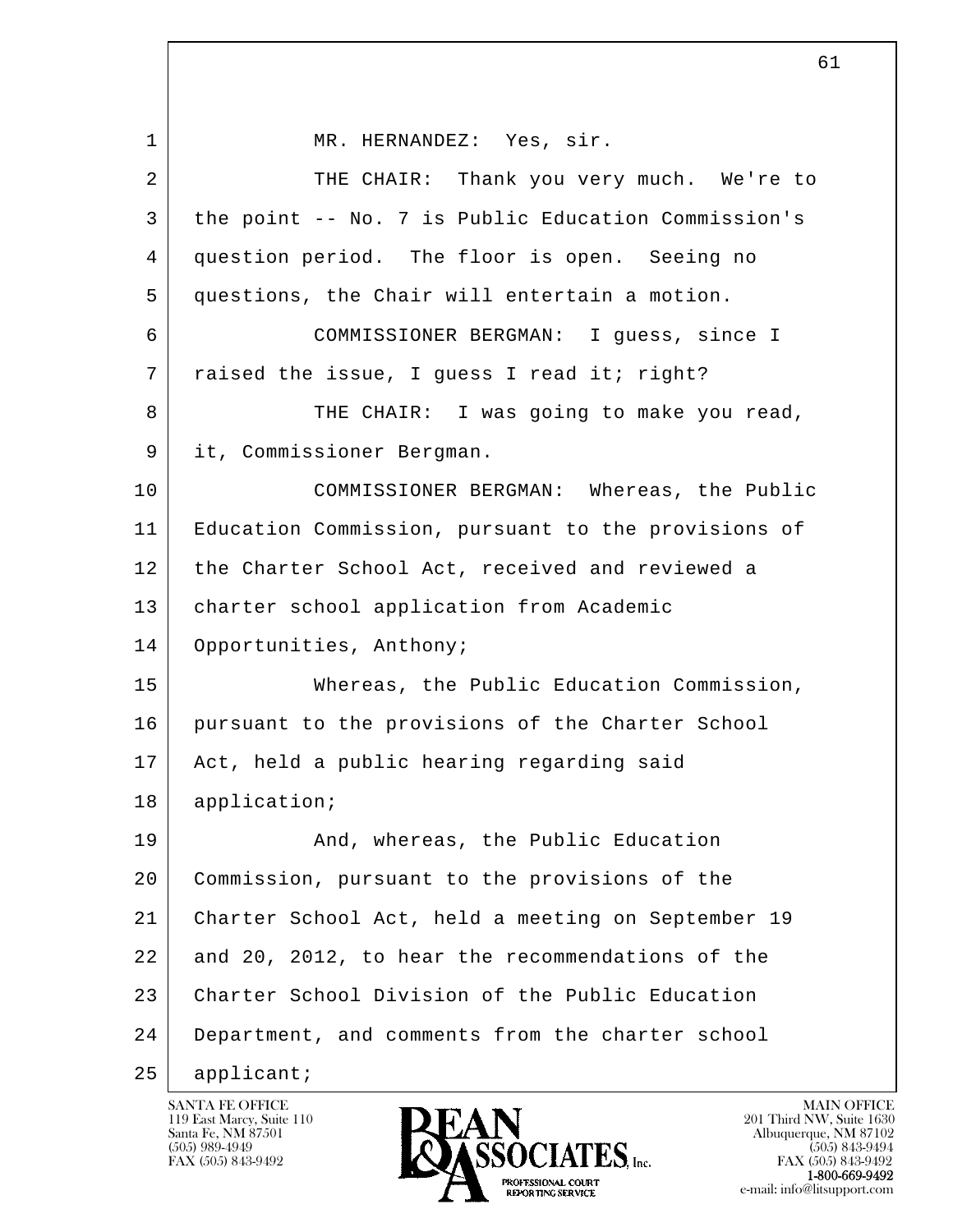l  $\overline{\phantom{a}}$ SANTA FE OFFICE MAIN OFFICE MAIN OFFICE MAIN OFFICE MAIN OFFICE 1 Now, therefore, be it resolved that the 2 application of Academic Opportunities, Anthony, be 3 denied for the following reasons: 4 Overall, the application contains serious 5 deficiencies and is consequently incomplete and/or 6 inadequate. The deficiencies were not or could not 7 be clarified or corrected by the applicants during 8 the capacity interview or weren't addressed 9 substantively during the community input hearing. 10 Be it further resolved that the Public 11 Education Commission adopts the Application Final 12 Recommendation and Evaluation of this Charter School 13 | Act, when issued by the Charter School Division of 14 | the Public Education Department, in support of the 15 above listed reasons. 16 COMMISSIONER PERALTA: Second. 17 | THE CHAIR: Seconded by Commissioner 18 Peralta. Is there any discussion? We will proceed 19 | with the roll call vote to Secretary Gant. 20 COMMISSIONER GANT: Commissioner Peralta. 21 COMMISSIONER PERALTA: Yes. 22 COMMISSIONER GANT: Commissioner Canfield. 23 COMMISSIONER CANFIELD: Yes. 24 COMMISSIONER GANT: Commissioner Bergman. 25 COMMISSIONER BERGMAN: Yes.

119 East Marcy, Suite 110<br>Santa Fe, NM 87501

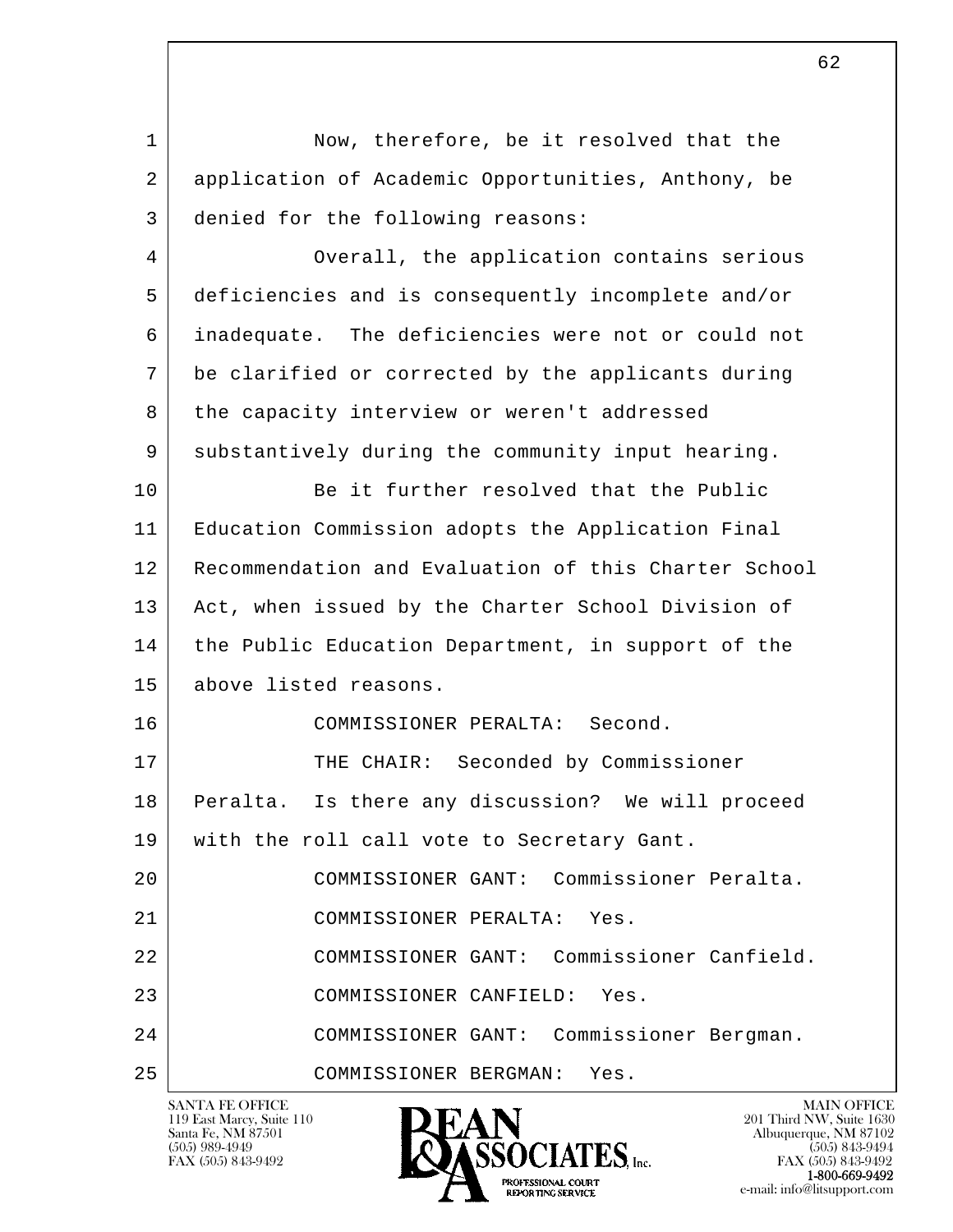l  $\overline{\phantom{a}}$  1 COMMISSIONER GANT: Commissioner Lopez. 2 COMMISSIONER LOPEZ: Yes. 3 COMMISSIONER GANT: Commissioner Carr. 4 COMMISSIONER CARR: Yes. 5 COMMISSIONER GANT: Commissioner Pogna. 6 COMMISSIONER POGNA: Yes. 7 COMMISSIONER GANT: Commissioner Shearman. 8 COMMISSIONER SHEARMAN: Yes. 9 COMMISSIONER GANT: Commissioner Garrison. 10 THE CHAIR: Yes. 11 COMMISSIONER GANT: Commissioner Gant 12 votes yes. It's 9-0 in favor, zero against. 13 THE CHAIR: The motion passes unanimously. 14 The Academic Opportunities Academy, Anthony, charter 15 | school application has been denied. 16 Item F is Academic Opportunities, Deming, 17 and we will begin with the Charter School Division 18 recommendation with Ms. Callahan. 19 MS. CALLAHAN: Mr. Chair, Commissioners, 20 in the matter of Academic Opportunities Academy, 21 Deming, the Charter School Division recommends that 22 the application for Academic Opportunities, Deming, 23 be denied. The basis for this recommendation is 24 stated in the Charter School Division's Application 25 and Final Recommendation and Evaluation for the

119 East Marcy, Suite 110<br>Santa Fe, NM 87501

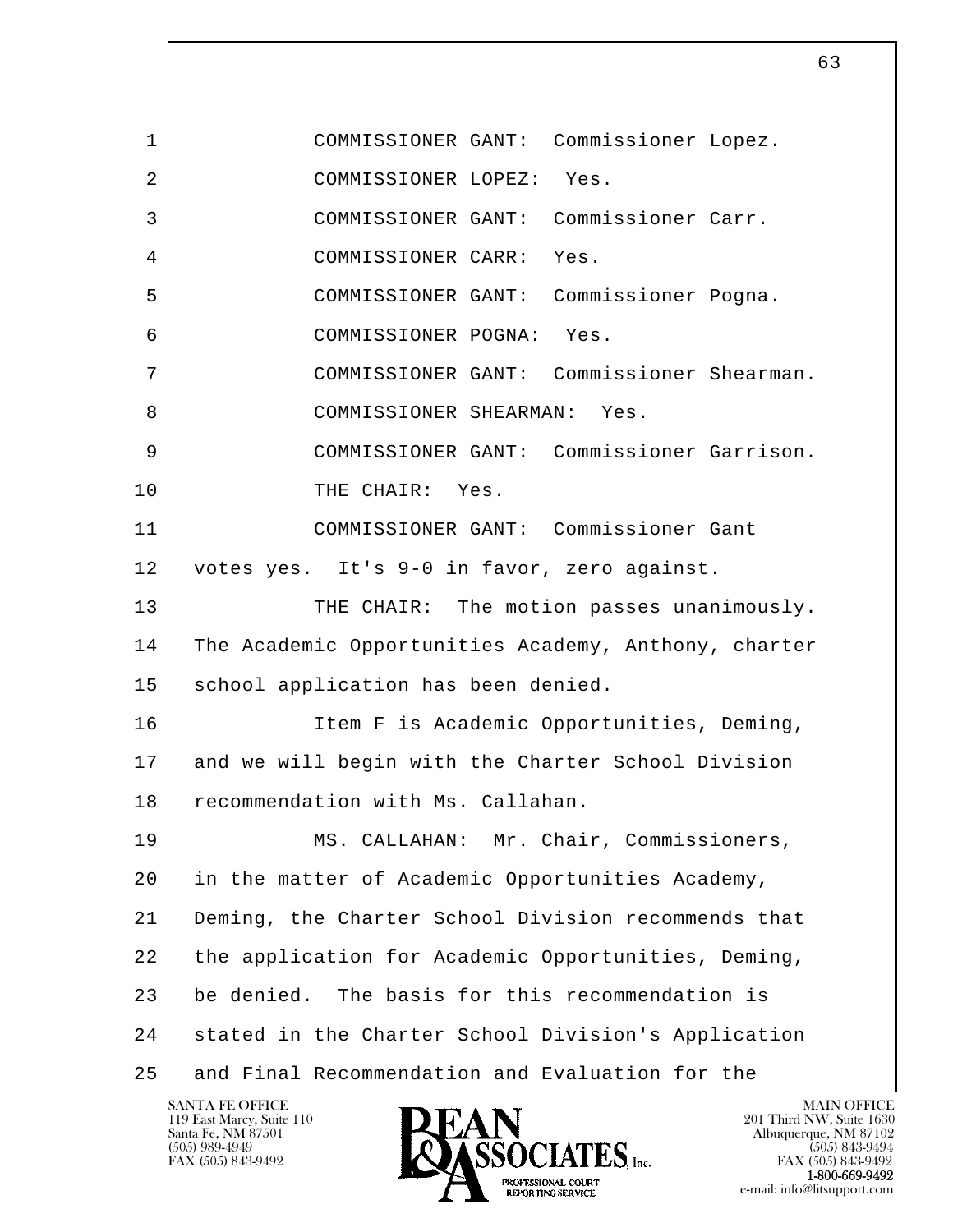l  $\overline{\phantom{a}}$  1 school, which is located in the Public Education 2 Commission document notebook under Tab 8F. 3 In summary, the basis for the 4 recommendation is that the application is incomplete 5 and/or inadequate based on the evidence identified 6 from the application rubric, from the application 7 review team analysis, and from the capacity 8 interview team analysis, which is located under Tab  $9$   $8F.$ 10 A recommendation for denial means that the 11 overall -- that overall, the application contained 12 serious deficiencies and is consequently incomplete 13 and/or inadequate. The deficiencies would not or 14 could not be clarified by the applicants during the 15 | capacity interview or weren't addressed 16 substantively at the community input hearing. 17 | And that is the Charter School Division 18 recommendation. 19 THE CHAIR: Thank you, Ms. Callahan. The 20 applicants have 15 minutes to respond. 21 MR. CASAVANTES: Okay. I just want to  $22$  respond to the training. I think  $-$ - the question 23 you had earlier about training. I think that 24 training could have been better. The other thing is 25 that it was only offered on a Thursday, and that --

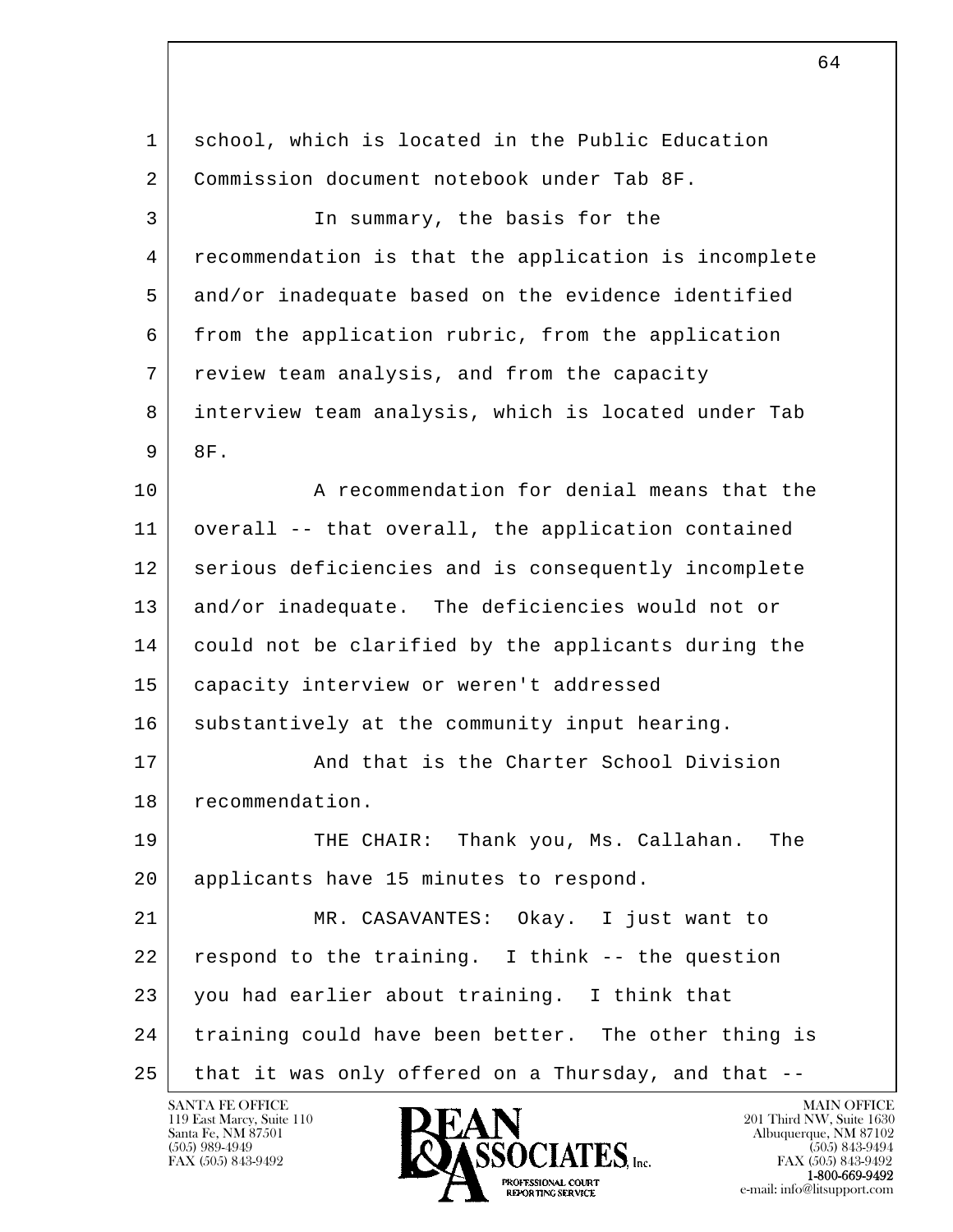l  $\overline{\phantom{a}}$  1 and it had no other option. And I would love to 2 have it on a Saturday or some other day where it 3 wouldn't interfere with other duties that I have. 4 But I do think the training could have been better, 5 and it would have generated us a better application. 6 Since we've basically presented the same 7 thing on the Anthony application, we're -- we 8 conclude our remarks for Deming. 9 THE CHAIR: Does that conclude your 10 presentation? 11 MR. CASAVANTES: Yes, sir. 12 THE CHAIR: Okay. Thank you, gentlemen. 13 Questions from Commissioners? Seeing none, the 14 Chair will entertain a motion. 15 COMMISSIONER CANFIELD: I'll take this 16 one, Mr. Chair. 17 THE CHAIR: Commissioner Canfield, thank 18 you, sir. 19 COMMISSIONER CANFIELD: I move to adopt 20 the following resolution: 21 Whereas, the Public Education Commission, 22 pursuant to the provisions of the Charter School 23 Act, received and reviewed a charter school 24 application from Academic Opportunities, Deming; 25 Whereas, the Public Education Commission,

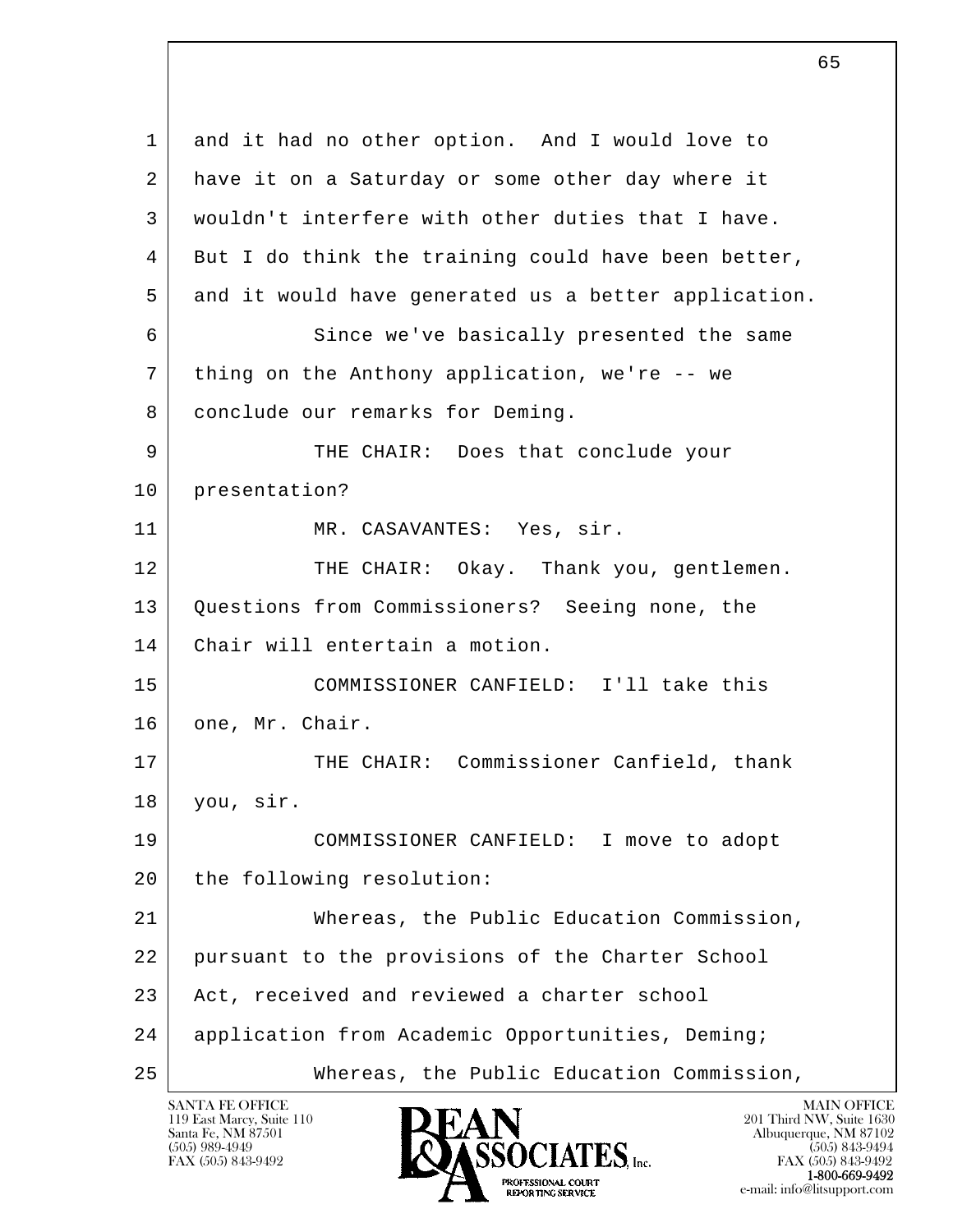l  $\overline{\phantom{a}}$  1 pursuant to the provisions of the Charter School 2 Act, held a public hearing regarding said 3 application; 4 And, whereas, the Public Education 5 Commission, pursuant to the provisions of the 6 Charter School Act, held a meeting on September 19 7 and 20, 2012, to hear the recommendations of the 8 Charter School Division of the Public Education 9 Department and comments from the charter school 10 applicants. 11 Now, therefore, be it resolved that the 12 application of Academic Opportunities, Deming, be 13 denied for the following reasons: 14 Overall, the application contains serious 15 deficiencies and is consequently incomplete and/or 16 inadequate. The deficiencies were not or could not 17 be clarified or corrected by the applicants during 18 the capacity interview or weren't addressed 19 substantively during the community input hearing. 20 Be it further resolved that the Public 21 Education Commission adopts the applicant Final 22 Recommendation and Evaluation of this charter school 23 applicant issued by the Charter School Division of 24 the Public Education Department in support of the 25 above-listed reasons.

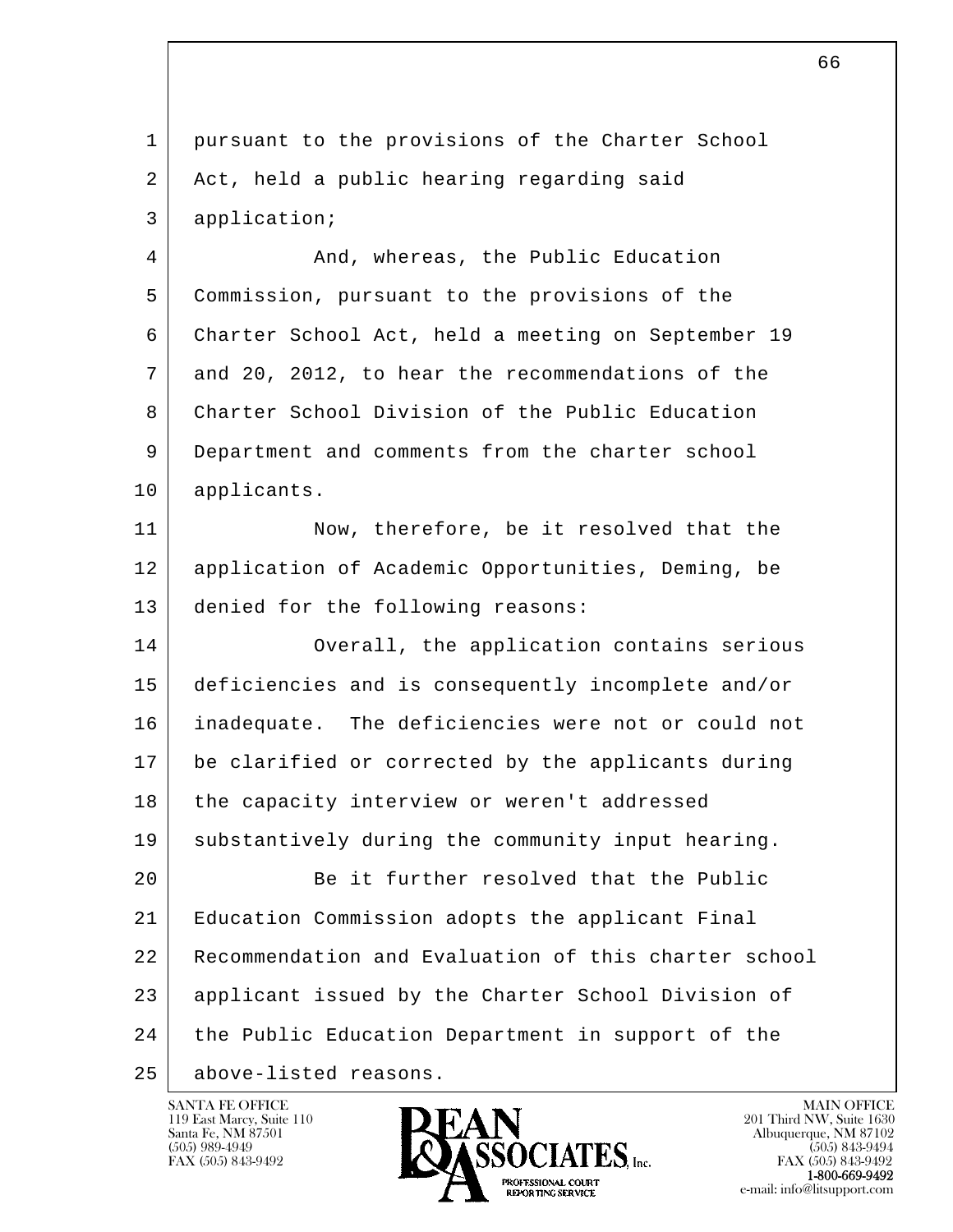l  $\overline{\phantom{a}}$ SANTA FE OFFICE MAIN OFFICE MAIN OFFICE MAIN OFFICE MAIN OFFICE 1 COMMISSIONER PERALTA: Second. 2 THE CHAIR: Is there a motion? Seconded 3 by Commissioner Peralta. Is there any discussion 4 from Commissioners? Seeing none, we will proceed 5 with the roll call vote through Secretary Gant. 6 COMMISSIONER GANT: Commissioner Peralta. 7 COMMISSIONER PERALTA: Yes. 8 COMMISSIONER GANT: Commissioner Canfield. 9 COMMISSIONER CANFIELD: Yes. 10 COMMISSIONER GANT: Commissioner Bergman. 11 COMMISSIONER BERGMAN: Yes. 12 COMMISSIONER GANT: Commissioner Lopez. 13 COMMISSIONER LOPEZ: Yes. 14 COMMISSIONER GANT: Commissioner Carr. 15 COMMISSIONER CARR: Yes. 16 COMMISSIONER GANT: Commissioner Pogna. 17 | COMMISSIONER POGNA: Yes. 18 COMMISSIONER GANT: Commissioner Shearman. 19 COMMISSIONER SHEARMAN: Yes. 20 COMMISSIONER GANT: Commissioner Garrison. 21 THE CHAIR: Yes. 22 COMMISSIONER GANT: Commissioner Gant 23 votes yes. Nine-oh in favor, none against. 24 THE CHAIR: The motion passes unanimously. 25 The Academic Opportunities, Deming, application has

119 East Marcy, Suite 110<br>Santa Fe, NM 87501

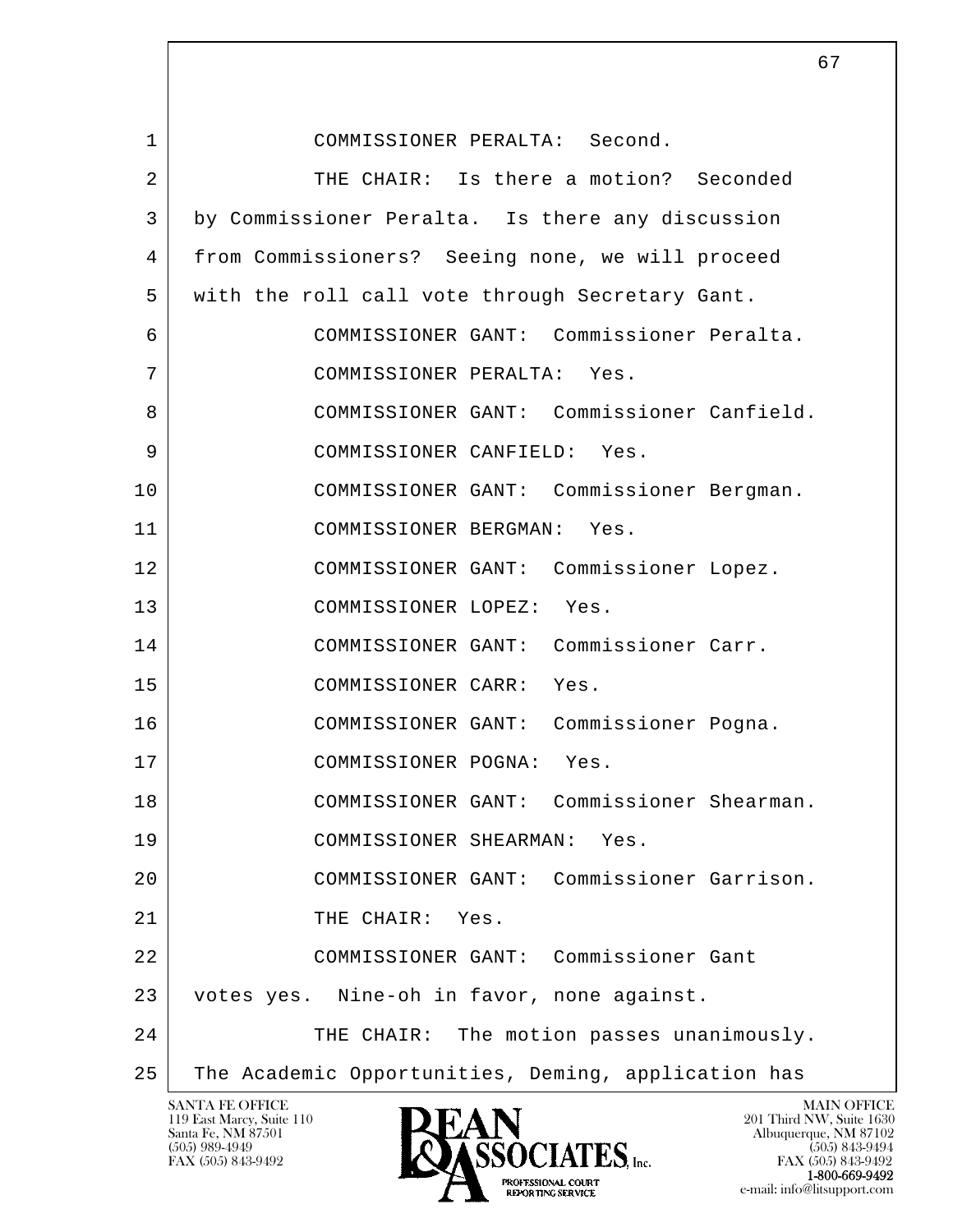l  $\overline{\phantom{a}}$  1 been denied. I do want to make a quick comment that 2 this process starts again in January. And I just 3 wanted to let all applicants know, we're not 4 | throwing you all into a pit of fire never to be seen 5 again. This is a -- this is the State of New 6 Mexico. And what's best for children. And 7 sometimes a process like this makes an application 8 better. In fact, I truly believe that it does. And 9 we'll -- some folks even in this room could attest 10 to that. 11 So I appreciate your hard work, and I wish 12 | you luck, gentlemen. 13 MR. CASAVANTES: We look forward to being 14 back. 15 THE CHAIR: Thank you. 16 MR. CASAVANTES: Thank you. 17 THE CHAIR: Letter G is the Columbus 18 Community School. I'd like to ask the applicants to 19 come up. Before you introduce yourselves, we'll 20 begin with the Charter School Division's 21 recommendation. 22 | MS. CALLAHAN: Mr. Chair, Commissioners, 23 in the matter of Columbus Community School, the 24 Charter School Division recommends that the 25 application for Columbus Community School be denied.

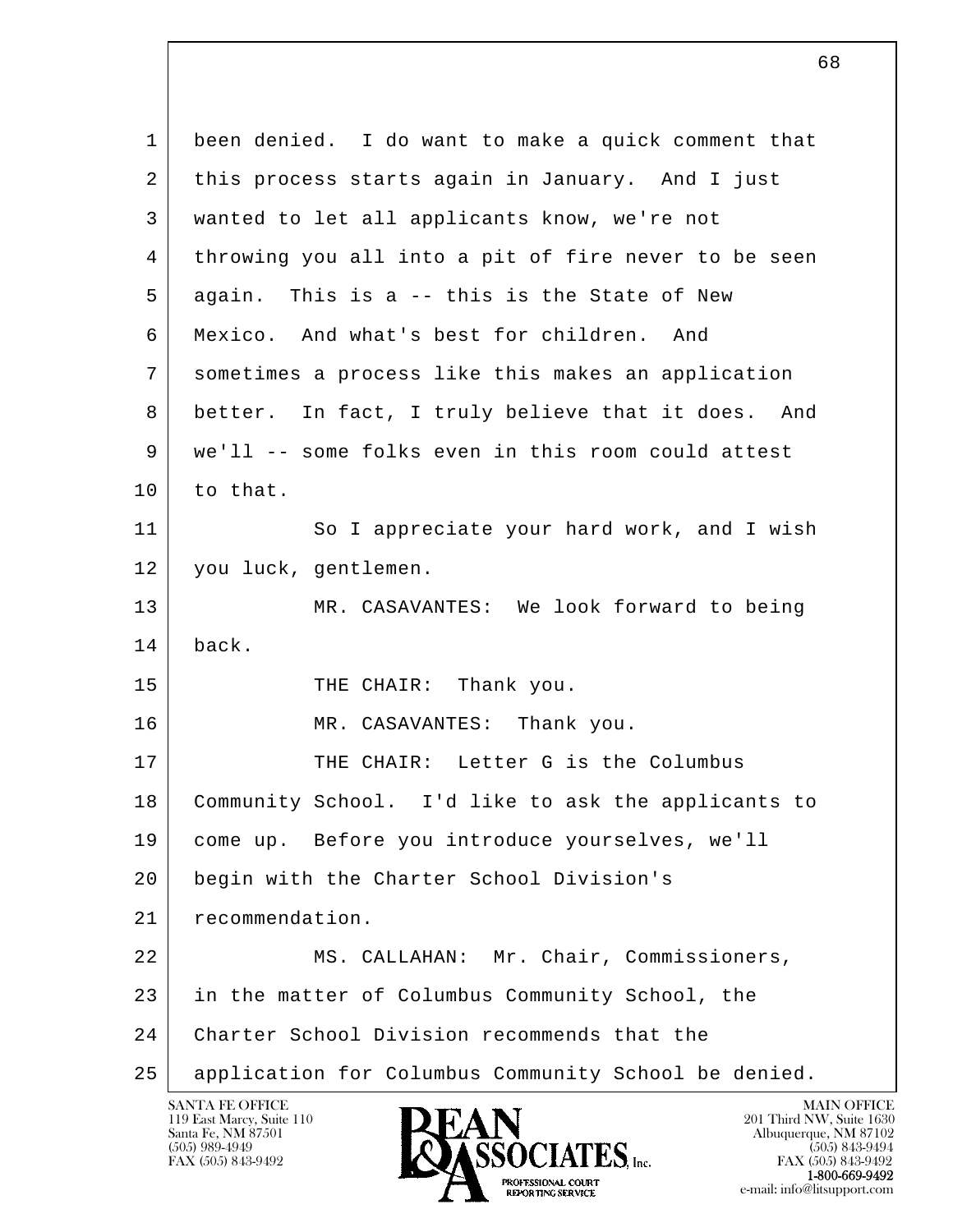l  $\overline{\phantom{a}}$ 1 The basis for this recommendation is 2 stated in the Charter School Division's Application, 3 Final Recommendation and Evaluation for the school, 4 which is located in the Public Education Commission 5 document notebook under Tab 8G. 6 In summary, the basis for the 7 recommendation is that the application is incomplete 8 and/or inadequate based on the evidence identified 9 from the application rubric, from the application 10 review team analysis, and from the capacity 11 interview team analysis, which is located under  $12$  Tab 8G. 13 A recommendation for denial means that 14 | overall, the application contains serious 15 deficiencies and is consequently incomplete and/or 16 inadequate. The deficiencies were not or could not 17 be clarified or corrected by the applicants during 18 the capacity interview or weren't addressed 19 substantively at the community input hearing. And 20 that is the Charter School Division recommendation. 21 THE CHAIR: Thank you, Ms. Callahan. We 22 | have the applicants here. Please introduce 23 yourselves, your titles, and any other folks that 24 are here on your behalf. Good morning, gentlemen. 25 MR. SKINNER: Good morning. Thank you,

119 East Marcy, Suite 110<br>Santa Fe, NM 87501

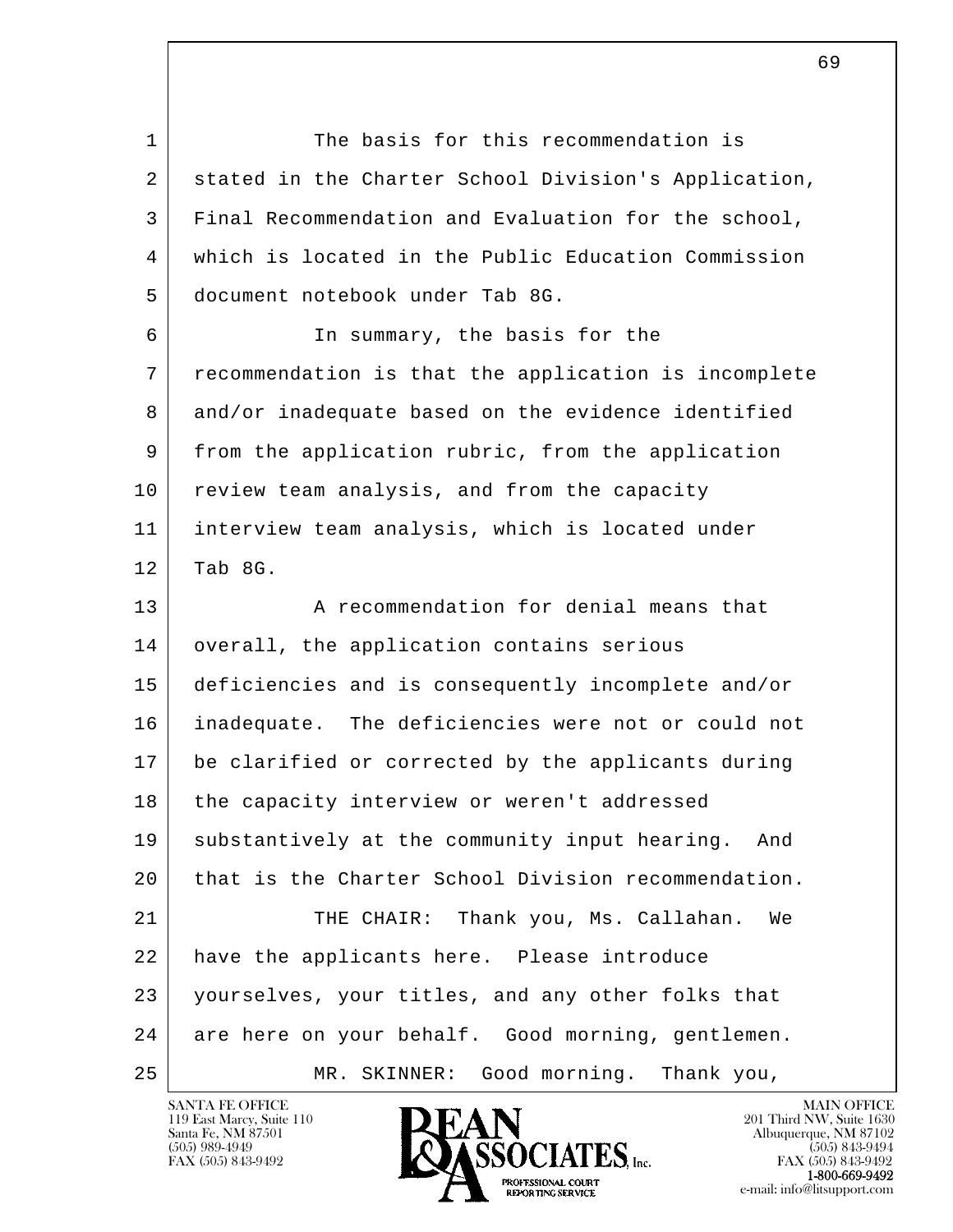l  $\overline{\phantom{a}}$  1 Chairman Garrison. Thank you Commissioners. We 2 want to thank the Public Education Department for 3 the opportunity to be here and to address this 4 Commission. 5 My name is Philip Skinner. I'm a founder. 6 And this is Jack Long, a founder. And we're here 7 today to ask you to not agree with the Public 8 Education Department and to approve our application. 9 Luna County is one of the poorest counties 10 in the state, and our community of Columbus is the 11 poorest community in that county. And we are trying 12 to be innovative and creative with the resources 13 that we have. 14 We recognize that we don't have all the 15 same resources that maybe a larger community would 16 have. But we are asking you to approve our 17 application with conditions, based on several very 18 important points. And that's that parents in our 19 community don't want to bus their children 30 miles 20 to the Deming Schools; that we are seeking a better 21 education for our children; our Deming Unified 22 Schools are failing our children. And we -- for our 23 community, which is a small, very small poor 24 community, to us, it's a real pathway out of

25 poverty.



FAX (505) 843-9492<br>**1-800-669-9492**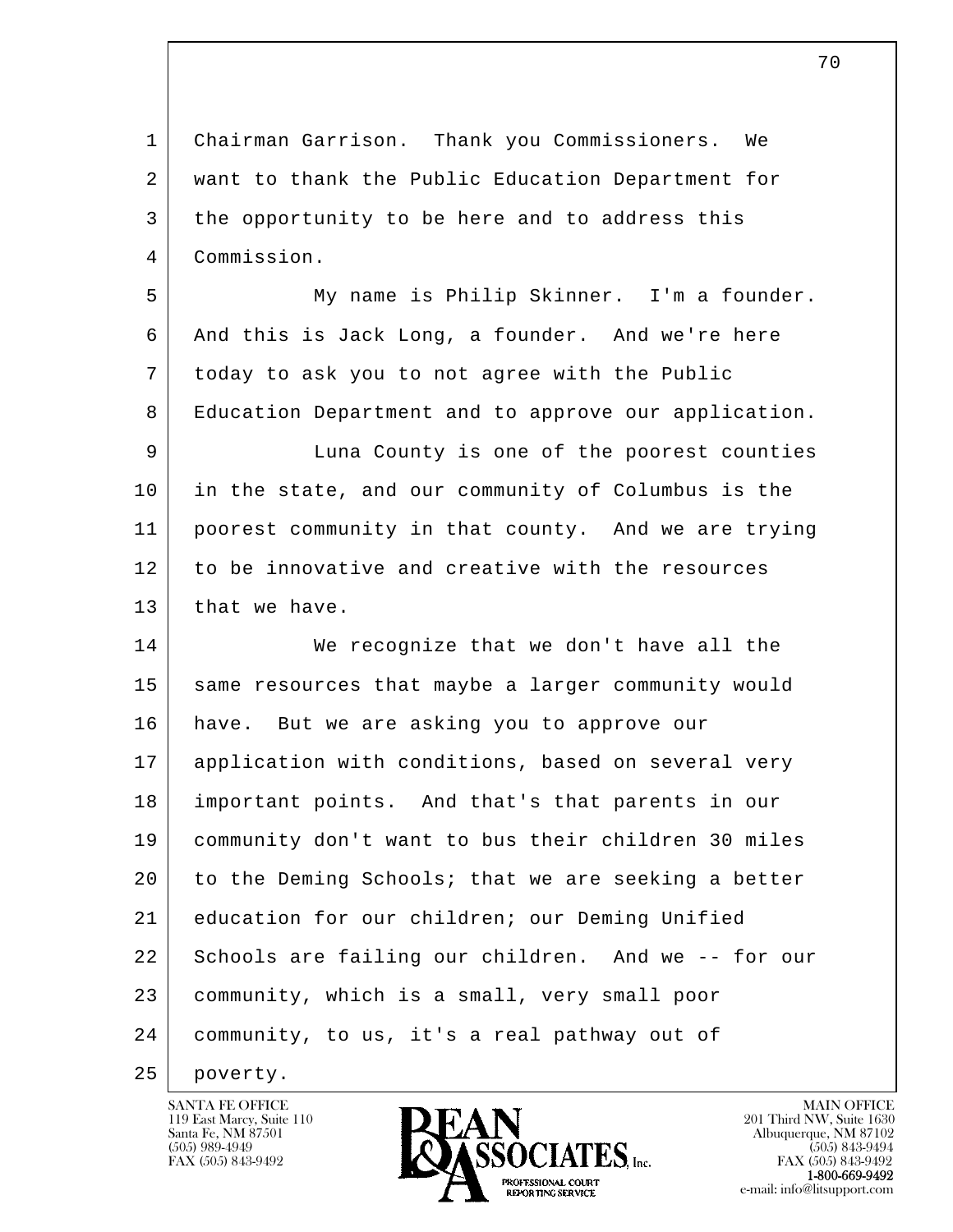l  $\overline{\phantom{a}}$ 1 and so at this time, I'm going to turn 2 | this over to Jack Long for his comments. 3 MR. LONG: I would like to ask your 4 patience with me, because after the July 1 5 application, my vision started failing. So I have  $6$  to -- I have to read my presentation. And sometimes 7 I can't quite see the words, even though I revved it 8 up to 24 points. 9 We ask -- we asked others from our 10 community to accompany us here when we came. 11 However, the response was that it was already 12 decided to deny our application for a charter school 13 and that we had already been humiliated by the 14 Deming School District when they paid all their 15 staff to oppose us during the Commission's community 16 hearing. And why would we want to go all the way to 17 Santa Fe to be further humiliated, because the 18 Commission -- where we know that the Commission will 19 always accept the Charter School Division's 20 recommendation? 21 | Our response was that, theoretically, the 22 | law did not require the Commission to accept the 23 Division's recommendation. The Commission is 24 composed of elected people from different 25 communities around the state to represent us. The



FAX (505) 843-9492<br>**1-800-669-9492**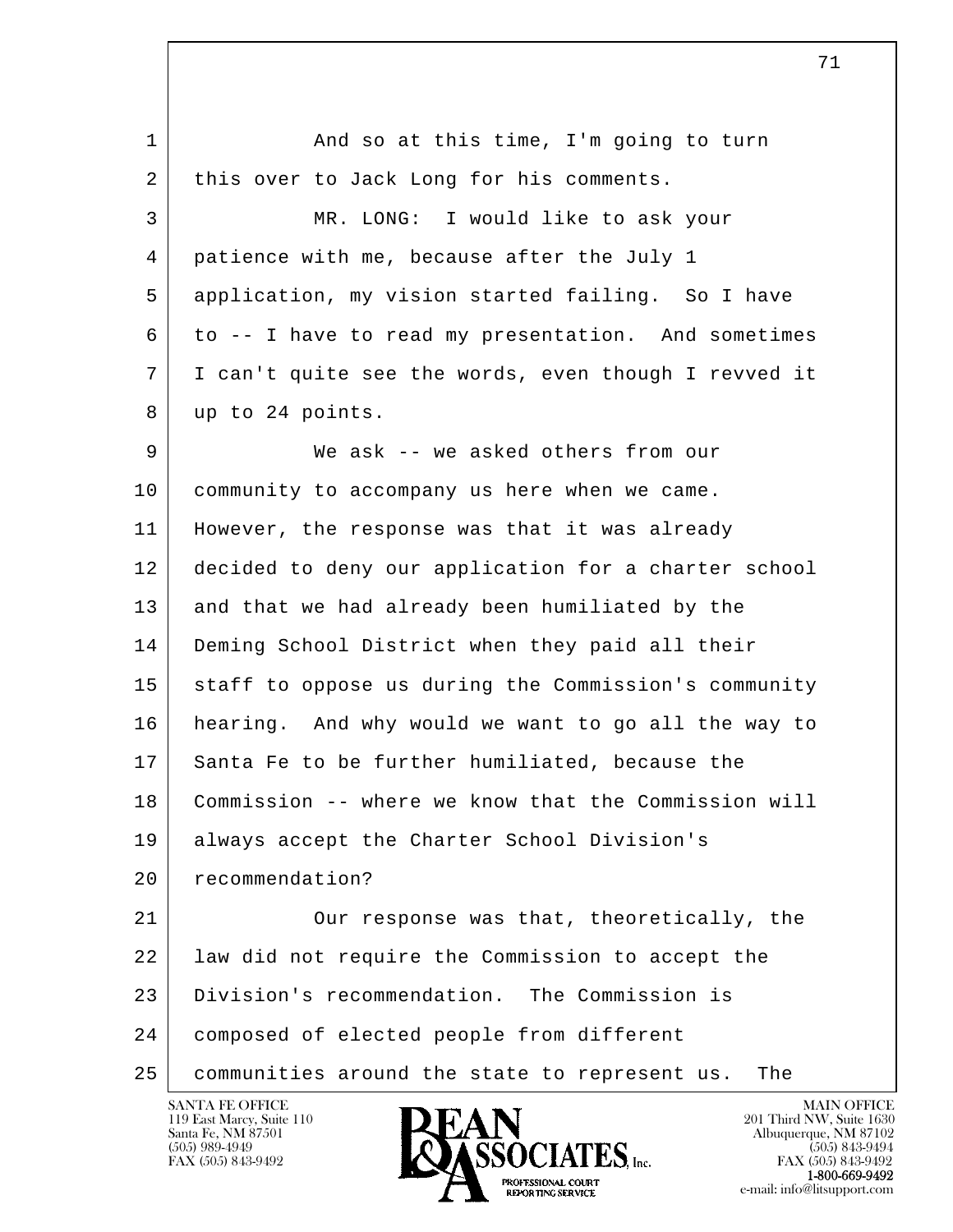1 idea is that the Commissioners are not a part of 2 established administrative structure and could 3 therefore give a fresh perspective to the type of 4 charter, which would better serve students and the 5 community.

l  $\overline{\phantom{a}}$  6 Our response did not sell them. So here 7 we are today to ask you that you approve our 8 application over the Division's recommendation of 9 denial. We thought that the objective of the 10 Charter School Act was to bring a new perspective 11 into the education system that was failing many of 12 our children, and that was why parents and community 13 people were allowed to submit applications. I'm not 14 going to go into -- I'm not going to go item by item 15 of the Division's recommendation. The Division did 16 | recognize our capacity to run a charter school. 17 They gave us 26 points out of 30, which is  $18$  87 percent, which is a B-plus. 19 They did like our vision, our -- they 20 liked our education philosophy and the research that 21 supported it, and they recognized that the community 22 | wanted the charter school, as presented. 23 However, they did not like the way we 24 wanted to do the curriculum and instruction. They

25 did not like the way we wanted to staff our program.

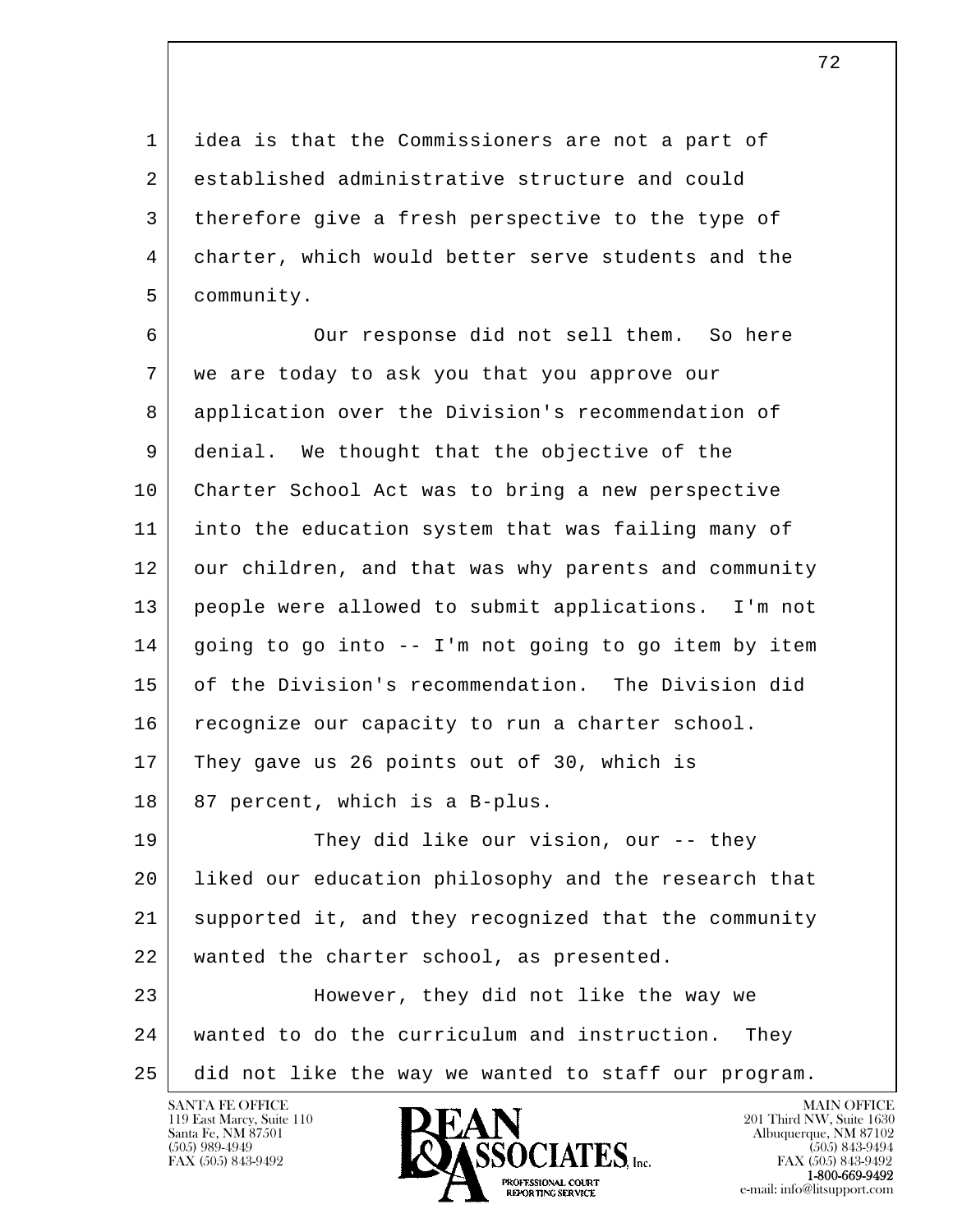1 In other words, we do not fit inside the established  $2 \mid box.$ 

| 3  | Let's review the Division's record. Of 37            |
|----|------------------------------------------------------|
| 4  | charter schools that the Division recommended you    |
| 5  | approve and that you approved, five received Fs, ten |
| 6  | received Ds, six received Cs, eleven received B's,   |
| 7  | and five received As, in the last grading cycle.     |
| 8  | This means that by accepting the Charter School      |
| 9  | Division's recommendation, you have a 50/50 chance   |
| 10 | of an acceptable performance from charter schools.   |
| 11 | Look what has happened to us at a                    |
| 12 | community -- as a community under the present        |
| 13 | system. Only 40 percent of the residents over        |
| 14 | 25 years of age have graduated from high school.     |
| 15 | This is compared to 84.6 percent nationwide. All of  |
| 16 | the families that have children under five years of  |
| 17 | age live below the U.S. established poverty level.   |
| 18 | The accumulated time that students are setting on    |
| 19 | buses over the six years that they are transported   |
| 20 | over 30 miles from Columbus to Deming is equal to    |
| 21 | two-and-a-half academic years.                       |
| 22 | The Deming School District is racially               |
| 23 | biased toward Columbus students, as seen by state    |
| 24 | proficiency statistics. At the high school level,    |
| 25 | Caucasian students are 1.7 times more proficient in  |

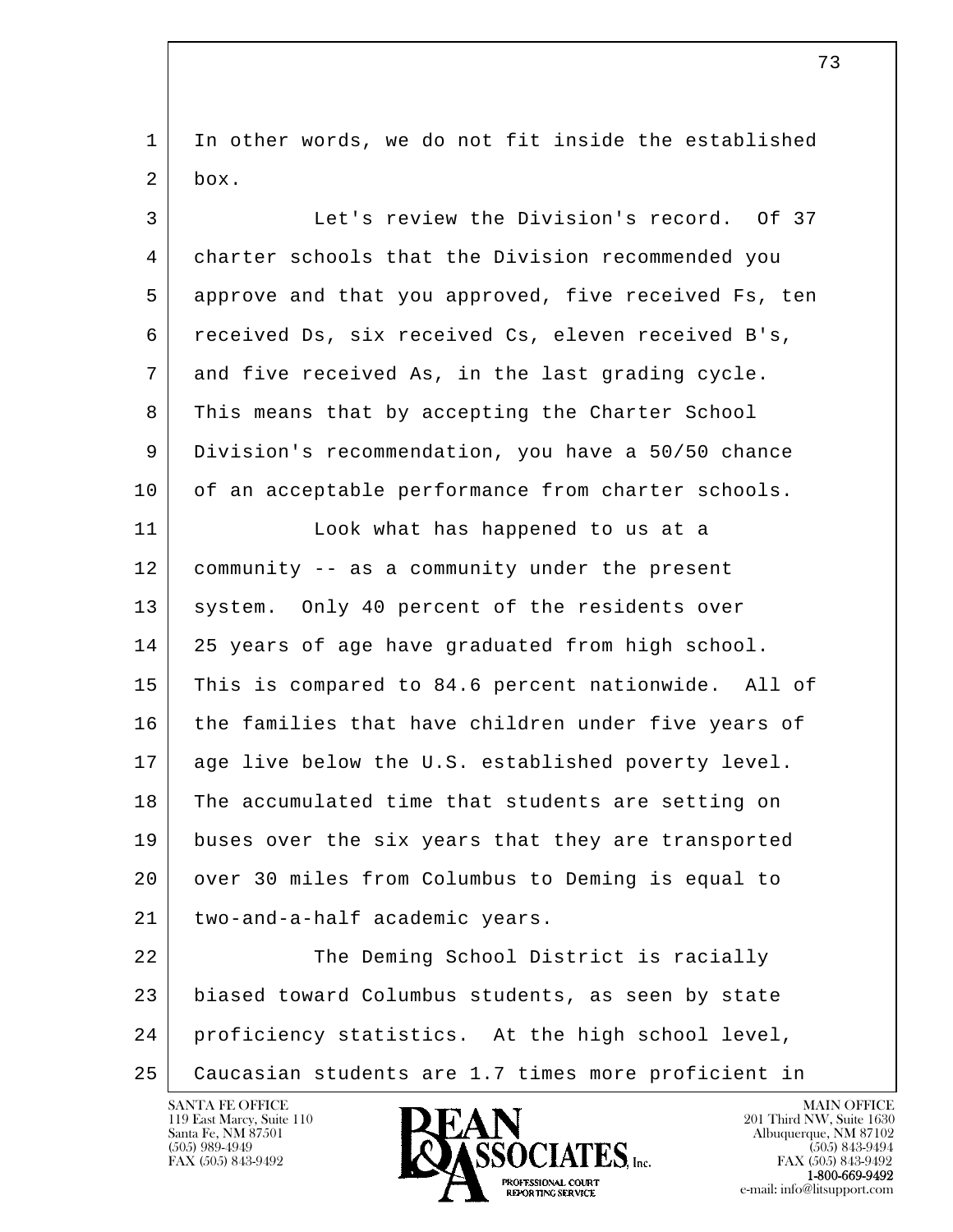l  $\overline{\phantom{a}}$  1 math than Columbus students; in reading, Caucasian 2 students are 1.92 times more proficient than 3 Columbus students. 4 We are asking you to approve our 5 application. Our fate is in your hands. 6 MR. SKINNER: Thank you. That concludes 7 | our presentation. 8 THE CHAIR: Thank you, gentlemen. The 9 Chair will open up the floor for questions from 10 | Commissioners of the applicant and the Charter 11 School Division. 12 Seeing none, the Chair will entertain a 13 motion. Commissioner Shearman. 14 COMMISSIONER SHEARMAN: I move the 15 Commission approve the following resolution. 16 Whereas, the Public Education Commission 17 pursuant to the provisions of the Charter School 18 Act, received and reviewed a charter school 19 | application from Columbus Community School, 20 Columbus; 21 Whereas, the Public Education Commission, 22 pursuant to the provisions of the Charter School 23 | Act, held a public hearing regarding said 24 application; 25 | Rand, whereas, the Public Education



FAX (505) 843-9492 FAX (505) 843-9492 **EXPORTING SERVICE**<br>REPORTING SERVICE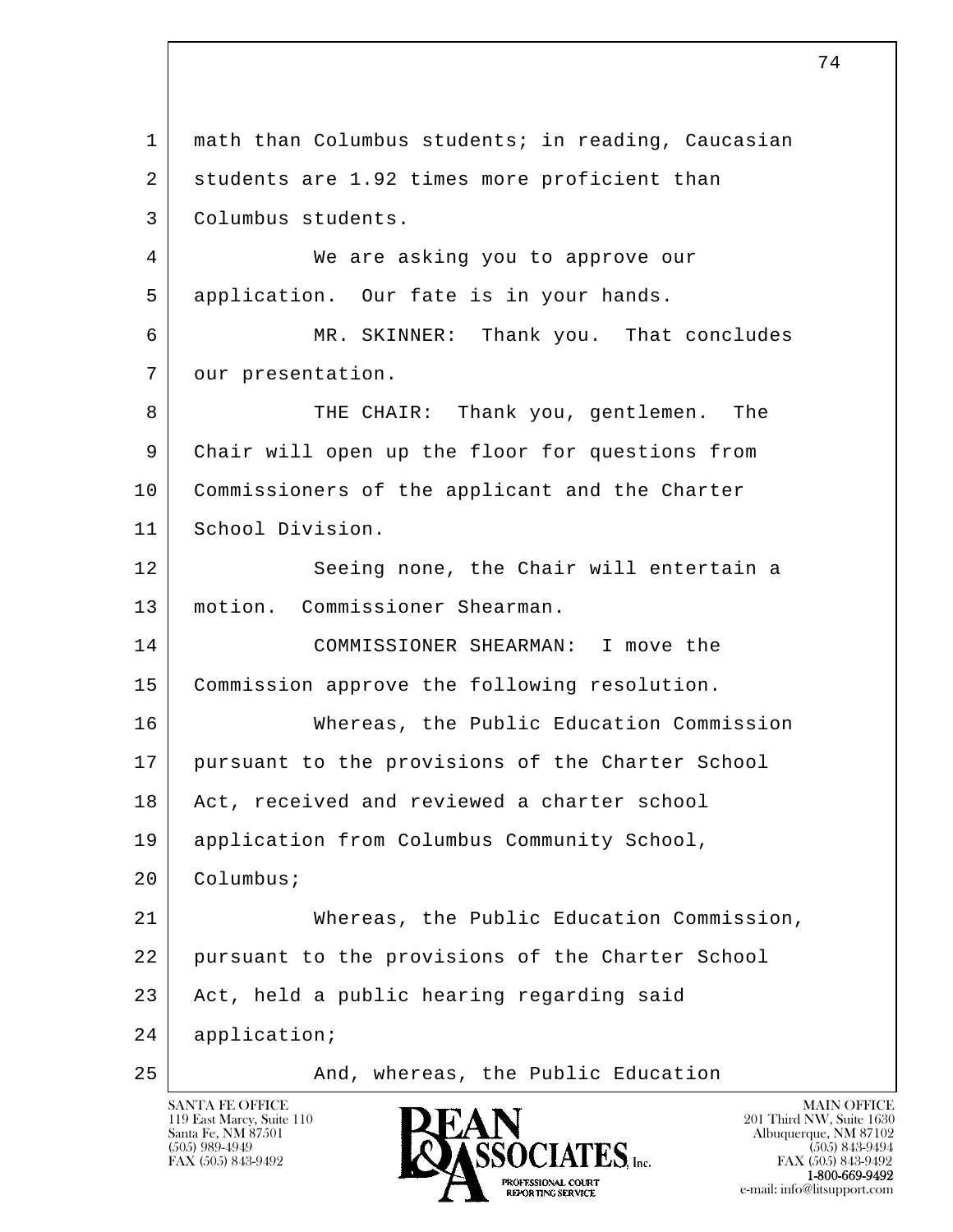l  $\overline{\phantom{a}}$  1 Commission, pursuant to the provisions of the 2 | Charter School Act, held a meeting on September 19 3 and 20, 2012, to hear the recommendations of the 4 Charter School Division of the Public Education 5 Department and comments from the charter school 6 applicants. 7 Now, therefore, be it resolved that the 8 application of Columbus Community School, Columbus, 9 be denied for the following reasons: 10 Overall, the application contains serious 11 deficiencies and is consequently incomplete and/or 12 inadequate. The deficiencies were not or could not 13 be clarified or corrected by the applicants during 14 | the capacity interview or weren't addressed 15 substantively -- pardon me for my pronunciation of 16 that word -- during the community input hearings. 17 Be it further resolved that the Public 18 Education Commission adopt the Application, Final 19 Recommendation and Evaluation of this charter school 20 applicant issued by the Charter School Division of 21 the Public Education Department in support of the 22 above-listed reasons. 23 COMMISSIONER BERGMAN: Second. 24 THE CHAIR: Seconded by Commissioner 25 Bergman. Is there any discussion?

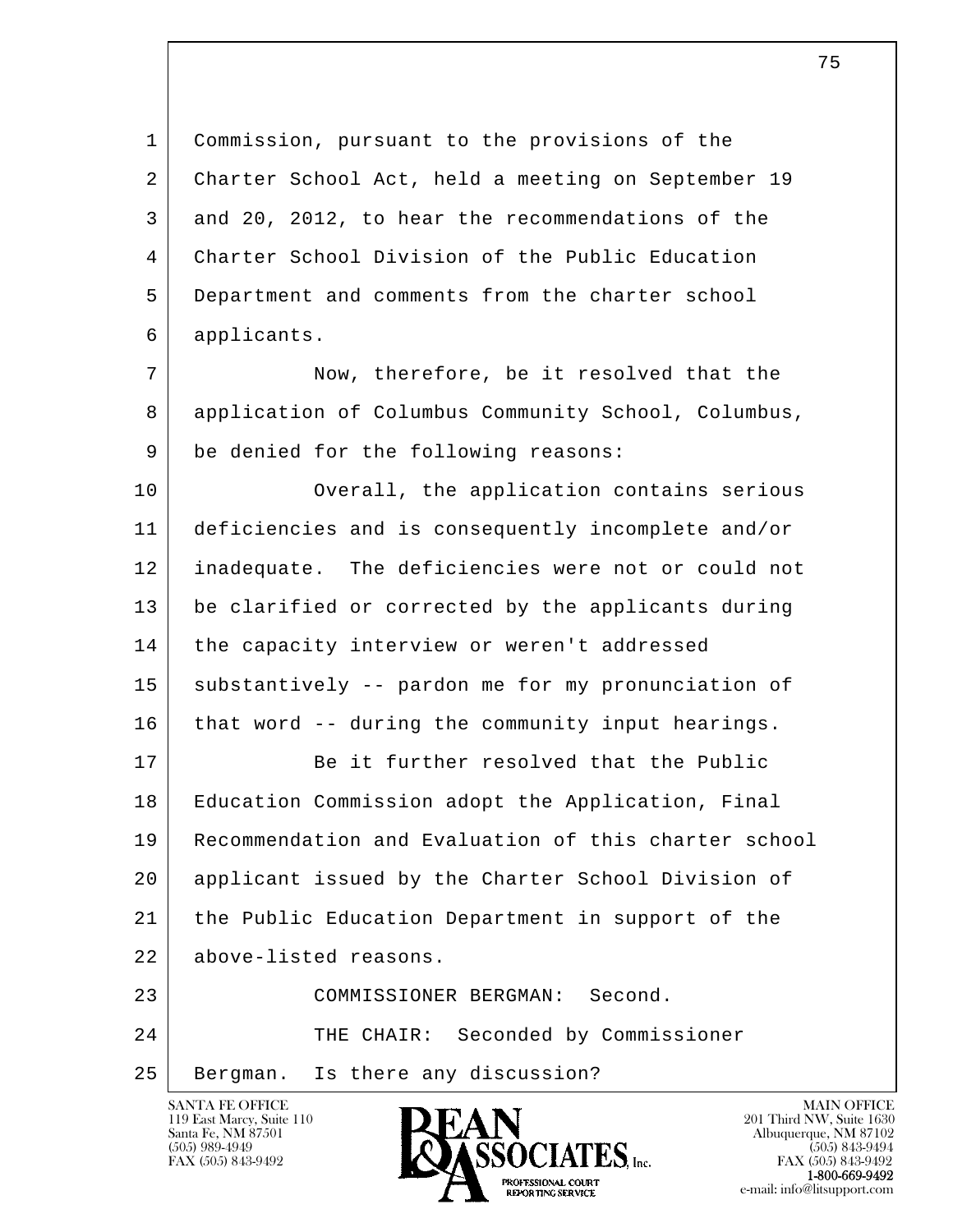l  $\overline{\phantom{a}}$ 1 Seeing none, I will proceed with a roll 2 call vote through Secretary Gant. 3 COMMISSIONER GANT: Commissioner Peralta. 4 COMMISSIONER PERALTA: Yes. 5 COMMISSIONER GANT: Commissioner Canfield. 6 COMMISSIONER CANFIELD: Yes. 7 COMMISSIONER GANT: Commissioner Bergman. 8 | COMMISSIONER BERGMAN: Yes. 9 COMMISSIONER GANT: Commissioner Lopez. 10 COMMISSIONER LOPEZ: Yes, although this 11 one tears at my heart strings. I wish we had the 12 resources to put a school in every community, but I 13 have to vote "yes" on this one. 14 COMMISSIONER GANT: Commissioner Carr. 15 COMMISSIONER CARR: Yes, and I concur with 16 Commissioner Lopez as well. 17 | THE CHAIR: Commissioner Pogna. 18 COMMISSIONER POGNA: Yes. 19 COMMISSIONER GANT: Commissioner Shearman. 20 COMMISSIONER SHEARMAN: Yes. 21 COMMISSIONER GANT: Commissioner Garrison. 22 THE CHAIR: Yes. 23 COMMISSIONER GANT: Commissioner Gant 24 votes yes. Nine-oh in favor, none against. 25 | THE CHAIR: The motion passes unanimously.

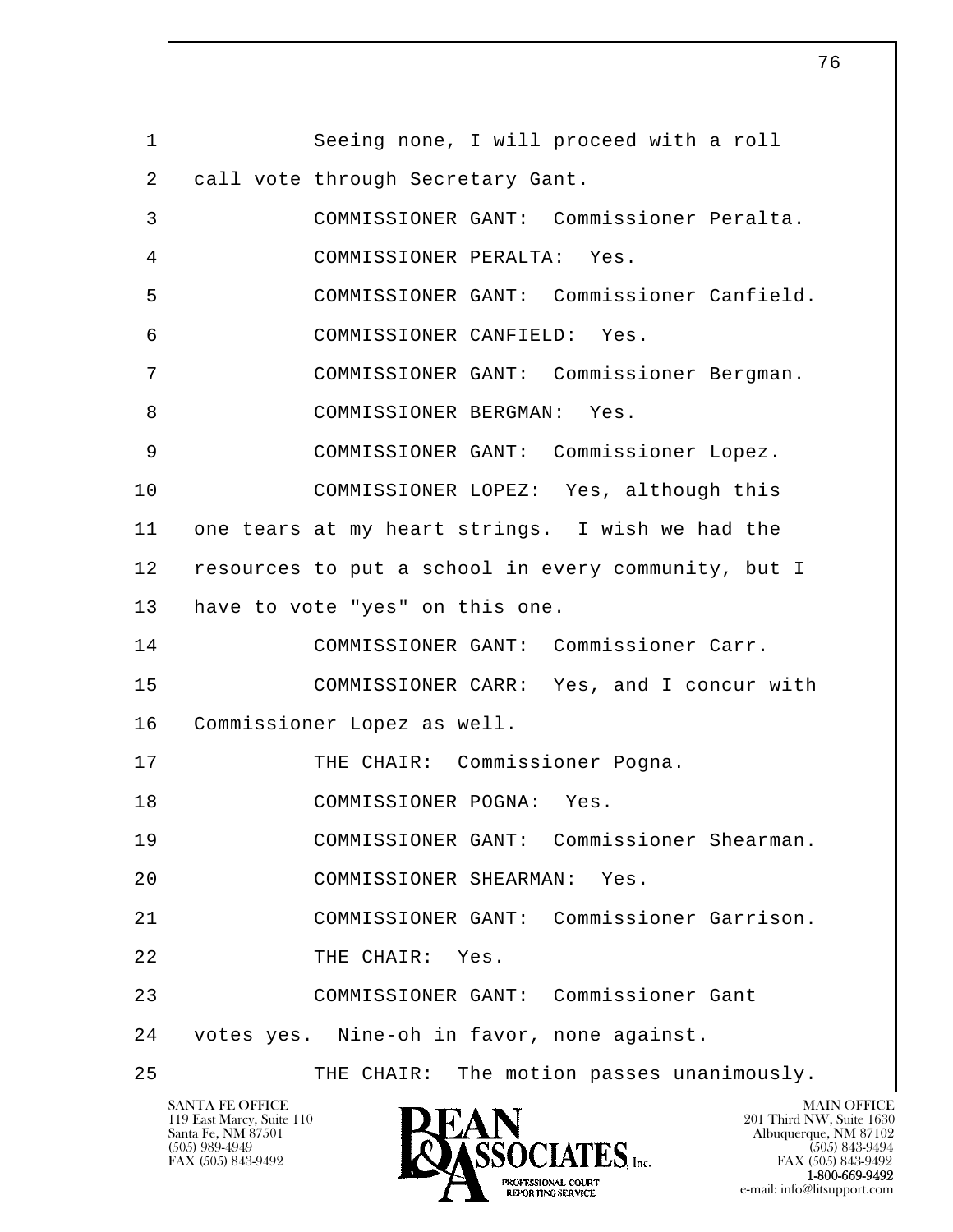l  $\overline{\phantom{a}}$  1 The Columbus School application has been denied. 2 Gentlemen, thank for you your efforts and good luck. 3 The Chair is going to call a 15-minute 4 break. We are in recess. 5 (Recess taken, 9:35 a.m to 9:50 a.m.) 6 THE CHAIR: I call this meeting back into 7 order from recess. And we are on Agenda Item 8H. 8 But before we start with this agenda item, I would 9 like to call Dr. Harrell up, please. It's not a 10 | setup. I saw the look on your face. Dr. David 11 Harrell. Now, I'm going to mess up your title, so 12 just might as well give it to me. It's Assistant 13 Executive Director -- 14 DR. HARRELL: Mr. Chairman, members of 15 the Commission, Deputy Director. 16 THE CHAIR: See? I told you. 17 | DR. HARRELL: "Deputy Dave," as I'm 18 known. 19 THE CHAIR: "Deputy Dave." See? I'm good 20 with those. We just wanted to thank you. And we 21 had a card for you here, because we hear you're 22 trying to take off somewhere. Is it happening at 23 noon? Or what date are you retiring? 24 DR. HARRELL: Mr. Chairman, members of 25 the Commission, my official retirement date is a

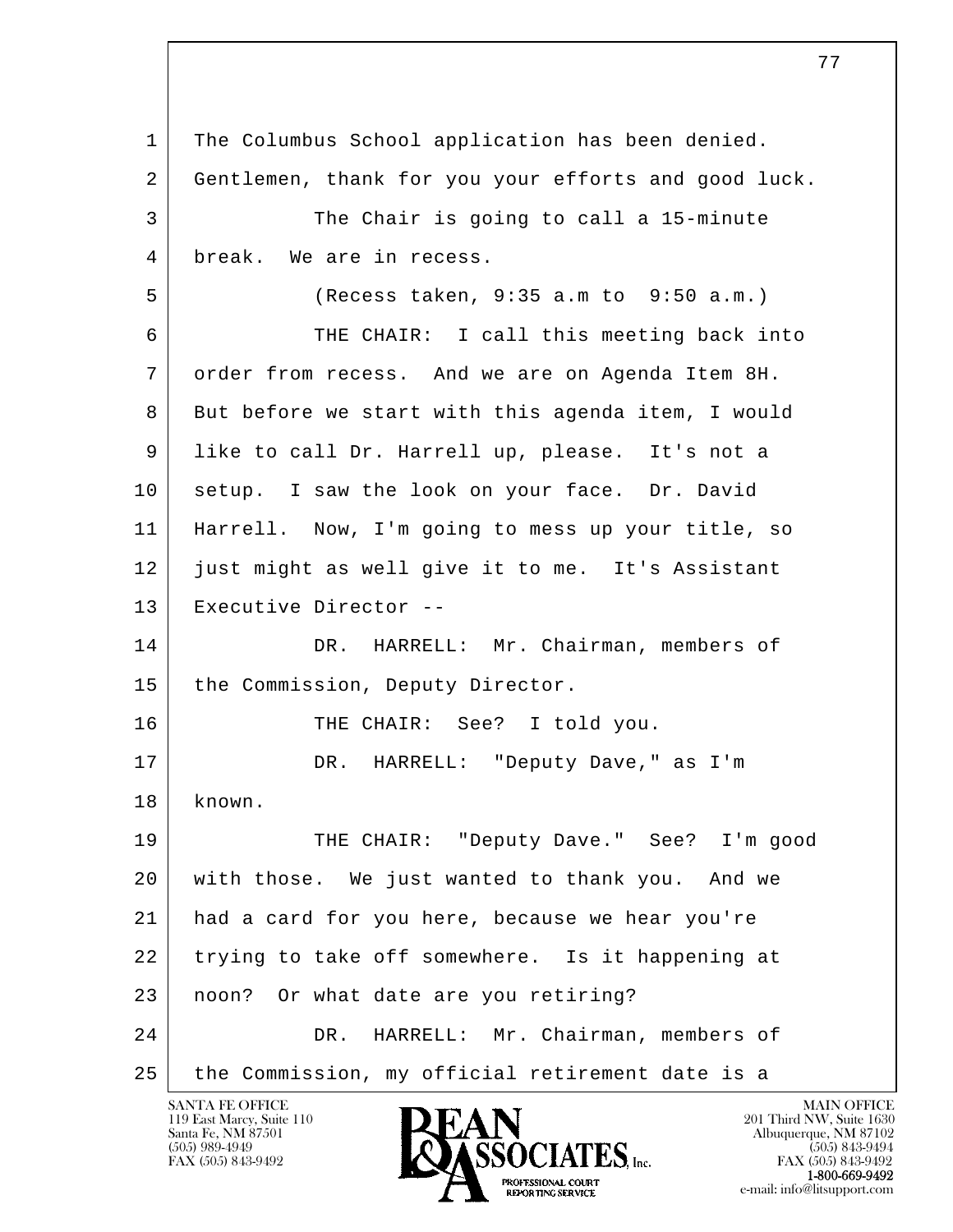l  $\overline{\phantom{a}}$  1 week from Friday. The -- the final day of the 2 three-day LESC meeting in Las Cruces will be my 3 final day with the LESC, retirement effective 4 October 1. And I've told the staff that as long as 5 they get me back to Santa Fe by midnight, I could 6 legally ride in a State vehicle. After that time, 7 who knows? But -- 8 THE CHAIR: Dr. Harrell even tells his 9 jokes with a straight face. A true professional. 10 We have a card for you, and we just want to say 11 thank you, sir. 12 (Applause.) 13 DR. HARRELL: Mr. Chairman, members of 14 | the Commission, I don't know what to say. I'm very 15 grateful for this recognition. And I have 16 appreciated working with the Commission. Both in 17 and of itself, it has sort of liaisoned between the 18 Commission and the LESC. I respect what you do, and 19 I appreciate your efforts. It's very kind of you. 20 Thank you. 21 THE CHAIR: I just want to say that it's 22 been a pleasure working with you. And you know what 23 I mean by that. With the bureaucracy, different 24 systems talking to each other, charter schools, 25 | school districts, virtual schools, all these studies

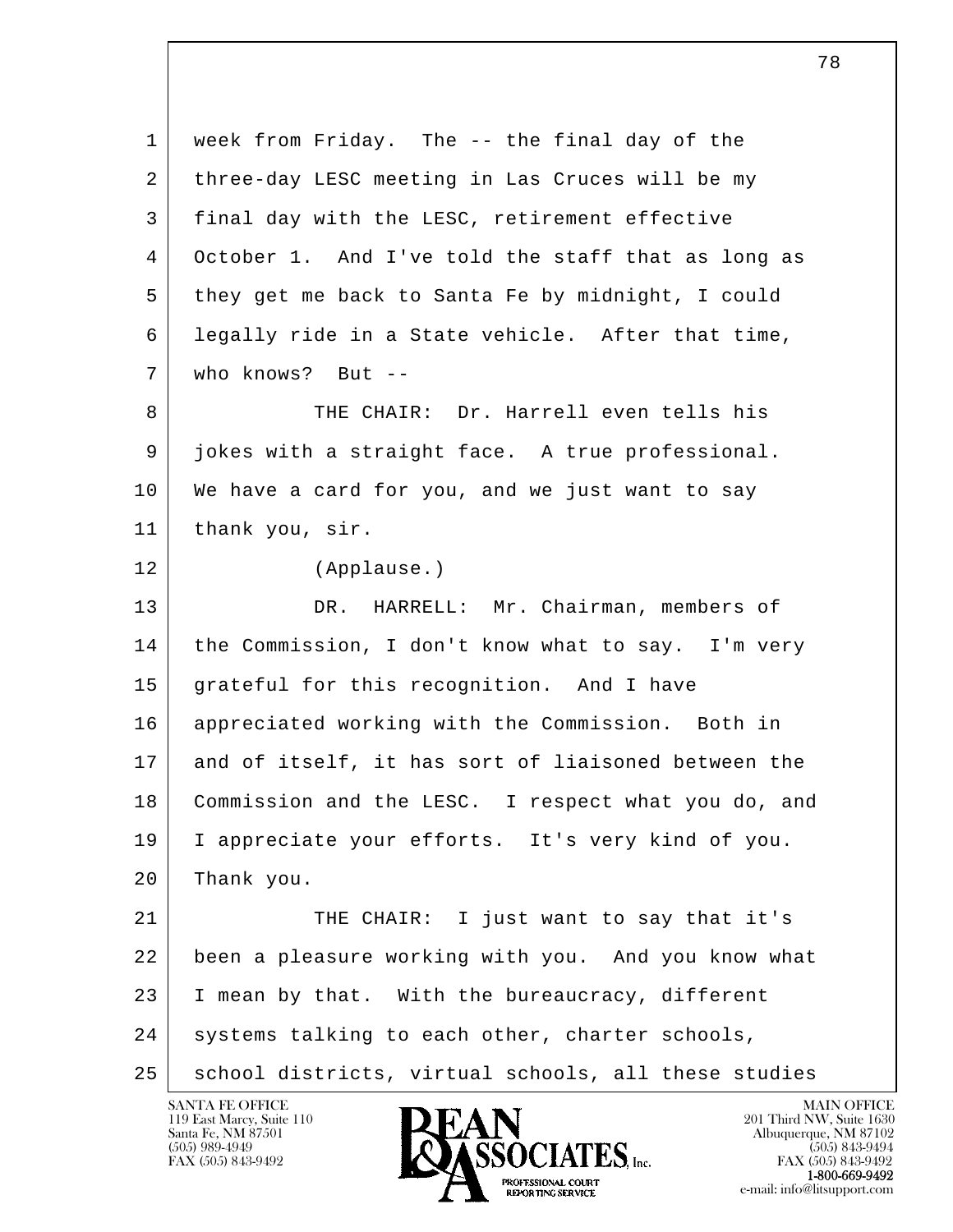l  $\overline{\phantom{a}}$ 1 | that you have to do, I have always felt and believed 2 that it was just through the lens of not just what 3 is best for children, but thorough research that is 4 valid. And it's just much appreciated because we 5 have something to glean information that we know was 6 well taken care of and well constructed. 7 DR. HARRELL: Thank you, sir. It's very 8 kind of you. 9 | THE CHAIR: Any comments from 10 Commissioners? Commissioner Gant? 11 COMMISSIONER GANT: Dr. Harrell, you're 12 picking a good community to retire out of, 13 Las Cruces. You could come down there to live and 14 have a good life, unless you want to stay in 15 Santa Fe. But we do appreciate all that you've done 16 for us. You know, we knew that when you spoke at 17 the LESC, we Commissioners, some of us, got -- we 18 sat through many of those. You always were, like 19 the Chair mentioned, very thorough in what you -- 20 and they listened, all the Senators and 21 Representatives listened to what you had to say. 22 | And it was important. Because they knew 23 they were getting the right facts when you 24 presented. And that's all we ever wanted was the 25 | real facts, the right facts. And we're for the good

е производите последници представителни представителни представителни представителни представителни представит<br>В 1990 године представително представително представително представително представително представително предст

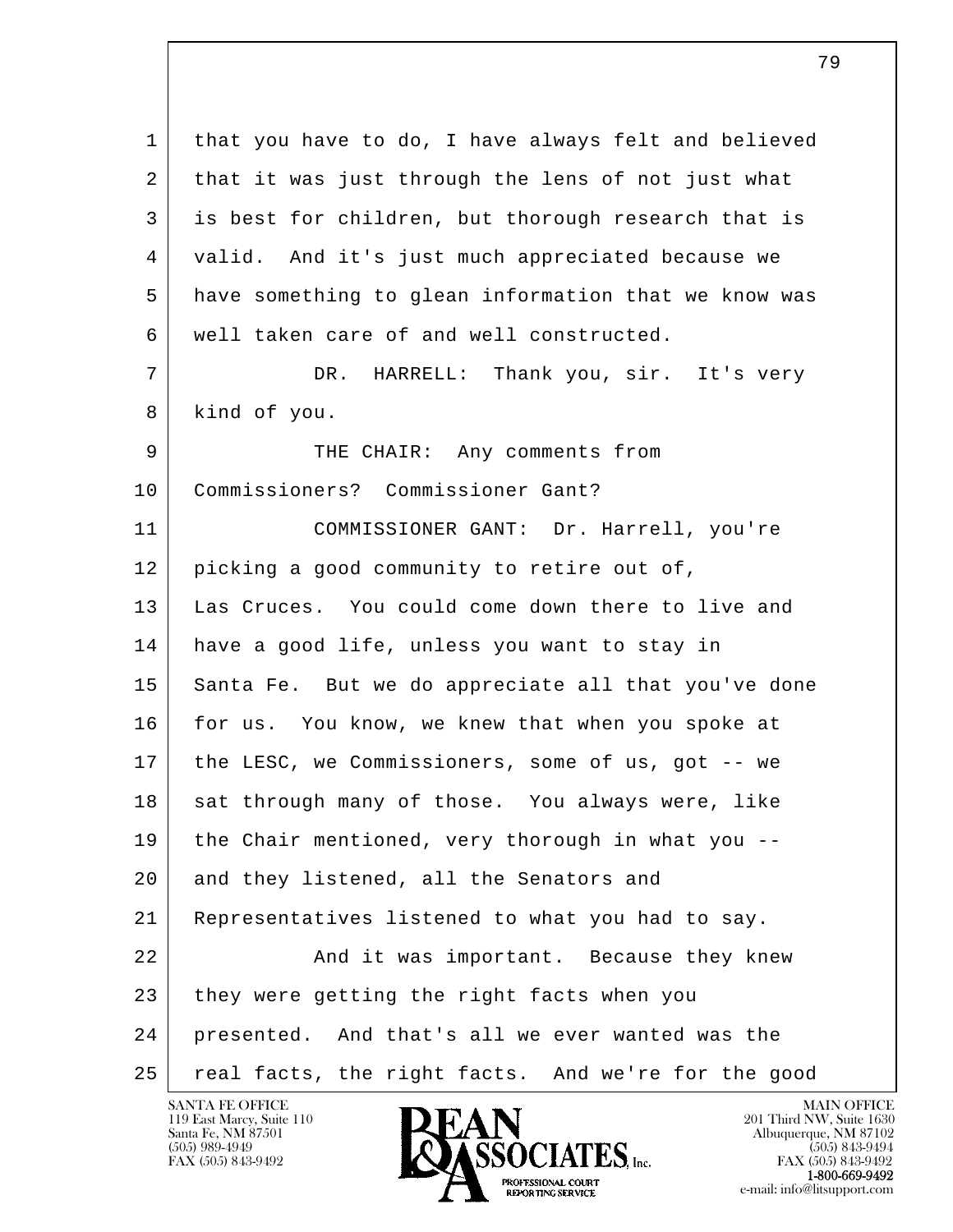l  $\overline{\phantom{a}}$  1 of the kids in the State of New Mexico. 2 DR. HARRELL: Thank you, Commissioner. 3 | THE CHAIR: Commissioner Pogna. 4 COMMISSIONER POGNA: Dr. Harrell, I have 5 appreciated you all the years. I was on the State 6 Board of Education. Thank you very much for all 7 your work. 8 DR. HARRELL: Thank you. 9 THE CHAIR: Commissioner Shearman. 10 COMMISSIONER SHEARMAN: Not to belabor the 11 point, we will miss you very much. 12 DR. HARRELL: Thank you. This is my last 13 meeting here in an official capacity. But don't be 14 surprised if, as an interested member of the public, 15 you see me again. 16 THE CHAIR: We hear there's not much to do 17 in Las Cruces, so we're expecting --18 DR. HARRELL: Thank you again. 19 THE CHAIR: Thank so you much. 20 COMMISSIONER SHEARMAN: Thank you. 21 THE CHAIR: We will begin with Agenda 22 Item 8H, the Electus Academy. I would like to ask 23 the applicant to come forward. And before you 24 introduce yourself, we will receive the Charter 25 | School Division ten-minute presentation.

119 East Marcy, Suite 110<br>Santa Fe, NM 87501

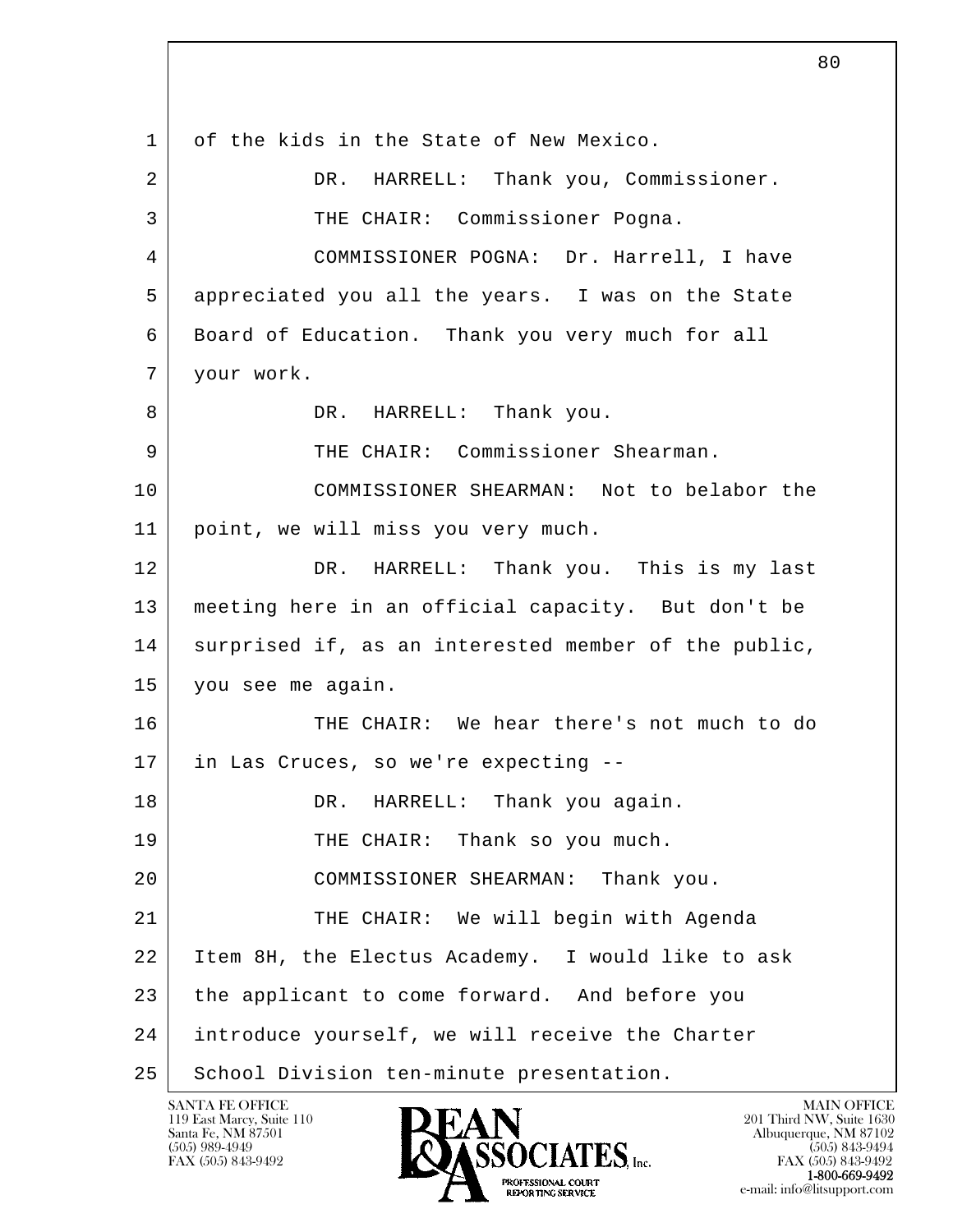1 Ms. Callahan.

| $\overline{2}$ | MS. CALLAHAN: Mr. Chair, Commissioners,              |
|----------------|------------------------------------------------------|
| 3              | on the matter of Electus Academy in Albuquerque, the |
| 4              | Charter School Division recommends that the          |
| 5              | application for Electus Academy in Albuquerque be    |
| 6              | approved with provisions that must be completed      |
| 7              | pursuant to the Charter School Act and will become   |
| 8              | material terms in the charter school performance     |
| 9              | contract.                                            |
| 10             | The PEC may identify other potential                 |
| 11             | material terms which will be part of the performance |
| 12             | contract negotiation process. The basis for this     |
| 13             | recommendation is stated in the Charter School       |
| 14             | Division's Application, Final Recommendation and     |
| 15             | Evaluation for the school, which is located in the   |
| 16             | PEC document notebook under Tab 8H.                  |
| 17             | The statutory provisions that must be                |
| 18             | completed by Electus Academy Albuquerque are:        |
| 19             | The Planning Year Checklist.<br>1.<br>The            |
| 20             | applicant will complete the 2012-13 Planning Year    |
| 21             | Checklist, as developed by the Charter School        |
| 22             | Division, according to the time lines set forth      |
| 23             | therein, which shall include regular progress        |
| 24             | reporting to the Charter School Division.            |
| 25             | Board of Finance designation.<br>No. 2:<br>The       |

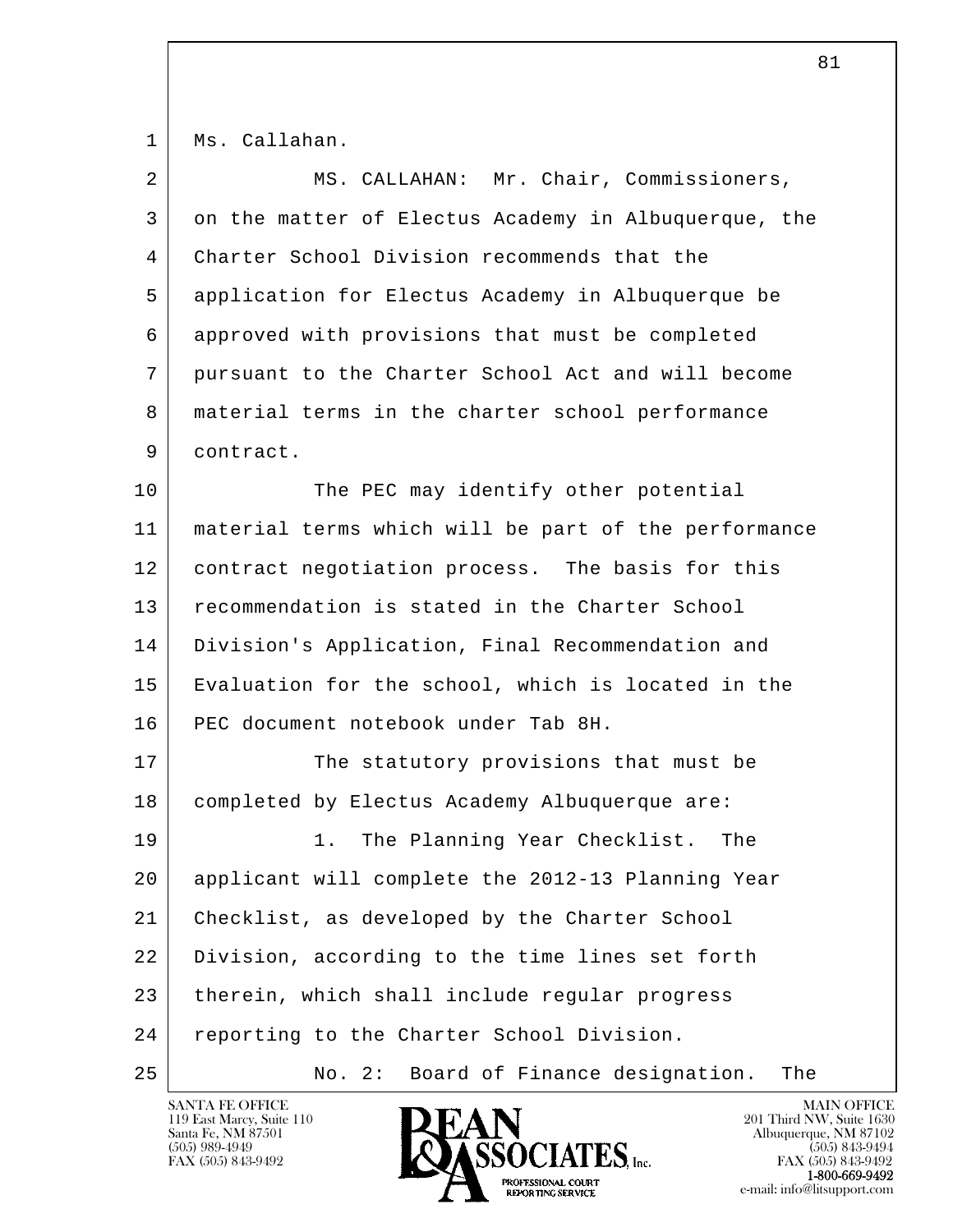l  $\overline{\phantom{a}}$  1 governing body of the charter school must submit an 2 application to the Public Education Commission to be 3 designated as a Board of Finance, pursuant to 4 6.80.4.16 of the New Mexico Administrative Code, on 5 or before the end of its planning year, June 30, 6 2013. 7 The applicant acknowledges that it shall 8 | not receive any state or federal funding, if 9 available, until such time as it has been granted 10 | Board of Finance status by the Public Education 11 Commission. 12 No. 3: The Public Schools Facility 13 | Authority Certification of Facilities. The charter 14 | school will demonstrate to the Charter School 15 Division that prior to commencing operations, that 16 it has sought and obtained certification from the 17 | PSFA, that the facility the charter school intends 18 to occupy will receive a weighted New Mexico 19 Condition Index, wNMCI, rating equal to or better 20 than the average condition for all New Mexico public 21 schools for the year the charter intends to occupy 22 the facility; or, the charter school can demonstrate 23 that, within 18 months of occupancy, that it has a 24 plan for achieving the wNMCI. This is pursuant to 25 22-8B-4.2(C), 2011, New Mexico Statutes 1978.

119 East Marcy, Suite 110<br>Santa Fe, NM 87501



FAX (505) 843-9492<br>**1-800-669-9492**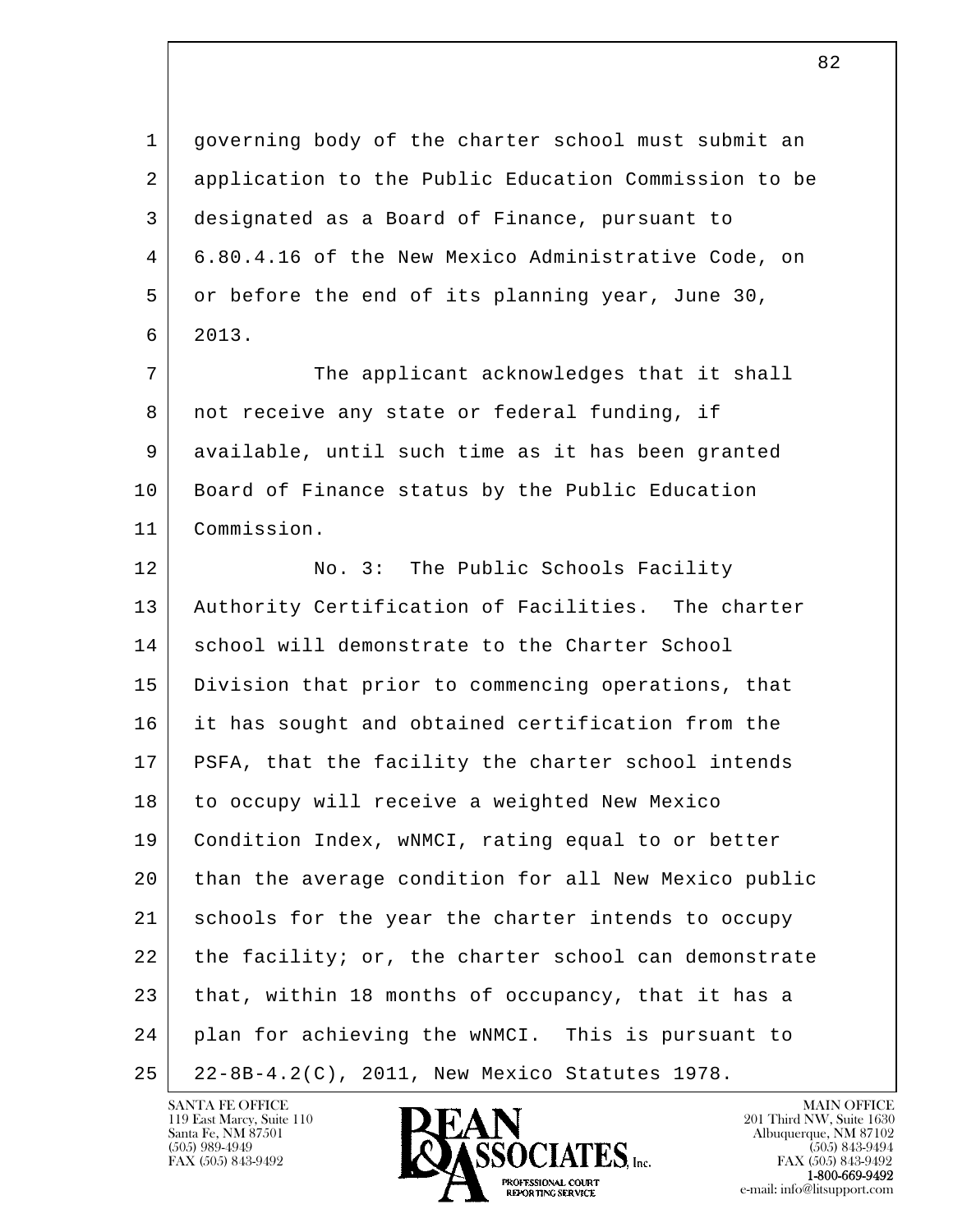| $\mathbf{1}$ | No. 4: Performance contract. The charter             |
|--------------|------------------------------------------------------|
| 2            | will be effective upon the applicant and the Public  |
| 3            | Education Commission negotiating and signing the     |
| 4            | performance contract, pursuant to 22-8B-9,           |
| 5            | New Mexico Statutes 1978.                            |
| 6            | No. 5: Commencement of operations. Prior             |
| 7            | to the end of the planning year, June 30, 2013, the  |
| 8            | charter school shall demonstrate that it has         |
| 9            | completed the above provisions stated herein, or by  |
| 10           | operation of law, before commencing full operation   |
| 11           | for the remainder of its term; 22 -- pursuant to     |
| 12           | 22-8B-12, New Mexico Statutes, 1978.                 |
| 13           | And, Mr. Chair, and Commissioners, I draw            |
| 14           | your attention to the recommendation document that   |
| 15           | is in your packet, where it talks about the proposed |
| 16           | conditions. And in my opening statements, I refer    |
| 17           | to approving with conditions as part of the statute. |
| 18           | The contract itself will determine what those        |
| 19           | conditions are going to be. What we did is laid out  |
| 20           | some provisions or observations that we made about   |
| 21           | the application that we wanted to bring to the       |
| 22           | attention of the Commission.                         |
| 23           | So if you look at Page 2 of the                      |
| 24           | recommendation document, where we recommend that     |
| 25           | Electus Academy be approved with conditions, the     |

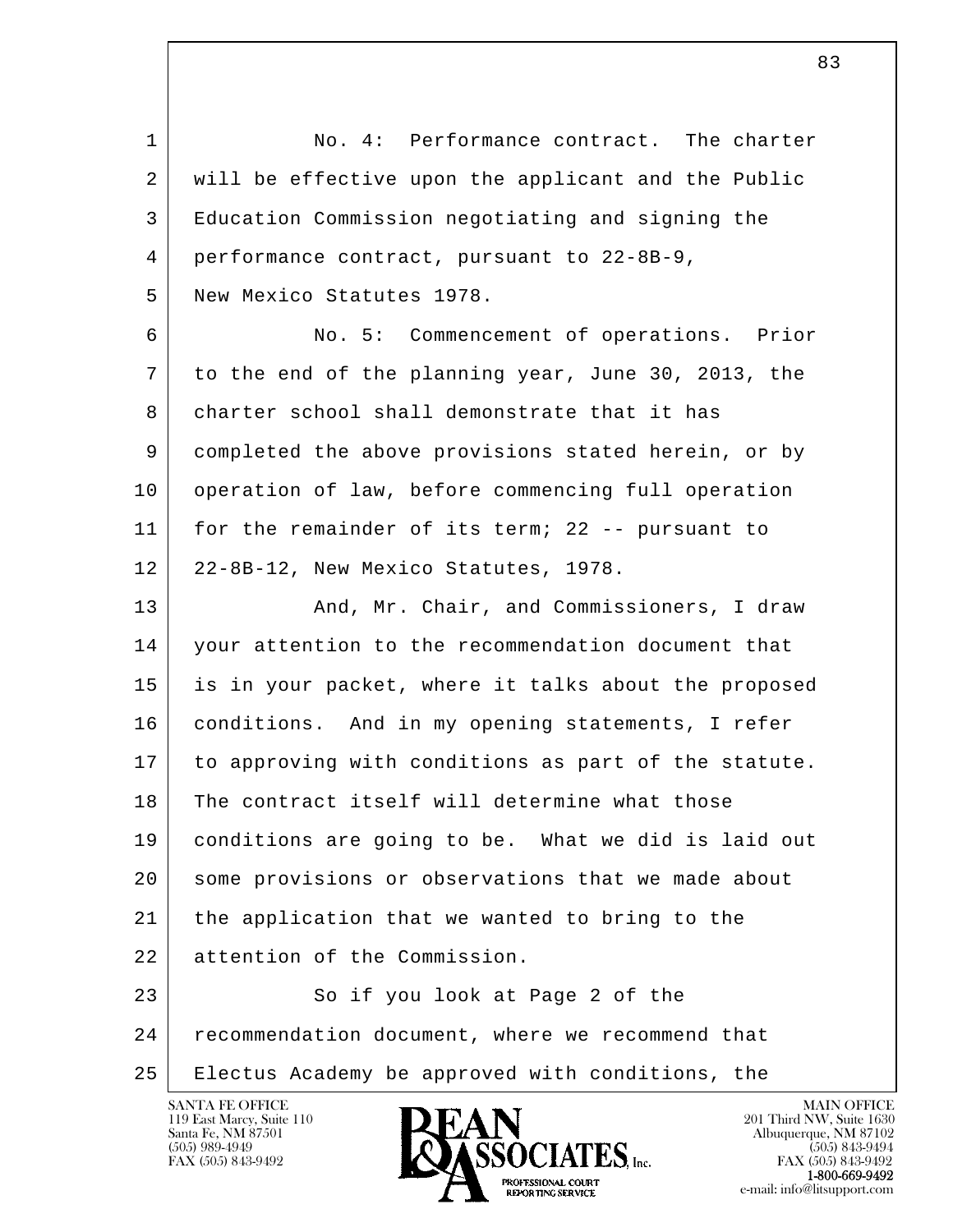l  $\overline{\phantom{a}}$ 1 conditions that I just stated, along with these 2 areas of concern that be addressed during the 3 planning year, I'd like to read into the record with 4 your permission, Mr. Chair. 5 THE CHAIR: You have my permission. 6 MS. CALLAHAN: The areas of concern to be 7 addressed during the planning year by Electus 8 Academy. 9 No. 1: Select a short-cycle assessment 10 and reference the assessment in revised performance 11 related goals. 12 No. 2: Revise personnel policies 13 specifically in the following areas: 14 Discipline: Insure that the discipline 15 policy provides due process and paid military leave; 16 insure that it does not violate the State's 17 | anti-donation law. 18 3: Revise performance and offerings goals 19 to make sure they are specific, measurable, 20 ambitious, and timed out. 21 4: Provide a plan and describe in full 22 the implementation of Student Assistance Teams and 23 response to intervention. 24 | S: Adjust school's teacher salary 25 | schedules so that it complies with State

119 East Marcy, Suite 110<br>Santa Fe, NM 87501

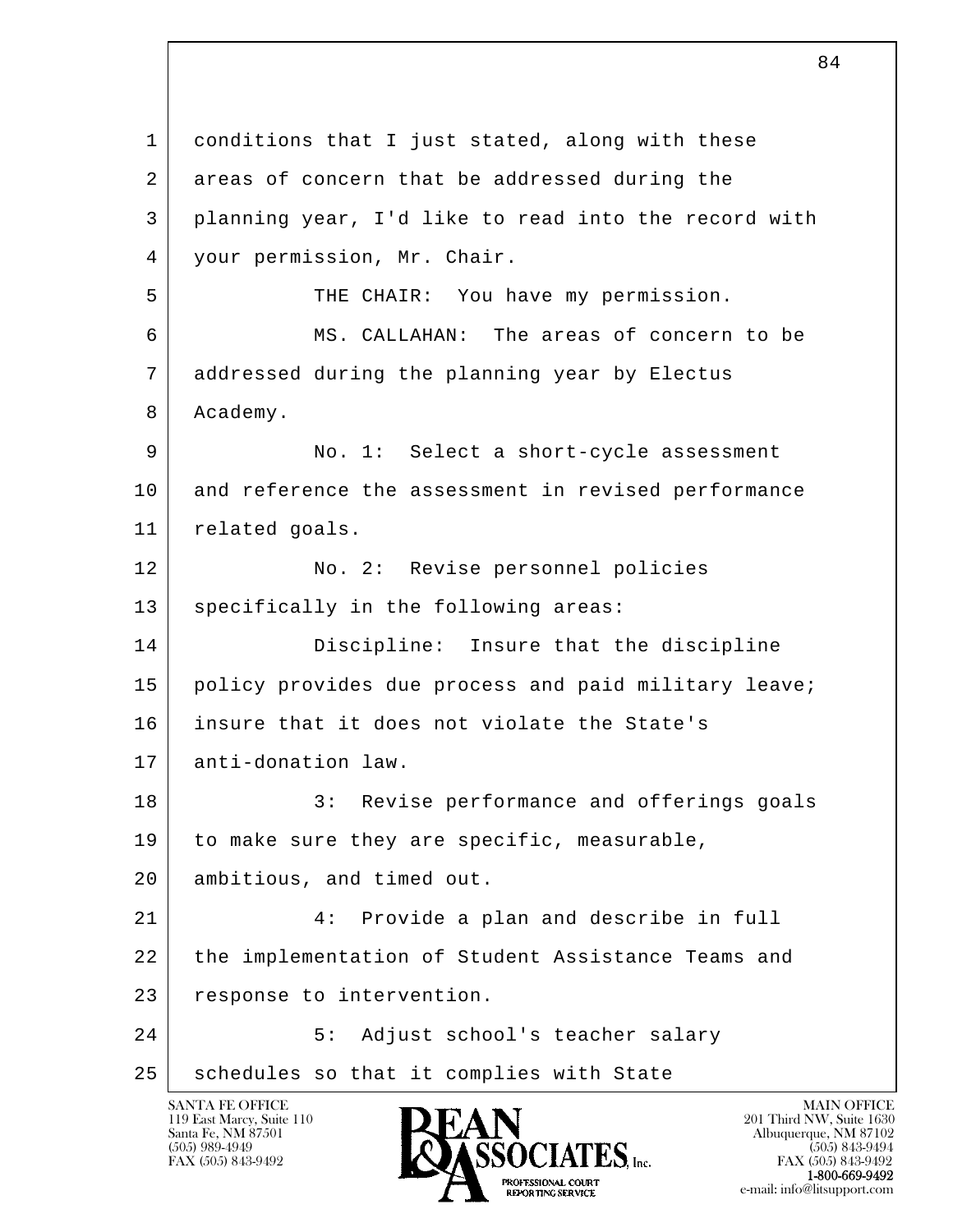1 expectations.

| $\overline{2}$ | 6 :<br>Insure that the school's Governing            |
|----------------|------------------------------------------------------|
| 3              | Council committees include two committees of Finance |
| 4              | and Audit that comply with State guidelines. And;    |
| 5              | Revise the school's sustainability<br>7:             |
| 6              | plan to address building the school's capacity in    |
| 7              | the following areas: Finance, governance,            |
| 8              | facilities, community relationships, student         |
| 9              | enrollment, and charter compliance.                  |
| 10             | This is the -- includes the recommendation           |
| 11             | from the Charter School Division.                    |
| 12             | THE CHAIR: Thank you, Ms. Callahan. We               |
| 13             | ask the applicant to state your name, title, and any |
| 14             | other -- introduce any other folks that are here on  |
| 15             | behalf of your school. Good morning.                 |
| 16             | MR. BAIARDO: Good morning. My name is                |
| 17             | Justin Baiardo. I'm the founder of the Electus       |
| 18             | Academy.                                             |
| 19             | THE CHAIR: You may proceed with your                 |
| 20             | 15-minute presentation, sir.                         |
| 21             | Thank you, Mr. Chair,<br>MR. BAIARDO:                |
| 22             | members of the Commission, Charter School Division.  |
| 23             | Good morning. Thank you for allowing me to speak     |
| 24             | before you once again.                               |
| 25             | The Electus Academy will provide an                  |

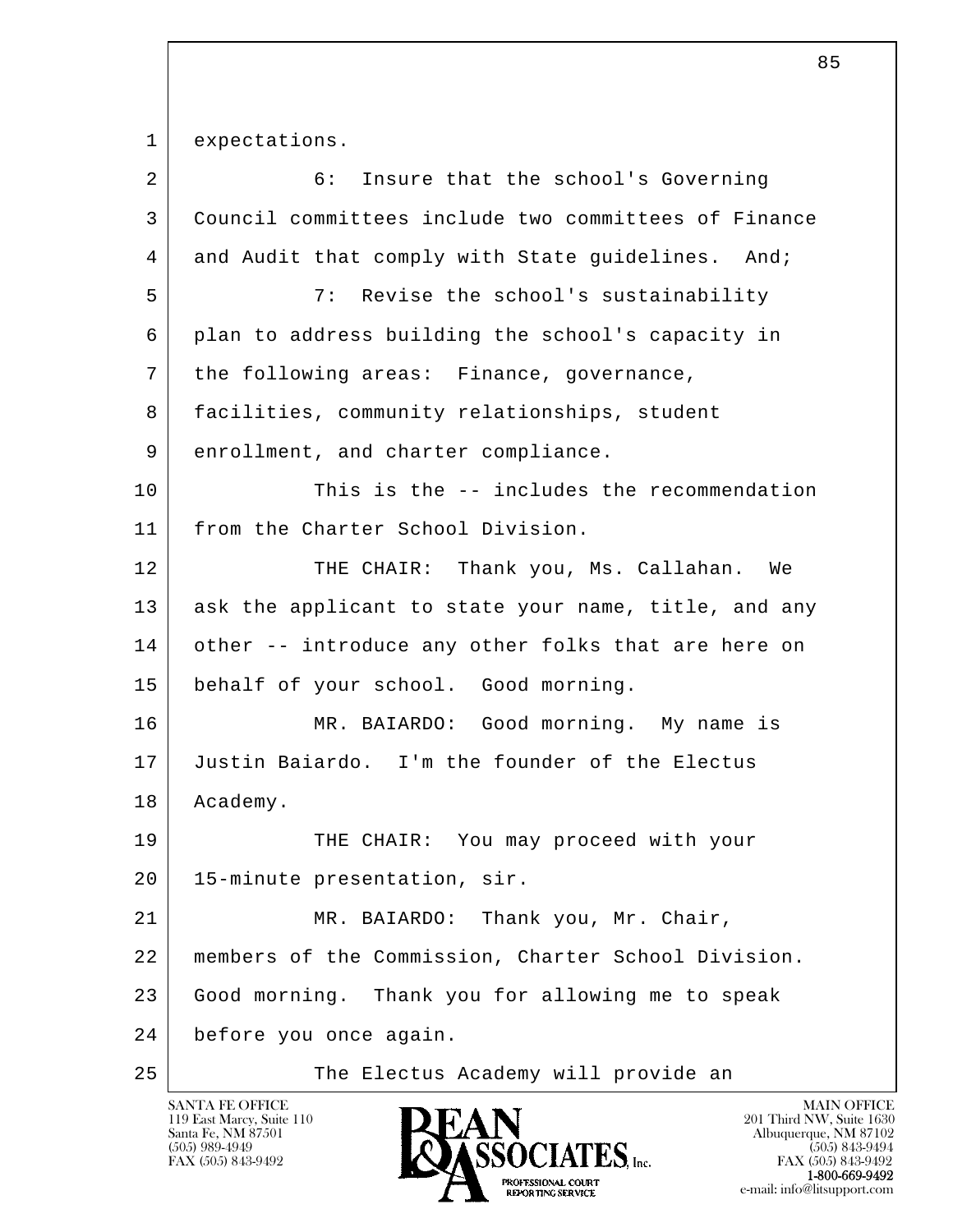| $\mathbf 1$ | innovative system in college preparatory education             |
|-------------|----------------------------------------------------------------|
| 2           | by not only focusing on students, but by allowing              |
| 3           | students, for the first time, to choose their own              |
| 4           | individual educational path that best fits their               |
| 5           | academic strengths and interests. This will be a               |
| 6           | school built by teachers for the purposes of                   |
| 7           | providing all students with an extensive system of             |
| 8           | academic opportunities for each student as an                  |
| 9           | individual to pursue his or her own path.                      |
| 10          | We feel this innovative approach is the                        |
| 11          | best way for all students to succeed by considering            |
| 12          | each as an individual with unique desires,                     |
| 13          | strengths, and interests. We feel the system,                  |
| 14          | bottom-up in its approach, will provide for                    |
| 15          | increased levels of success for all New Mexico                 |
| 16          | students who want to attend. Thank you for your                |
| 17          | consideration.                                                 |
| 18          | THE CHAIR: Does that conclude your                             |
| 19          | presentation?                                                  |
| 20          | MR BAIARDO: It does.                                           |
| 21          | THE CHAIR: Thank you, sir. The Chair                           |
| 22          | will open up the floor for questions from                      |
| 23          | Commissioners. Commissioner Shearman.                          |
| 24          | COMMISSIONER SHEARMAN: As I read the                           |
| 25          | Charter School Act, it says, to me, among other                |
|             | <b>SANTA FE OFFICE</b><br><b>MAIN OFFICE</b><br><b>INTIANT</b> |

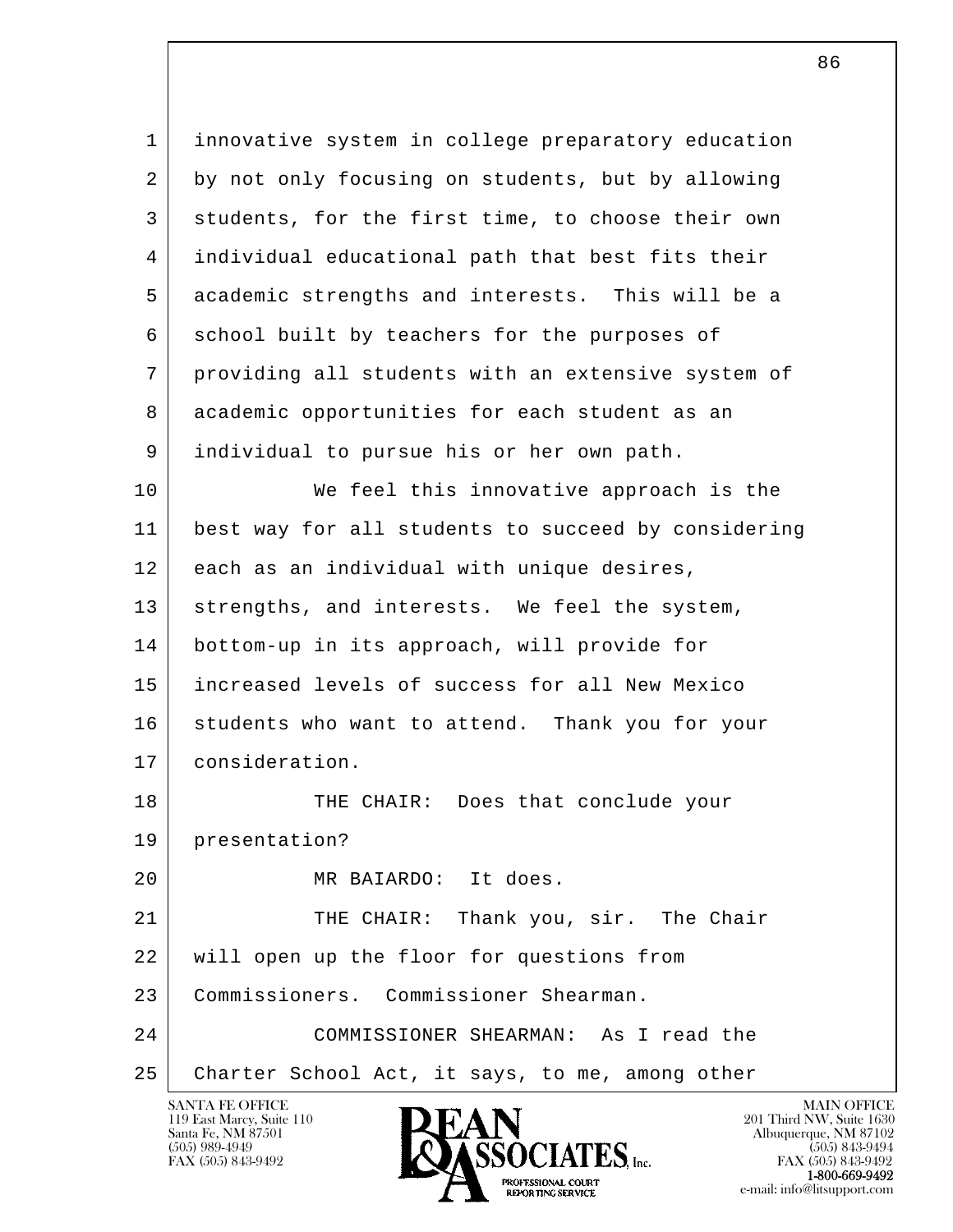1 things, that new charter schools should be offering 2 a different and more innovative educational program 3 than the traditional and charter schools in the area 4 are currently providing.

 5 "The Electus Academy proposes to offer 6 strong core academics and college readiness through 7 lectures and seminars." My first concern is that I 8 | really fail to see how this differs from college 9 readiness and career choice programs offered at both 10 traditional and charter schools in Albuquerque. Of 11 | the 55 charter schools in Albuquerque, many, many, 12 many focus on college preparation with added 13 emphasis, such as math and science, International 14 Baccalaureate, individualized curriculum, and so 15 forth.

16 My second concern deals with my duties 17 regarding the sustainability of teachers with a 18 26-to-1 pupil-to-teacher ratio being able to develop 19 and maintain a constantly changing range of 20 challenging, interesting, and rigorous instructional 21 seminars.

l  $\overline{\phantom{a}}$ 22 | I think my strongest concern, though, may 23 be regarding the impact of withdrawing \$1,370,000 24 from an operational budget to use for building, 25 rent, and improvements. Regardless of the good



FAX (505) 843-9492<br>**1-800-669-9492**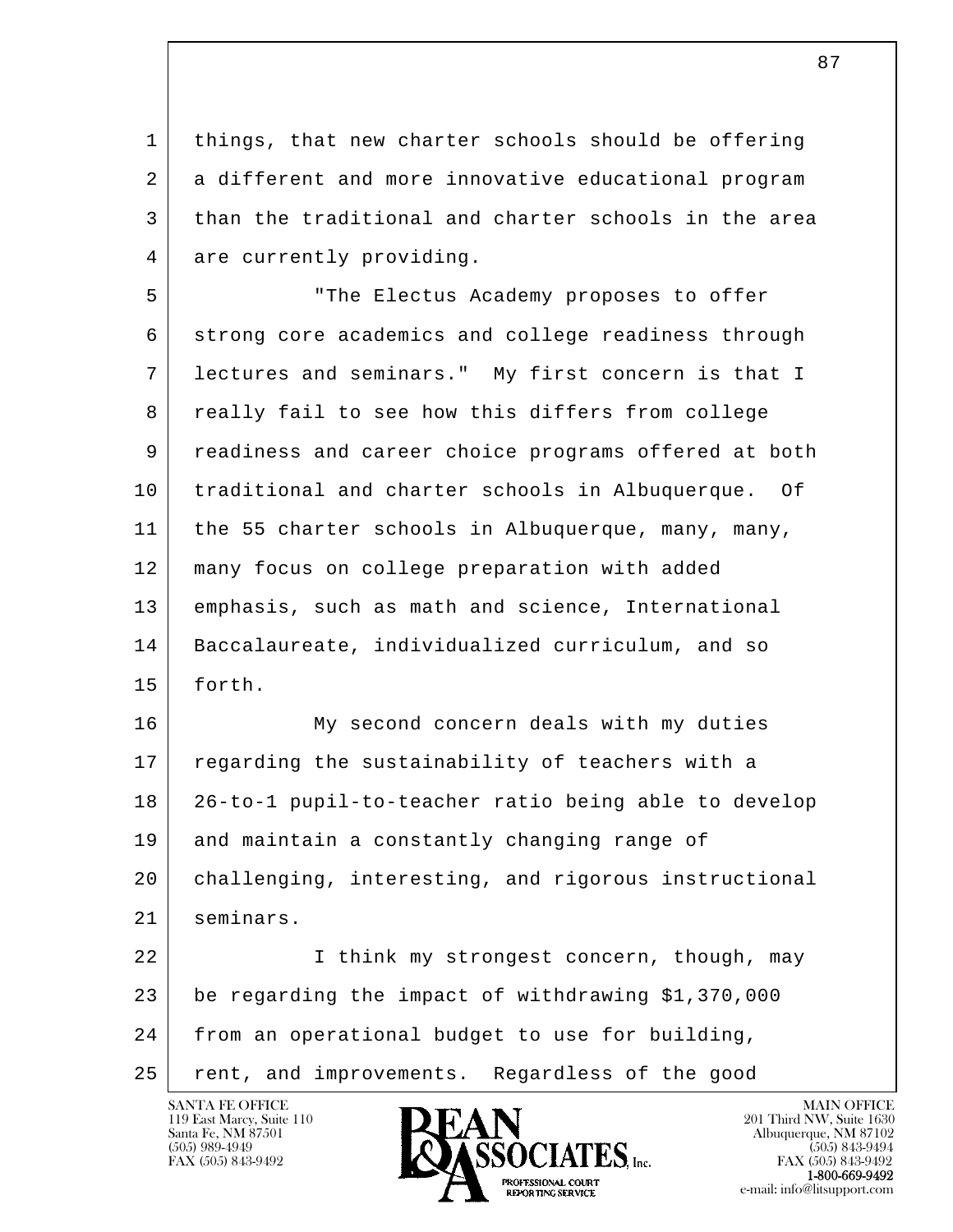l  $\overline{\phantom{a}}$  1 intentions of the founders, losing this much money 2 from the instructional budget has to adversely 3 affect- -- has to adversely impact the classroom and 4 | the students' education. 5 Therefore, I strongly believe this 6 proposed school is not in the best interest of the 7 charter school's proposed students, the local 8 community, or the school district in whose 9 geographic boundaries the charter school has applied 10 to operate, for the reasons I just stated. Thank 11 you, sir. 12 THE CHAIR: Thank you, Commissioner 13 | Shearman. Other questions and other comments? 14 COMMISSIONER CARR: Mr. Chair? 15 THE CHAIR: We have Commissioner Carr. 16 COMMISSIONER CARR: My statement would 17 have been longer, but Commissioner Shearman took 18 everything I was going to say and then some. I'll 19 just say that I concur with Commissioner Shearman. 20 THE CHAIR: Commissioner Canfield. 21 COMMISSIONER CANFIELD: Thank you, 22 Mr. Chair. I understand those comments. And I -- 23 but I do have maybe a different approach. At first 24 off, I was wondering if it would be appropriate if I 25 could ask the applicant on the areas of concern to

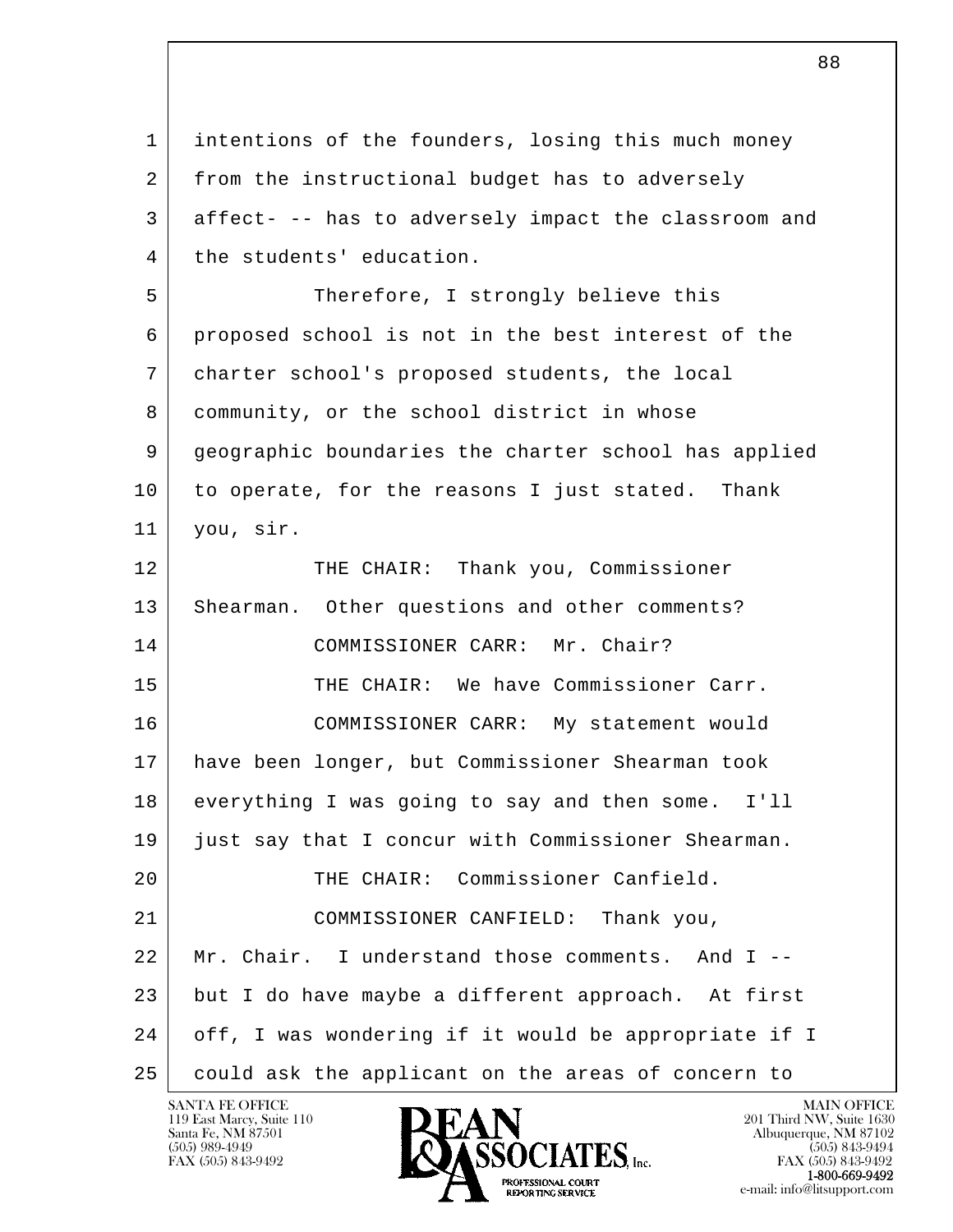l  $\overline{\phantom{a}}$  1 be addressed during the planning year, if they have 2 any comments about those and feel like those are --3 those are appropriate. 4 THE CHAIR: You may ask. 5 MR. BAIARDO: I do. I feel those concerns 6 are justified. But I am confident that those can be 7 remedied rather swiftly and with ease. 8 THE CHAIR: Commissioner Canfield, please 9 continue. 10 COMMISSIONER CANFIELD: Thank you. And 11 when it comes to the budget, I do understand that, 12 within the planning year, that there is some 13 flexibility on the budget as they come upon 14 different issues, and they're planning and finding 15 the facility that they're really looking for. I 16 mean, there's some flexibility to adjust that budget 17 to be more accurate. Am I correct in that? 18 THE CHAIR: Ms. Callahan? 19 MS. CALLAHAN: Mr. Chair, Commissioner 20 Canfield, that is correct. The planning year 21 purpose is to develop fully the budget based on more 22 information as they roll out their curriculum, 23 teaching, staff, their facilities needs, their 24 ancillary instructional materials, et cetera. All 25 of that is part of that planning year plan. So they

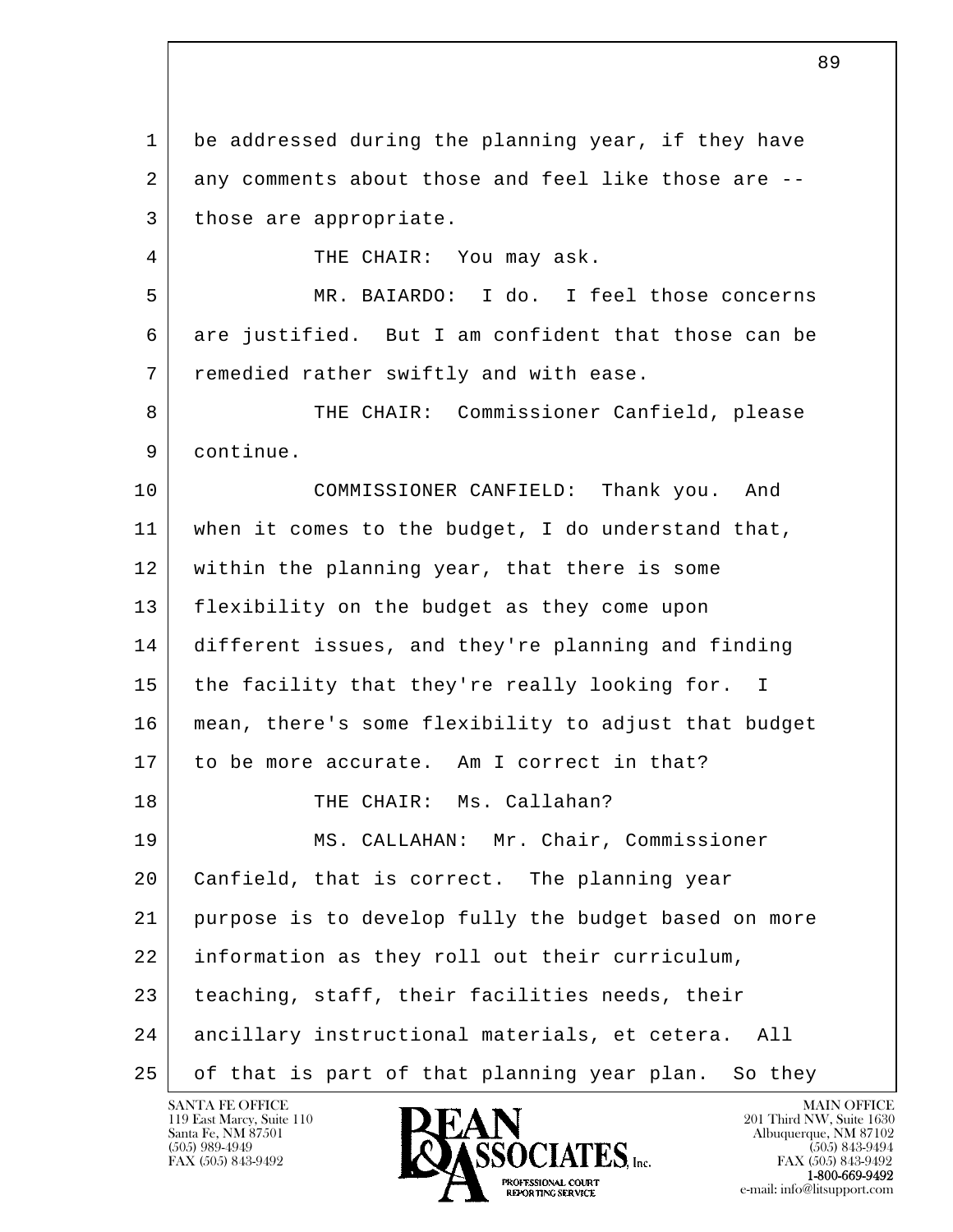| 1  | would have the opportunity to adjust the budget.     |
|----|------------------------------------------------------|
| 2  | The final budget, then, would be prepared            |
| 3  | in the spring, prior to opening, that would meet     |
| 4  | approval by the Public Ed Department budget analyst  |
| 5  | and Deputy Secretary Paul Aguilar.                   |
| 6  | COMMISSIONER CANFIELD: Thank you. So my              |
| 7  | opinion -- I did attend the public comment session   |
| 8  | on this one. And, I was impressed. I thought that    |
| 9  | there was some -- some out-of-the-box thinking there |
| 10 | and was impressed by your presentation. I plan on    |
| 11 | supporting this and wish you well if it does pass.   |
| 12 | But I do -- would recommend, if it does pass, that   |
| 13 | you take the comments that were made earlier into    |
| 14 | consideration on your budget.                        |
| 15 | As you probably may have heard, that a lot           |
| 16 | of charter schools are struggling with the budget    |
| 17 | and their facilities issue. It is a big, big issue.  |
| 18 | And I support the comments that -- that every dollar |
| 19 | that you spend extra in a facility, you know, if you |
| 20 | can find a way to spend it with the kids instead of  |
| 21 | the facility. And so, hopefully, with your           |
| 22 | creativeness that was demonstrated in that           |
| 23 | presentation and your application, you'll be able to |
| 24 | solve those problems as well. Thank you, Mr. Chair.  |
| 25 | Thank you, Commissioner<br>THE CHAIR:                |

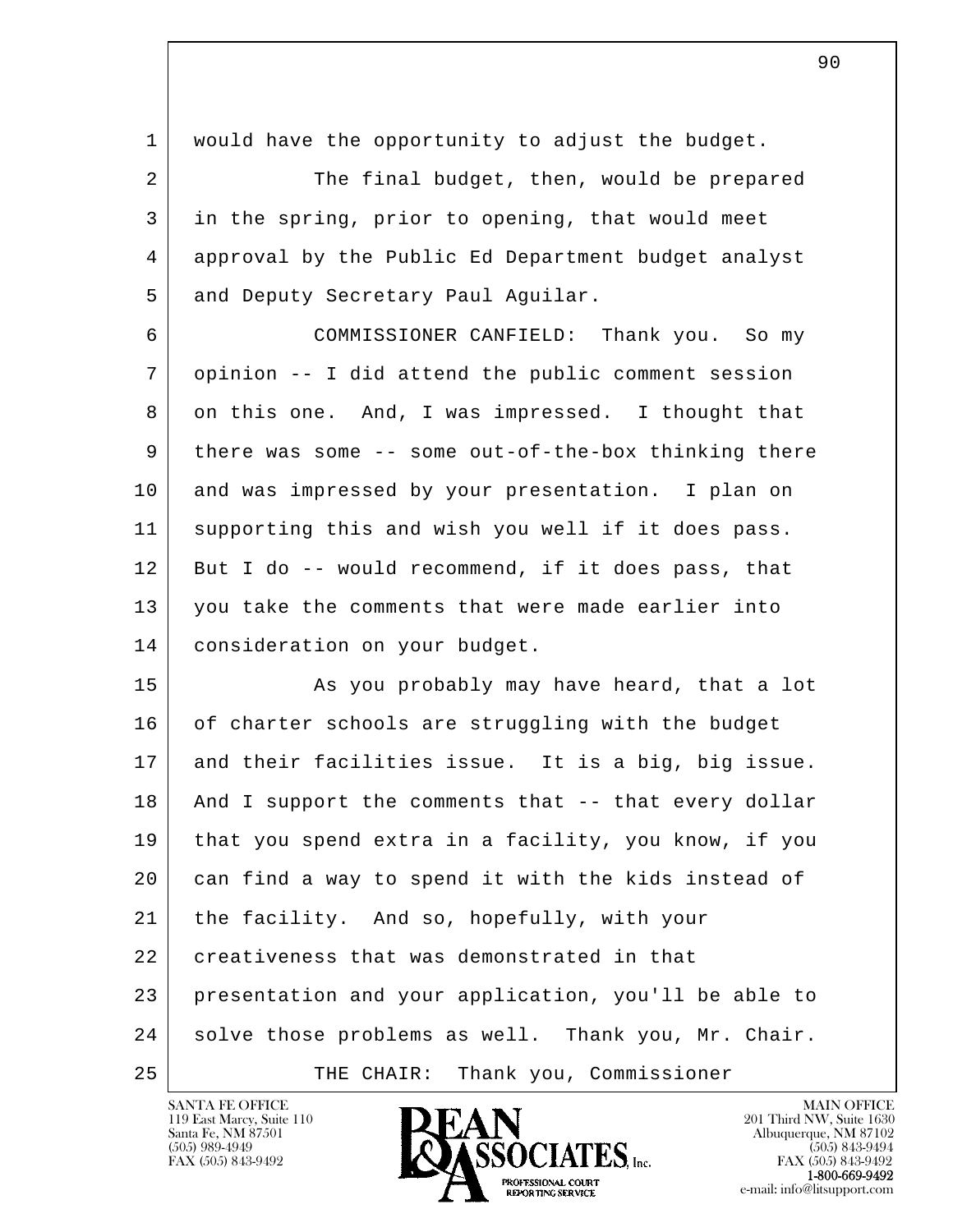1 Canfield. Commissioner Bergman.

| $\overline{2}$ | COMMISSIONER BERGMAN: I can't remember if            |
|----------------|------------------------------------------------------|
| 3              | we addressed this budget issue about taking the      |
| 4              | money out for buildings in the hearing. I wish I     |
| 5              | could. I've lost that, if we've discussed that       |
| 6              | already. But are you trying to raise private funds   |
| 7              | so you don't have to divert that money?              |
| 8              | MR. BAIARDO: Of course, yeah. The less               |
| 9              | we can take from operational costs, the better. The  |
| 10             | situation that is unfortunately very frustrating, I  |
| 11             | think, is that the State provides no money to help   |
| 12             | renovate a building. And, as such, if you're         |
| 13             | looking to make a school -- to make a building into  |
| 14             | a school, whether it be an office building or an old |
| 15             | church or warehouse, there is no money to help in    |
| 16             | that regard.                                         |
| 17             | And so you -- you're kind of at the whim             |
| 18             | of finding an owner who, in these harsh economic     |
| 19             | times, has liquid assets to be able to spend half a  |
| 20             | million dollars in tenant improvements to turn his   |
| 21             | previous building into a school. You know, it's a    |
| 22             | hard thing to find, I guess, that type of            |
| 23             | generosity.                                          |
| 24             | We have found two individuals who can help           |
| 25             | us in that regard. So we have two potential          |

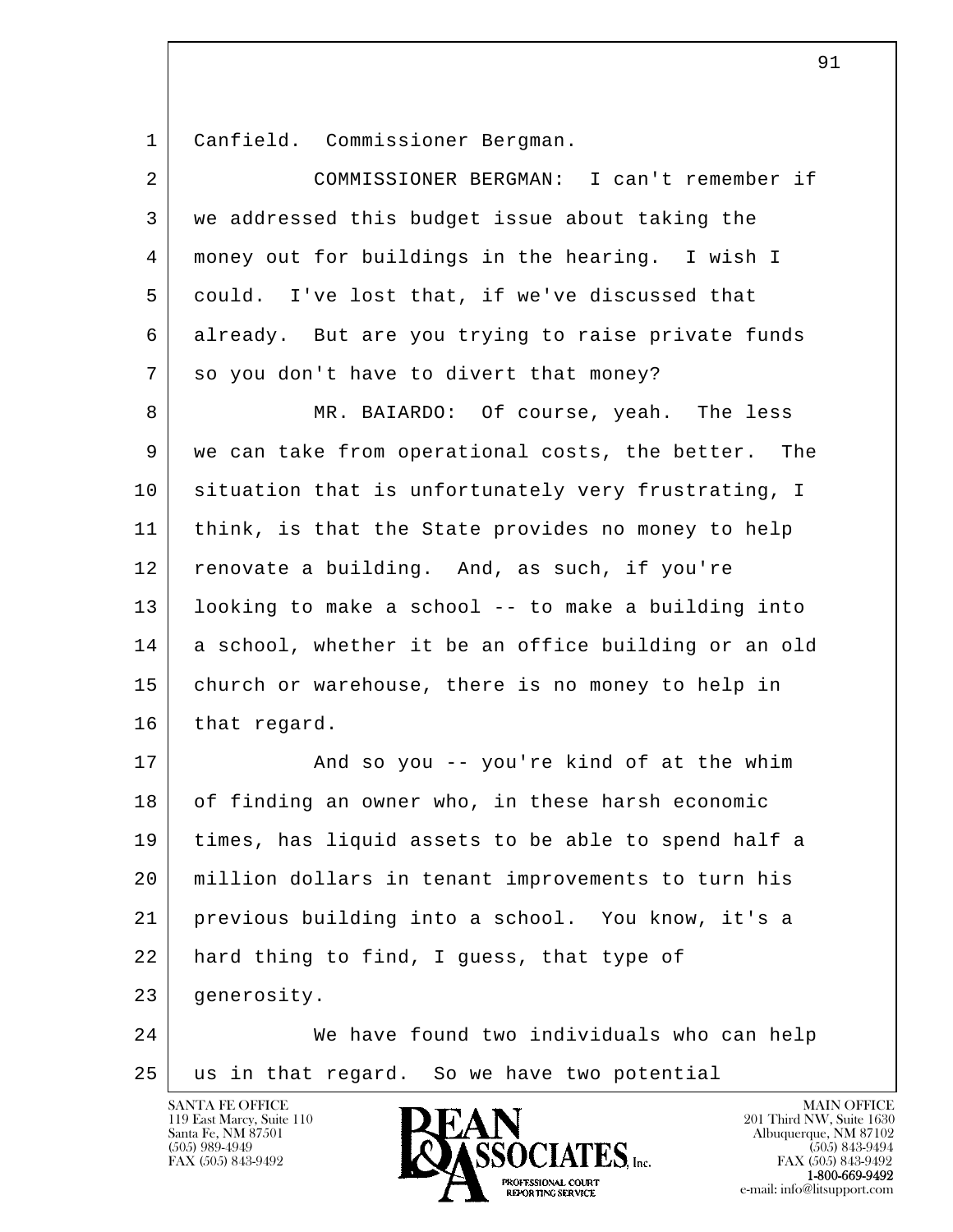l  $\overline{\phantom{a}}$  1 buildings that we are in very strong considerations. 2 But the more we can get from private -- private 3 funding from grants, from donations, absolutely, the 4 more we'll use directly for the facility costs. 5 COMMISSIONER BERGMAN: Thank you. 6 THE CHAIR: Commissioner Gant. 7 COMMISSIONER GANT: Commissioner, 8 Mr. Chairman, and members, and others. I agree with 9 Commissioner Shearman, what she had to say. I 10 really had a lot of problem with the facilities and 11 the budgets and the general operations that were 12 proposed. 13 I come from the business world, from 14 | corporate. And I come from a retired military, 15 where I had to have budgets worth millions and 16 millions and millions of dollars. And if I could 17 not set in front of my bosses, whether it be board 18 of directors or whatever, and fully explain the 19 budget at that time, if I was a businessperson that 20 had to go into a bank for a loan to start a business 21 and could not say where the facility was going to 22 be, how much they're going to cost, what the 23 budget -- solid budget is, they would tell me where 24 the door is.

25 And that's where I have a real concern

SANTA FE OFFICE MAIN OFFICE MAIN OFFICE MAIN OFFICE MAIN OFFICE 119 East Marcy, Suite 110 **201 Third NW**, Suite 1630<br>
Santa Fe, NM 87501 **201 Abuquerque, NM 87102** Santa Fe, NM 87501 Albuquerque, NM 87102  $\sum_{\text{FAX (505) 843-9492}}$   $\sum_{\text{FAX (505) 843-9492}}$   $\sum_{\text{FAX (505) 843-9492}}$ **1-800-669-9492**<br> **EXALTERIONAL CN BT** 

FAX (505) 843-9492<br>1-800-669-9492 e-mail: info@litsupport.com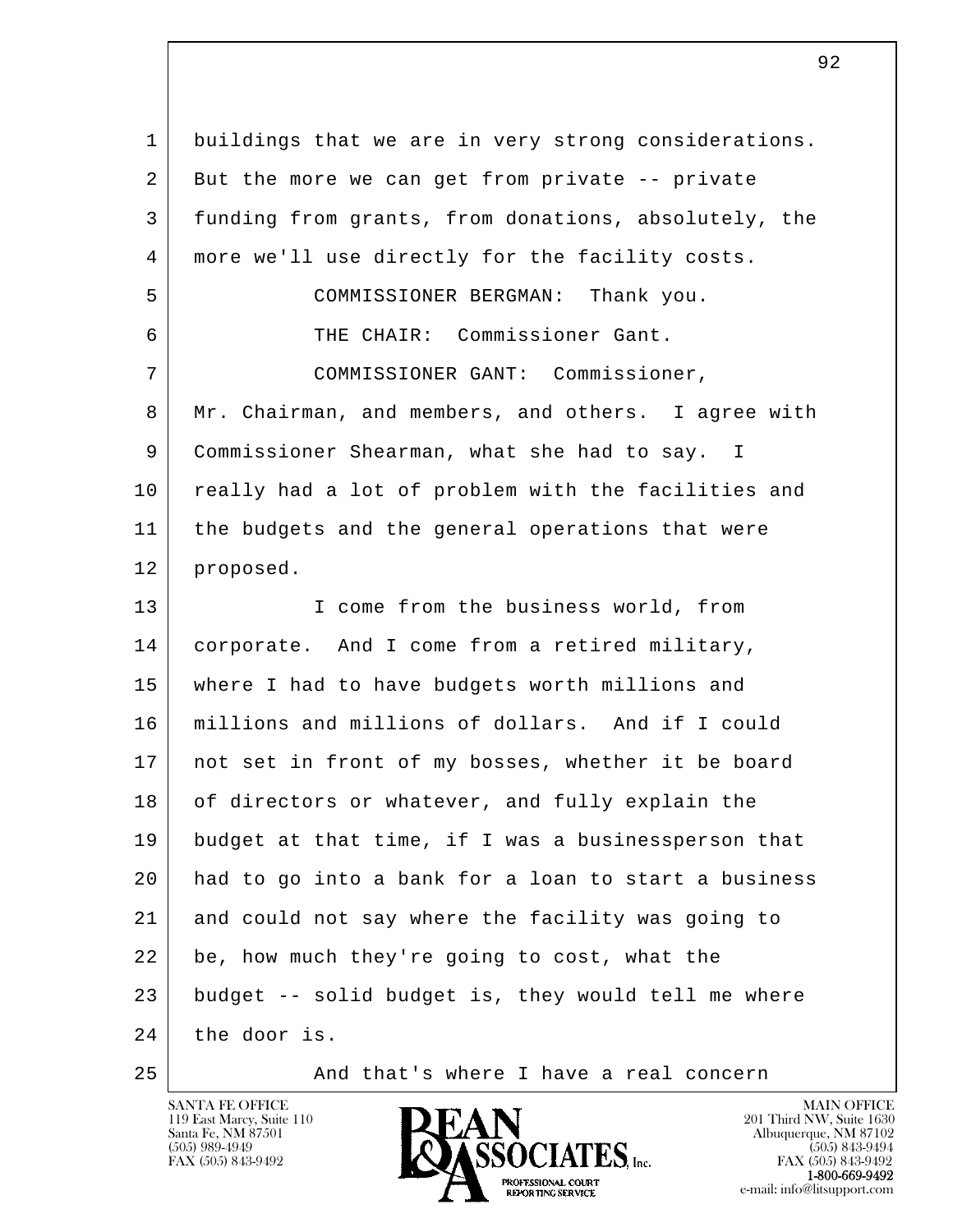l  $\overline{\phantom{a}}$  1 with a lot of budgets. And when somebody says, "I 2 can't answer that question, I'll get back to you," 3 no. This is for kids. You should know the answers 4 going in. And I really have a problem with -- you 5 might have great ideas for curriculum. I'm not 6 sure. I'm not sure about your governance. But when 7 it comes down to the brick and mortar and putting 8 the whole thing together, I have a lot of concern. 9 I really, really do. You're not the only one that I 10 have a concern with. 11 | And something has got to change. We 12 have -- this one was, like others -- too many of 13 | them -- coming in not knowing the answers. And I 14 have a real problem with that. Thank you. 15 THE CHAIR: Thank you, Commissioner Gant. 16 | Any other questions or comments? The Chair will 17 entertain a motion. 18 COMMISSIONER CARR: Mr. Chair? 19 THE CHAIR: Commissioner Carr. 20 COMMISSIONER CARR: I would like to 21 propose that we deny the application for Electus 22 Academy. Overall, the application is either 23 incomplete, inadequate, or, during the capacity 24 interviews, the candidate did not sufficiently 25 demonstrate the experience, knowledge, and

119 East Marcy, Suite 110<br>Santa Fe, NM 87501

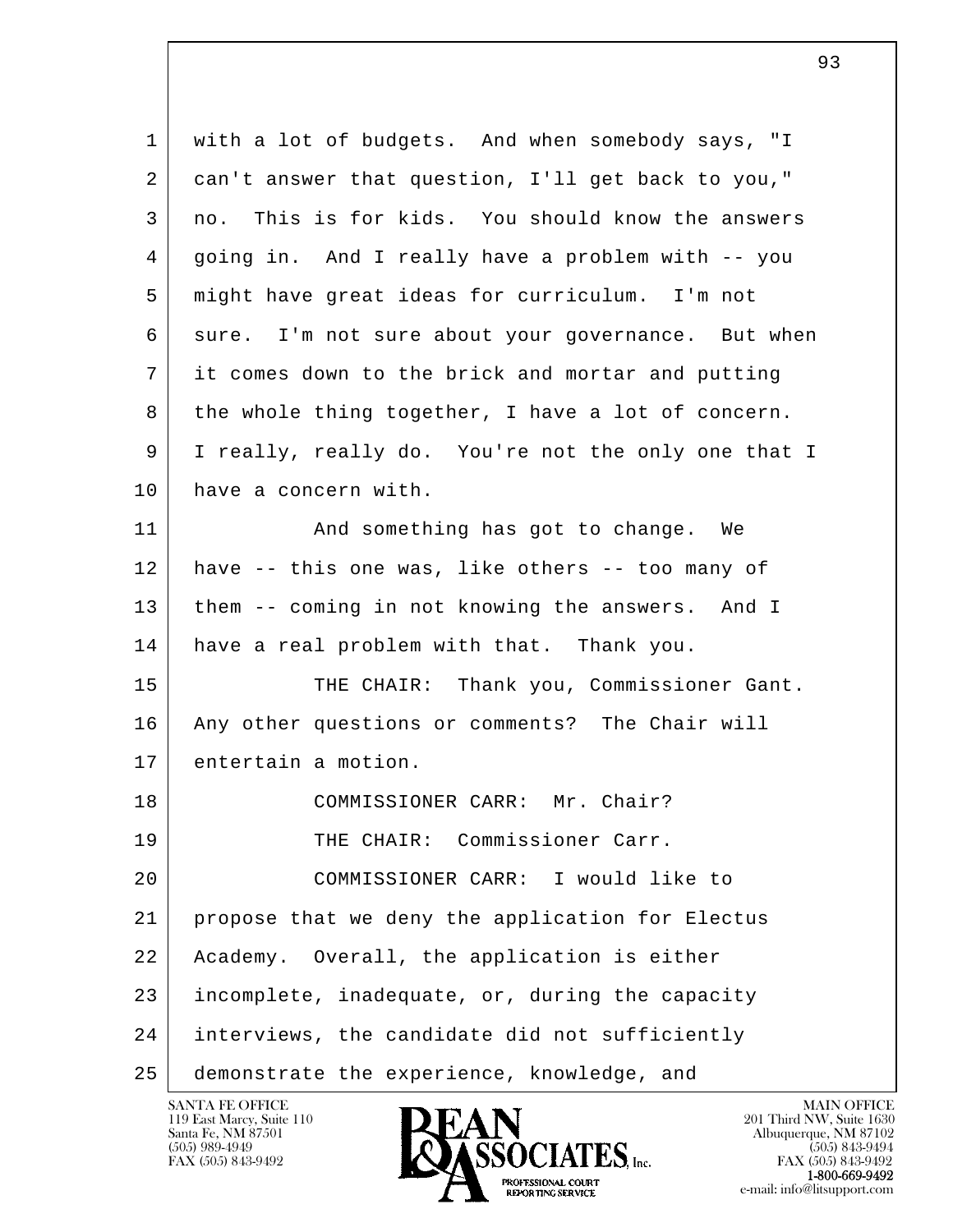l  $\overline{\phantom{a}}$ SANTA FE OFFICE MAIN OFFICE MAIN OFFICE MAIN OFFICE MAIN OFFICE 119 East Marcy, Suite 110<br>Santa Fe, NM 87501 1 competence to successfully open and operate a 2 charter school. 3 The Charter School Act is paragraph 1, 4 Subsection (L), of Section 22-8B-6 NMSA 1978, which 5 states that, "A chartering authority may approve, 6 approve with conditions, or deny an application, and 7 may deny the application if...," and I will refer to 8 Item 1 and 5: 9 One: The application is incomplete or 10 | inadequate; 11 | And 5: The application is otherwise 12 contrary to the best interests of the charter 13 | school's projected students, the local community, or 14 the school district in whose geographic boundaries 15 the charter school applies to operate. 16 COMMISSIONER SHEARMAN: Second. 17 THE CHAIR: Seconded by Commissioner 18 Shearman. Is there discussion? Seeing none, we 19 will proceed with a roll call vote on the motion to 20 Commissioner Gant. 21 COMMISSIONER GANT: Commissioner Peralta. 22 COMMISSIONER PERALTA: Yes. 23 COMMISSIONER GANT: Commissioner Canfield. 24 COMMISSIONER CANFIELD: No. 25 COMMISSIONER GANT: Commissioner Bergman.

Santa Fe, NM 87501 Albuquerque, NM 87102  $\sum_{\text{FAX (505) 843-9492}}$   $\sum_{\text{FAX (505) 843-9492}}$   $\sum_{\text{FAX (505) 843-9492}}$ **1-800-669-9492**<br> **EXALTERIONAL CN BT**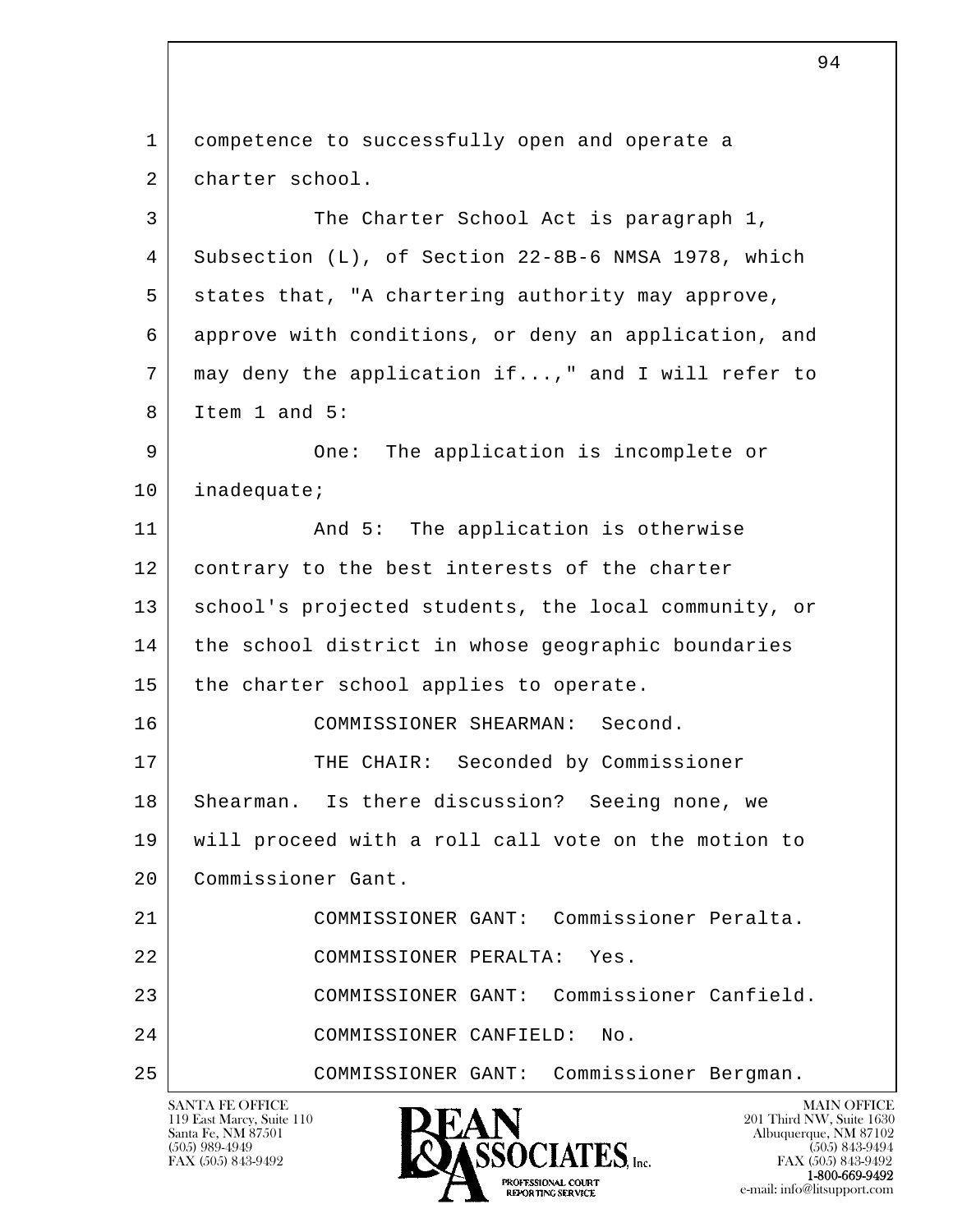l  $\overline{\phantom{a}}$ <u>and the set of the set of the set of the set of the set of the set of the set of the set of the set of the set of the set of the set of the set of the set of the set of the set of the set of the set of the set of the set </u> 1 COMMISSIONER BERGMAN: No. 2 COMMISSIONER GANT: Commissioner Lopez. 3 COMMISSIONER LOPEZ: Yes. 4 COMMISSIONER GANT: Commissioner Carr. 5 COMMISSIONER CARR: Yes. 6 COMMISSIONER GANT: Commissioner Pogna. 7 COMMISSIONER POGNA: No. 8 COMMISSIONER GANT: Commissioner Shearman. 9 COMMISSIONER SHEARMAN: Yes. 10 COMMISSIONER GANT: Commissioner Garrison. 11 THE CHAIR: No. 12 COMMISSIONER GANT: Commissioner Gant 13 votes yes. It's five in favor, four against. 14 THE CHAIR: With a vote of five to four, 15 the application of Electus Academy is denied. Thank 16 you for your efforts today. 17 Next item on the agenda is the Health 18 Leadership Academy in Albuquerque. We will begin 19 with the Charter School Division recommendation, and 20 we would ask that the applicants come on up to the 21 front table, and we will have you introduced in a 22 little bit. Or I should say, you will introduce 23 yourselves in a bit. 24 Good morning. And God bless you. Was it 25 you that sneezed a while ago?

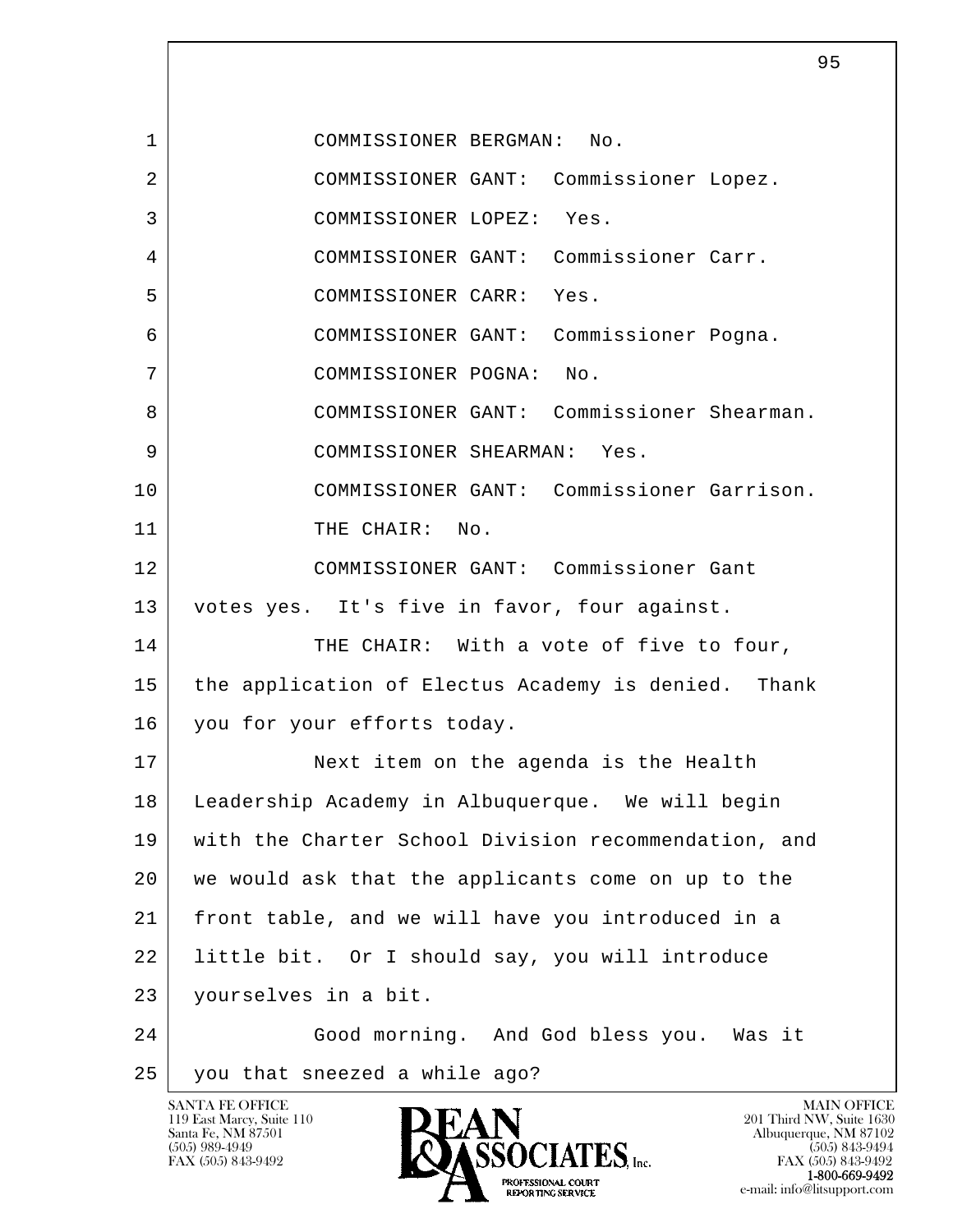l  $\overline{\phantom{a}}$ 1 | MS. JAMES: It was. Thank you, 2 Mr. Chairman. 3 THE CHAIR: Ms. Callahan, at your 4 pleasure. 5 | MS. CALLAHAN: Mr. Chairman, 6 Commissioners, in the matter of Health Leadership 7 Academy, Albuquerque, the Charter School Division 8 recommends that the application for Health 9 Leadership Academy, Albuquerque, be approved with 10 provisions that must be completed pursuant to the 11 Charter School Act and will become material terms in 12 the charter school performance contract. The PEC 13 may identify other potential material terms which 14 will be part of the performance contract negotiation 15 process. 16 The basis for this recommendation is 17 stated in the Charter School Division's Application, 18 Final Recommendation, and Evaluation for the school, 19 which is located in the Public Education Commission 20 document notebook under Tab 8-I. The statutory 21 provisions that must be completed by Health 22 Leadership Academy Albuquerque are: 23 1: Planning Year Checklist. The 24 applicant will complete the 2012-'13 Planning Year 25 Checklist, as developed by the Charter School

 $\sim$  96

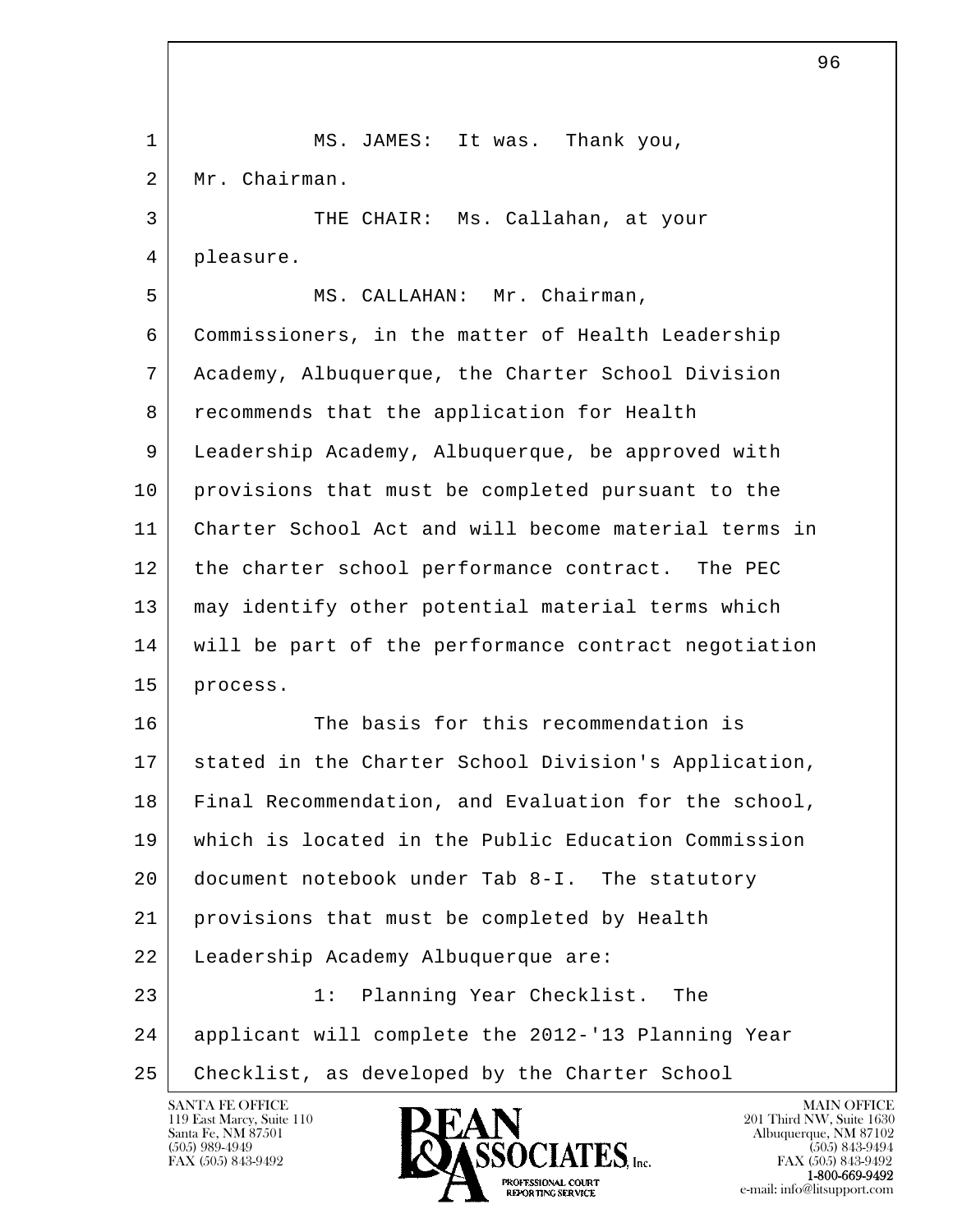l  $\overline{\phantom{a}}$  1 Division, according to the timeline set forth 2 | therein, which shall this include regular progress 3 reporting to Charter School Division. 4 No. 2: Board of Finance designation. The 5 governing body of the charter school must submit an 6 application to the Public Education Commission to be 7 designated as a Board of Finance, pursuant to 8 6.80.4.16 the New Mexico Administrative Code, on or 9 before the end of its planning year, June 30, 2013. 10 The applicant acknowledges that it shall 11 not receive any state or federal funding, if 12 available, until such time as it has been granted 13 | Board of Finance status by the Public Education 14 Commission. 15 No. 3: The Public Schools Facility 16 Authority Certification of Facilities. The charter 17 | school will demonstrate to the Charter School 18 Division that, prior to commencing operations, that 19 it has sought and obtained certification from the 20 PSFA that the facility the charter school intends to 21 occupy will receive a weighted New Mexico Condition 22 Index, wNMCI, rating, equal to or better than the 23 average condition for all New Mexico public schools 24 for the year the charter intends to occupy the 25 facility; or, the charter school can demonstrate

е произведения в произведении в совмести в совмести в совмести в совмести в совмести в совмести в совмести в с<br>В 2011 году в совмести в совмести в совмести в совмести в совмести в совмести в совмести в совмести в совмести

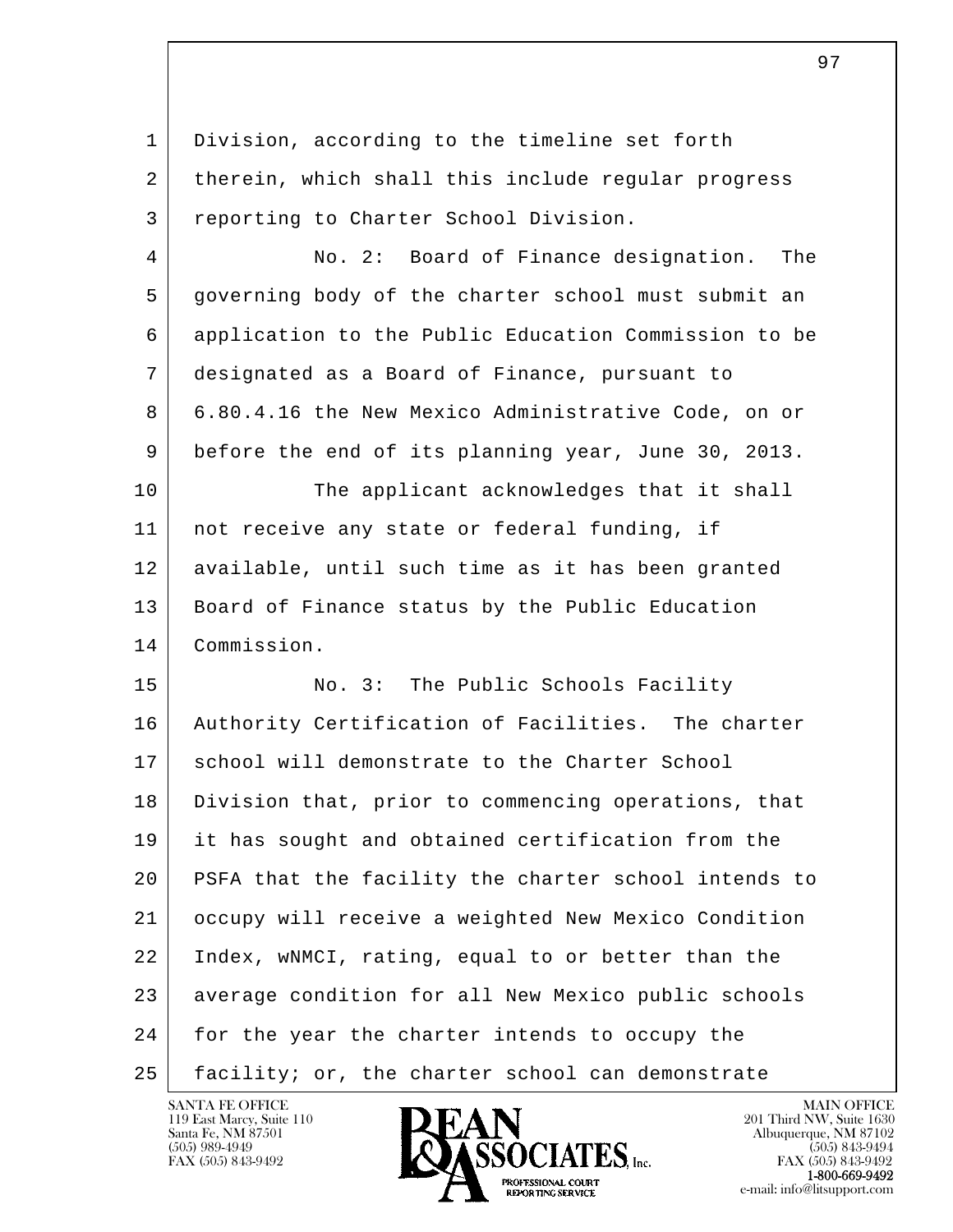| $\mathbf 1$ | that, within 18 months of occupancy, that it has a   |
|-------------|------------------------------------------------------|
| 2           | plan for achieving the wNMCI, pursuant to            |
| 3           | 22-8B-4.2(C) 2011, New Mexico Statutes 1978.         |
| 4           | No. 4: Performance contract. The charter             |
| 5           | shall be effective upon the applicant and the Public |
| 6           | Education Commission negotiating and signing the     |
| 7           | performance contract, pursuant to 22-8B-9,           |
| 8           | New Mexico Statutes 1978.                            |
| 9           | No. 5: Commencement of operations. Prior             |
| 10          | to the end of the planning year, June 30, 2013, the  |
| 11          | charter school shall demonstrate that it has         |
| 12          | completed the above provisions stated herein or by   |
| 13          | operation of law before commencing full operation    |
| 14          | for the remainder of its charter term, pursuant to   |
| 15          | 22-8B-12, New Mexico Statutes 1978.                  |
| 16          | And in terms of the proposed conditions as           |
| 17          | mentioned above, the Charter School Division         |
| 18          | believes that the completion of the Planning Year    |
| 19          | Checklist will address any of the deficiencies that  |
| 20          | were in the application. And that is our             |
| 21          | recommendation at this time.                         |
| 22          | Thank you, Ms. Callahan.<br>THE CHAIR:               |
| 23          | Applicants, good morning. Please introduce           |
| 24          | yourselves. Give us your titles for the record,      |
| 25          | please.                                              |

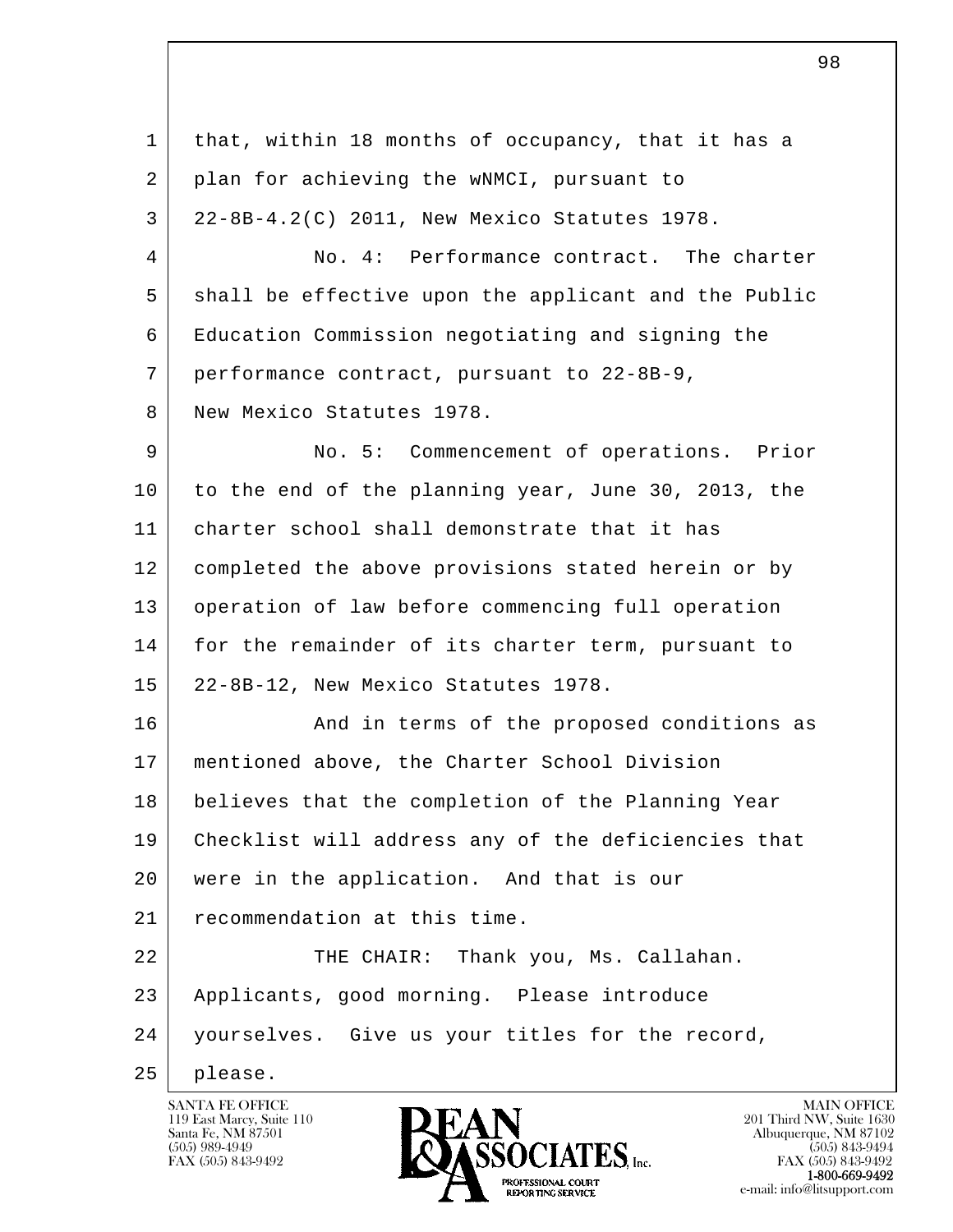| 1  | MS. DURAN-BLAKEY: Good morning. I'm                  |
|----|------------------------------------------------------|
| 2  | Gabriella Duran-Blakey, and I'm the principal of     |
| 3  | Health Leadership High School. Joining me is         |
| 4  | Mr. Tony Monfiletto -- and he's one of the founders  |
| 5  | of the school -- and Mrs. Lisa James is the Board    |
| 6  | President. And we thank you for your                 |
| 7  | recommendation, and we are agreeable to all the      |
| 8  | terms and -- with the recommendation.                |
| 9  | Thank you again for all of your time. I              |
| 10 | really appreciate the diligence in the whole process |
| 11 | from the Charter School Division and from the Public |
| 12 | Education Commission.                                |
| 13 | MS. JAMES: I always thank you for all the            |
| 14 | time that you've spent from that meeting in August   |
| 15 | to all of the time that you're spending today. I     |
| 16 | can't imagine the daunting process.                  |
| 17 | The innovation of the school in the -- in            |
| 18 | the bylaws that Ms. Shearman spoke about earlier     |
| 19 | with the Electus Academy, the laws talk about the    |
| 20 | innovation of this school. And as a former industry  |
| 21 | person in the health-care sector, being a CFO of a   |
| 22 | local hospital, I wish that this type of -- of       |
| 23 | opportunity was available for students back then,    |
| 24 | so, then, as a corporate person, I could have        |
| 25 | defended a very high clinical -- clinical            |

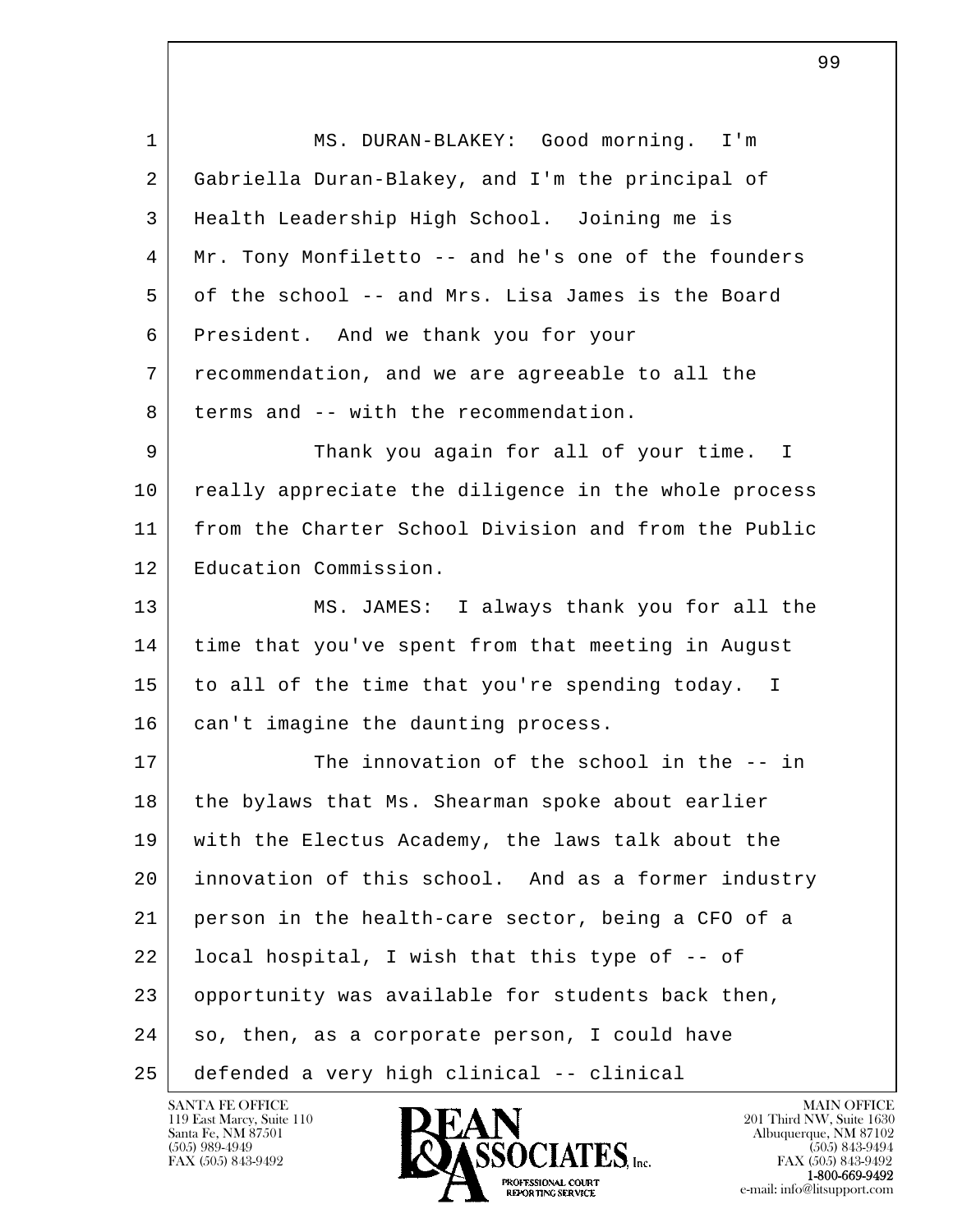1 contract-labor budget overance.

| $\overline{a}$ | But the careful due diligence that we have           |
|----------------|------------------------------------------------------|
| 3              | gone through, with partnering with the health-care   |
| 4              | sector, and our commitment to prepare the students   |
| 5              | for that sector, I think is one thing that makes     |
| 6              | this school very innovative.                         |
| 7              | Another thing is the model that has been             |
| 8              | approved with the ACE Leadership High School         |
| 9              | charter, that proven model, in terms of the type of  |
| 10             | education that they give to the students, the        |
| 11             | "learning by doing," the 360-degree support for      |
| 12             | their students, and especially, the community        |
| 13             | engagement piece, I think is another reason why that |
| 14             | makes this school very innovative.                   |
| 15             | MS. DURAN-BLAKEY: And once again, we do              |
| 16             | want to reiterate. The desperate need that we have   |
| 17             | for schools to attack the dropout problem in our     |
| 18             | communities, with new models, it can reach the       |
| 19             | 40 percent of students that are not graduating from  |
| 20             | high school and may never reach their potential.     |
| 21             | So, again, we thank you for your recommendation.     |
| 22             | THE CHAIR: Does that conclude your                   |
| 23             | presentation?                                        |
| 24             | MS. DURAN-BLAKEY: Yes.                               |
| 25             | THE CHAIR: Thank you very much.<br>The               |

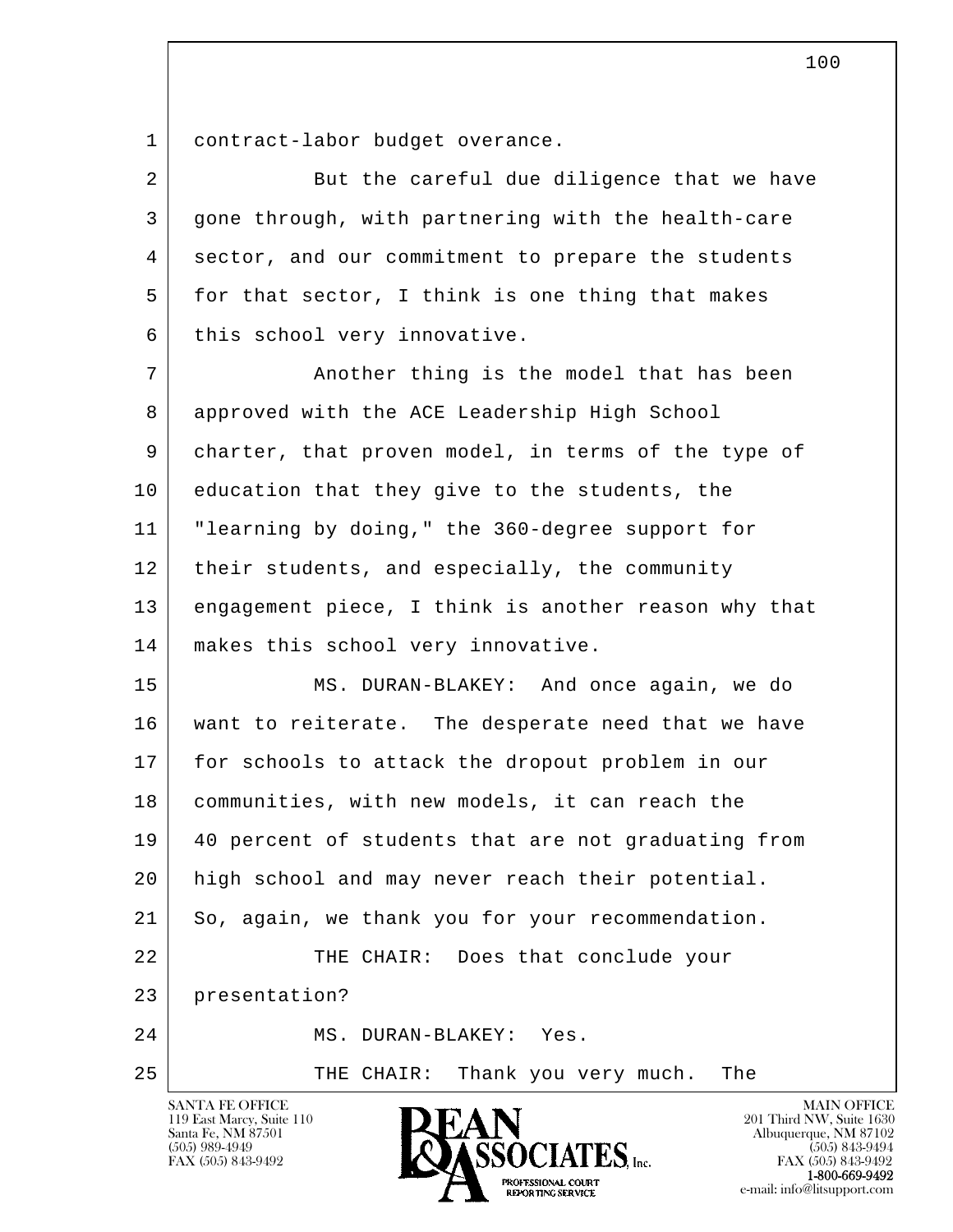l  $\overline{\phantom{a}}$  1 Chair will open up the floor for questions from the 2 | Public Education Commission of the applicants and of 3 the Charter School Division. Commissioner Canfield. 4 COMMISSIONER CANFIELD: Thank you, 5 Mr. Chairman, good morning. I just want to take the 6 opportunity to say a few things. First off, I 7 recognize the innovation that you're taking, and I 8 applaud it. I did have the opportunity to attend 9 the public hearing as well and review your 10 application. And I just want it to be known that I 11 am going to support this. I think it's a very 12 needed area of concentration in our community. And 13 after reviewing the application and attending -- 14 attending the sessions, the public hearing session, 15 I am confident that you all will do a good job. And 16 so I just wanted to let you know that I am 17 definitely in support of this -- approval of this. 18 Thank you. 19 THE CHAIR: Thank you, Commissioner 20 Canfield. Commissioner Shearman. 21 COMMISSIONER SHEARMAN: Thank you. Good 22 morning. I think you all will probably remember, 23 during the community input hearings, I asked about 24 your use of the term "children of color" in the 25 application. I wonder if you had time to reflect on

119 East Marcy, Suite 110<br>Santa Fe, NM 87501

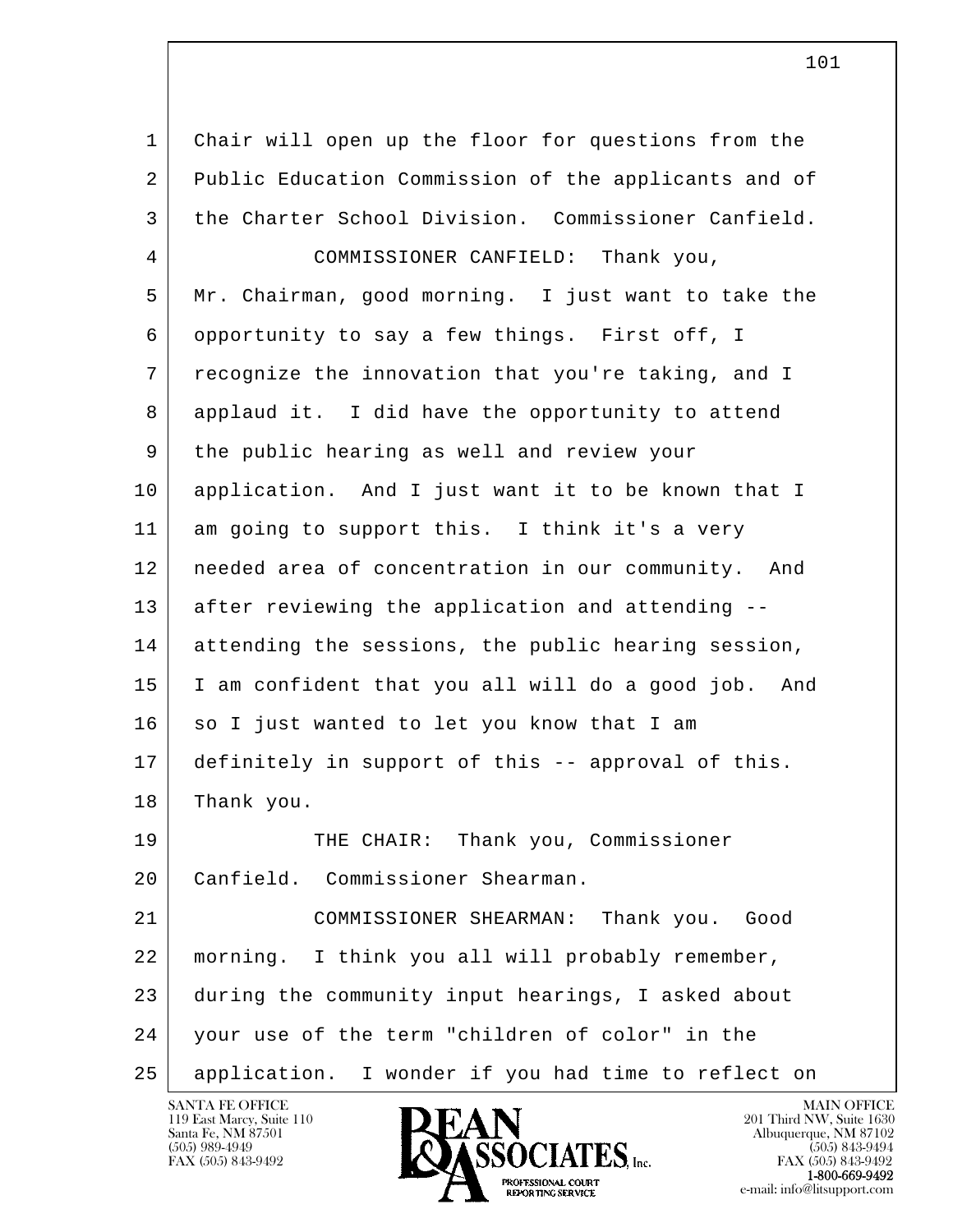l  $\overline{\phantom{a}}$ 1 | that and have any observations or comments you'd 2 like to make in that regard. 3 MR. MONFILETTO: Mr. Chairman, 4 Ms. Shearman, we have talked about it. And we 5 believe that the community that the school is 6 targeted to serve is describ- -- that is how the 7 community is described. It's not discriminatory 8 against other students who might choose to join that 9 are not students of color. We welcome all kids. 10 But the school is located in a 11 high-poverty, high-minority community of 12 Albuquerque, and it's appropriate to name that in 13 the charter. 14 COMMISSIONER SHEARMAN: Thank you for 15 that. You don't think that a student, or possibly 16 | their parents, who read your vision statement, an 17 Anglo student or Anglo parents, might be discouraged 18 from applying to your school if they read your 19 vision statement? 20 MR. MONFILETTO: Mr. Chair and 21 Ms. Shearman, we welcome all the kids. And it's  $22$  a -- true at ACE Leadership High School. We have 23 | 90 percent of our high school are poor kids of 24 color. We have 10 percent of our kids that are not. 25 Those kids are welcomed, just like any other

119 East Marcy, Suite 110<br>Santa Fe, NM 87501

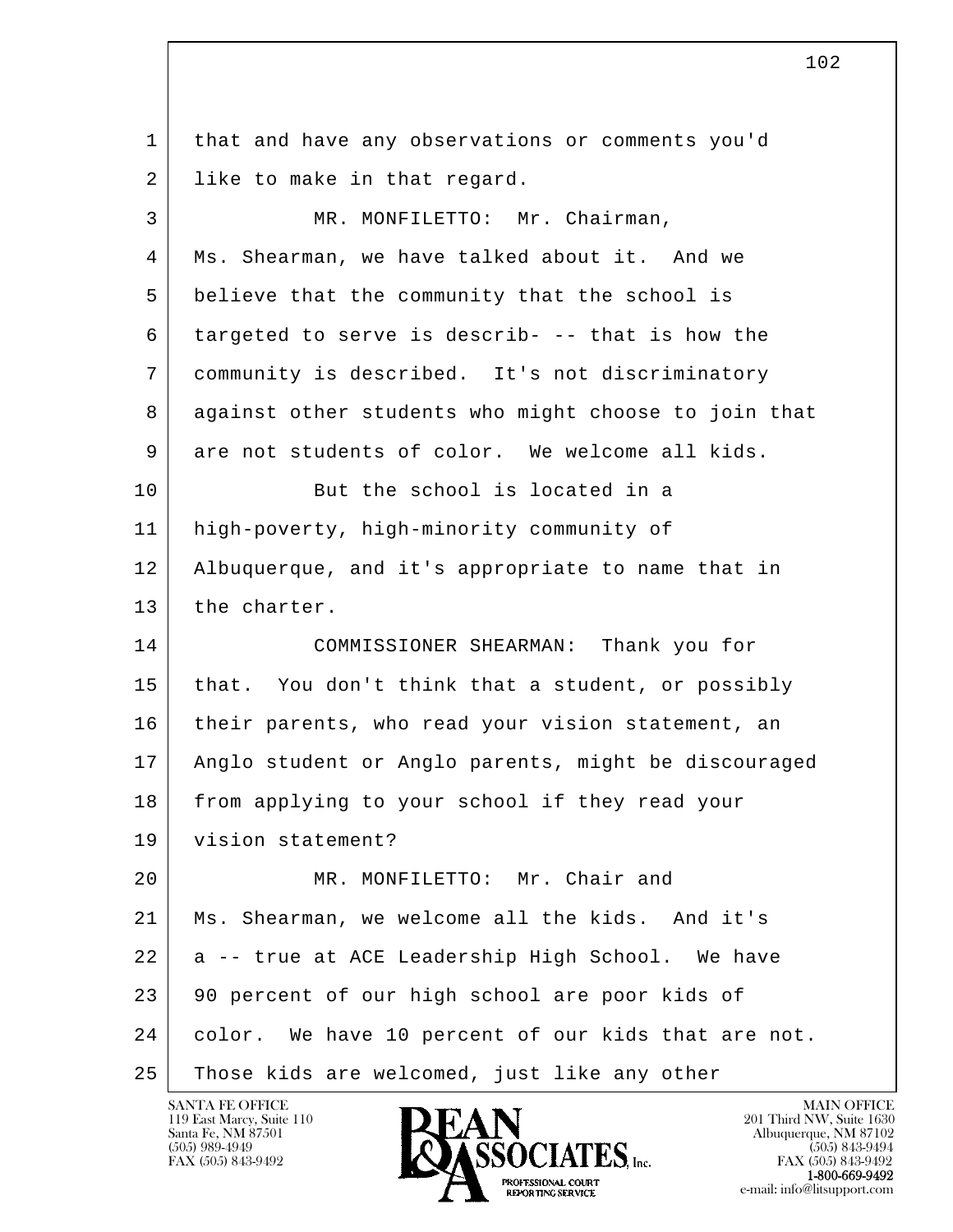| 1  | student. And when we engage with our families, we    |
|----|------------------------------------------------------|
| 2  | don't -- we don't distinguish between who the kids   |
| 3  | The mission statement is really directed<br>are.     |
| 4  | toward the challenge that our community has in being |
| 5  | able to address the needs of those young people.     |
| 6  | COMMISSIONER SHEARMAN: And, certainly,               |
| 7  | I'm not familiar -- that familiar with Albuquerque.  |
| 8  | But through the work of this Commission, I           |
| 9  | understand that the South Valley of Albuquerque is a |
| 10 | unique location. However, I did ask for some legal   |
| 11 | guidance on this. And let me read to you just some   |
| 12 | of what I received as legal guidance.                |
| 13 | Quote, "A charter school shall be subject            |
| 14 | to all federal and state laws and constitutional     |
| 15 | provisions prohibiting discrimination on the basis   |
| 16 | of disability or mental handicap, serious medical    |
| 17 | condition, race, creed, color, sex, gender identity, |
| 18 | sexual orientation, spousal affectation, national    |
| 19 | origin, religion, ancestry, or need for special      |
| 20 | education services." And that's from $22-8-B4(A)$ ,  |
| 21 | NMSA 1978.                                           |
| 22 | It goes on to cite some other information.           |
| 23 | I cannot help but think that the use of specific     |
| 24 | wording speaking to "children of color" is, in some  |
| 25 | way, discriminatory. And, certainly, if I lived in   |

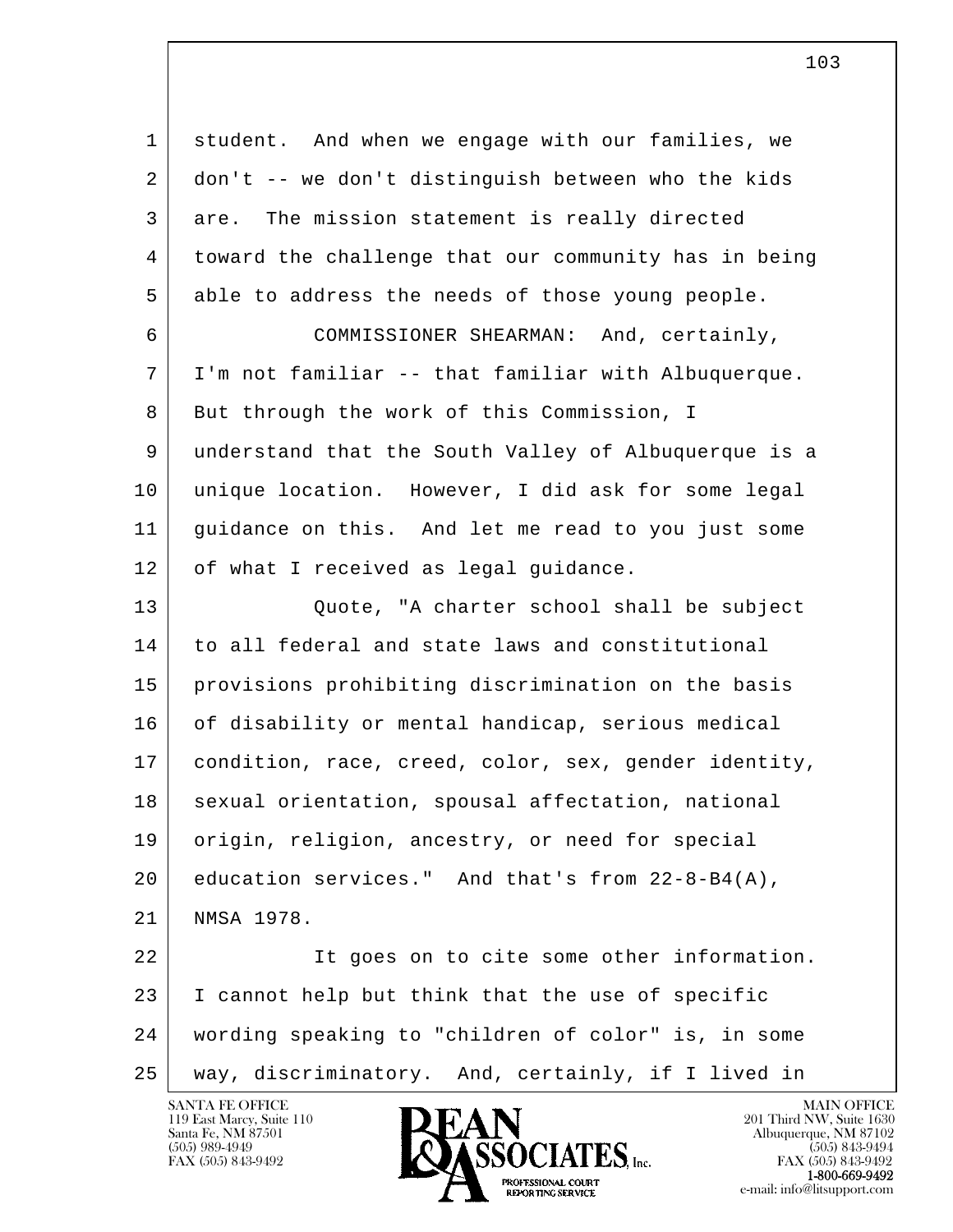l  $\overline{\phantom{a}}$  1 the South Valley and wanted my child to attend your 2 school and read your vision statement, I would think 3 my child would not be welcome as an Anglo child. 4 Now, I read later in the application that 5 it says all students are welcome. And I -- so I'm 6 getting conflicting statements here. I could not at 7 all support this school unless those conflicting 8 statements and the perception of -- of 9 discrimination had been corrected. Thank you. 10 THE CHAIR: Thank you, Commissioner 11 Shearman. 12 | COMMISSIONER CARR: Mr. Chair? 13 THE CHAIR: Commissioner Carr. 14 COMMISSIONER CARR: I concur with 15 Commissioner Shearman. I would have been -- I 16 think, you know, better terminology would be 17 "at-risk students." I would have been an at-risk 18 student. My two older brothers dropped out. They 19 were in constant trouble. It was a single-parent 20 household. I should have been in jail, too, 21 according to statistics. So I think that wording is 22 very important. 23 | T -- I do have other concerns, too; same 24 concern as the other school. I see APS is already  $25$  offering  $-$  and maybe the  $-$  maybe a little bit  $-$ 

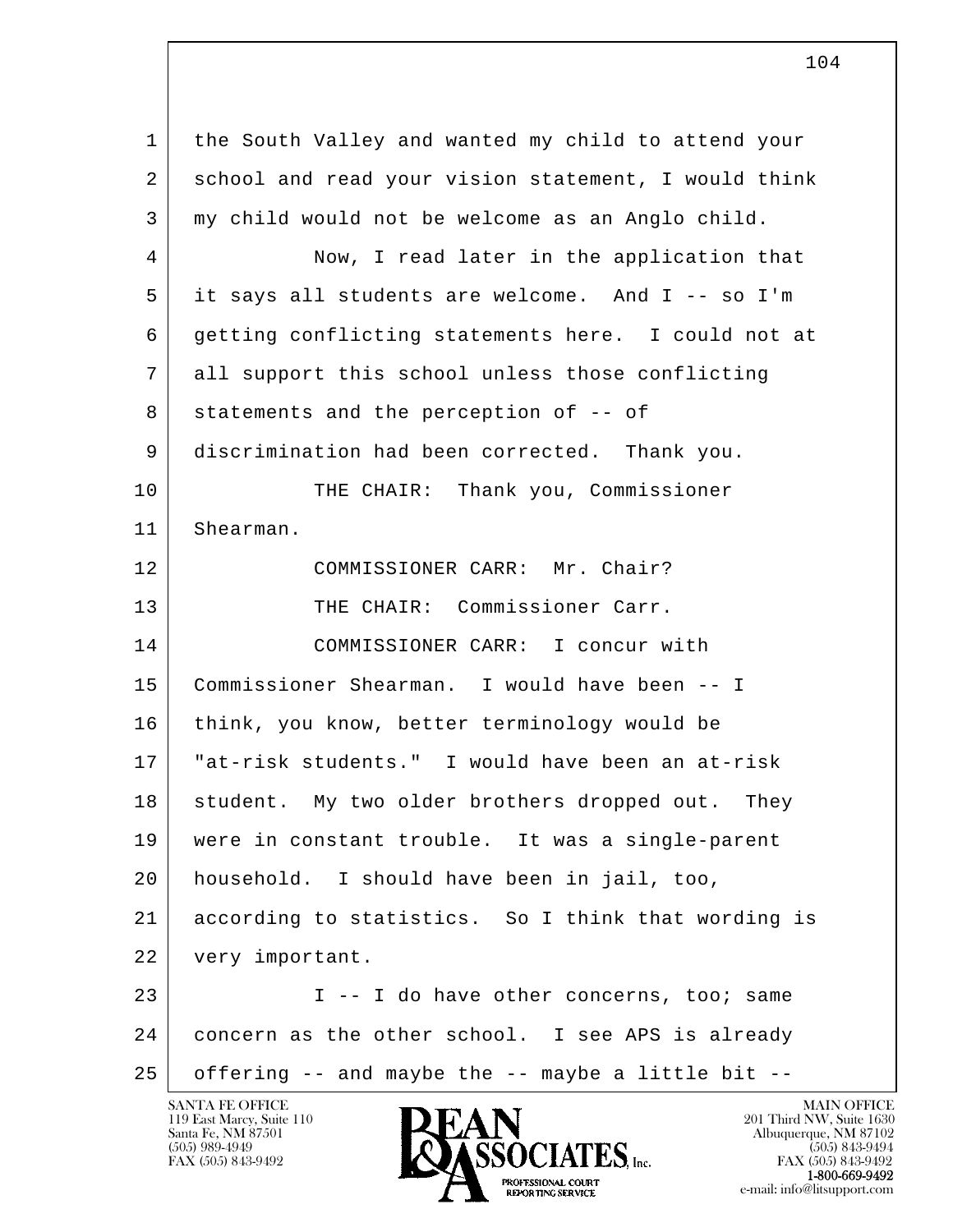| $\mathbf{1}$ | maybe you're trying to do it in a little different      |
|--------------|---------------------------------------------------------|
| 2            | way. But APS already offers, for instance,              |
| 3            | Certified Practical Nursing programs, Certified         |
| 4            | Nursing Assistant programs, forensic programs.<br>The   |
| 5            | South Valley has over ten separate schools that         |
| 6            | already offer programs for at-risk students.            |
| 7            | So I have a concern about duplication of                |
| 8            | effort and whether or not it's already being            |
| 9            | offered, all these programs already being offered in    |
| 10           | Albuquerque.                                            |
| 11           | THE CHAIR: Thank you, Commissioner Carr.                |
| 12           | Other comments, questions from Commissioners?           |
| 13           | COMMISSIONER CANFIELD: Mr. Chair?                       |
| 14           | THE CHAIR: Commissioner Canfield?                       |
| 15           | COMMISSIONER CANFIELD: I need to, I                     |
| 16           | guess, just weigh in a little bit, too, because I       |
| 17           | understand those comments. But I, personally, don't     |
| 18           | believe those situations are enough to deny this.<br>I. |
| 19           | think this is an innovative approach to the health      |
| 20           | employment issues that we have. And so I hope the       |
| 21           | Commissioners understand the intent of what they        |
| 22           | I certainly do. And I would hate to lose<br>said.       |
| 23           | this opportunity and the Albuquerque community and      |
| 24           | the community in which I represent to help -- to        |
| 25           | help address that problem in the health-care            |

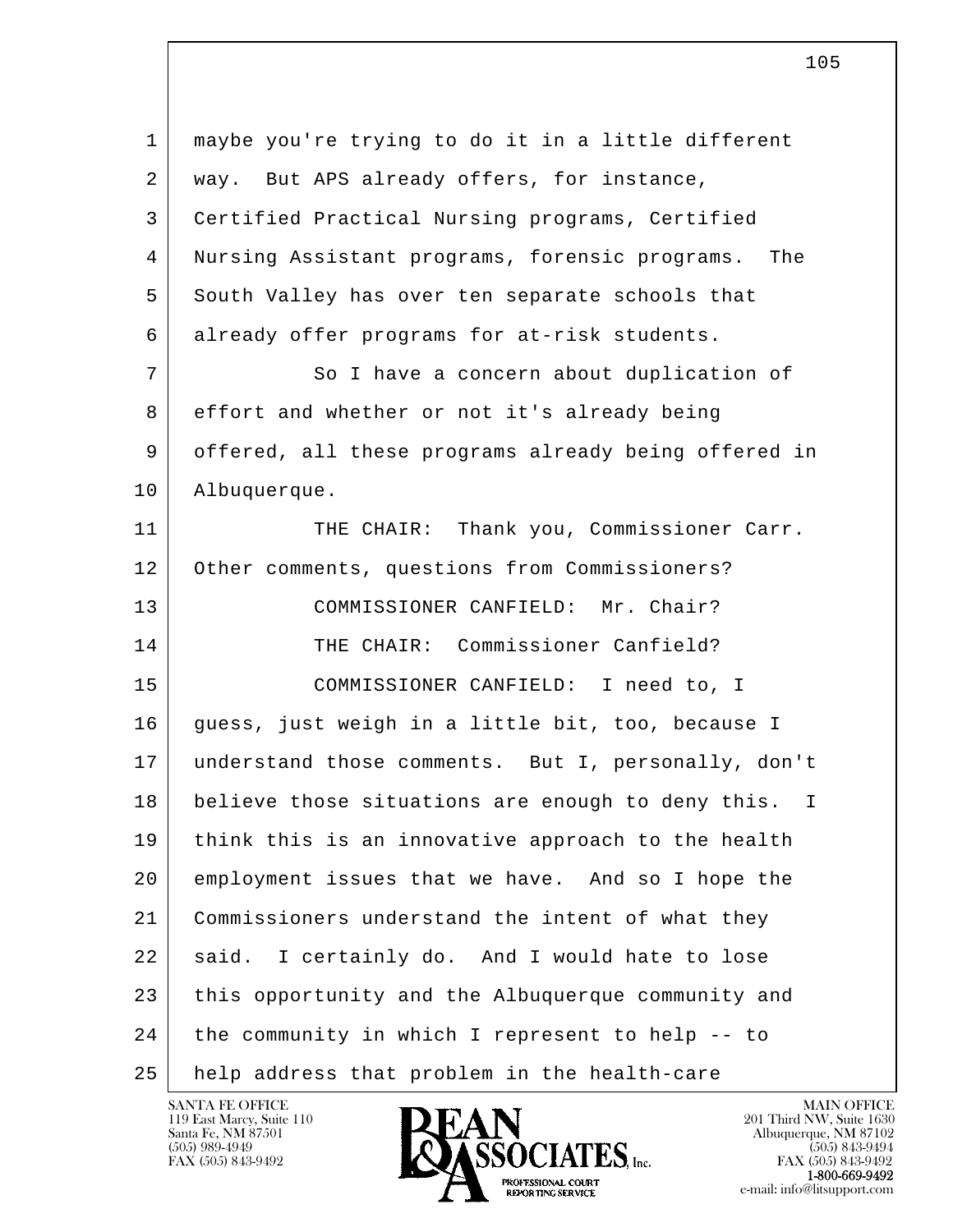1 community.

| 2 | So I, again, intend to support it, and I            |
|---|-----------------------------------------------------|
| 3 | ask the Commission to consider that as well.        |
| 4 | THE CHAIR: Thank you, Commissioner                  |
| 5 | Canfield. Commissioner Shearman.                    |
| 6 | COMMISSIONER SHEARMAN: I have to say, I             |
| 7 | struggled with this application probably more -- or |
| 8 | at least as much as any other. On the one hand, I   |

 9 think there are quite a number of schools in the 10 South Valley. There are eight, I believe, charter 11 schools in the South Valley. On the other hand, I 12 come from a background where you teach people to 13 work. And I think it has real value. So I'm torn.

l  $\overline{\phantom{a}}$ 14 Let me suggest this and see what other 15 Commissioners might think. If we could impose 16 conditions, nonnegotiable conditions -- and 17 Ms. Callahan, help me with this one, please. If we 18 could impose conditions on this application that, 19 number one, they go through their application -- and 20 I believe there are three references to "children of 21 | color." And, of course, you all would have to be 22 agreeable to this -- those statements or those parts 23 | of the application that speak to "children of color" 24 could be rewritten so that they are inviting to all 25 students, but still recognizing the unique student

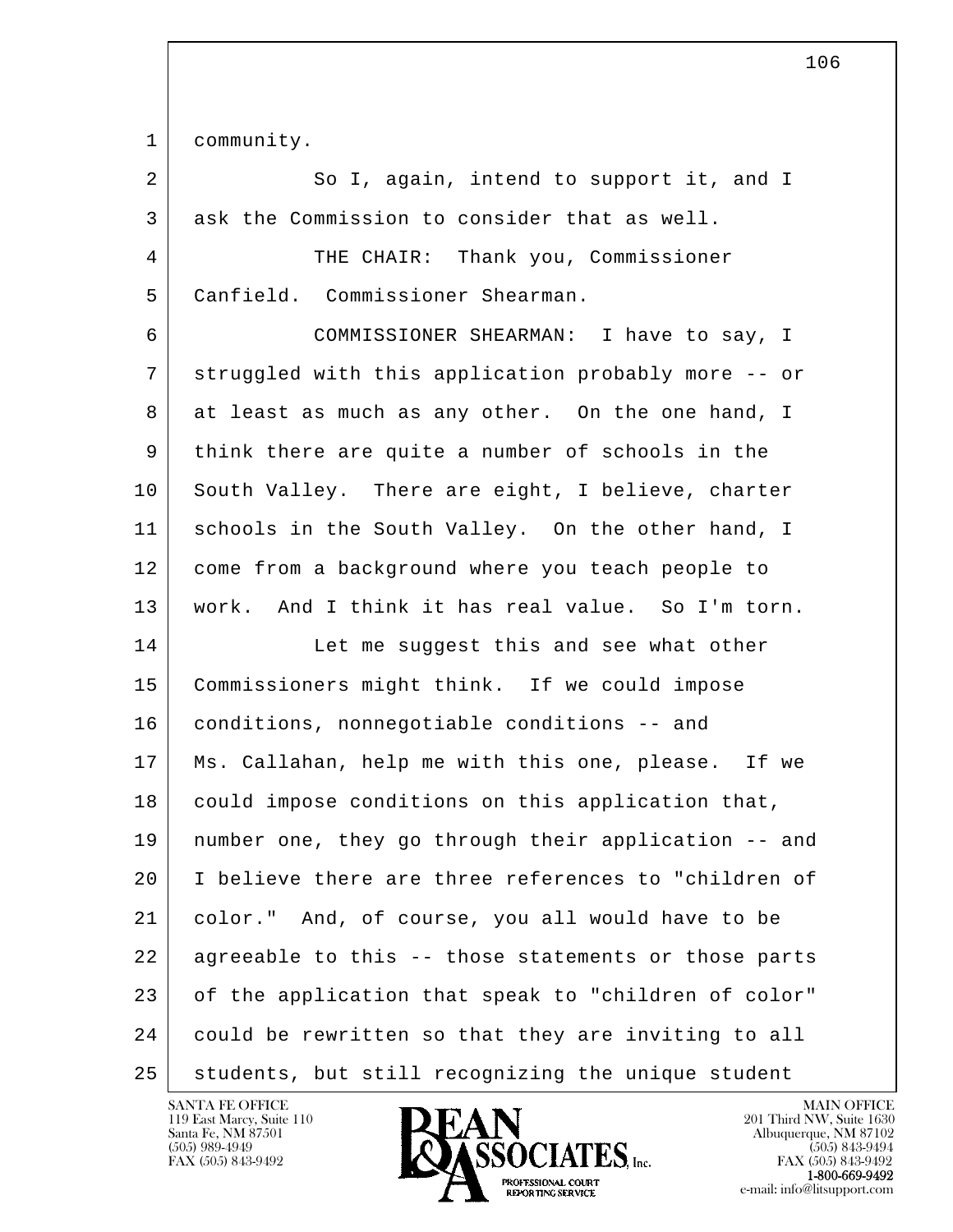| $\mathbf{1}$ | makeup of the South Valley and the particular needs  |
|--------------|------------------------------------------------------|
| 2            | of those students. If that could be condition No 1.  |
| 3            | If condition No. 2 could be that the                 |
| 4            | enrollment procedure could be clarified to assure    |
| 5            | that all qualified students have an equal            |
| 6            | opportunity for enrollment, regardless of color and, |
| 7            | that students of color will not be given any         |
| 8            | preferential treatment or implied or expressed       |
| 9            | advantage in enrollment.                             |
| 10           | And then I would like to suggest a third             |
| 11           | condition that says this school must be located in   |
| 12           | the South Valley, regardless of the ability to find  |
| 13           | an appropriate building. Some of things that we've   |
| 14           | heard in the past. It is so tied to the              |
| 15           | South Valley that I feel it must state that it must  |
| 16           | reside in the South Valley.                          |
| 17           | I think if we could get those areas                  |
| 18           | clarified, at least for me, I could support this     |
| 19           | application.                                         |
| 20           | THE CHAIR: Thank you, Commissioner                   |
| 21           | Shearman. I'm going to expand on things just a bit,  |
| 22           | because this is in my district. And I did my due     |
| 23           | diligence with regard to the final reason -- I       |
| 24           | should say the last listed reason why we could deny  |
| 25           | an application.                                      |

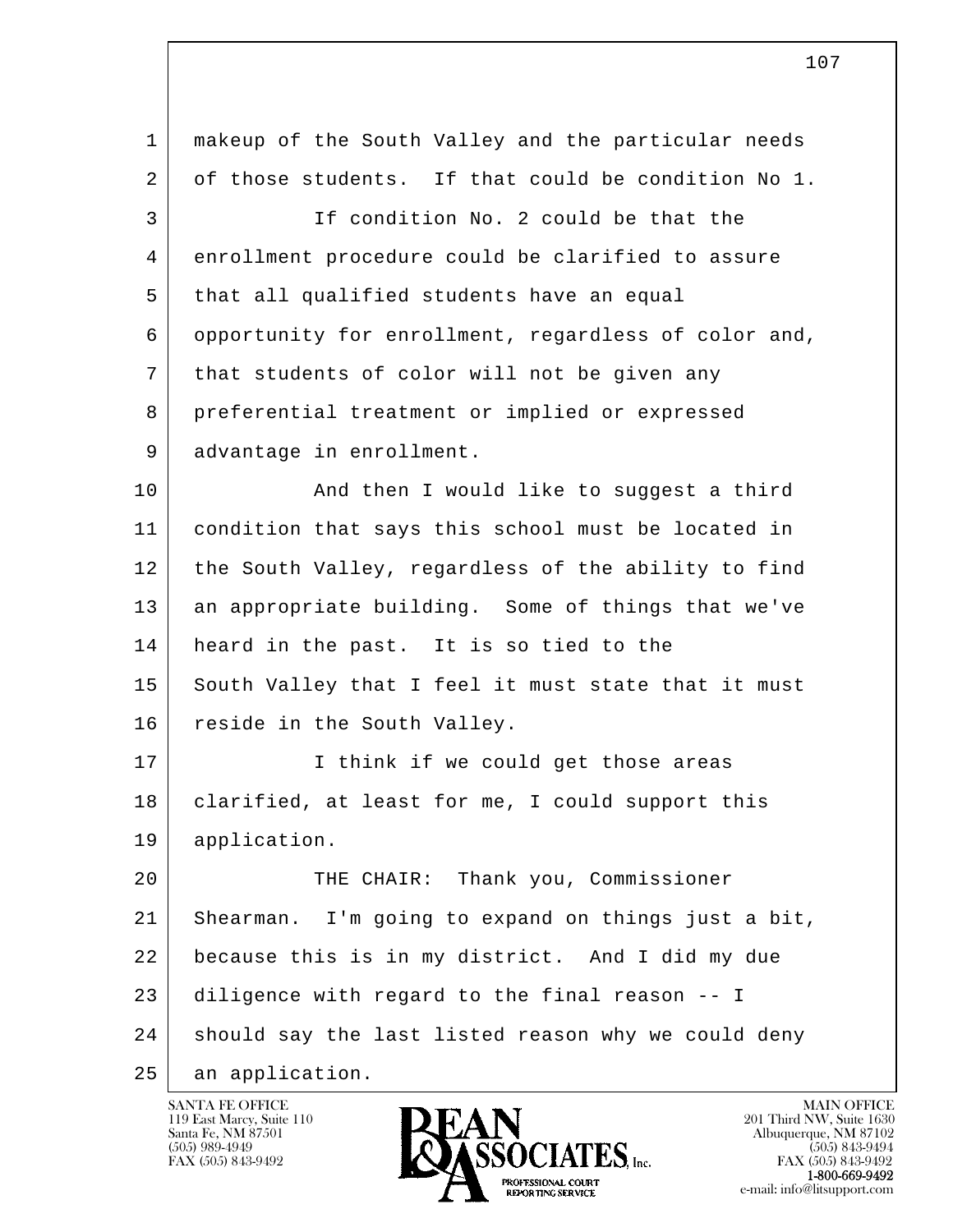1 From the bird's eye view -- and I respect 2 | what the Local Education Agency presented; it was 3 very thorough work by Mr. Mark Tolley, and also a 4 letter from Superintendent Winston Brooks about some 5 of the issues, most of them systemic, that they have  $6$  to -- that they are challenged with.

7 So if you look at the South Valley -- and 8 I didn't highlight every school. But South Valley 9 Academy has a grade of C; Gordon Bernall Charter, D; 10 Nuestros Valores Charter, D; Academia del Esperanza, 11 D; El Camino Academy, D; Robert F. Kennedy Charter, 12 F; and New America School, F.

13 A couple of those schools are walking 14 distance from the proposed first-choice building of 15 this charter school. So we may say, "Okay, they're 16 bringing in a different model." And if you look at 17 the ACE Leadership school, what was previously an F 18 is now a D. So one could say it doesn't look too 19 | good. Why would we duplicate that?

 20 Well, let me take you to the short-cycle 21 assessments which shows this. This is at ACE 22 Leadership Academy.

l  $\overline{\phantom{a}}$  23 Estimated overall math proficiency 24 increased from 20 to 80 percent. That is a 25 400-percent increase from fall 2010 to fall 2011.



FAX (505) 843-9492<br>1-800-669-9492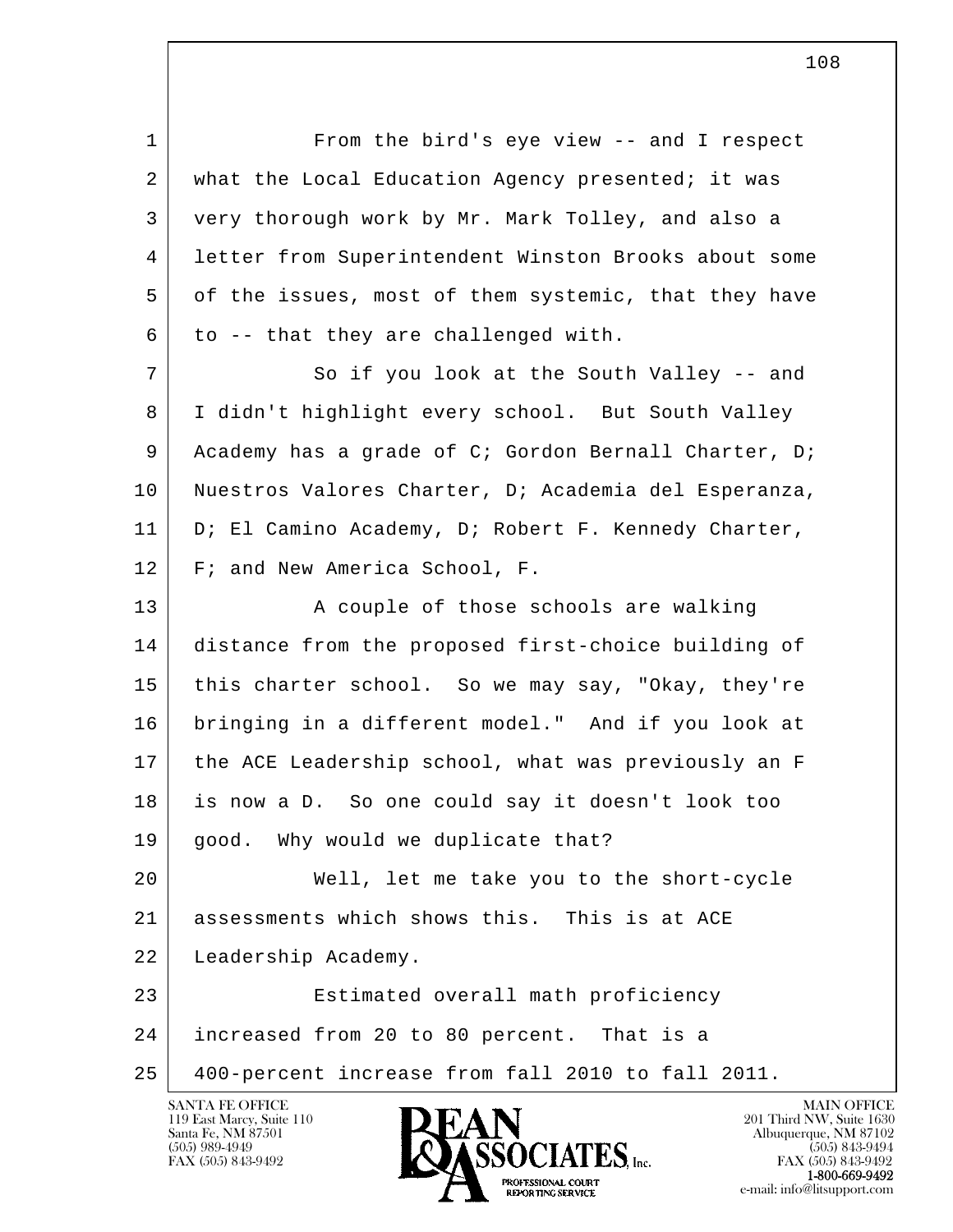| $\mathbf{1}$ | Estimated overall reading proficiency                |
|--------------|------------------------------------------------------|
| 2            | increased from 30 percent to 67 percent, 100-percent |
| 3            | increase from fall 2010 to fall 2011.                |
| 4            | Analysis of raw scores of student growth             |
| 5            | from 1/11 to 5/11: Fifty percent of cohort improved  |
| 6            | faster than growth predicted by the NWEA MAPs test   |
| 7            | for math.                                            |
| 8            | Sixty-five percent of cohort improved                |
| 9            | faster than growth predicted by the NWEA MAPs test   |
| 10           | for reading.                                         |
| 11           | Eighty-six percent retention rate in the             |
| 12           | first year of students who were present on the 40th  |
| 13           | day and on the last day of school:<br>One            |
| 14           | hundred percent of students present on the last day  |
| 15           | matriculated to the next grade.                      |
| 16           | That is data I cannot ignore. And as we              |
| 17           | look at high-risk student, low socioeconomic         |
| 18           | student, students of color, however you want to word |
| 19           | it -- I think the language was benign, and we can    |
| 20           | correct that. I don't think that that should be a    |
| 21           | stopping point, although I do agree with the         |
| 22           | contention of Commissioner Shearman.                 |
| 23           | The 360-degree education, curriculum and             |
| 24           | assessment, and the community involvement, it's      |
| 25           | working. And I would like to ask the applicants if   |

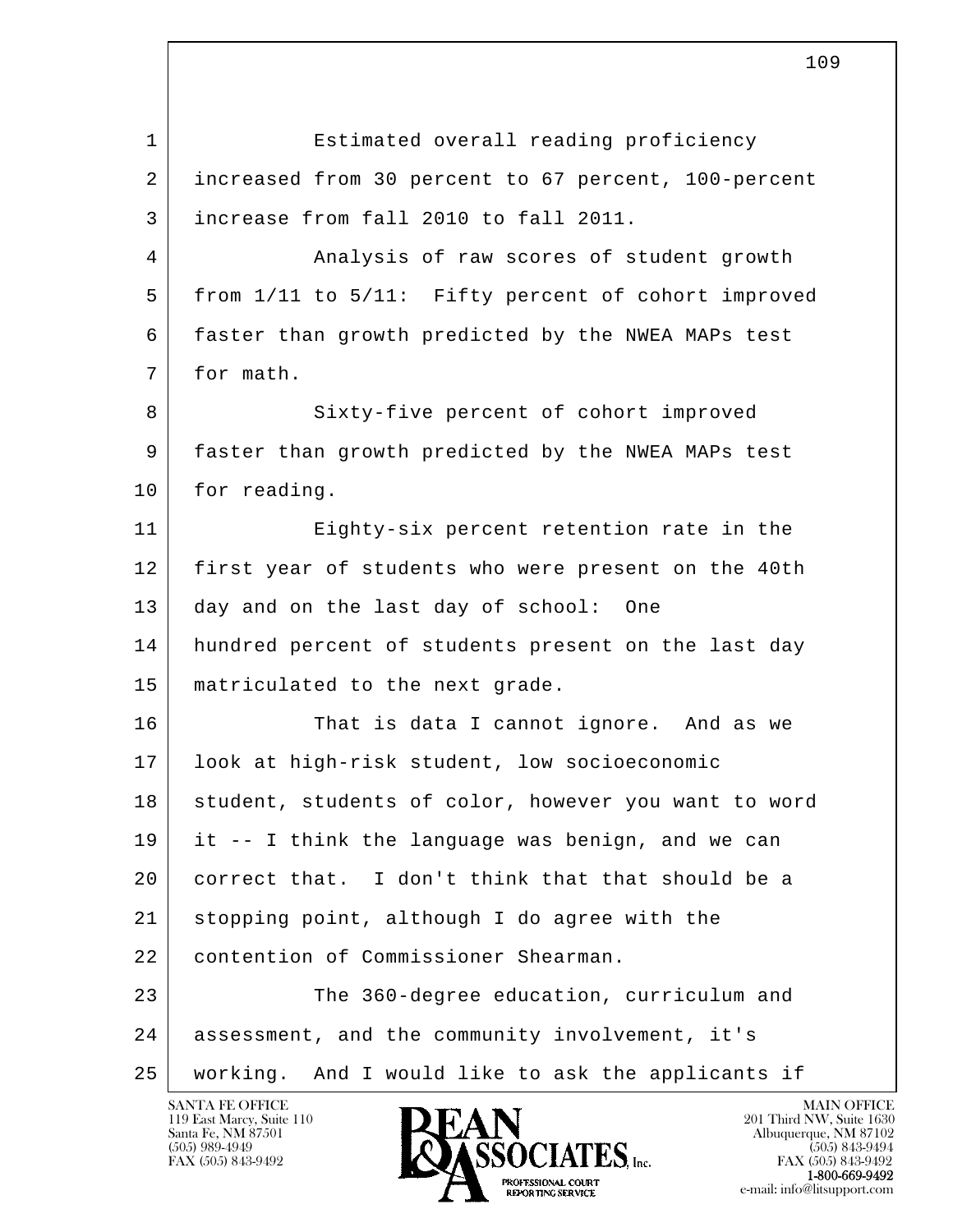l  $\overline{\phantom{a}}$  1 you, indeed, are planning on the first-choice 2 building. Where does that stand as we sit here  $3$  today? 4 MR. MONFILETTO: So, Mr. Chairman and 5 Commissioners, it is too early to say whether 6 that  $-$  that site is going to work for us. 7 There's -- in the real estate world, I know, and 8 having developed two schools, you don't know until 9 it's done. And that's why the charter is written 10 | actually for the South Valley, or Southwest side, 11 because that entire community is in need of another 12 option. And so I don't know if that site is going 13 to work out. And we are actively searching for not 14 only that site, but other sites as well. 15 I just know how this goes; that you have 16 your eyes set on one project, and that project 17 doesn't work out, and you really need to be ready 18 with Plan B and C. But we are committed to the 19 South Valley and Southwest Mesa. So I don't have -- 20 I don't believe that any of us would have an issue 21 with -- with insuring that the project happens in 22 that general area of town, where the highest need 23 is. 24 THE CHAIR: And so that takes me to the 25 Public School Facilities Authority report on charter

119 East Marcy, Suite 110<br>Santa Fe, NM 87501



FAX (505) 843-9492<br>**1-800-669-9492**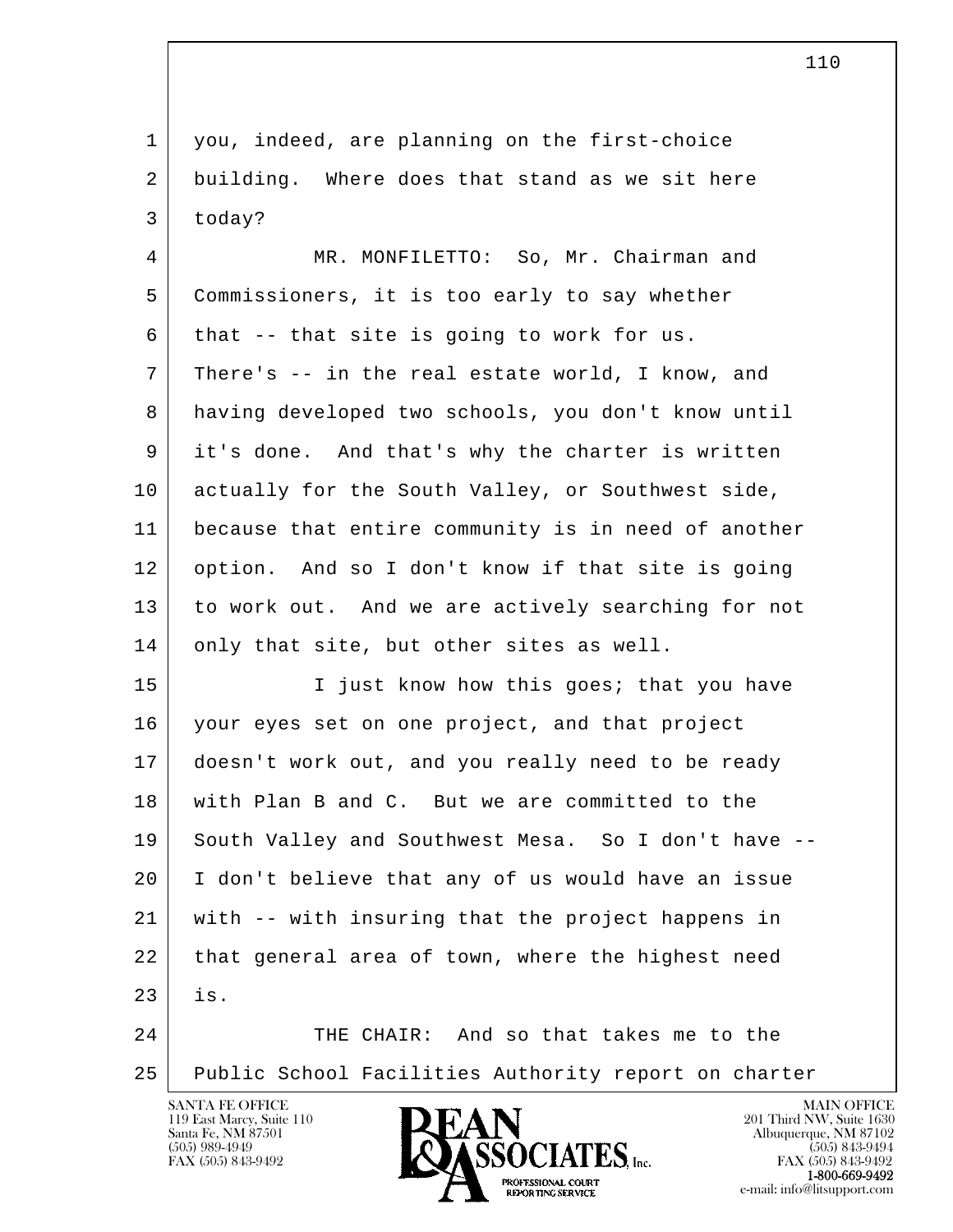| 1  | schools in what they would grade out as below         |
|----|-------------------------------------------------------|
| 2  | average, the wNMCI, and a correlation between a       |
| 3  | substandard facility and a poor grade for a charter   |
| 4  | school. There's a strong correlation there. And       |
| 5  | the Legislative Education Study Committee, in         |
| 6  | August, that was -- that was declared by Bob          |
| 7  | Gorrell. So that's another item of concern.           |
| 8  | And then, of course, when you're staring              |
| 9  | down at a substandard building, there aren't the      |
| 10 | federal start-up dollars. So I just want to vet       |
| 11 | this out totally, and I wanted to give my opinion on  |
| 12 | me being -- living on Blake and Unser, obviously,     |
| 13 | from that district, to not steer a decision, but      |
| 14 | just give all the facts and to give you some          |
| 15 | information on what I researched.                     |
| 16 | Other questions, comments? Commissioner               |
| 17 | Gant.                                                 |
| 18 | COMMISSIONER GANT: Mr. Chair, members, I              |
| 19 | can -- I was really upset when I read those words.    |
| 20 | If I had put an application -- I'll be frank.<br>If I |
| 21 | put an application together, and I had said it was    |
| 22 | for Anglos, where would I be right now? Probably in   |
| 23 | a lawsuit. Honestly. So if we can agree with those    |
| 24 | stipulations, those conditions Commissioner Shearman  |
| 25 | came up with, I might be able to go with this.        |

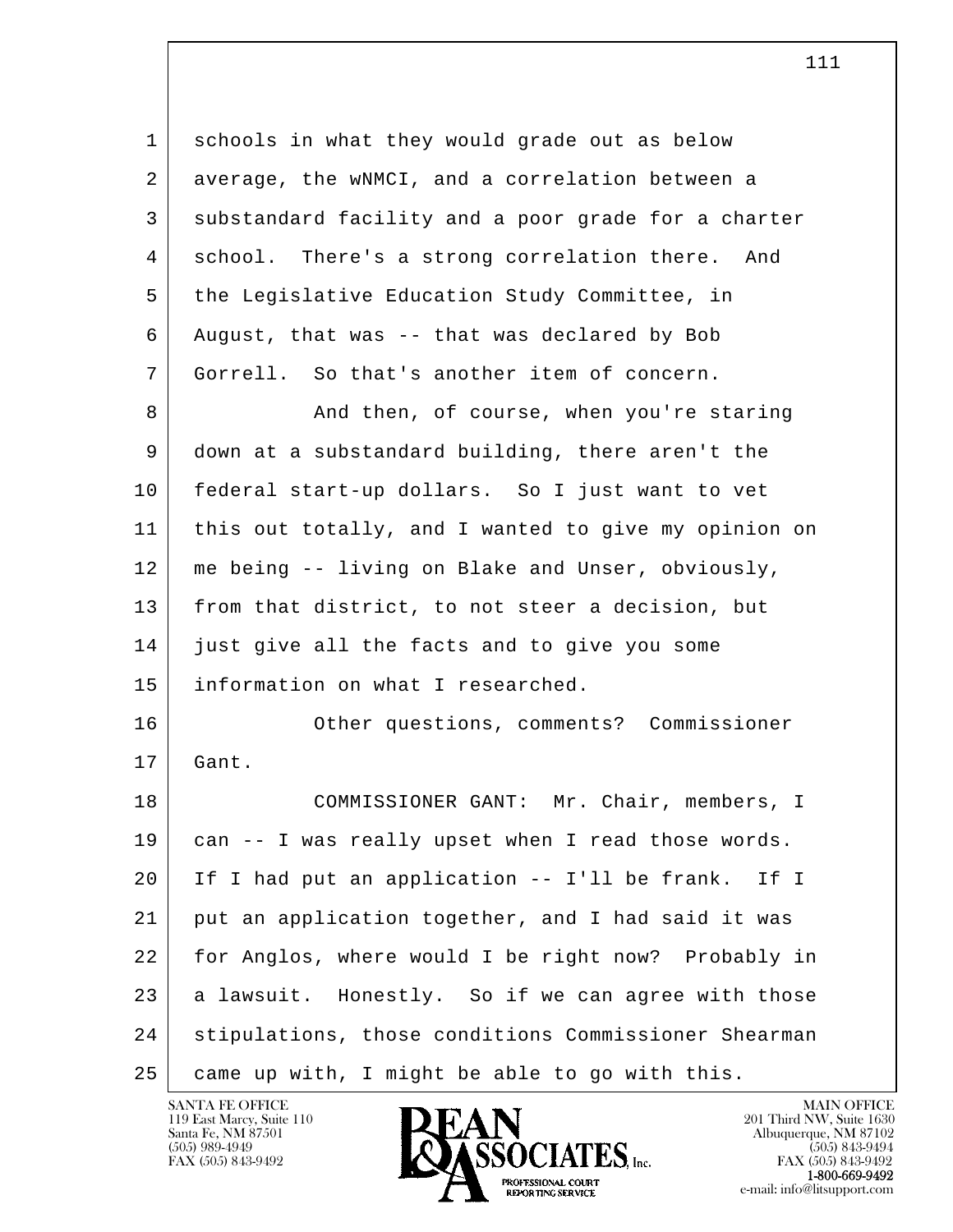| $\mathbf{1}$ | I'm also concerned because I asked the                |
|--------------|-------------------------------------------------------|
| 2            | question last time. Why didn't you just put the       |
| 3            | school in ACE? Because all you're doing is doubling   |
| 4            | the administration, doubling the facilities, the      |
| 5            | costs of all these things, and it adds up             |
| 6            | tremendously. You want money in the classroom; yet    |
| 7            | you're spending it on another administration,         |
| 8            | another support -- support for 400 kids, 500 kids,    |
| 9            | when you can combine them and get economics working   |
| 10           | for you. I just don't understand that.                |
| 11           | Of course, that's not a reason to deny                |
| 12           | this. You can do what you want when it comes to       |
| 13           | that. But I know, because I sit on the PSCOC, where   |
| 14           | you think -- where you're going to get your lease     |
| 15           | assistance money, we're spending \$13.5 million on    |
| 16           | charter schools for leases, when originally, charter  |
| 17           | school movement said, "We aren't going to need        |
| 18           | anything."                                            |
| 19           | We're increasing leases by 20 percent a               |
| 20           | year that the State is -- your money is paying for.   |
| 21           | And there's a vast number of them, charter schools,   |
| 22           | that are paying more out of their operational funds   |
| 23           | for leases than they're getting from the State.<br>So |
| 24           | here, you are putting together another building, on   |
| 25           | the lease, and if somebody builds that -- renovates   |

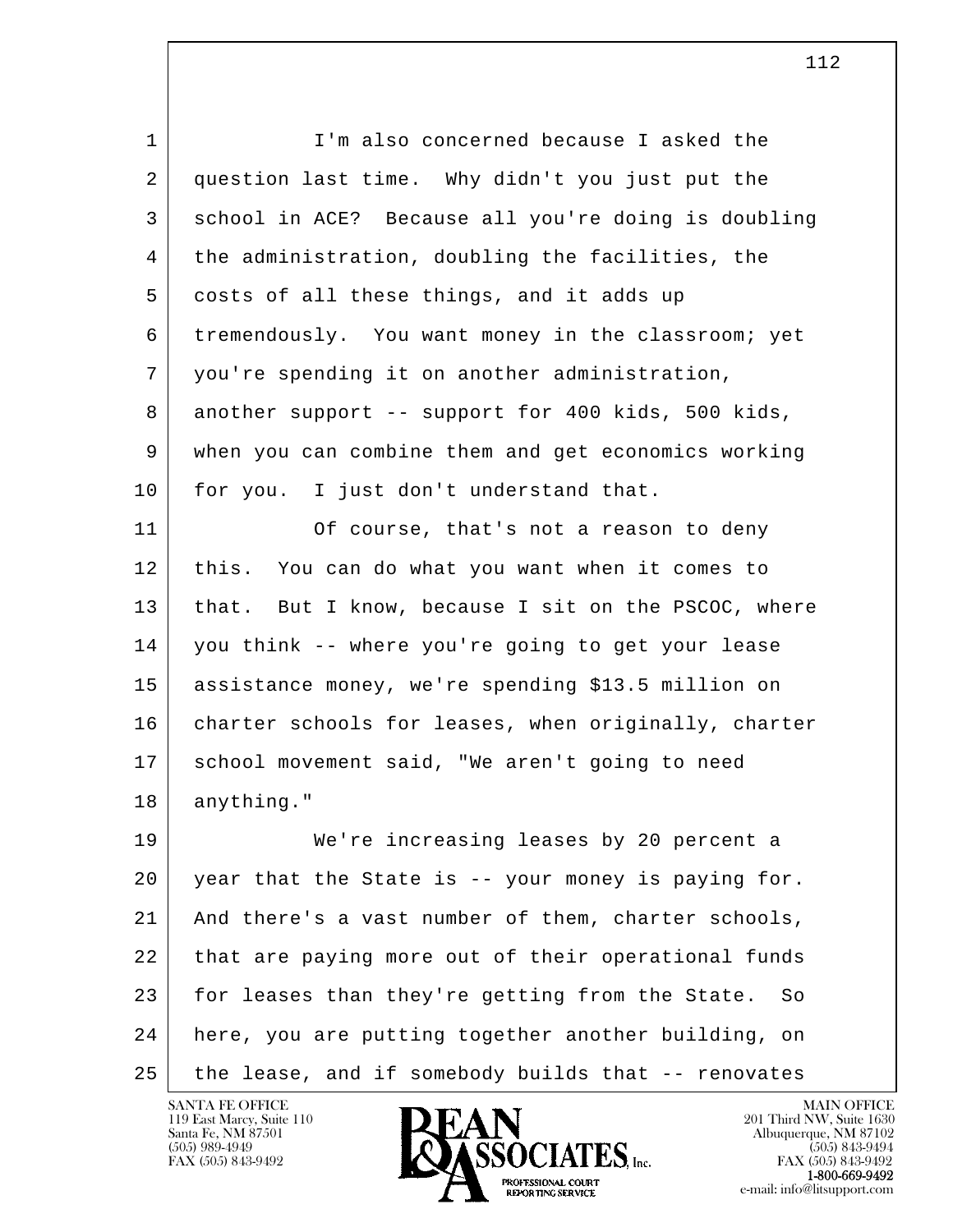l  $\overline{\phantom{a}}$  1 a building for you, they're going to want that money 2 back, and they're going to take all their lease 3 assistance, plus whatever it is to cover the loan 4 they're going to take from the bank to renovate the 5 building. 6 So I really have a concern with that. 7 But, again, that's not a reason to deny this. But 8 I'm just telling you, this has got to stop. Thank  $9$  you. 10 THE CHAIR: Thank you, Commissioner Gant, 11 Commissioner Lopez. 12 COMMISSIONER LOPEZ: I have to agree with 13 the concern about the words "students of color." I 14 mean, I agree with Commissioner Carr. It's at-risk 15 kids. It breaks down around color; we know that. 16 It breaks down along color lines. But also I would 17 | not like to see the school limited to the 18 South Valley, but to the Southwest side of town. 19 I'm familiar with that side of town, and there's 20 huge need all the way up the mesa. 21 THE CHAIR: And I think, to speak on that 22 point, the issue with the 90/90/90 school was they 23 explicitly stated zip code. They said 87105 and  $24$  87121; 87121 is more that Southwest Mesa. And then 25 they ended up on Yale, which is neither. So that's

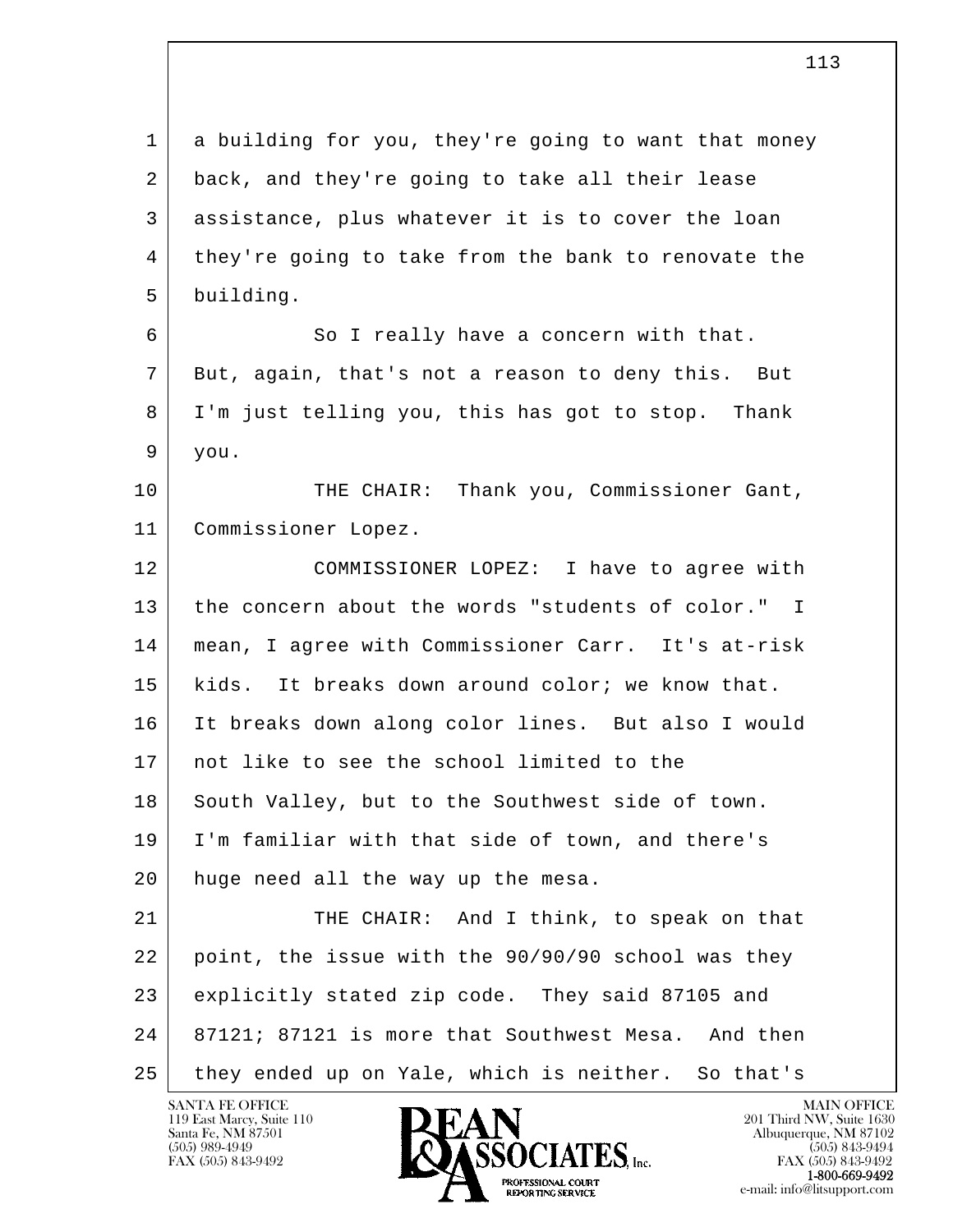l  $\overline{\phantom{a}}$  1 where this is coming from, that some applicants say 2 this, and then we have the planning year. And then 3 Plan B and Plan C happens, and we're stuck. 4 So we're trying to tie people to the 5 intent of the population that you're going to serve 6 and geographic clarity. Whew. It's a lot. 7 COMMISSIONER CANFIELD: Mr. Chair? 8 THE CHAIR: Commissioner Canfield. 9 COMMISSIONER CANFIELD: I don't know that 10 we've heard from the applicants, if they're in 11 agreement to some of these conditions and if it 12 would be appropriate. I'd like to hear their 13 response to see if they're okay with changing the 14 verbiage and so forth. 15 THE CHAIR: That's an affirmation, but 16 please speak. 17 MR. MONFILETTO: Mr. Chair, would you mind 18 if we just take a second, because we haven't talked 19 about it either. Would you mind if we take a 20 second? 21 THE CHAIR: Let me just call a five-minute 22 recess. 23 MR. MONFILETTO: Thank you, Mr. Chairman. 24 (Recess taken, 10:40 a.m. to 10:45 a.m.) 25 THE CHAIR: We are back from that

114

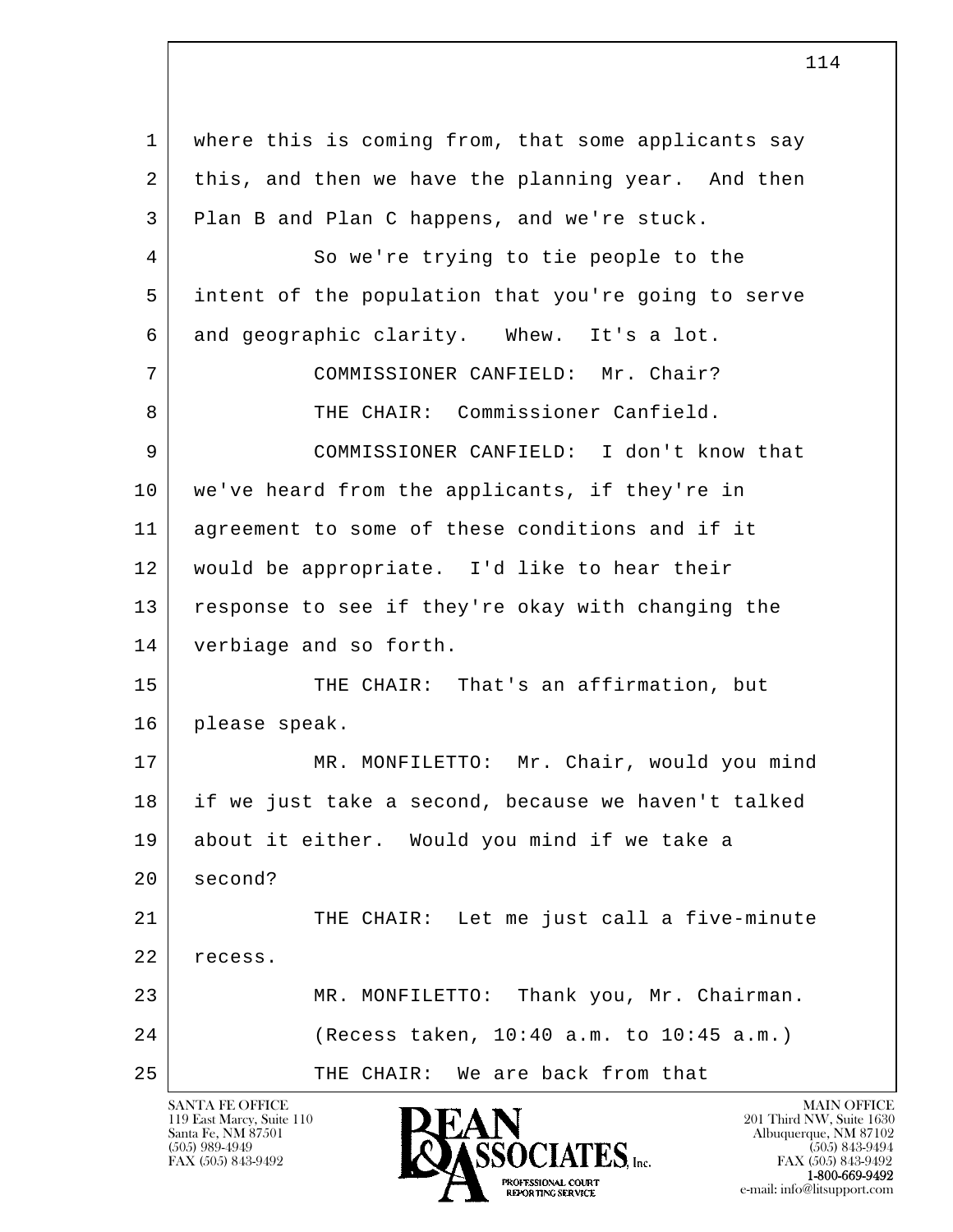l  $\overline{\phantom{a}}$  1 delicious break. It only looks like I'm always 2 eating, because it's true. Ms. Callahan. 3 MS. CALLAHAN: Mr. Chair, Commissioners, I 4 just wanted to take an opportunity that there -- we 5 needed to do a correction on the agenda. And I 6 wanted to get it into the record, that the name of 7 the school is Health Leadership High School, and not 8 Health Leadership Academy. So I just wanted to make 9 sure that that was in the record, that that 10 correction was made. And so Health Leadership High 11 School is the official name of the charter 12 application. Thank you. 13 THE CHAIR: Thank you. Applicants, please 14 respond. 15 MS. JAMES: Thank you for that correction, 16 Ms. Callahan. I appreciate that. We are in 17 agreement to the conditions. Can you hear me? 18 THE CHAIR: No. 19 COMMISSIONER SHEARMAN: Press the lever 20 down. Oh, it's down. Okay. 21 MS. JAMES: We are in agreement with the 22 conditions that Commissioner Shearman has brought 23 forth; specifically, the sentence in our vision 24 statement that says, "The focus will be to work with 25 low-income children of color who have not been

115

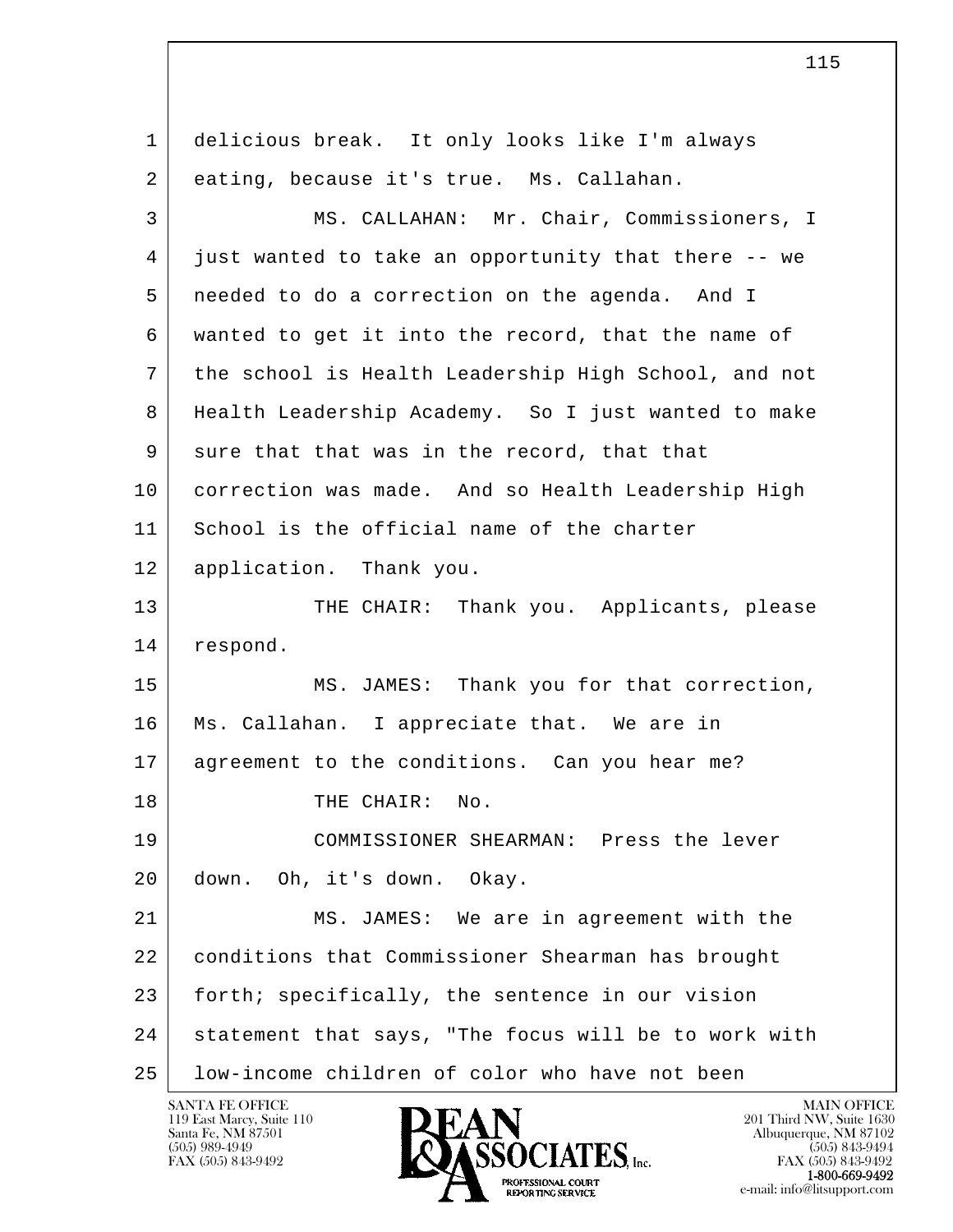l  $\overline{\phantom{a}}$  1 successful in traditional schools." So we are 2 committed to work with Ms. Callahan to reflect an 3 inclusive statement that is appropriate. 4 We are also in agreement with the 5 condition of keeping the school in the South -- 6 South Valley or Southwest Mesa at this time. Thank 7 you. 8 COMMISSIONER SHEARMAN: Can I just 9 clarify? 10 THE CHAIR: Commissioner Shearman. 11 COMMISSIONER SHEARMAN: Let me just 12 clarify, please. In the vision statement is the 13 "children of color" phrase. Also it's used in -- 14 | the statement, "is committed to serve students of 15 color and from low socioeconomic families." And 16 | that's in Section 2F4 of the application. And let 17 me just -- let me just make the blanket statement 18 that anywhere the phrase "children of color" is used 19 in the application, that it will be removed and 20 rephrased in a more -- 21 MS. JAMES: Inclusive. 22 COMMISSIONER SHEARMAN: There you go. 23 Thank for you that word. A more inclusive manner. 24 MS. JAMES: And our response, just to 25 confirm for the minutes, we agree to work with

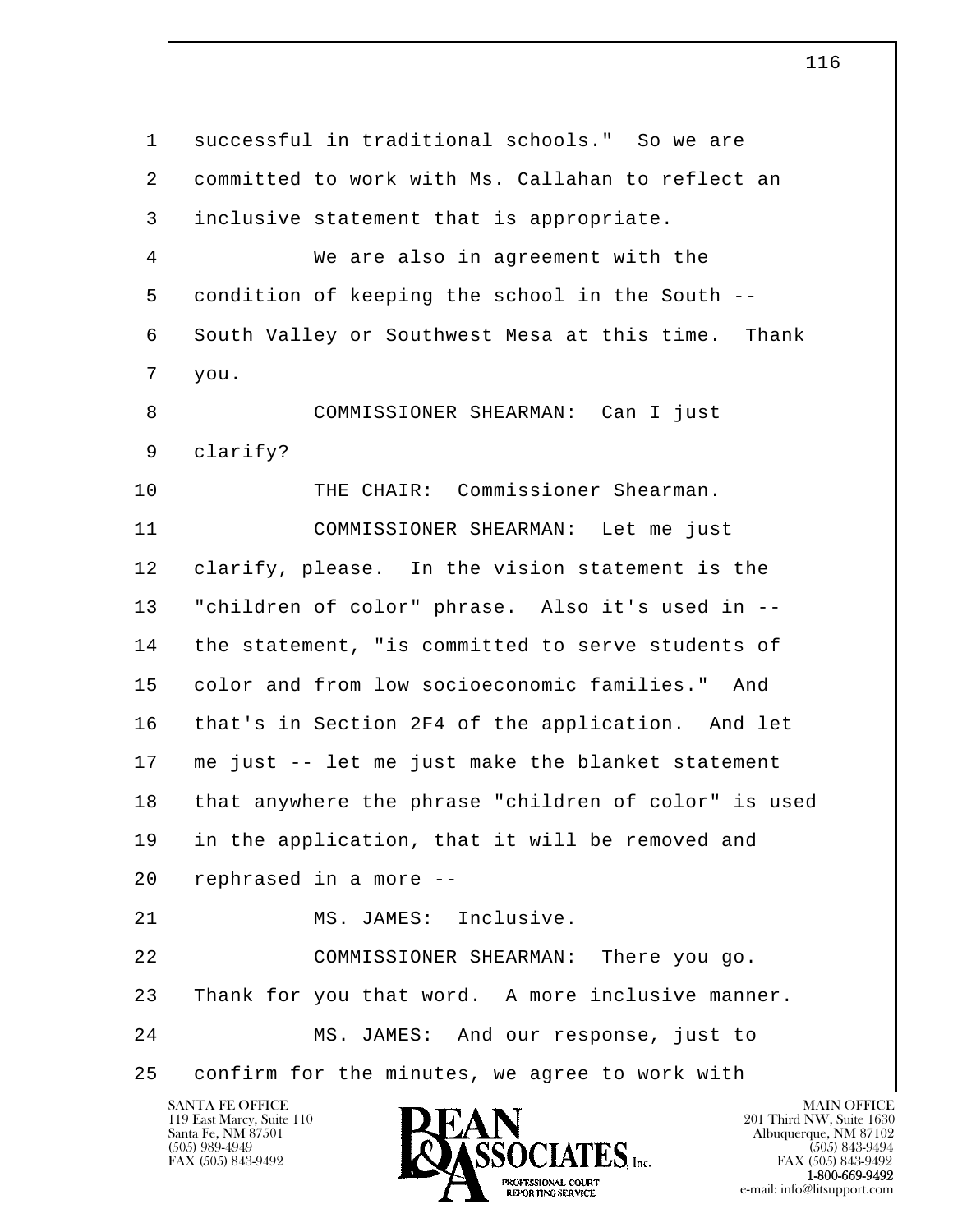l  $\overline{\phantom{a}}$  1 Ms. Callahan. Anywhere in the application where 2 | that phrase is, we will find a more inclusive term. 3 COMMISSIONER SHEARMAN: Thank you. 4 THE CHAIR: Commissioner -- do you like  $5$  that? 6 MS. CALLAHAN: I accept. 7 THE CHAIR: She popped up. Commissioner 8 Callahan. 9 COMMISSIONER GANT: But you don't get 10 paid. 11 MS. CALLAHAN: So I can retire then. 12 Mr. Chair, Commissioners, Commissioner 13 | Shearman, there was a third condition. That 14 involved enrollment procedures that reflects equal 15 opportunity without preferential treatment. Did I 16 capture that adequately? I just want to make sure 17 that that was included in the application and 18 response. 19 THE CHAIR: Mr. Monfiletto? 20 MR. MONFILETTO: So, Mr. Chairman and 21 Ms. Callahan, that's going to be. That's federal 22 | law and part of policies that we'll be developing 23 anyways. I mean, that's pro forma for any school.  $24$  So we're happy to  $-$ 25 MS. JAMES: Follow the law.

119 East Marcy, Suite 110<br>Santa Fe, NM 87501



FAX (505) 843-9492<br>1-800-669-9492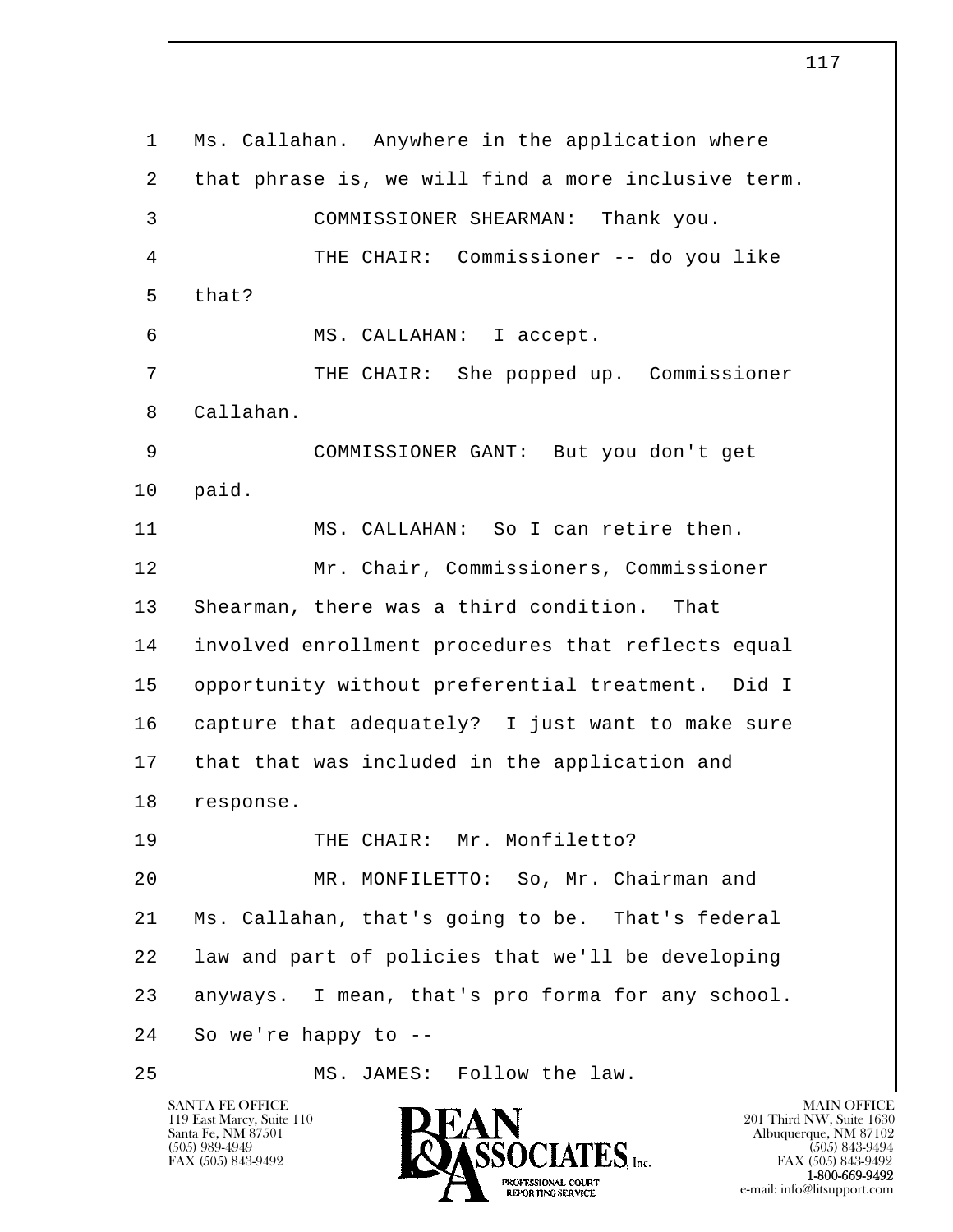l  $\overline{\phantom{a}}$  1 MR. MONFILETTO: Yeah. We would be in 2 violation of federal law if we didn't. So that's 3 part of the deal. 4 THE CHAIR: Thank you. Commissioner 5 Shearman. 6 COMMISSIONER SHEARMAN: Mr. Chairman, 7 fellow Commissioners, in light of the discussion 8 that's gone on, could we have -- could -- I'll learn 9 to talk tomorrow -- could Commissioners take a few 10 minutes to work with our counsel, Mr. Vigil, to get 11 | the resolution worded correctly before we move any 12 further? 13 THE CHAIR: Yes. Do we have to go on 14 break for that, or does it matter? I just don't 15 want people just sitting here to stare at us. 16 MR. VIGIL: Well, do we have another -- 17 you could delay the vote and go on to the next item 18 of business, and I could work with Kelly and these 19 folks, and I'm sure we could come back with 20 something and then present it to you all for review. 21 THE CHAIR: Ms. Callahan, we don't have 22 anything else on the agenda. So how much time do 23 you think that we would need? 24 MS. CALLAHAN: Mr. Chair, Commissioners, 25 Mr. Vigil, if we can knock it out here in the next

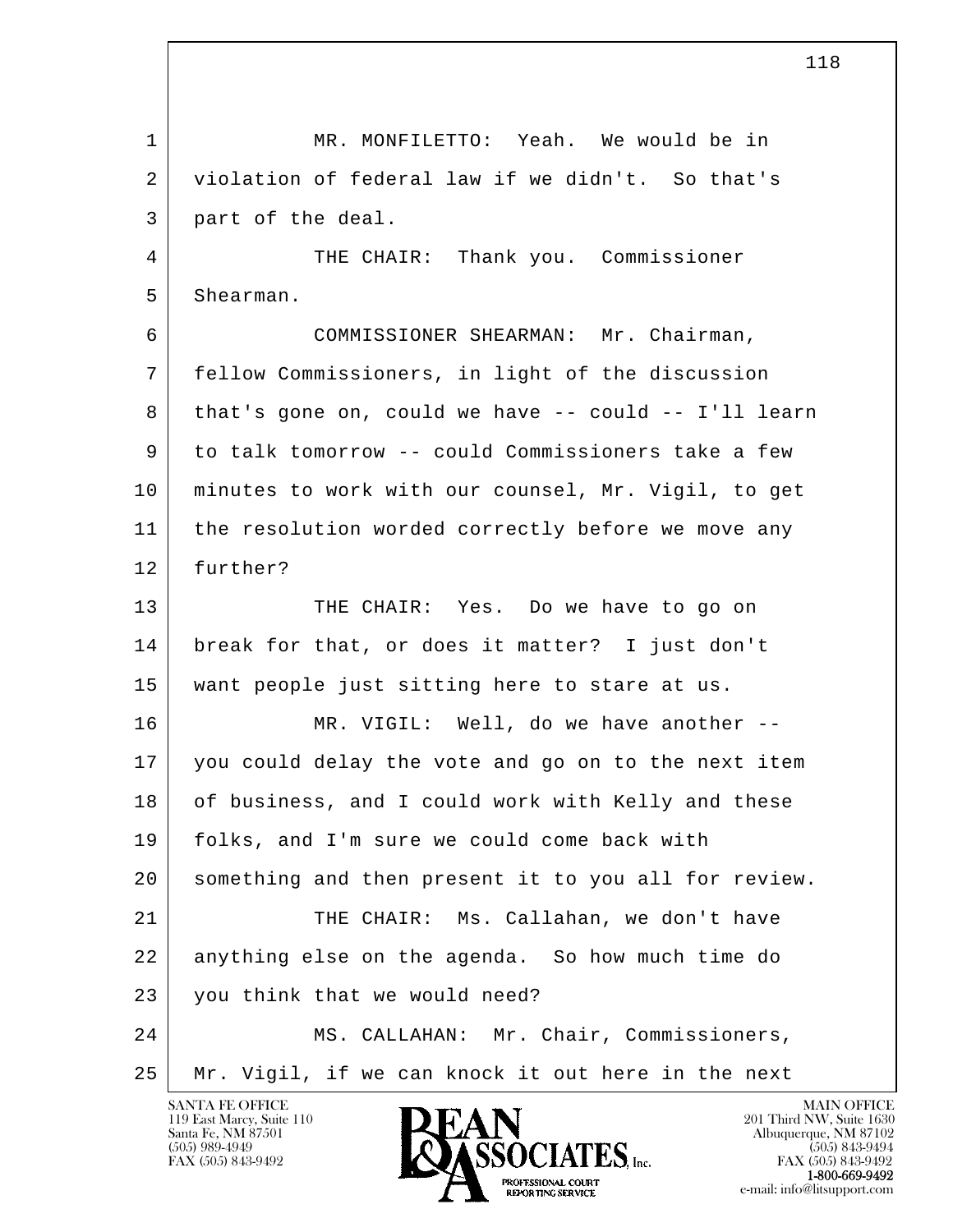| 1  | ten or fifteen minutes, would that be acceptable?    |
|----|------------------------------------------------------|
| 2  | THE CHAIR: It's absolutely acceptable.               |
| 3  | I'll give it a 15-minute break. Commissioner         |
| 4  | Bergman, comment?                                    |
| 5  | COMMISSIONER BERGMAN: Well, I know we've             |
| 6  | gotten through the first day here before lunchtime.  |
| 7  | But I would just also consider this. I wonder if we  |
| 8  | couldn't do Items 9, 10, and 11 today, because those |
| 9  | are more internal items, even though you had them on |
| 10 | tomorrow's agenda, just get them out of the way?     |
| 11 | But think about that.                                |
| 12 | THE CHAIR: Commissioner Gant had                     |
| 13 | mentioned it, and I would rather leave things as     |
| 14 | they are for the public -- I've never had a huge,    |
| 15 | standing-room-only audience for our comments or      |
| 16 | anything, but you never know. So we are going to     |
| 17 | take a -- would it be a recess, if we're all         |
| 18 | discussing this or you just want to work with --     |
| 19 | I think a recess would be<br>MR. VIGIL:              |
| 20 | appropriate.                                         |
| 21 | THE CHAIR: Okay. Let's do a 15-minute                |
| 22 | recess.                                              |
| 23 | (Recess taken, 10:50 a.m. to 11:05 a.m.)             |
| 24 | THE CHAIR: We call this meeting back into            |
| 25 | session from recess.<br>I'm turning off my phone,    |
|    | SANTA FE OFFICE<br><b>MAIN OFFICE</b>                |



119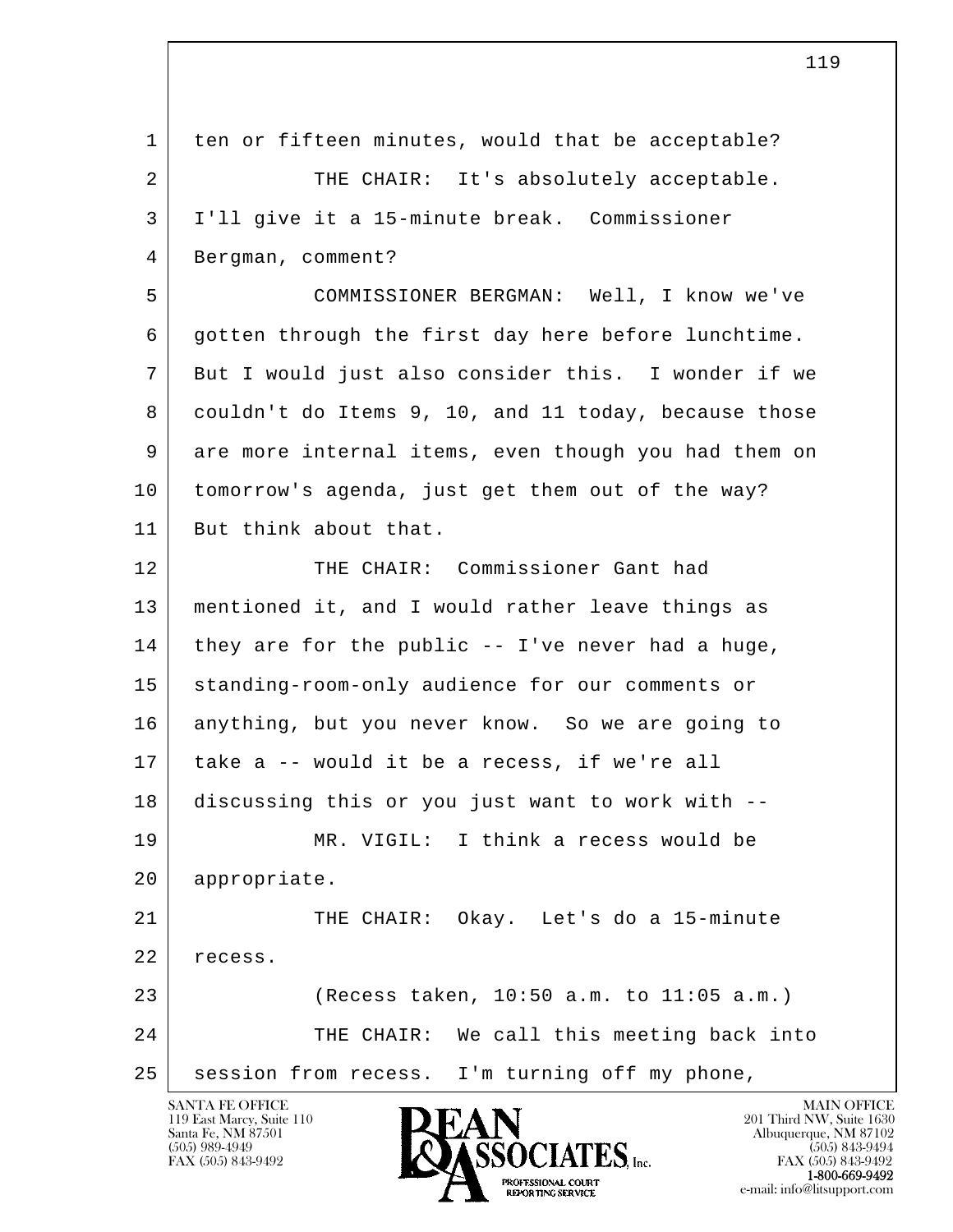l  $\overline{\phantom{a}}$  1 again. 2 We'll continue with Agenda Item 8-I, 3 Health Leadership High School. And I would ask 4 Commissioner -- well, I was going to just get an 5 update, but maybe not. If you have it all wrapped 6 up and ready to give? 7 COMMISSIONER SHEARMAN: Yes. 8 THE CHAIR: The Chair will entertain a 9 motion, if there are no further questions from the 10 applicant or from the Charter School Division. 11 | COMMISSIONER CANFIELD: Mr. Chair, I 12 propose that the Commission adopt the following 13 resolution: 14 Whereas, the Public Education Commission, 15 pursuant to the provisions of the Charter School 16 Act, received and reviewed a charter school 17 application from Health Leadership High School, 18 Albuquerque; 19 Whereas, the Public Education Commission 20 pursuant to the provisions of the Charter School 21 Act, held a public hearing regarding said 22 application; 23 And, whereas, the Public Education 24 Commission pursuant to the provisions of the Charter 25 School Act, held a meeting on September 19 and 20,

120

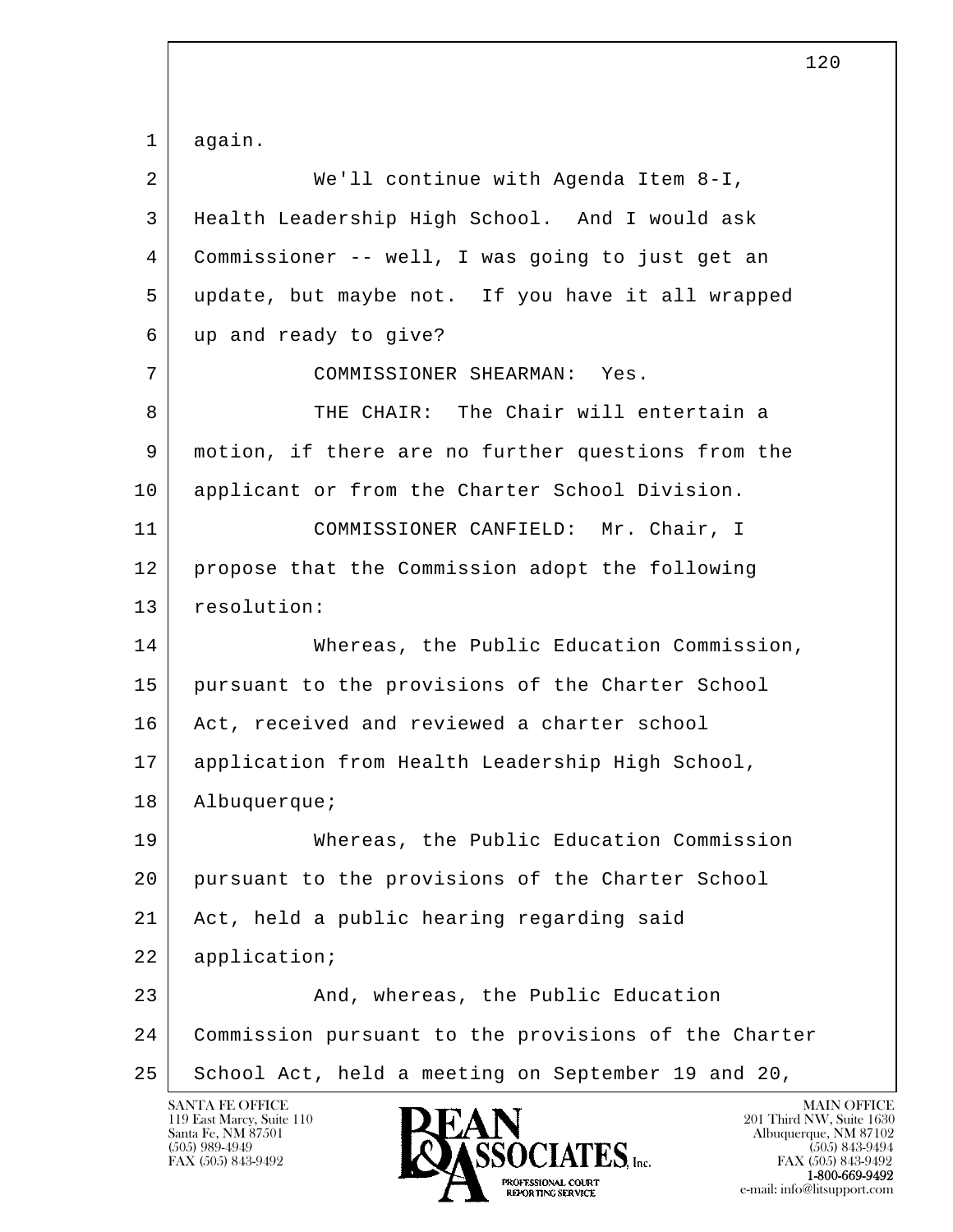l  $\overline{\phantom{a}}$  1 2012, to hear the recommendations of the Charter 2 School Division and comments from the charter school 3 applicants. 4 Now, therefore, be it resolved that the 5 applicant, the Health Leadership High School, be 6 approved, subject to the following provisions 7 | required by law: 8 No. 1: Planning Year Checklist. The 9 applicant will complete the 2012-13 Planning Year 10 Checklist developed by the CSD according to the time 11 | lines set forth therein, which shall include regular 12 progress reporting to CSD. 13 2: Board of Finance designation. The 14 governing body of the charter school must submit an 15 application to the Public Education Commission to be 16 designated as a Board of Finance, pursuant to 17 6.80.4.16 NMAC, on or before the end of its planning 18 year, June 30, 2013. 19 The applicant acknowledges that it shall 20 not receive any state or federal funding, if 21 applicable, until such time as it has been granted 22 Board of Finance status by PEC. 23 | 3: The Public Schools Facilities 24 Authority, PSFA, Certification of Facilities. The 25 | charter school will demonstrate to the CSD that,

119 East Marcy, Suite 110<br>Santa Fe, NM 87501



121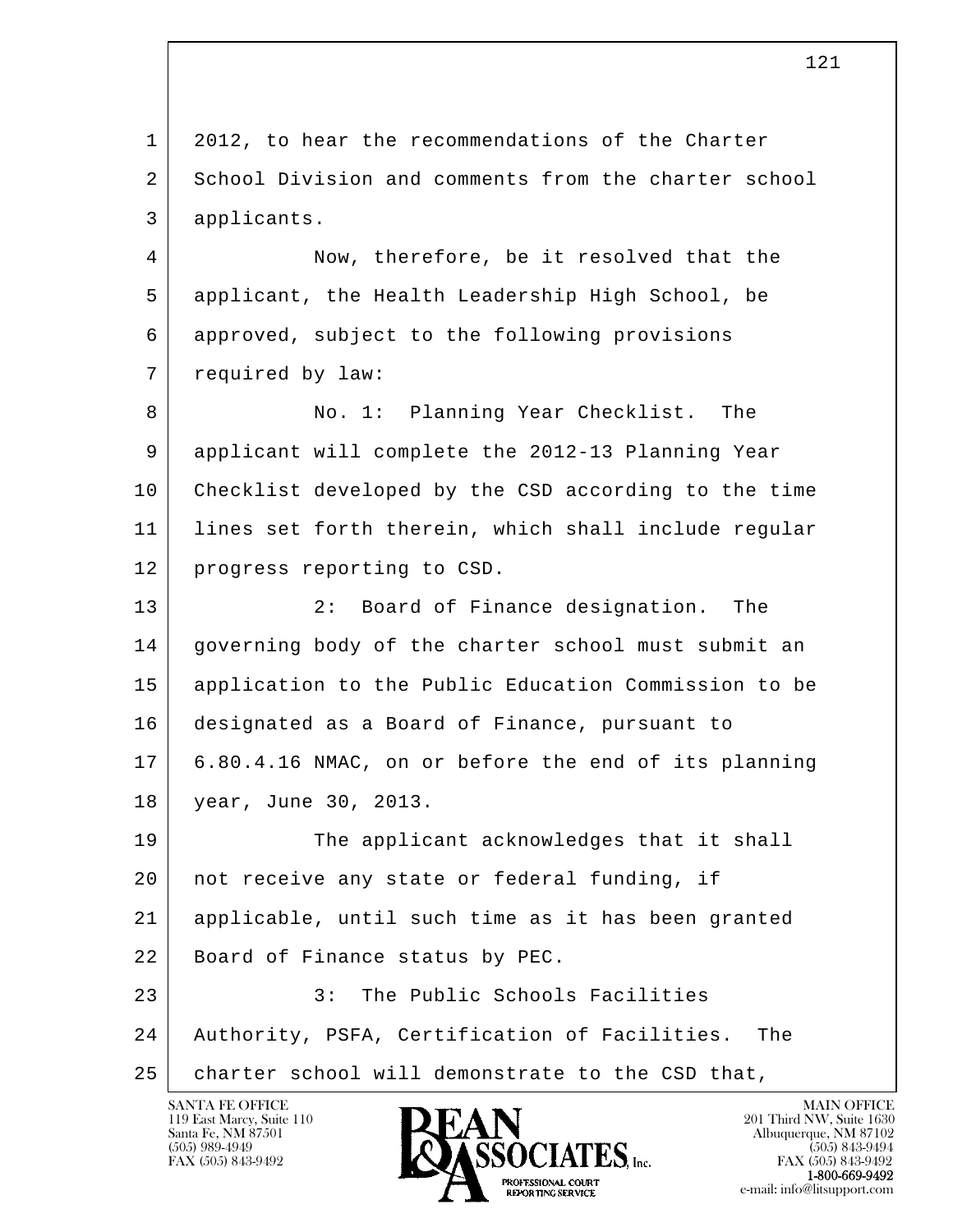| $\mathbf 1$ | prior to commencing operations, that it has sought         |
|-------------|------------------------------------------------------------|
| 2           | and obtained clarification from the PSFA that the          |
| 3           | facilities the charter school intends to occupy will       |
| 4           | receive a weighted New Mexico Condition Index rating       |
| 5           | equal to or better than the average condition for          |
| 6           | all New Mexico public schools for the year the             |
| 7           | charter intends to occupy the facility; or, the            |
| 8           | charter school can demonstrate that, within                |
| 9           | 18 months of occupancy, that it has a plan for             |
| 10          | achieving the New Mexico wNMCI, 22-8B-4.2C, 2011,          |
| 11          | NMSA 1978.                                                 |
| 12          | Performance contract. The charter<br>4:                    |
| 13          | shall be effective upon applicant and the Public           |
| 14          | Education Commission negotiating and signing the           |
| 15          | performance contract, pursuant to 22-8B-9 NMSA 1978.       |
| 16          | The conditions and/or material terms<br>5:                 |
| 17          | to be negotiated in the performance contract are:          |
| 18          | One: All statements referring to                           |
| 19          | "students of color" in the vision statement and            |
| 20          | application will be rewritten to reflect a more            |
| 21          | inclusive term in compliance with Section $22 - 8B - 4(A)$ |
| 22          | NMSA 1978;                                                 |
| 23          | The enrollment procedures will be<br>Two:                  |
| 24          | rewritten to clarify equal opportunity for                 |
| 25          | enrollment without preferences, in compliance with         |
|             |                                                            |

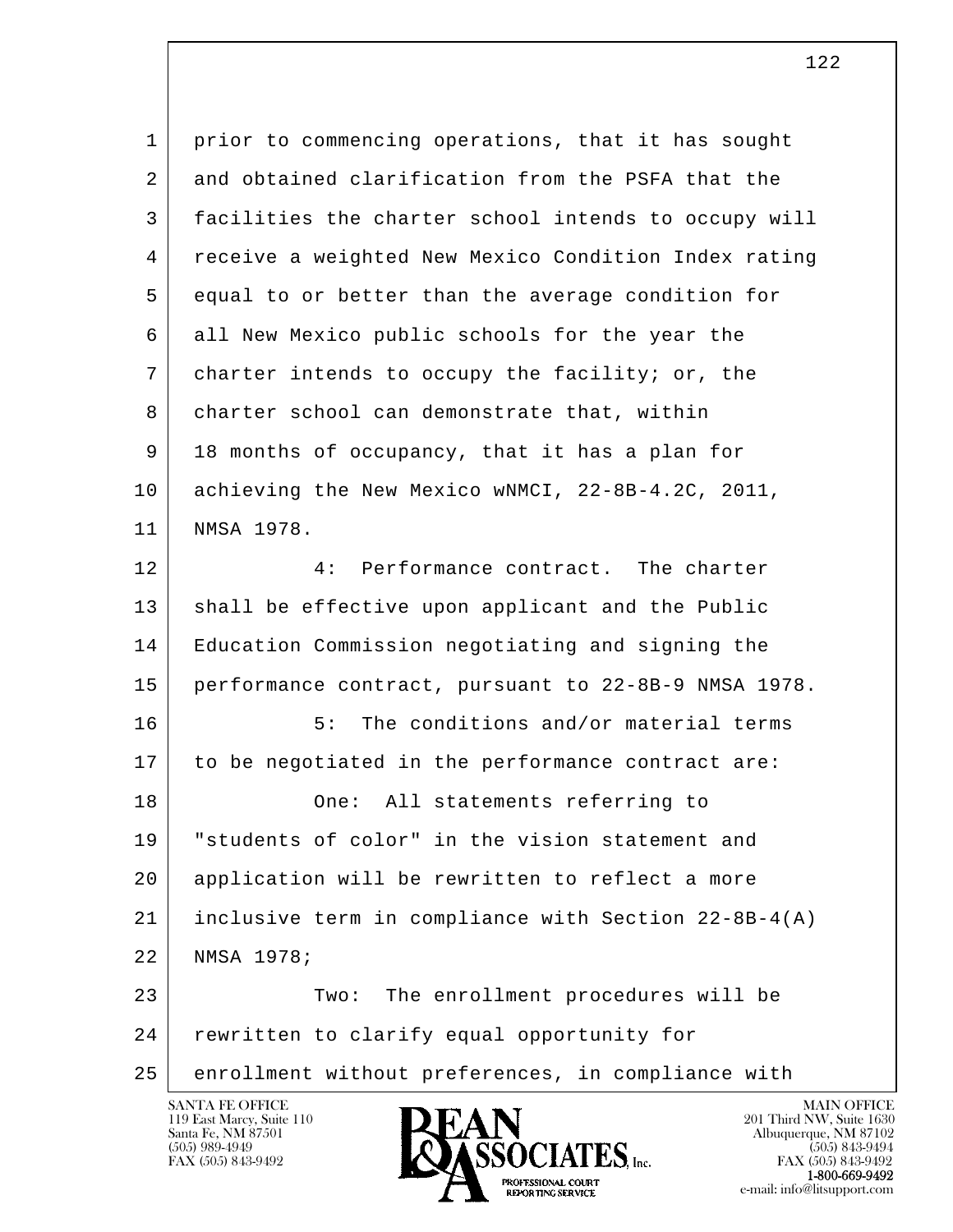l  $\overline{\phantom{a}}$  1 Section 22-8B-4(A) NMSA 1978; 2 And, Three: The school shall be located 3 in the South Valley or Southwest Mesa area of 4 Albuquerque. 5 6: Commencement of operations prior to the 6 end of the planning year, June 30th, 2013. The 7 charter school shall demonstrate it has completed 8 the above provisions stated herein or by operation 9 of law before commencing full operation for the 10 remainder of its charter term. 22-8B-12 NMSA 1978. 11 COMMISSIONER SHEARMAN: Second. 12 THE CHAIR: Seconded by Commissioner 13 | Shearman. Is there any discussion? Seeing none, we 14 will proceed with the roll call vote through 15 | Secretary Gant. 16 COMMISSIONER GANT: Commissioner Peralta. 17 COMMISSIONER PERALTA: Yes. 18 COMMISSIONER GANT: Commissioner Canfield. 19 COMMISSIONER CANFIELD: Yes. 20 COMMISSIONER GANT: Commissioner Bergman. 21 COMMISSIONER BERGMAN: Yes. 22 COMMISSIONER GANT: Commissioner Lopez. 23 COMMISSIONER LOPEZ: Yes. 24 COMMISSIONER GANT: Commissioner Carr. 25 COMMISSIONER CARR: Yes.

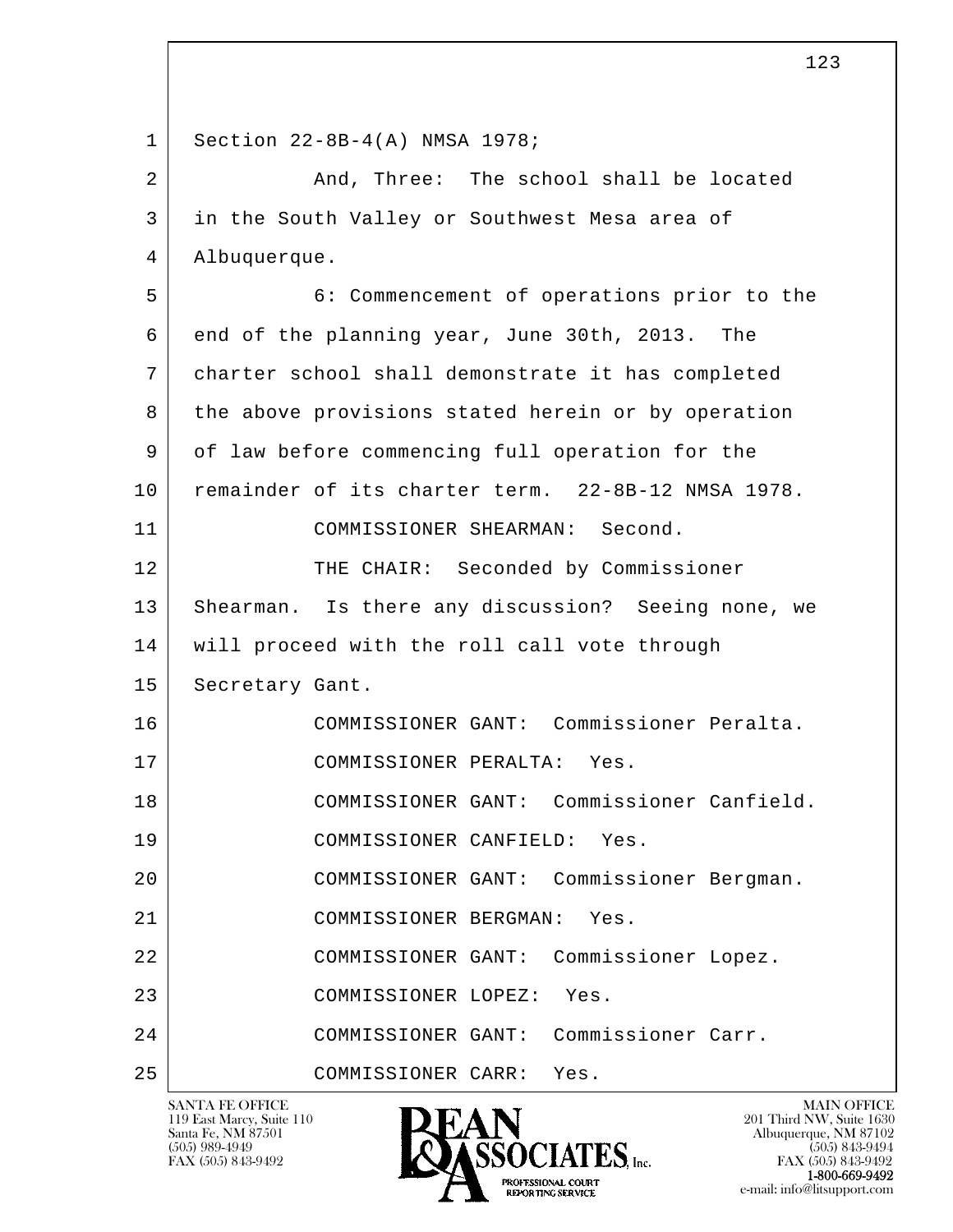l  $\overline{\phantom{a}}$ SANTA FE OFFICE MAIN OFFICE MAIN OFFICE MAIN OFFICE MAIN OFFICE 119 East Marcy, Suite 110<br>Santa Fe, NM 87501 124 1 COMMISSIONER GANT: Commissioner Pogna. 2 COMMISSIONER POGNA: Yes. 3 COMMISSIONER GANT: Commissioner Shearman. 4 COMMISSIONER SHEARMAN: Yes. 5 COMMISSIONER GANT: Commissioner Garrison. 6 THE CHAIR: Yes. 7 COMMISSIONER GANT: Commissioner Gant 8 votes yes. Nine-oh in favor. 9 THE CHAIR: Unanimously, the Health 10 | Leadership High School is approved. 11 Congratulations. 12 MS. DURAN-BLAKEY: Thank you. 13 MS. JAMES: Thank you. 14 THE CHAIR: Agenda Item 8J. We have 15 received a letter of withdrawal from Indigo Hills 16 | Charter School. 17 And we are going to recess until 18 tomorrow -- is tomorrow 8:00 a.m., also? 19 MS. CALLAHAN: Mr. Chair, yes, it is. 20 THE CHAIR: So tomorrow at 8:00 a.m. And 21 we will go into recess. Thank you, everybody. 22 (Proceedings in recess at 11:15 a.m.) 23 24 25